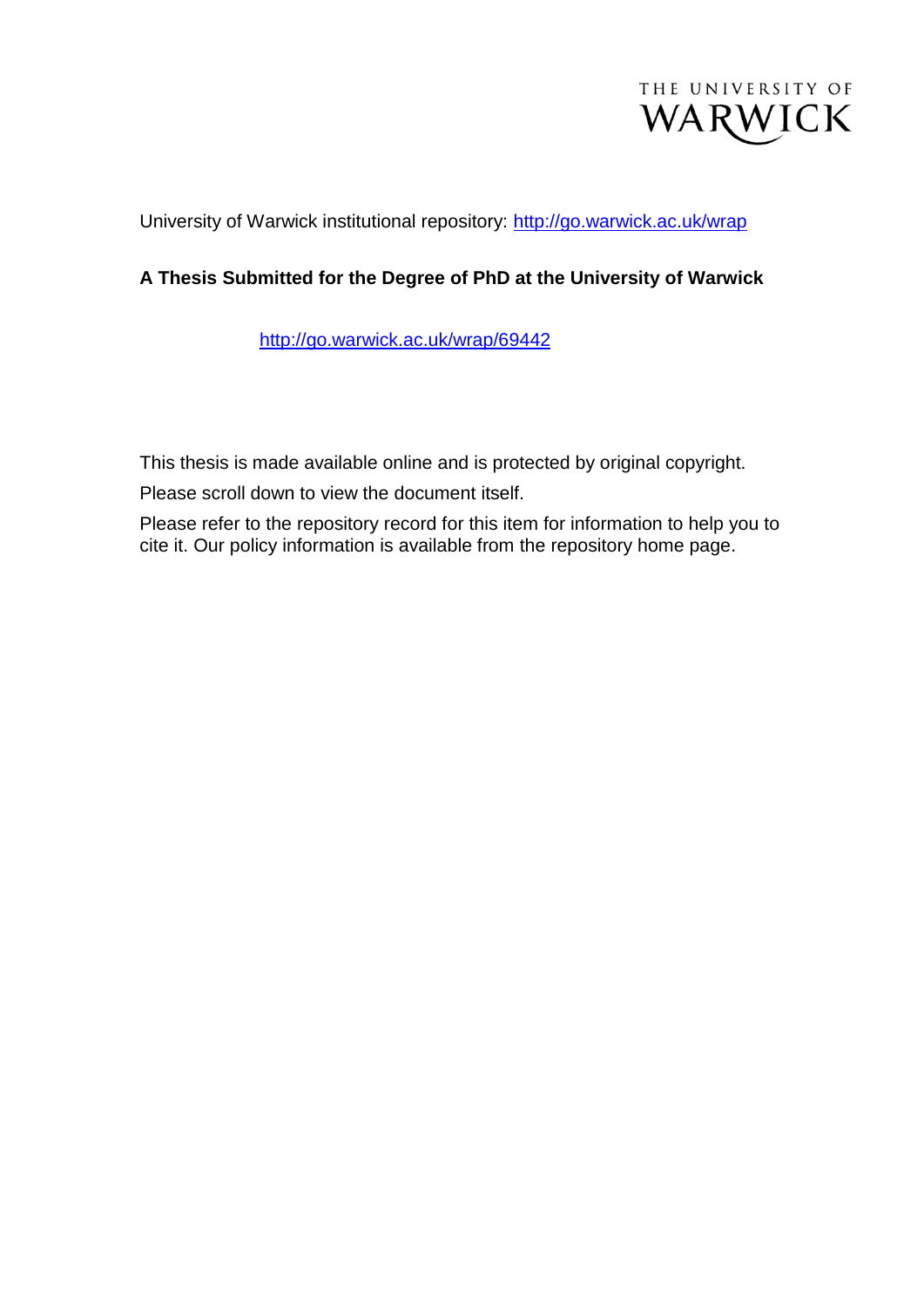# Weak factor model in large dimension

by

# Quang Phan

March 21, 2015



Thesis submitted in partial fulllment of the requirements for the

degree of

Doctor of Philosophy

University of Warwick

Department of Economics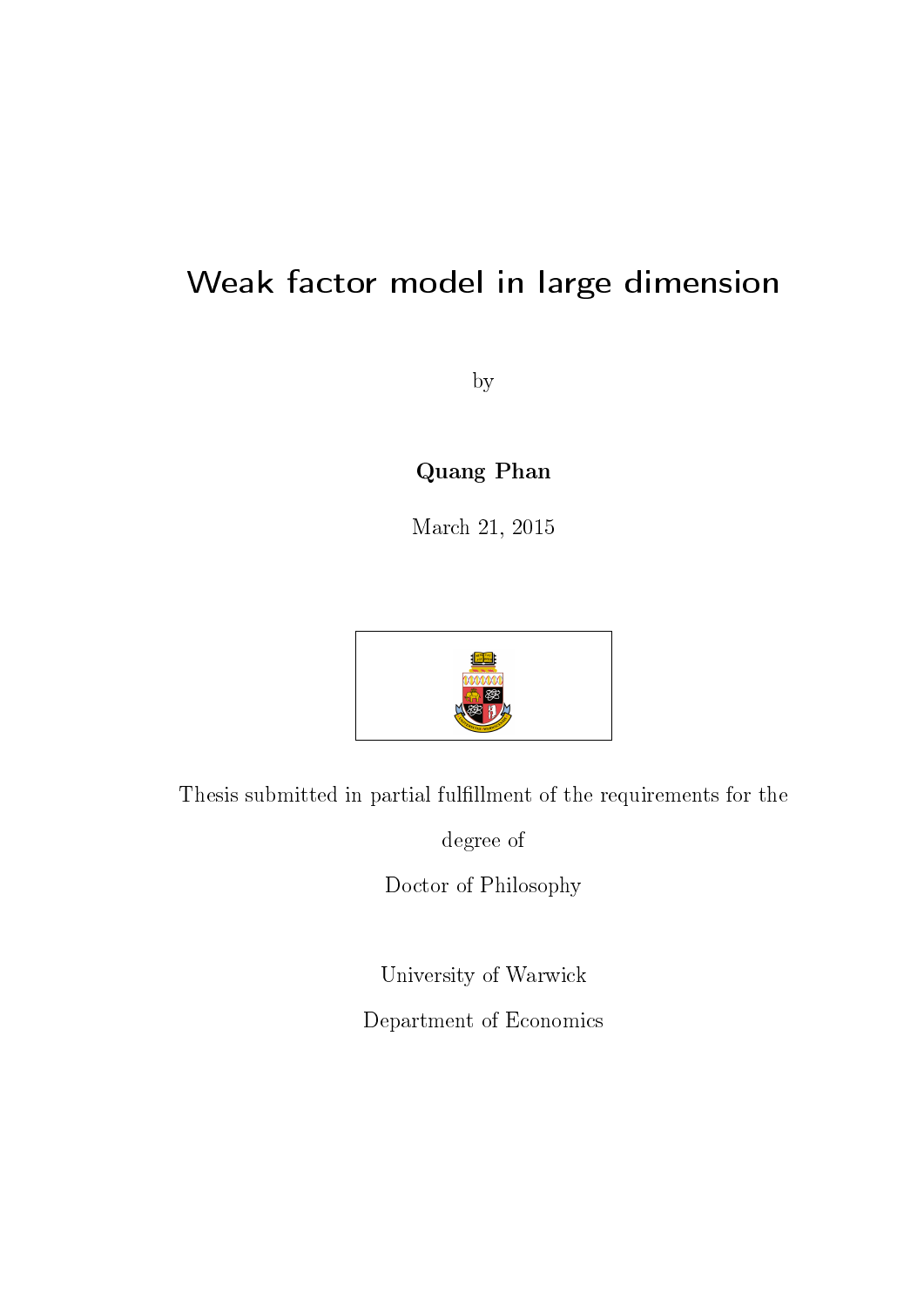# **Contents**

| 1              |     | Introduction     |         |                                                                                                                                                                                                                                | 14 |
|----------------|-----|------------------|---------|--------------------------------------------------------------------------------------------------------------------------------------------------------------------------------------------------------------------------------|----|
|                | 1.1 |                  |         |                                                                                                                                                                                                                                | 15 |
|                |     | 1.1.1            |         |                                                                                                                                                                                                                                | 16 |
|                |     |                  | 1111    | Overview of factor analysis entertainment of the set of the set of the set of the set of the set of the set of the set of the set of the set of the set of the set of the set of the set of the set of the set of the set of t | 16 |
|                |     |                  | 1.1.1.2 | Factors identification resources in the set of the set of the set of the set of the set of the set of the set of the set of the set of the set of the set of the set of the set of the set of the set of the set of the set of | 19 |
|                |     | 1.1.2            |         | Applications of factor model                                                                                                                                                                                                   | 25 |
|                |     |                  | 1.1.2.1 | Large covariance matrix estimation.                                                                                                                                                                                            | 26 |
|                |     |                  | 1.1.2.2 | Forecasting with diffusion indexes:                                                                                                                                                                                            | 28 |
|                |     |                  | 1.1.2.3 | Large-dimensional vector autoregressive:                                                                                                                                                                                       | 28 |
|                | 1.2 |                  |         | Contributions of this thesis entering the service of the series of this theory is a service of the series of the service of the service of the service of the service of the service of the service of the service of the serv | 29 |
|                |     |                  |         |                                                                                                                                                                                                                                |    |
| $\overline{2}$ |     |                  |         | Factor identification under the weaker assumption                                                                                                                                                                              | 32 |
|                | 2.1 |                  |         |                                                                                                                                                                                                                                | 33 |
|                |     | 2.1.1            |         |                                                                                                                                                                                                                                | 33 |
|                |     | 2.1.2            |         | Maximum Likelihood Estimator                                                                                                                                                                                                   | 34 |
|                | 2.2 | <b>Notations</b> |         | والمتعاون والمتعاون والمتعاون والمتعاون والمتعاون والمتعاون والمتعاون والمتعاون والمتعاون والمتعاون والمتعاون                                                                                                                  | 35 |
|                | 23  |                  |         |                                                                                                                                                                                                                                | 36 |
|                |     | 231              |         | Factor strengths entering the service of the service of the service of the service of the service of the service of the service of the service of the service of the service of the service of the service of the service of t | 40 |
|                |     | 2.3.2            |         |                                                                                                                                                                                                                                | 41 |
|                | 2.4 |                  |         |                                                                                                                                                                                                                                | 42 |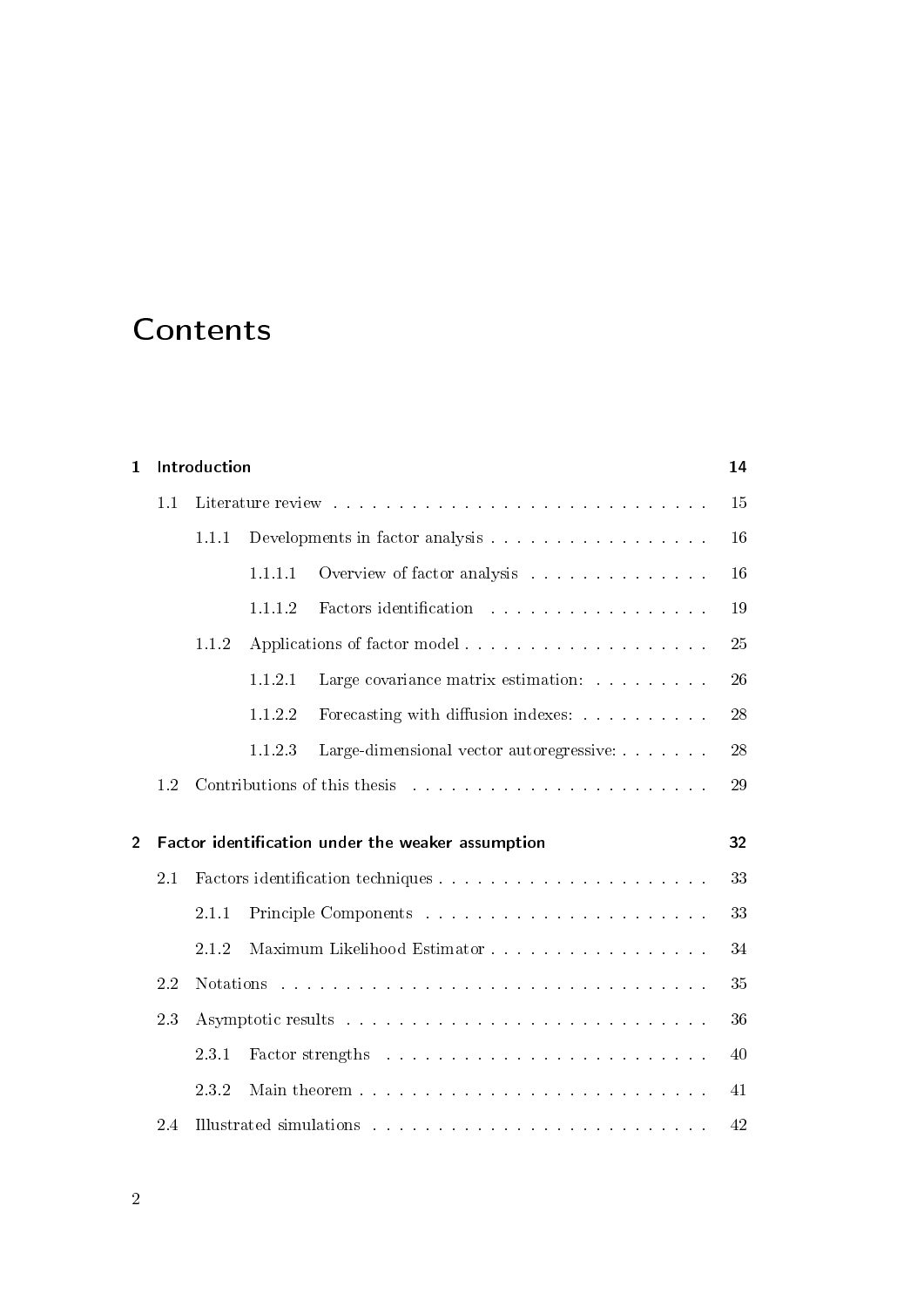### Contents

|   | 2.5 |            |                                                                                                 | 45     |
|---|-----|------------|-------------------------------------------------------------------------------------------------|--------|
|   |     | 2.5.1      |                                                                                                 | 45     |
|   |     | 2.5.2      |                                                                                                 | 47     |
| 3 |     |            | Determining the number of factors                                                               | 51     |
|   | 3.1 |            | Determining the number of factors by sparsity level                                             | $54\,$ |
|   | 3.2 |            | Choices of threshold and penalty functions                                                      | 57     |
|   |     | 3.2.1      |                                                                                                 | 58     |
|   |     | 3.2.2      |                                                                                                 | 59     |
|   | 33  |            |                                                                                                 | 60     |
|   |     | 331        | Simulated Scenarios for Comparing                                                               | 61     |
|   |     |            | 3311<br>Weakening signal-to-noise ratio                                                         | 61     |
|   |     |            | 3312                                                                                            | 61     |
|   |     | 3.3.2      | Comparisons between methods                                                                     | 62     |
|   |     |            | 3321<br>Weakening signal-to-noise ratio                                                         | 62     |
|   |     |            | 3322                                                                                            | 66     |
|   | 3.4 |            |                                                                                                 | 68     |
|   | 3.5 |            |                                                                                                 | 69     |
|   |     | 351        |                                                                                                 | 69     |
|   |     | 3.5.2      |                                                                                                 | 70     |
|   |     | 3.5.3      |                                                                                                 | 71     |
|   |     | 3.5.4      |                                                                                                 | 72     |
|   | 3.6 |            |                                                                                                 | 83     |
| 4 |     |            | Applications of weak factor model in large dimensional covariance matrix                        |        |
|   |     | estimation |                                                                                                 | 88     |
|   | 4.1 |            |                                                                                                 | 88     |
|   | 4.2 |            |                                                                                                 | 89     |
|   |     | 4.2.1      | Steps for constructing POET estimator and all all all the steps for constructing POET estimator | 90     |
|   |     |            |                                                                                                 |        |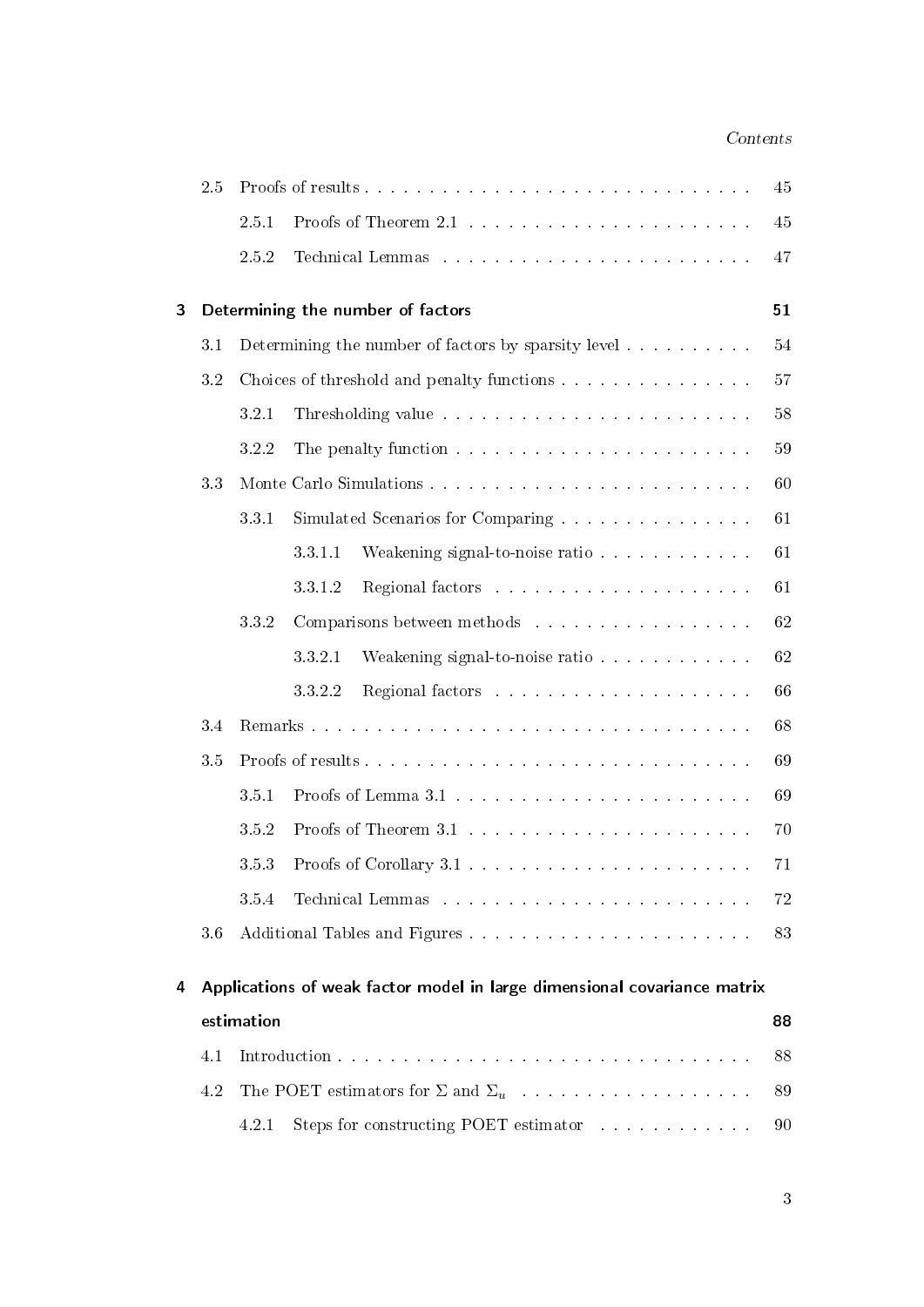### Contents

|   |     | 4.2.2                                            | Spiked eigenvalues and the choice for the number of factors                                                                                                                                                                    | 91  |
|---|-----|--------------------------------------------------|--------------------------------------------------------------------------------------------------------------------------------------------------------------------------------------------------------------------------------|-----|
|   |     | 4.2.3                                            | Simulated examples for demonstration resources and services are seen as a series of the series of the series of $\sim$                                                                                                         | 92  |
|   | 4.3 |                                                  |                                                                                                                                                                                                                                | 95  |
|   | 4.4 |                                                  |                                                                                                                                                                                                                                | 97  |
|   |     | 4.4.1                                            |                                                                                                                                                                                                                                | 97  |
|   |     |                                                  |                                                                                                                                                                                                                                |     |
| 5 |     |                                                  | <b>Factor models selections</b>                                                                                                                                                                                                | 98  |
|   | 5.1 |                                                  |                                                                                                                                                                                                                                | 98  |
|   | 5.2 | Empirical Analysis in the FTSE 100 market<br>101 |                                                                                                                                                                                                                                |     |
|   |     | 5.2.1                                            |                                                                                                                                                                                                                                | 101 |
|   |     | 522                                              |                                                                                                                                                                                                                                | 102 |
|   | 5.3 |                                                  |                                                                                                                                                                                                                                | 104 |
| 6 |     |                                                  | Concluding remarks and further directions                                                                                                                                                                                      | 105 |
|   | 6.1 |                                                  | The findings of the thesis resonance and the set of the set of the set of the set of the set of the set of the set of the set of the set of the set of the set of the set of the set of the set of the set of the set of the s |     |
|   | 6.2 |                                                  | Future research and a construction of the construction of the construction of the construction of the construction of the construction of the construction of the construction of the construction of the construction of the  | 106 |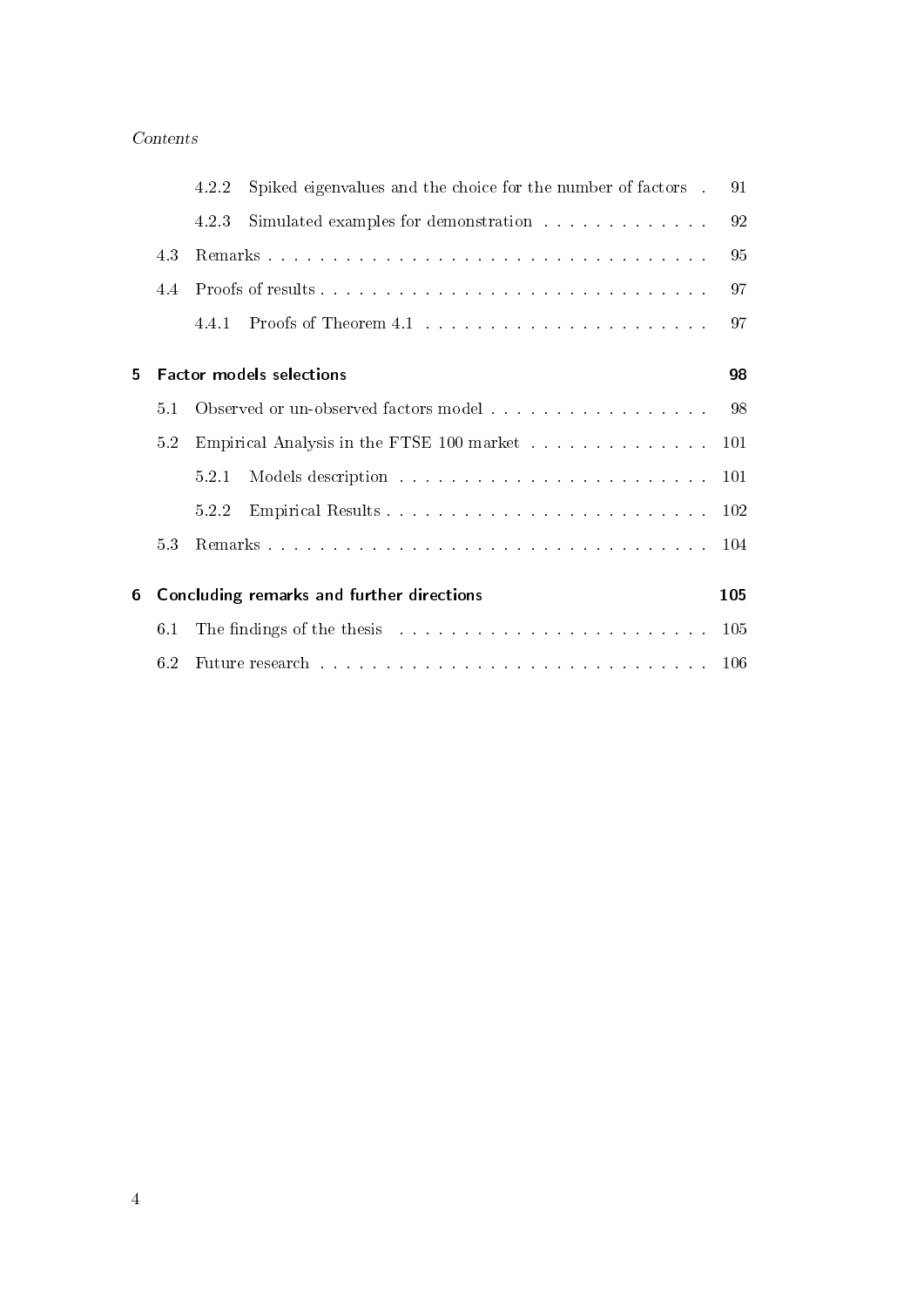# List of Figures

|         | 2.1 Estimated factor errors vs. pervasiveness (1 corresponds to strong                                                                                                                                                         |    |
|---------|--------------------------------------------------------------------------------------------------------------------------------------------------------------------------------------------------------------------------------|----|
|         | factors) decreased and the contract of the contract of the contract of the contract of the contract of the contract of the contract of the contract of the contract of the contract of the contract of the contract of the con | 44 |
| $2.2\,$ | Estimated factor errors standard deviation vs. pervasiveness (1 cor-                                                                                                                                                           |    |
|         |                                                                                                                                                                                                                                |    |
|         | 4.1 $\ \tilde{\Sigma}_u^{k,\tau} - \Sigma_u\ $ , $k = 1:20$ for 20 different strong factor models, $T = 200$ ,                                                                                                                 |    |
|         | $N = 200$ and $r = 10$                                                                                                                                                                                                         | 93 |
|         | 4.2 $\ \tilde{\Sigma}_{u}^{k,\tau}-\Sigma_{u}\ $ , $k=1$ : 20 for 20 different mixture strong and weak                                                                                                                         |    |
|         | factor models, $T = 200$ , $N = 200$ and $r = 10$ , in which the first 4                                                                                                                                                       |    |
|         |                                                                                                                                                                                                                                |    |
|         | 4.3 $\ \tilde{\Sigma}_{u}^{k,\tau}-\Sigma_{u}\ $ , $k=1:20$ for 20 different weak factor models $(\gamma=\frac{1}{5})$ ,                                                                                                       |    |
|         |                                                                                                                                                                                                                                | 95 |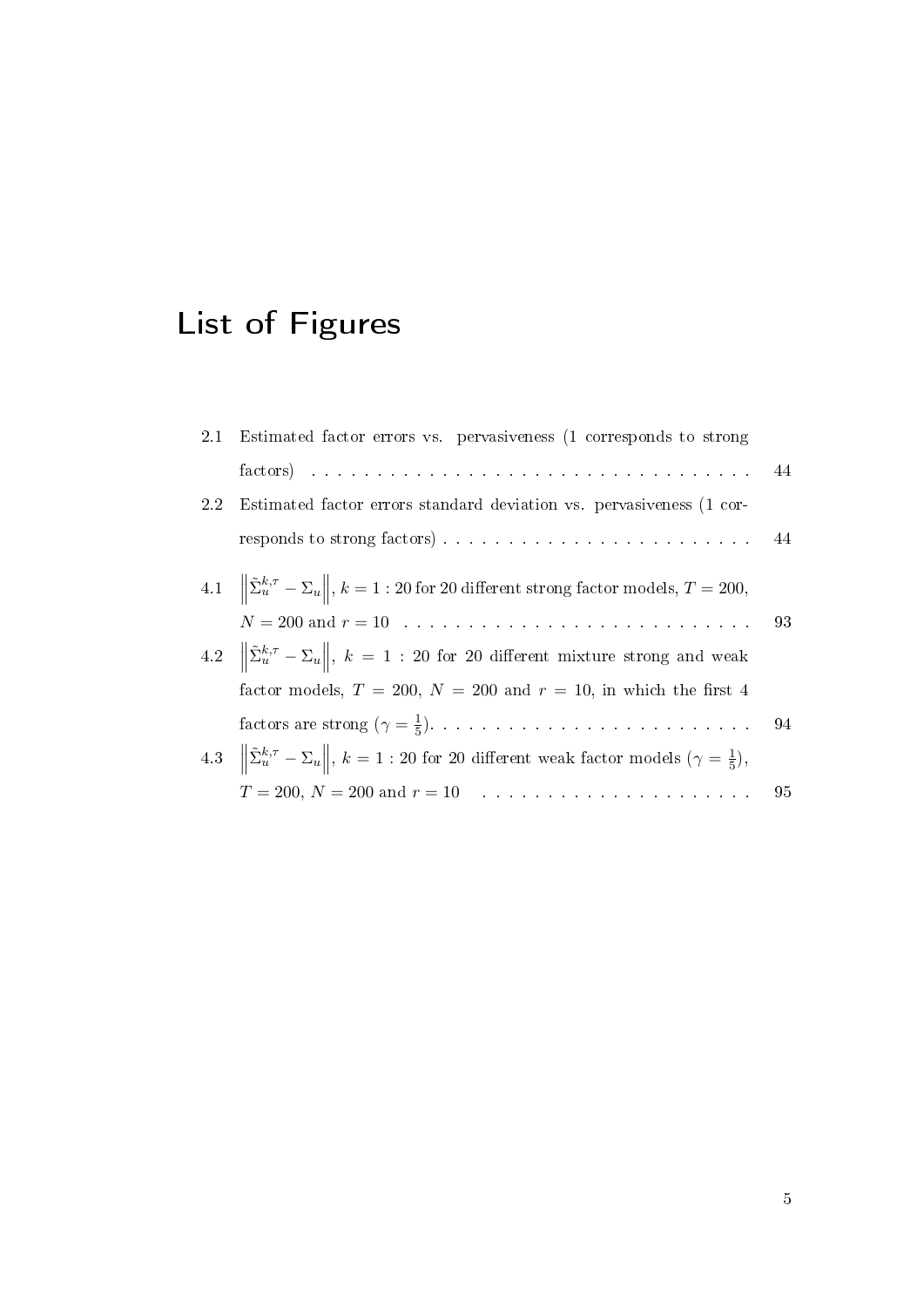# List of Tables

| 3.1     | Strong and weak factors $(m = 2, r = 5, \gamma = 1/3)$ , $kmax = 8$ , $(\alpha = \beta =$ |    |
|---------|-------------------------------------------------------------------------------------------|----|
|         | 0). The number of factors reported is averaged out of 500 simulations,                    |    |
|         | on the right side are the standard deviations.                                            | 63 |
| $3.2\,$ | Strong and weak factors $(m = 2, r = 5, \gamma = 1/3)$ , kmax = 8, $(\alpha =$            |    |
|         | $\beta = 0.5$ ). The number of factors reported is averaged out of 500                    |    |
|         | simulations, on the right side are the standard deviations.                               | 64 |
| 3.3     | Strong and weak factors $(m = 2, r = 5, \gamma = 1/5)$ , $kmax = 8$ , $(\alpha = \beta =$ |    |
|         | 0), the number of factors reported is averaged out of 500 simulations,                    |    |
|         | on the right side are the standard deviations.                                            | 64 |
| 3.4     | Strong and weak factors $(m = 2, r = 5, \gamma = 1/5)$ , $kmax = 8$ , $(\alpha = \beta =$ |    |
|         | 0.5), the number of factors reported is averaged out of 500 simulations,                  |    |
|         | on the right side are the standard deviations.                                            | 65 |
| 3.5     | Strong and weak factors $(m = 2, r = 5, \gamma = 1/10)$ , $kmax = 8$ ,                    |    |
|         | $(\alpha = \beta = 0)$ , the number of factors reported is averaged out of 500            |    |
|         | simulations, on the right side are the standard deviations.                               | 65 |
| 3.6     | Strong and weak factors $(m = 2, r = 5, \gamma = 1/10)$ , kmax = 8,                       |    |
|         | $(\alpha = \beta = 0.5)$ , the number of factors reported is averaged out of              |    |
|         | 500 simulations, on the right side are the standard deviations                            | 66 |
|         |                                                                                           |    |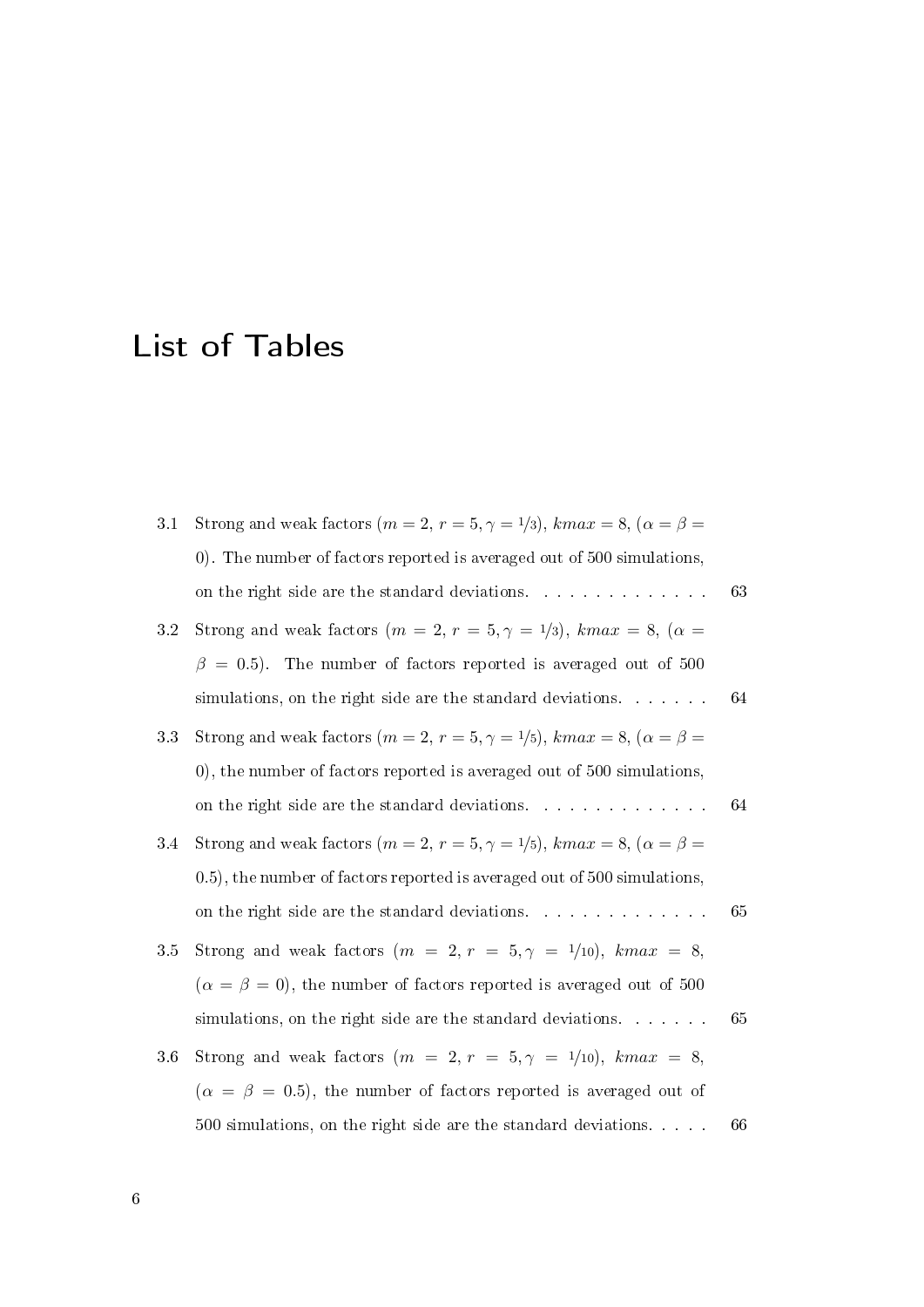| 3.7 | Regional factors, $r = 3$ , no serial correlations in $f_t$ and $u_t$ , $kmax = 8$ ,                                                                                                                                           |    |
|-----|--------------------------------------------------------------------------------------------------------------------------------------------------------------------------------------------------------------------------------|----|
|     | the number of factors reported is averaged out of 500 simulations, on                                                                                                                                                          |    |
|     | the right side are the standard deviations. We also include the case                                                                                                                                                           |    |
|     | where we remove the zero factor case for the ER and $BIC_3$                                                                                                                                                                    | 67 |
| 3.8 | Regional factors, $r = 3$ , with serial correlations in $f_t$ and $u_t$ ( $\alpha = \beta =$                                                                                                                                   |    |
|     | 0.5) $kmax = 8$ , the number of factors reported is averaged out of 500                                                                                                                                                        |    |
|     | simulations, on the right side are the standard deviations. We also                                                                                                                                                            |    |
|     | include the case where we remove the zero factor case for the ER and                                                                                                                                                           |    |
|     |                                                                                                                                                                                                                                | 68 |
| 3.9 | Strong factors only $(r = 5)$ , $kmax = 8$ , $(\alpha = \beta = 0)$ , the number of                                                                                                                                            |    |
|     | factors reported is averaged out of 500 simulations, on the right side                                                                                                                                                         |    |
|     | are the standard deviations resources and contract the standard deviations of the state of the state of the state of the state of the state of the state of the state of the state of the state of the state of the state of t | 83 |
|     | 3.10 Strong factors only $(r = 5)$ , $kmax = 8$ , $(\alpha = \beta = 0.5)$ , the number of                                                                                                                                     |    |
|     | factors reported is averaged out of 500 simulations, on the right side                                                                                                                                                         |    |
|     | are the standard deviations resources and contract the standard deviations resources and contract the state of                                                                                                                 | 84 |
|     | 3.11 Weak factors only $(r = 5, \gamma = 1/3)$ , kmax = 8, $(\alpha = \beta = 0)$ , the                                                                                                                                        |    |
|     | number of factors reported is averaged out of 500 simulations, on the                                                                                                                                                          |    |
|     |                                                                                                                                                                                                                                | 84 |
|     | 3.12 Weak factors only $(r = 5, \gamma = 1/3)$ , $kmax = 8$ , $(\alpha = \beta = 0.5)$ , the                                                                                                                                   |    |
|     | number of factors reported is averaged out of 500 simulations, on the                                                                                                                                                          |    |
|     |                                                                                                                                                                                                                                | 85 |
|     | 3.13 Weak factors only $(r = 5, \gamma = 1/5)$ , $kmax = 8$ , $(\alpha = \beta = 0)$ , the                                                                                                                                     |    |
|     | number of factors reported is averaged out of 500 simulations, on the                                                                                                                                                          |    |
|     | ${\bf right\ side\ are\ the\ standard\ deviations\ .\ .\ .\ .\ .\ .\ .\ .\ .\ .\ .\ .\ .\ .\ .$                                                                                                                                | 85 |
|     | 3.14 Weak factors only $(r = 5, \gamma = 1/5)$ , $kmax = 8$ , $(\alpha = \beta = 0.5)$ , the                                                                                                                                   |    |
|     | number of factors reported is averaged out of 500 simulations, on the                                                                                                                                                          |    |
|     |                                                                                                                                                                                                                                | 86 |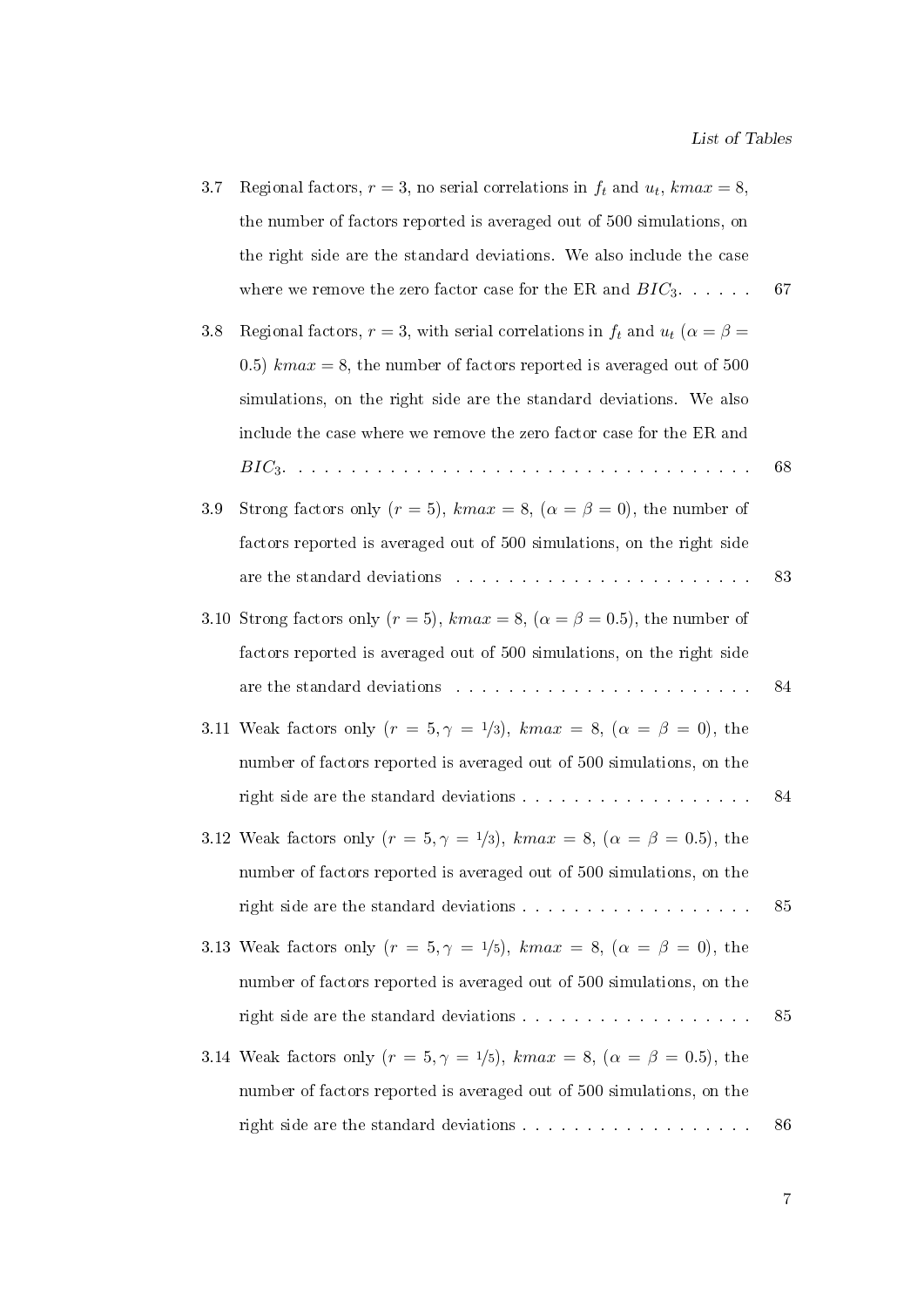|     | 3.15 Weak factors only $(r = 5, \gamma = 1/10)$ , $kmax = 8$ , $(\alpha = \beta = 0)$ , the   |  |
|-----|-----------------------------------------------------------------------------------------------|--|
|     | number of factors reported is averaged out of 500 simulations, on the                         |  |
|     |                                                                                               |  |
|     | 3.16 Weak factors only $(r = 5, \gamma = 1/10)$ , $kmax = 8$ , $(\alpha = \beta = 0.5)$ , the |  |
|     | number of factors reported is averaged out of 500 simulations, on the                         |  |
|     | right side are the standard deviations 87                                                     |  |
|     |                                                                                               |  |
| 5.1 |                                                                                               |  |
| 5.2 | Number of latent factors suggested by different criteria 103                                  |  |
| 53  | Sparsity levels and sparsity criterion after each number of factors ex-                       |  |
|     |                                                                                               |  |
|     |                                                                                               |  |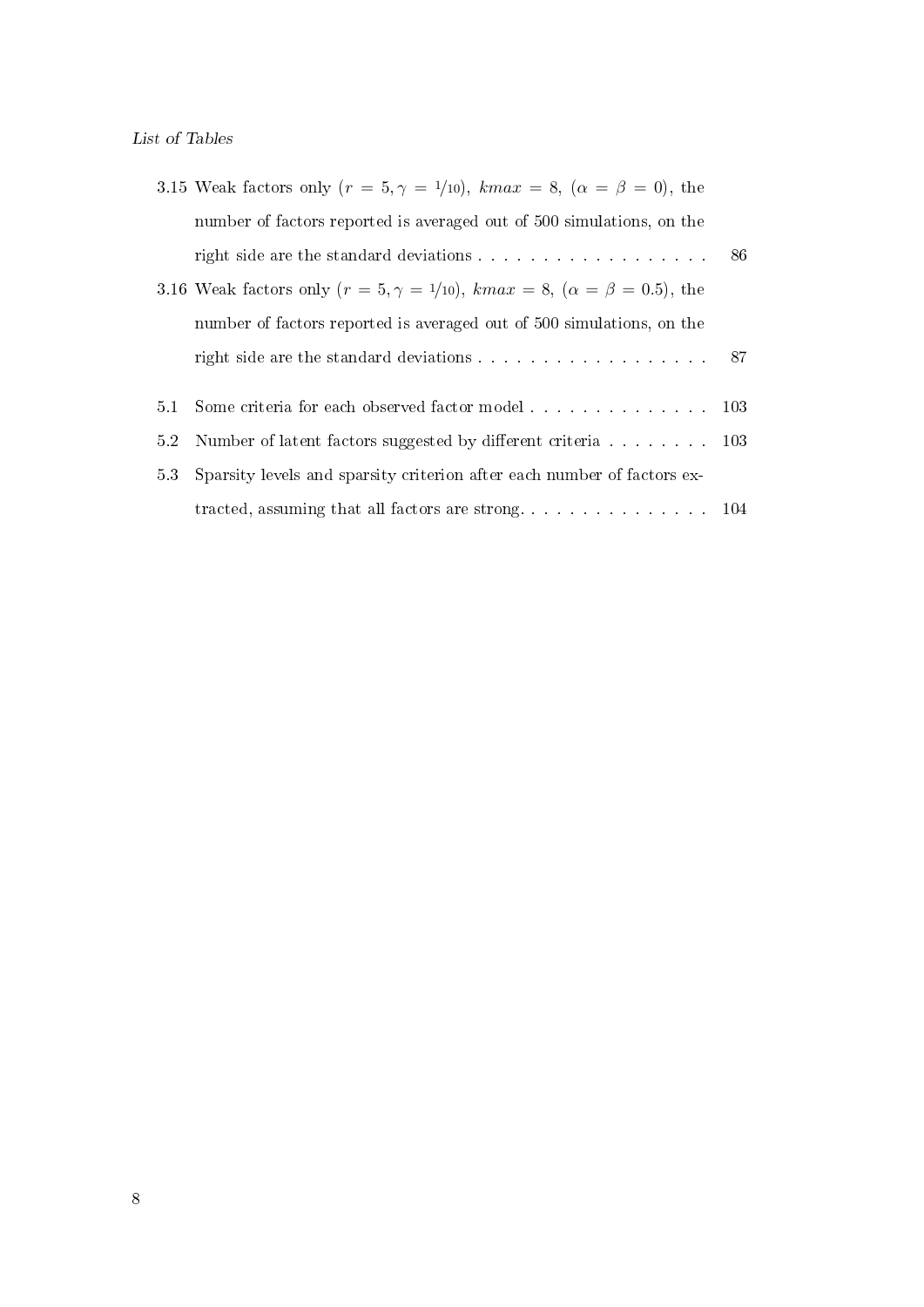# Acknowledgment

Completing the PhD is indeed a fascinating journey. Looking back at the whole period, I have realised many parts of me have changed in a positive way from the date I started the journey. Days and nights of thinking about my research questions and sitting in front of a screen writing up my solutions for these open-ended questions surely will have big impacts for my future career as a researcher.

This completion will start a new chapter of my life and I am obliged to express my special thank to all the people who have been by my side and supported me in this fascinating journey.

First of all, I can not express how grateful I am to my supervisor, Prof. Corradi, for her great support throughout my whole PhD period. She is the best mentor that I could ever ask for, both academically and personally. None of the results in this thesis would happen without her great comments and feedback.

Also, I really appreciate the Department of Economics at Warwick for letting me into the PhD program and provides very generous supports in my 4 years completing this thesis.

Some results in this thesis are obtained based on some advices and comments from Yuan Liao, Chris Heaton, Mike Pitt, and my brother-in-law Long Tran Thanh. Thank you for bringing such insightful and valuable ideas that contribute toward the results in here.

To my parents, grandmother, sister and the rest of my family, I owe them much for their unconditional support, love and encouragement. Last but not least, to my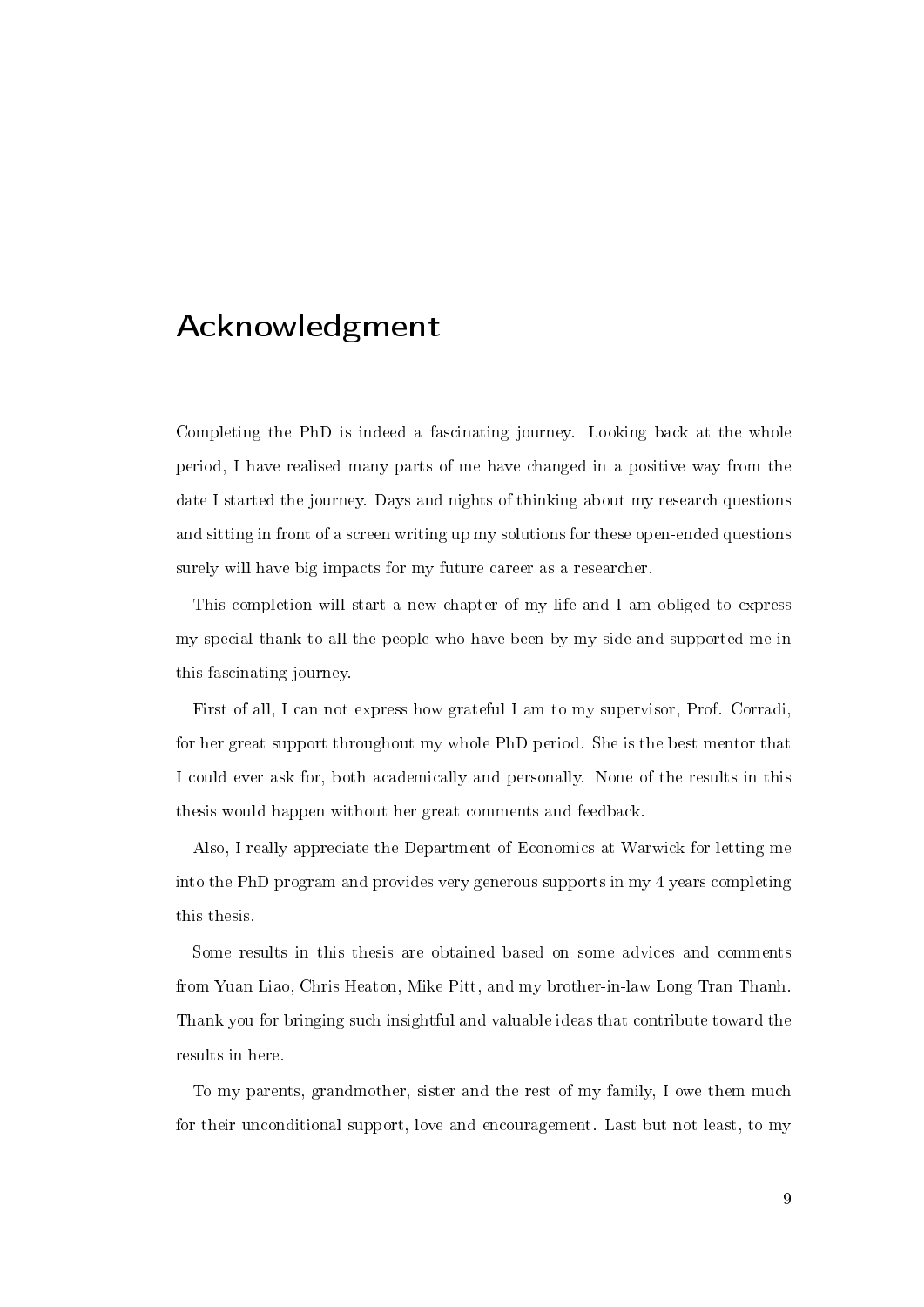### List of Tables

girlfriend, Chi, who inspired and gave me strengths to keep going when I almost lost hope for my work. Thank you all for having faith in me throughout these challenging times of my life. This thesis would never have been written without their love and support. To them I dedicate this thesis.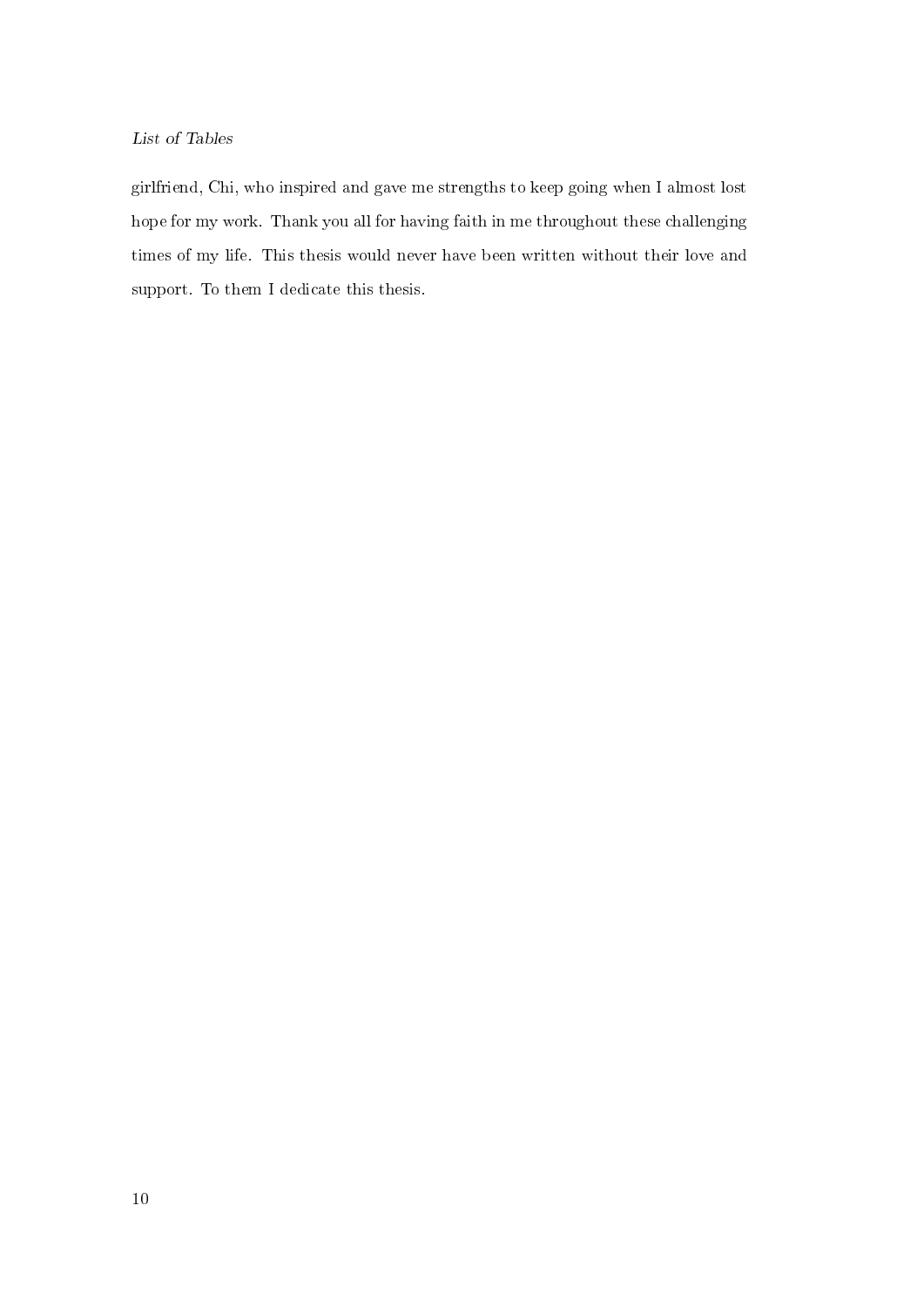# **Declarations**

This thesis is submitted to the University of Warwick in support of my application for the degree of Doctor of Philosophy. It has been composed by myself and has not been submitted in any previous application for any degree. All of the materials have not been published.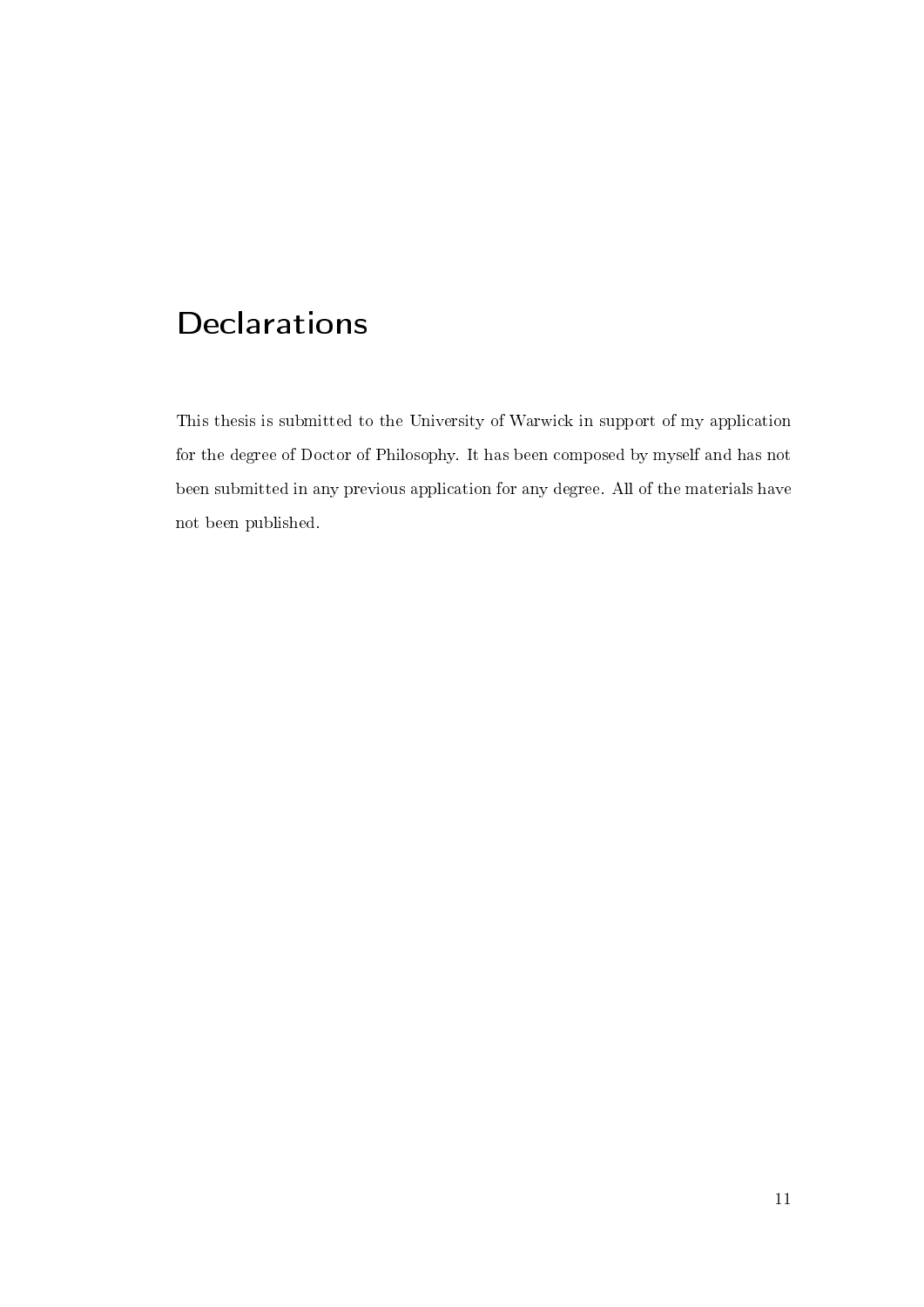# Abstract

This thesis presents some extensions to the current literature in high-dimensional static factor models. When the cross-section dimension (represented by N henceforth) is very large, the standard assumption for each common factor is to have the number of non-zero loadings grow linearly with  $N$ . On the other hand, an idiosyncratic error for each component can only be correlated with a finite number of other components in the cross-section. These two assumptions are crucial in standard high-dimensional factor analysis, as they allow us to obtain consistent estimators for the factors, the loadings and the number of factors. However, together they rule out the possibility that we may have some factors that have strictly less than  $N$ but still non-negligible number of non-zero loadings, e.g.  $N^{\alpha}$  for some  $0 < \alpha < 1$ . The existence of these weak factors will decrease the signal-to-noise ratio as now the gap between the systematic and idiosyncratic eigenvalues is more narrow. As the consequence, in such model it is harder to establish the consistency of the factors estimated by sample principle components. Furthermore, the number of factors is even more challenging to identify because most existing methods rely on the large signal-to-noise ratio. In this thesis, I consider a factor model that allows general strength for each factor, i.e. both strong and weak factors can exist. Chapter 1 gives more discussions about the current literature on this and the motivation for my contribution.

In Chapter 2, I show that the sample principle components are still the consistent estimators for the factors (up to the spanning space), provided that the factors are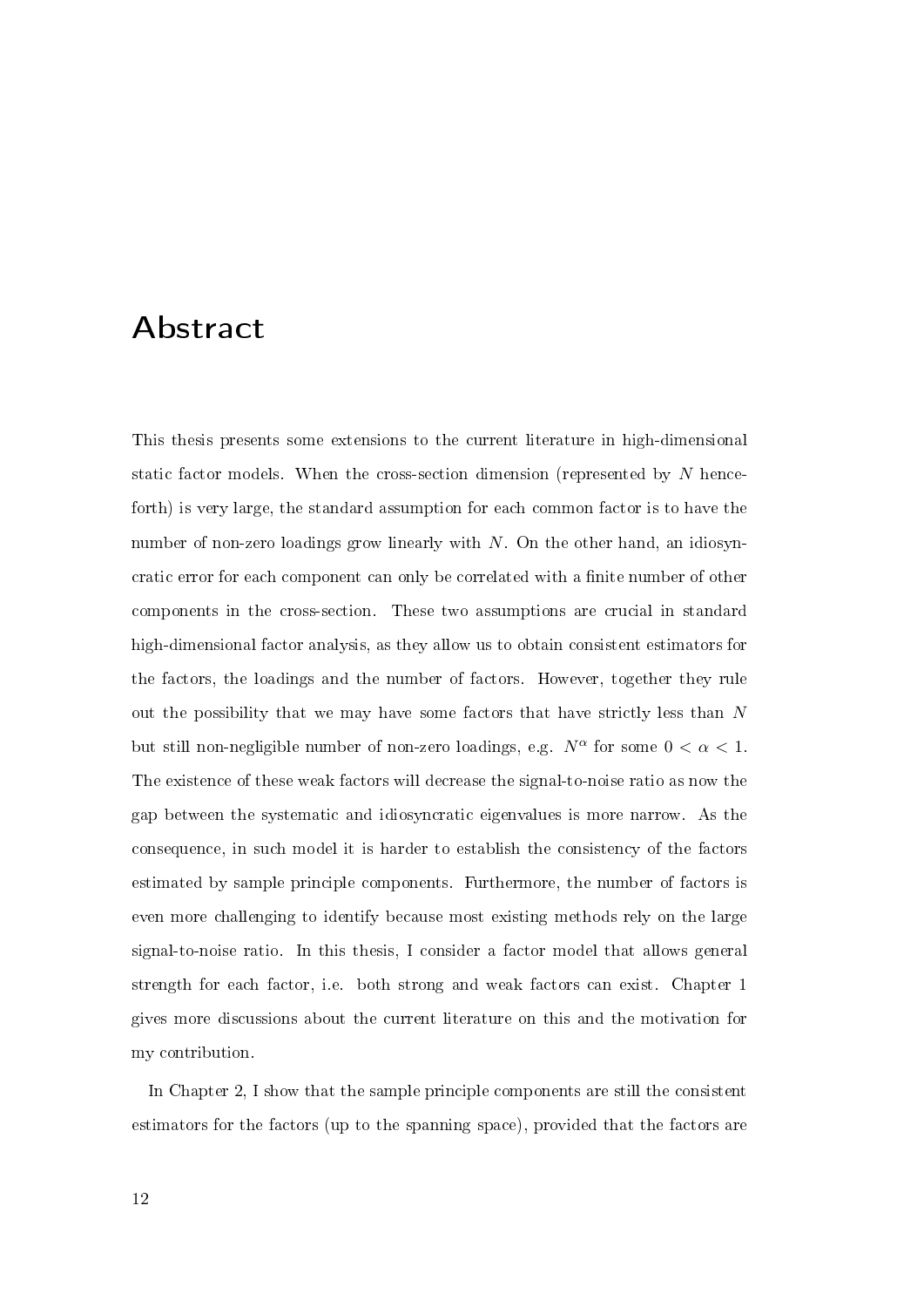not too weak. In addition, I derive the lower bound that the strength of the weakest factor needs to achieve for being consistently estimated. More precisely, what I mean by strength is the order of the number of non-zero loadings of the factor.

Chapter 3 presents a novel method to determine the number of factors, which is asymptotically consistent even when the factors are weak. I run extensive Monte Carlo simulations to compare the performance of this method to the two well-known ones, i.e. the class of criteria proposed in Bai and Ng (2002) and the eigenvalue ratio method in Ahn and Horenstein (2013).

In Chapter 4 and 5, I show some applications that are based on the work of this thesis. I mainly focus on two issues: selecting the factor models in practice and using factor analysis to compute the large static covariance matrix.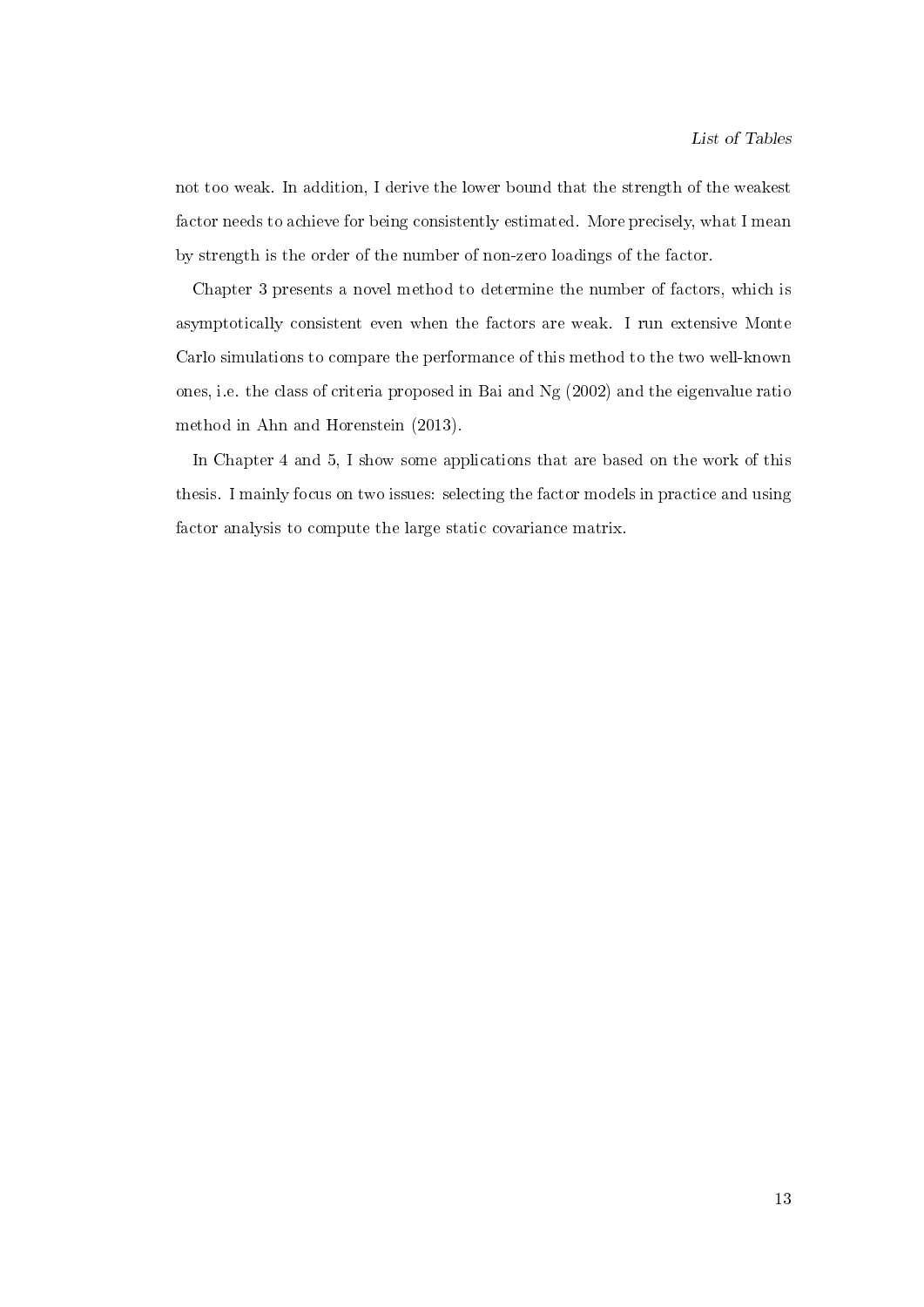Factor analysis first arises in the field of Psychometrics, when Spearman (1904) obtained results of several tests taken by schoolchildren and proposed that the correlations between those tests were due to a single factor, which he referred to as intelligence. Since then, there has been a rapid growth in applications of factor analysis in social science, particularly in Finance and Economics. It is very useful and interesting to find a small number of factors (either observed or unobserved) that capture the movements of a much larger number of variables. For examples, Boivin et al. (2013) address a strong factor, can be interpreted as credit shock, which has big impacts on several other financial and economic variables such as credit spreads, interest rates, etc. Additionally, from the statistical angle identifying the common factors brings a great advantage of dimension reduction in the large-dimensional setting.

In this thesis, I focus on the case where factor model is used as a dimension reduction technique. For example, in some applications such as estimating large covariance matrix or forecasting with many explanatory variable, the factors after extracted are used in place of the original components. Therefore, this gains benefit of reducing the dimension signicantly.

In brief, this thesis presents some theoretical extensions to the current literature in factor analysis. Particularly, I replace the strongly pervasive factors condition with a less restrictive one that allows the factors to affect a relatively small but nonnegligible number of components. This replacement eases the requirement for the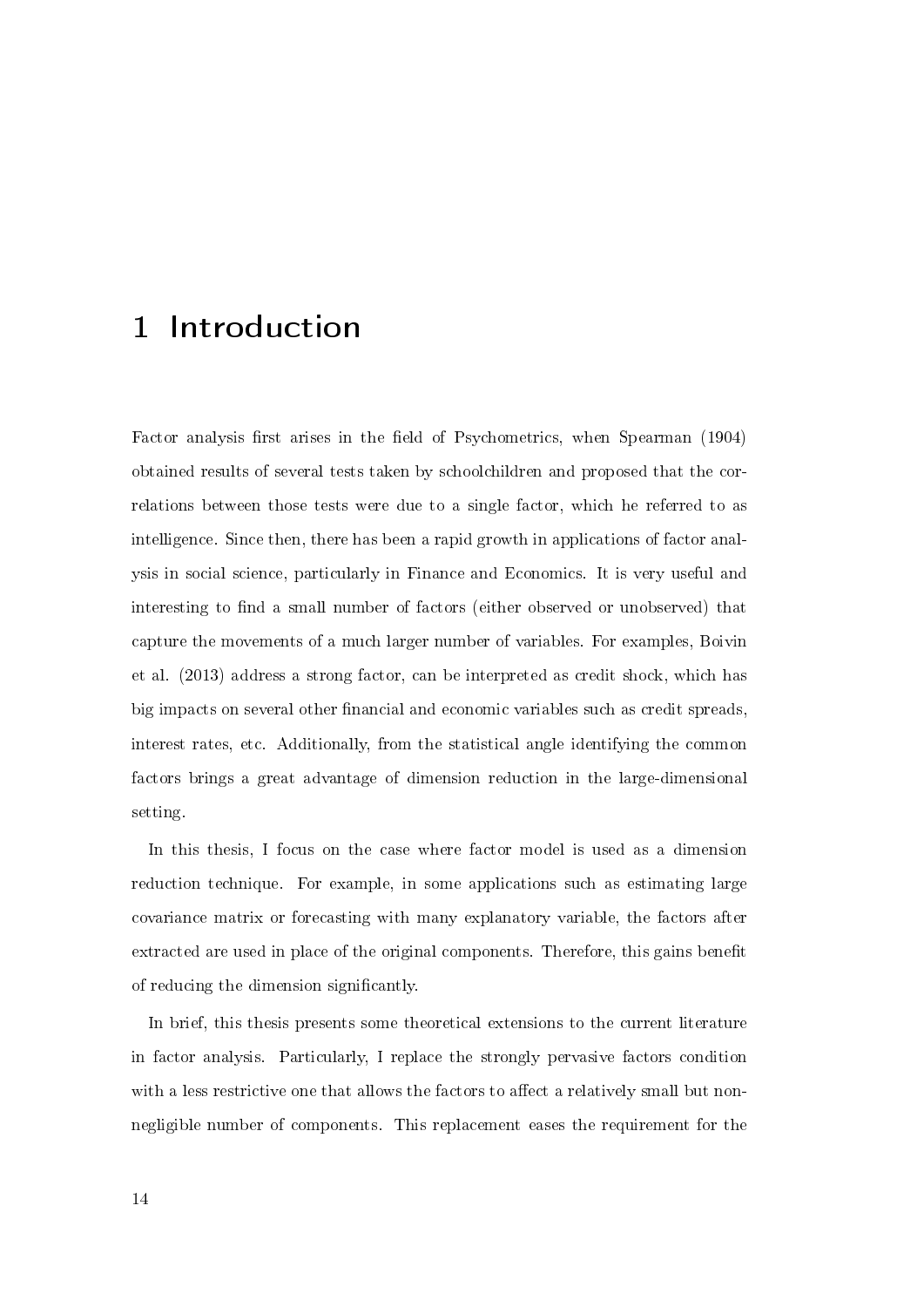consistency of the factors estimated by the standard principle components technique. In addition, changing this assumption also has some impacts for other areas of research regarding factor analysis, such as determining the number of factors and the estimation of covariance matrix using factor analysis. Therefore, other contributions in this thesis are about determining the number of factors and applications of factor analysis in computing the large covariance matrix.

The main contributions here belong to the theory of Econometrics, rather than Economics empirical findings. Therefore, discussions and application of the common factors identification are mainly approached from a statistical point of view. I do not focus on the case where there is a need to interpret the meaning of the underlying factor processes.

In contrast, there are many other empirical works exploiting factor analysis and interpret the factors as some meaningful variables for insights. Examples within this line of research including studies regarding identifying the factors (or shocks) in yield curve (Diebold et al. (2006)), stock returns (Fama and French (1993)), credit market (Boivin et al. (2013), Gilchrist et al. (2009), etc.), credit default swaps (Chen and Härdle (2012)), corporate bond spreads (Elton et al. (2001)), etc. Nevertheless, the centre of discussion in this thesis regarding general factor identification issues in large-dimensional setting, rather than these financial and economic applications.

Over the next few sections in this chapter, I will gradually discuss some recent relevant advances in factor analysis. Also, some applications are mentioned to illustrate how this can be used in practice.

### 1.1 Literature review

Parallel to the practical aspects, theoretical research regarding factor model is comparably active, and will be reviewed in section 1.1.1. On the other hand, some well-known applications are reviewed in section 1.1.2.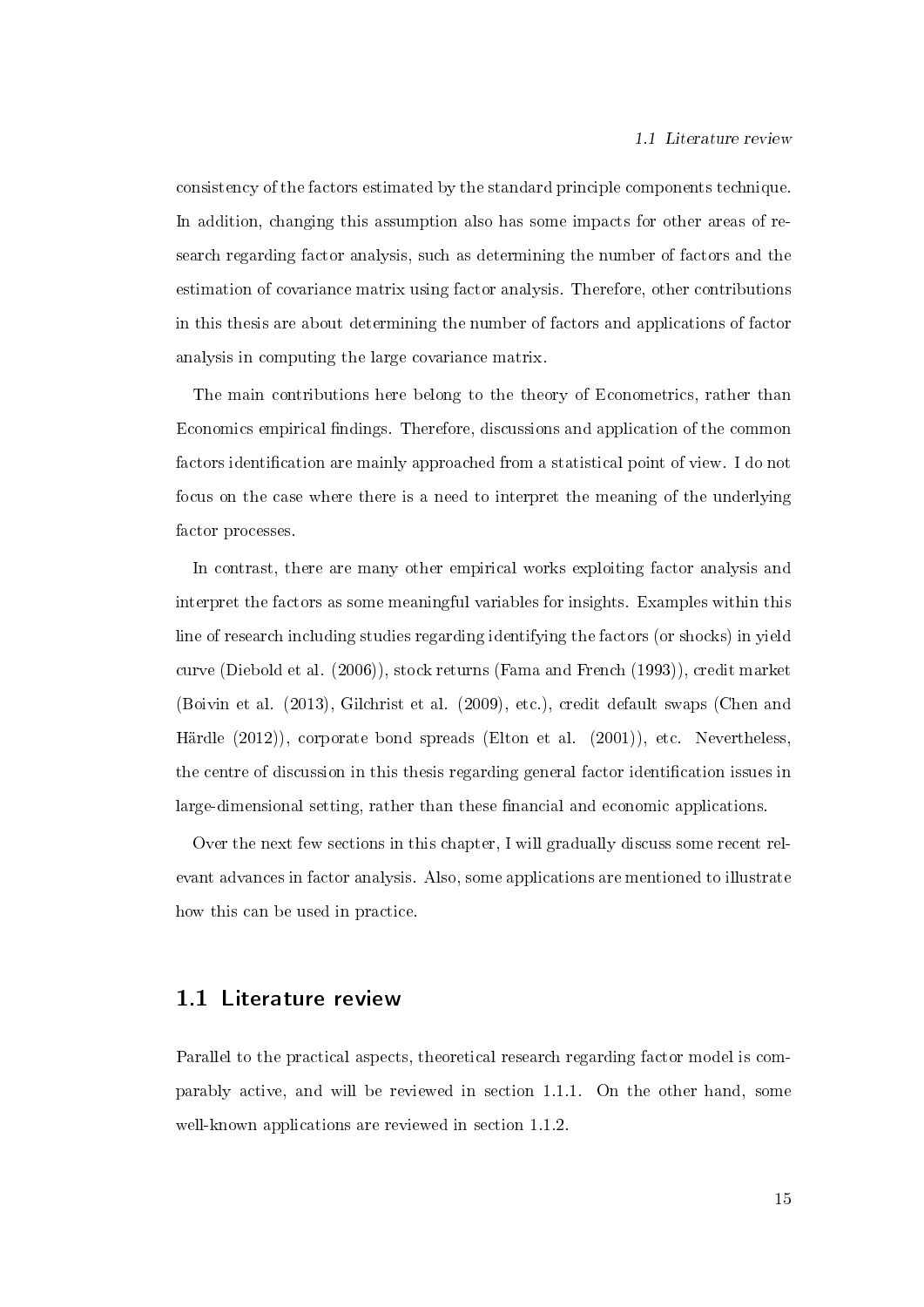#### 1.1.1 Developments in factor analysis

Since the literature is extremely large, it is impossible to present all the important related works in the review, hence there are many signicant results missing in these subsequent sections. For example, I will not discuss dynamic factor model in details despite its importance, because static factor is the main focus of this thesis. In contrast, some results in the large covariance matrix estimation will be mentioned, due to its link with the main contribution.

#### 1.1.1.1 Overview of factor analysis

In particular, a static factor model for  $y_{it}$ ,  $i = 1, ..., N$  is given by:

$$
y_{it} = \lambda_i^{(1)} f_t^{(1)} + \dots \lambda_i^{(r)} f_t^{(r)} + u_{it}.
$$
\n(1.1)

or

$$
y_{it} = \alpha + \lambda_i' f_t + u_{it}.\tag{1.2}
$$

where  $\lambda_i = [\lambda_i^{(1)}]$  $\lambda_i^{(1)}, \ldots, \lambda_i^{(r)}$ ' is the factor loadings vector for component  $y_{it}, f_t =$  $\left[f_t^{(1)}\right]$  $[t_1^{(1)},...,t_t^{(r)}]'$  is the common factors vector,  $u_{it}$  is the idiosyncratic error (shock) which is not explained by the common factors. The  $\lambda_i$  term corresponds to the exposure of  $y_{it}$  to the common factors  $f_t$ . In vector form, we can write:

$$
Y_t = \Lambda f_t + u_t.
$$
  

$$
(N \times 1) = (N \times r)(r \times 1) + (N \times 1)
$$
 (1.3)

In here,  $Y_t = [y_{1t},...,y_{Nt}], \Lambda = [\lambda_1,...,\lambda_N]$  is the matrix of factor loadings and  $u_t$ is the vector of idiosyncratic errors. W.l.o.g we assume that  $Y_t$ ,  $f_t$  and  $u_t$  all have means 0. In matrix form, given that the length of the time dimension is  $T$  we will denote  $Y = [Y'_1, ..., Y'_T]$ ,  $F = [f'_1, ..., f'_T]$ , and  $U = [u'_1, ..., u'_T]$ . Hence, (1.3) can also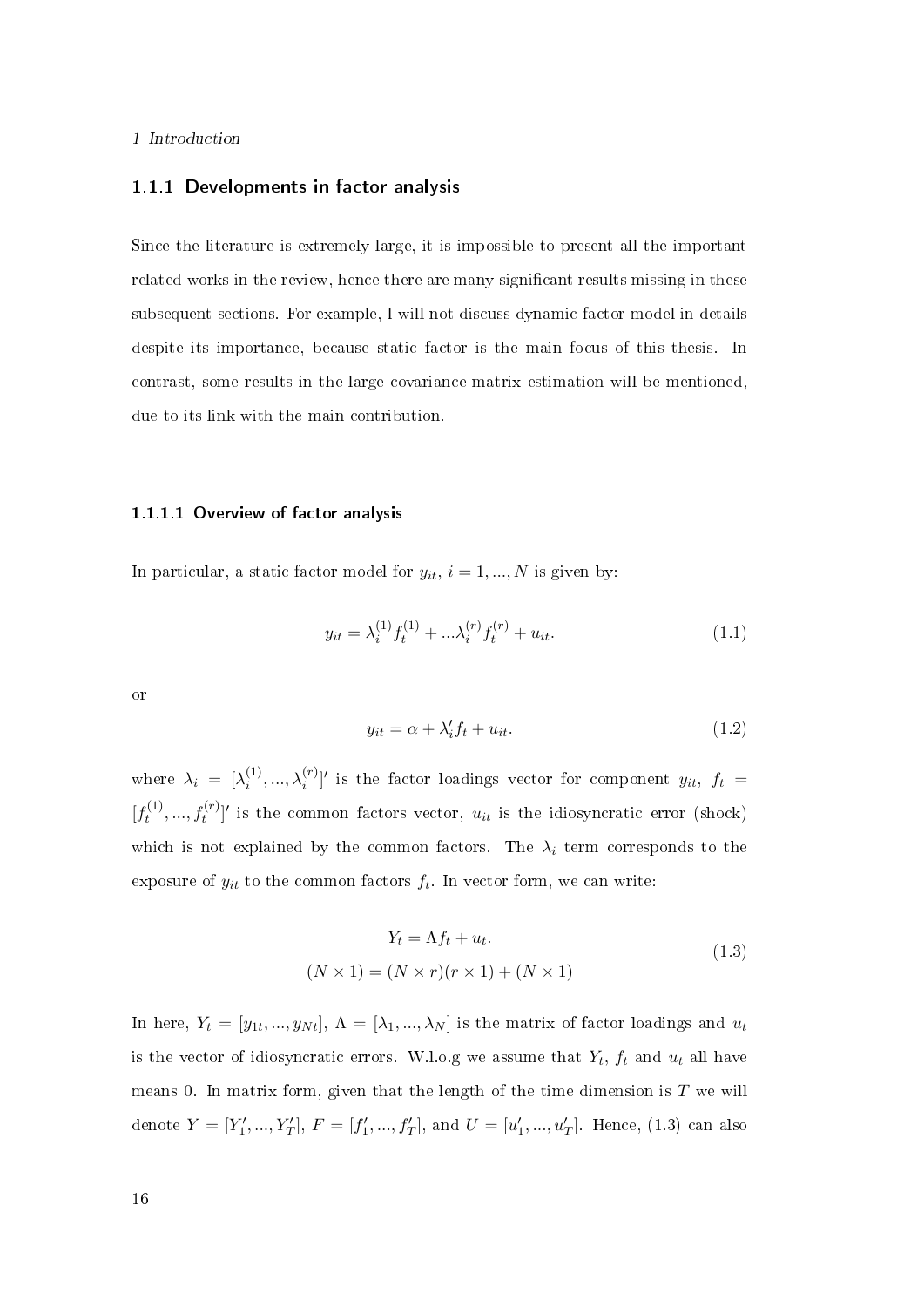be written as:

$$
Y = F\Lambda' + U.
$$

$$
(T \times N) = (T \times r)(r \times N) + (T \times N)
$$

Recently there has been a rapid growth in applications of factor analysis for social science, particularly in Economics and Finance. This is due to the need to seek for a small set of factors that can contain a large proportion of information from the vast original multivariate series. Some well-known examples of factor model in economic theory are the capital asset pricing model (CAPM, Sharp (1964)) and the arbitrage pricing theory (APT, Ross (1976)).

The factor model in Ross (1976) is referred to as strict factor model because it assumes the common factors capture all the correlations between all variables, which means  $\Sigma_u \equiv \text{cov}(u_t)$  is a diagonal matrix. However, this assumption may be too stringent in practice and we normally need to allow for some level of crosssection correlations between the idiosyncratic errors. Therefore the approximate factor model of Chamberlain and Rothschild (1983) seems more appropriate. In this model, the key assumption is that the idiosyncratic covariance matrix is not diagonal, but its eigenvalues must be bounded as  $N \to \infty$ . I will come back to this in more details in some later paragraphs.

Clearly, the main objective in factor analysis is to identify the set of common factors, assuming that they exist. Generally, estimating the factors can be done in many ways. We can even specify some observed variables as common factors, based on a theoretical framework or from many experiments. Some examples of this approach are the CAPM or the 3-factor model of Fama and French (1993). On the other hand, factors can be considered as latent variables and require statistical techniques to estimate. This is a more popular direction in current literature, as we usually have no prior knowledge about the common factors. Based on this approach, a large literature now in factor models are contributed by extending the factor structure  $(e.g.$  dynamic factor model, multi-level factors,  $etc.$ ) and identification techniques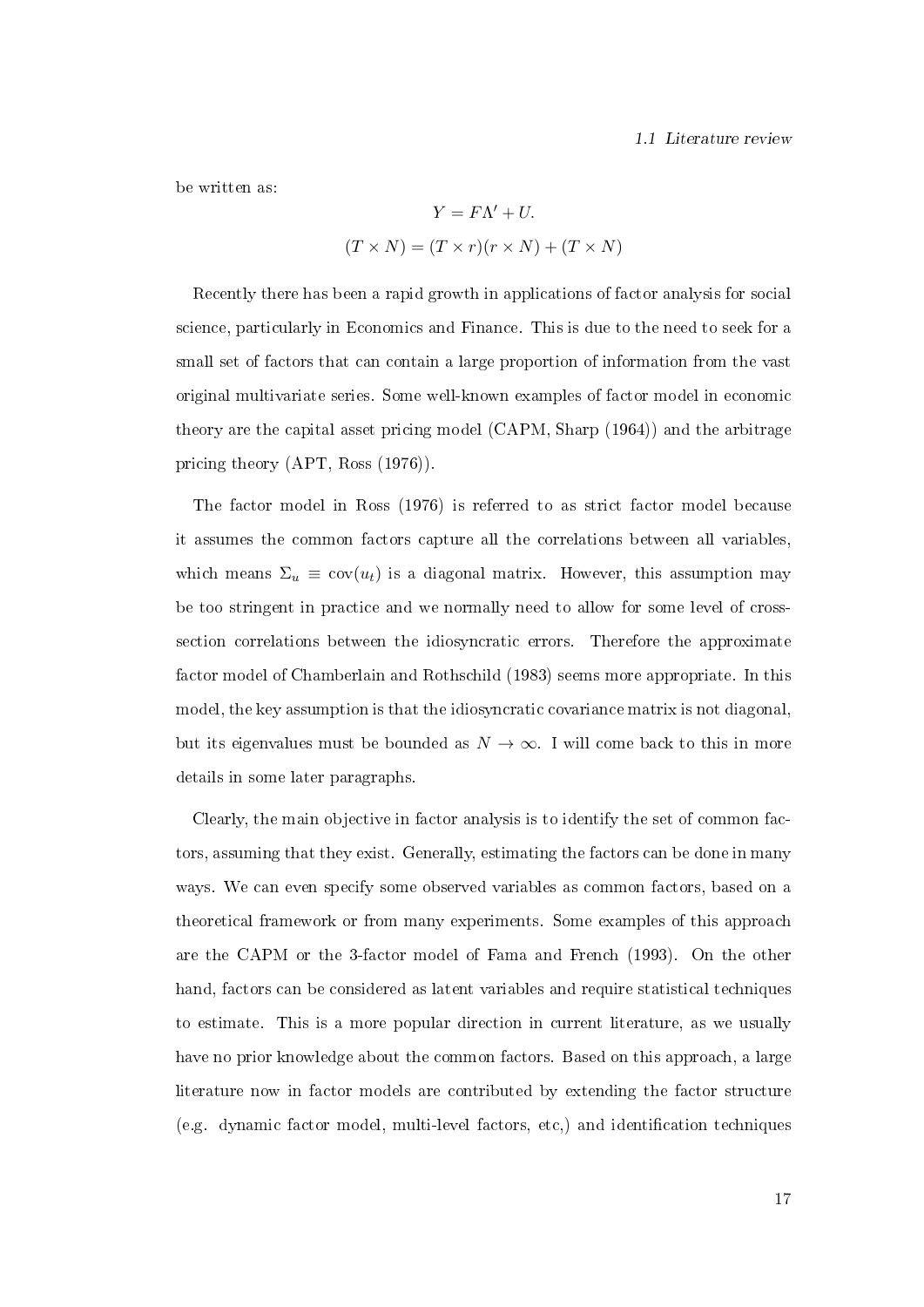(e.g. principle component (PC) analysis, maximum likelihood estimator, etc.).

Another aspect that plays an important role in theoretical and empirical work is to determine the number of factors in the model. A few methods have already been proposed and used in applications. The simplest method is to select the number of factors from the scree plot of the descending sample eigenvalues of  $\Sigma \equiv \text{cov}(Y_t)$ (i.e. eigenvalues of the sample covariance matrix of  $Y_t$ ) as in Cattell (1966). Related procedures are suggested by Onatski (2009, 2010) using the slope of the scree plot and the difference of ordered sample eigenvalues, respectively. In addition to these, Ahn and Horenstein (2013) consider maximising the ratio of successive eigenvalues or their growth ratio.

Information criteria have also been used to select the number of factors. Choi and Jeong (2013) study the consistency of using AIC, BIC or HQIC in choosing the true factor model. In addition, Bai and Ng (2002) propose several criteria for the number of factors in approximate factor models and show them to be consistent. The relationship between the information criteria and those based on eigenvalues is discussed in Onatski (2010) and Ahn and Horenstein (2013). Once the number of static factors is determined, the number of dynamic (or primitive) factors can be determined using methods proposed by Amengual and Watson (2007), Bai and Ng (2007), and Breitung and Pigorsch (2012).

This is also worth mentioning at this stage that there can be two different ways when specifying the model in  $(1.2)$ . In the first one, the common factors are assumed to affect most components in the cross-section, which is called pervasiveness. This formally means the number of non-zero loadings for each factor needs to grow with N. Literature for this model can be founded in Bai (2003), Stock and Watson (2002), Bai and Ng (2002) and some references within. A second type of factor model is less common, but starting to attract some attentions recently. In contrast, the factors in the second type are not defined to capture the cross-section correlation but rather drive the serial dependence of the original time series. Following this direction, we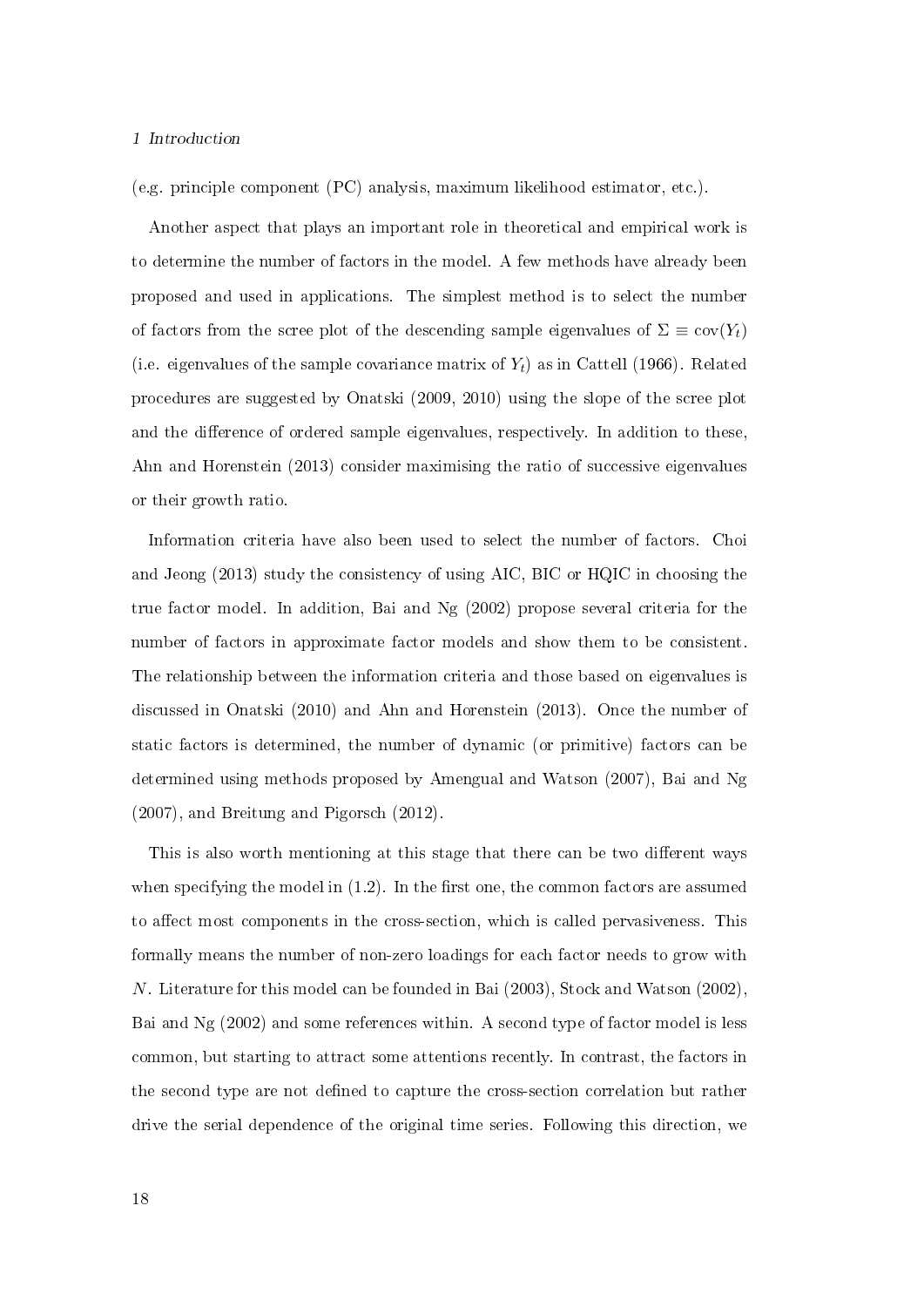assume there is a set of common factors that account for all the serial correlations and hence the idiosyncratic components are just white noise. Some attempts in this direction include Anderson (1963), Priestley et al.(1974), Brillinger (1981), Peña and Box  $(1987)$ , and Pan and Yao  $(2008)$ . More recent efforts focus on the inference when the dimension of time series is as large as or even greater than the sample size; see, for example, Lam, Yao and Bathia (2011), Lam and Yao (2013) and the references within. In summary, the first class of model assumes the common factors leave very little cross-section correlation in the idiosyncratic components but allow for serial correlation, whereas the second class assumes  $u_t$  is serially uncorrelated but the factors can be less pervasive.

In this thesis, I mainly focus on the static factor model as shown in (1.3) and I adopt the model setup similar to the one discussed in Bai and Ng (2002), Bai (2003) or Stock and Watson (2002), in which  $u_t$  is allowed for serial correlation. However, as we shall see, I relax the pervasiveness condition that usually comes with the model.

#### 1.1.1.2 Factors identification

It is very important to notice that the latent factors can not be uniquely identied without further restriction. For example, we can always linearly transform  $f_t$  and  $\Lambda$  by an  $r \times r$  invertible matrix and its inverse and they still generate exactly  $Y_t$ . Therefore, we can only estimate the loadings and the factors up to their spanning spaces without any restrictions.

If  $f_t$  is a stationary process, a well-known restriction is that  $\Sigma_f \equiv \text{cov}(f_t) = I_r$ , where  $I_r$  is the  $r \times r$  identity matrix. This is simply done by replacing  $f_t$  by  $\Sigma_f^{-1/2}$  $\int_{f}^{-1/2} f_t$ . However, this is still not sufficient for unique identification, because for now we can still rotate the factors by an orthonormal matrix and still having  $cov(f_t) = I_r$ . Therefore, together with this we usually impose an extra restriction that  $\Lambda'$ A is a diagonal matrix (with distinct diagonal elements in descending order). This extra assumption helps us exactly identify  $f_t$  and  $\Lambda$  (up to the signs) instead of the rotations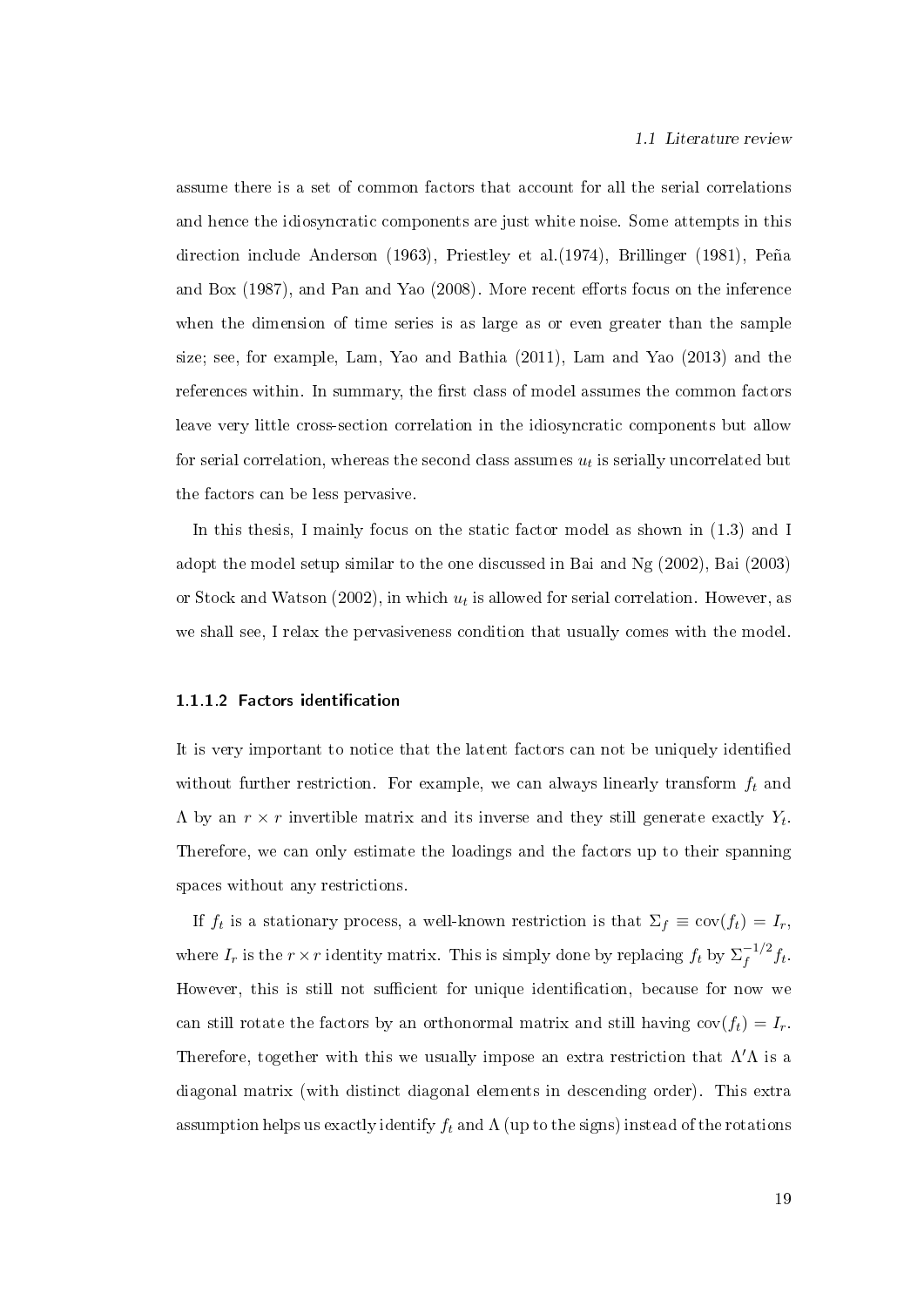of them, without loss of generality because we know that any other restrictions can be retrieved by a linear transformation. These restrictions are often found in the maximum likelihood estimation, e.g. see Lawley and Maxwell (1971). Furthermore, as discussed in Bai and Ng (2013), it is not as stringent as it seems, and can be useful for economics applications. An example shown in Bai and Ng (2013) is the case where  $r = 3$  and

$$
\Lambda = \begin{bmatrix} \Lambda_1 & 0 & 0 \\ 0 & \Lambda_2 & 0 \\ 0 & 0 & \Lambda_3 \end{bmatrix}
$$
 (1.4)

where  $\Lambda_i$  is the  $N_i \times 1$  vectors of loadings, and  $N_1 + N_2 + N_3 = N$ . This model implies that the first factor generates the first  $N_1$  group of cross-section components, and so on. This can be applied in models for regional panel data. Even when the order of the cross-section components is shued, the loadings matrix restriction still holds, which makes it useful because we do not require the knowledge of the grouped structure. In this thesis, these restrictions regarding the factors and loadings are not needed for the main results, although I shall often refer to this restriction in some discussions for convenience.

Having discussed about estimators for the factors and the loadings matrices, it is also important to point out that in large dimensional setting  $(N$  is as large as T), principle components (PCs) analysis is considered as the most efficient methods to achieve this task. The first  $r$  (population) PCs of  $Y_t,$  denoted as  $g_t,$  are defined as follows:

$$
g_t = B'Y_t
$$

where B is the  $N \times r$  matrix whose columns consisting of r eigenvectors corresponding to the r largest eigenvalues of  $\Sigma$ , normalised so that  $B'B = I_r$ . We can also write:

$$
Y_t = Bg_t + w_t \tag{1.5}
$$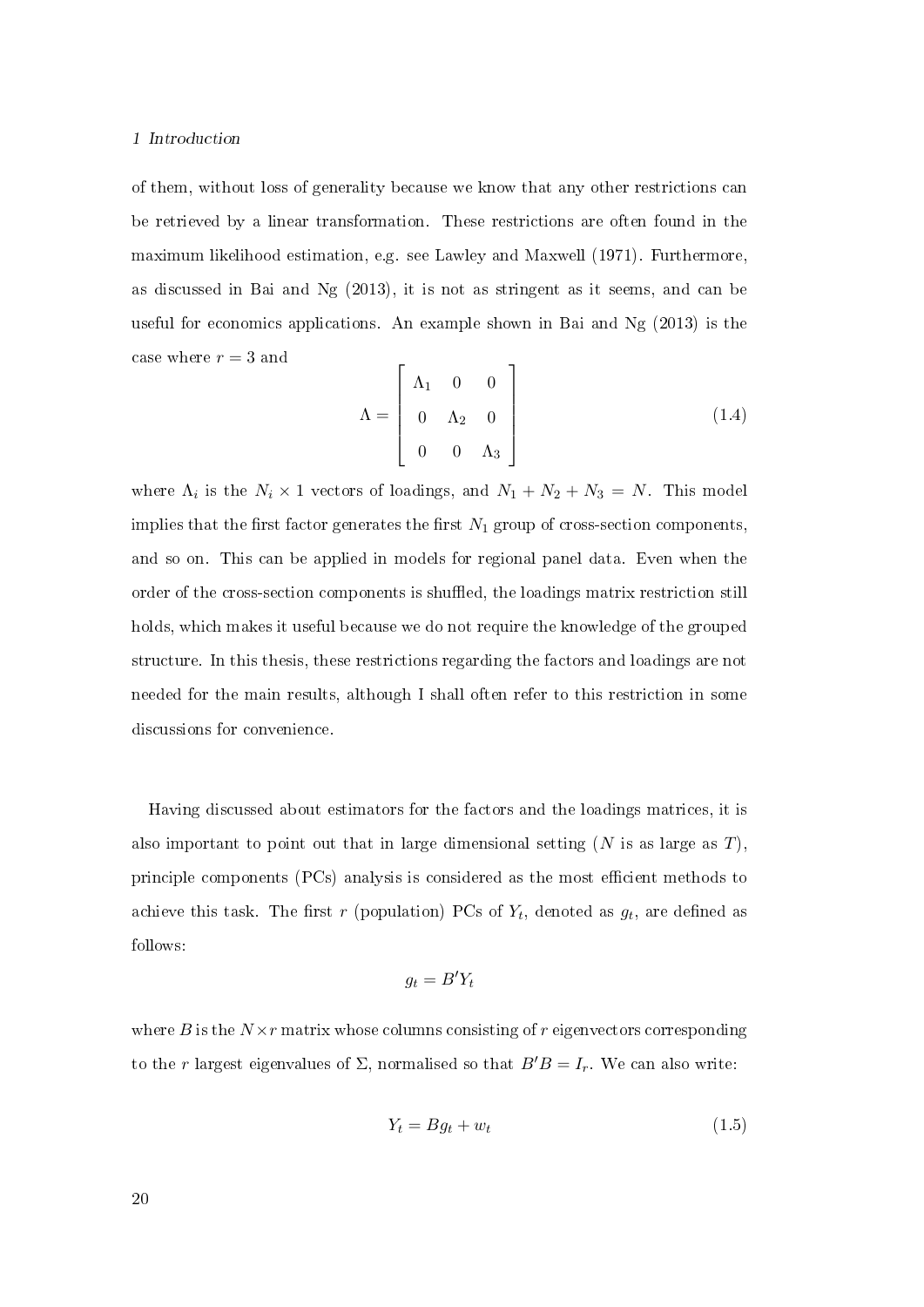with  $E(g_t w_t') = 0$ . Intuitively, if the first r principle components already capture the large proportion of variation in  $Y_t,$  the term  $w_t$  can be interpreted as the disturbance. Therefore, as in (1.3) and (1.5) there is a similarity between the PCs and factors. In fact, Schneeweiss (1997) develops a result which shows the convergence of PCs to the factors. The key requirement for this convergence is:

$$
\frac{\mu_r(\Lambda'\Lambda)}{\mu_1(\Sigma_u)} \to \infty.
$$
\n(1.6)

where  $\mu_k(A)$  is the kth-largest eigenvalues of a square matrix A. The ratio in (1.6) can be interpreted as the signal-to-noise, and is a key parameter that determines how well one can identify the factors.

The results in Schneeweiss (1997) are developed for population PCs, where  $\Sigma$ is assumed to be known. However, replacing  $\Sigma$  by the sample covariance matrix introduces further sampling errors, especially when  $N$  is large. The convergence of sample PCs to factors space is one of the crucial developments recently, and can be found in Bai (2003), Bai and Ng (2002) or Stock and Watson (2002). The authors show that when  $(N, T) \rightarrow \infty$ , the sample PCs converge to the factors space under some conditions, in which some among them imply (1.6).

In order to get to our main contribution, it is worth explaining the intuitive interpretation behind the seemingly technical condition (1.6). What  $\mu_1(\Sigma_u)$  and  $\mu_r(\Lambda'\Lambda)$ represent are really the amount of cross-section correlations in the idiosyncratic components and the pervasiveness of the factors. First we discuss about  $\Sigma_u$ , which was originally assumed to be diagonal in Ross (1976). However, since the introduction in Chamberlain and Rothschild (1983), the idiosyncratic errors  $u_{it}$  are allowed to be cross-sectionally correlated, i.e. we can have a pair  $(i, j)$  such that  $cov(u_{it}, u_{jt}) \neq 0$ . This is called "approximate factor model", as opposed to the "strict factor model" where  $cov(u_{it}, u_{jt}) = 0$  for all  $i \neq j$ . Although allowing  $\Sigma_u$  to be different than a diagonal matrix, Chamberlain and Rothschild (1983) require  $\mu_1(\Sigma_u)$  to be bounded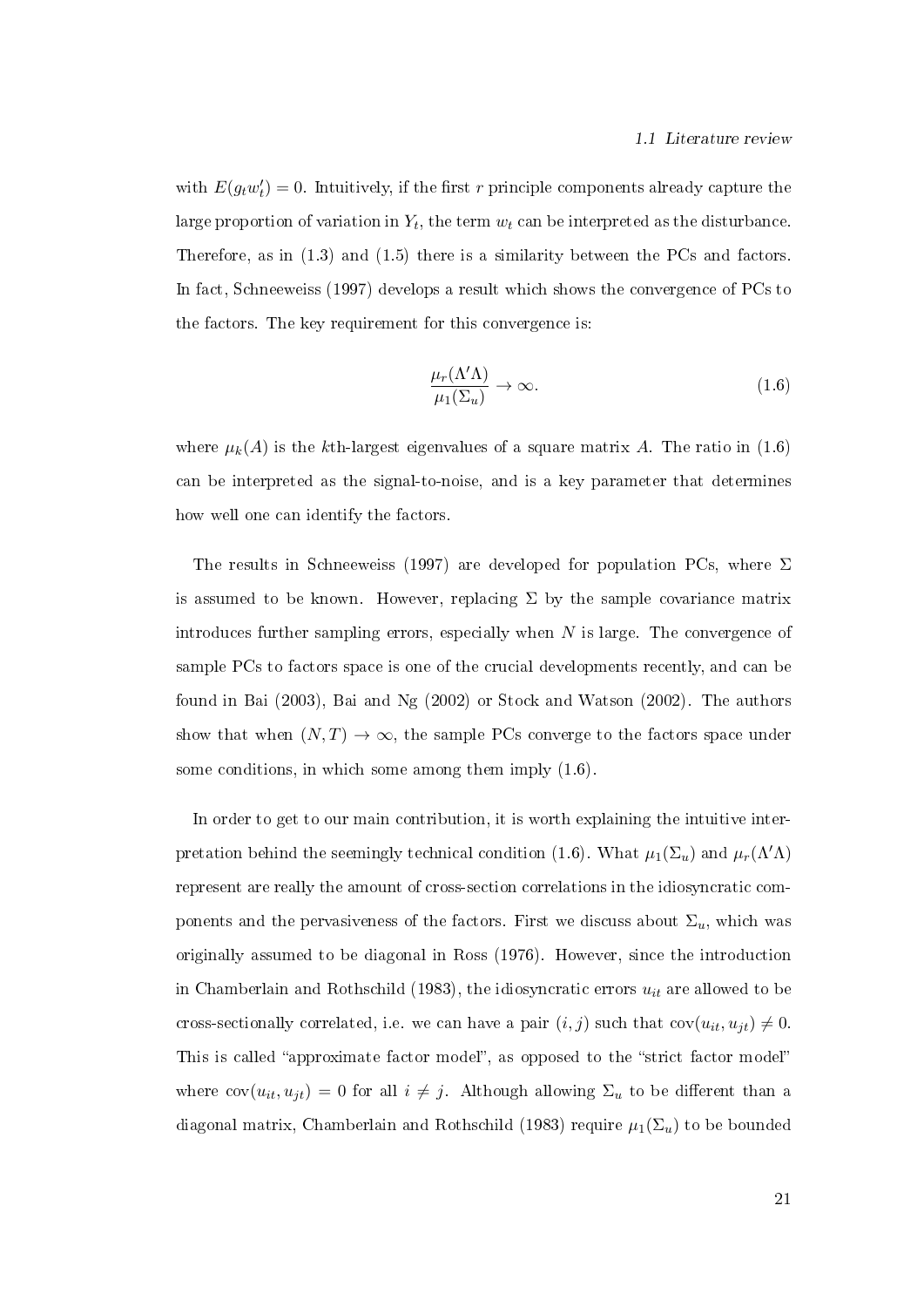as  $N \to \infty$ .

In this case, if the factors are pervasive enough, then  $(1.6)$  is satisfied. To see why, the pervasive condition is usually stated as:  $\sum_{i=1}^{N} \left(\lambda_i^{(k)}\right)$  $\binom{k}{i}^2$  grows linearly with N for any  $k \in (1, ..., r)$ . Equivalently, for any factors, the number of non-zero loadings must grow strictly with order N. If  $\Lambda' \Lambda$  is a diagonal matrix as usually assumed for unique identification, then the eigenvalues lie on the diagonal, and the kth eigenvalue is  $\sum_{i=1}^{N} \left(\lambda_i^{(k)}\right)$  ${k \choose i}^2$ . So condition (1.6) is satisfied if the factors are strongly pervasive and  $\mu_1(\Sigma_u)$  is bounded.

These two conditions regarding low cross-section correlations of idiosyncratic errors and pervasiveness of factors can be founded in most recent works of factor models such as in Bai and Ng (2002), Bai (2003), Stock and Watson (2002) and the references therein. For example, I recall the two assumption B and E2 in Bai (2003) and denote them as Assumption 0 in this paper:

**Assumption 0.** (i)  $\Lambda' \Lambda/N$  converges to a positive definite matrix D whose eigenvalues are bounded away from both  $\theta$  and infinity

(ii)  $\Sigma_u$  has bounded row sum of absolute entries, i.e.  $\max_i \sum_j |\sigma_{ij}| = O(1)$  where  $\sigma_{ij} = cov(u_{it}, u_{jt}).$ 

Assumption 0 (i) makes sure that each factor has impacts on the majority of the components in the cross-section. Assumption  $\theta$  (ii) describes the level of cross-section correlations between the idiosyncratic errors. Slightly weaker one is used in Bai and Ng (2002):  $\frac{1}{N} \sum_i \sum_j |\sigma_{ij}| = O(1)$ . The main idea behind these restriction on  $\Sigma_u$  is that although the model allows for approximate factor, the level of correlations across the idiosyncratic errors can not exceed a certain level. Notice that if  $|\sigma_{ij}|$  is bounded above and below for all i, j, Assumption 0 (ii) leads to  $\max_i \sum_j \mathbf{I}(|\sigma_{ij}| > 0) = O(1)$ .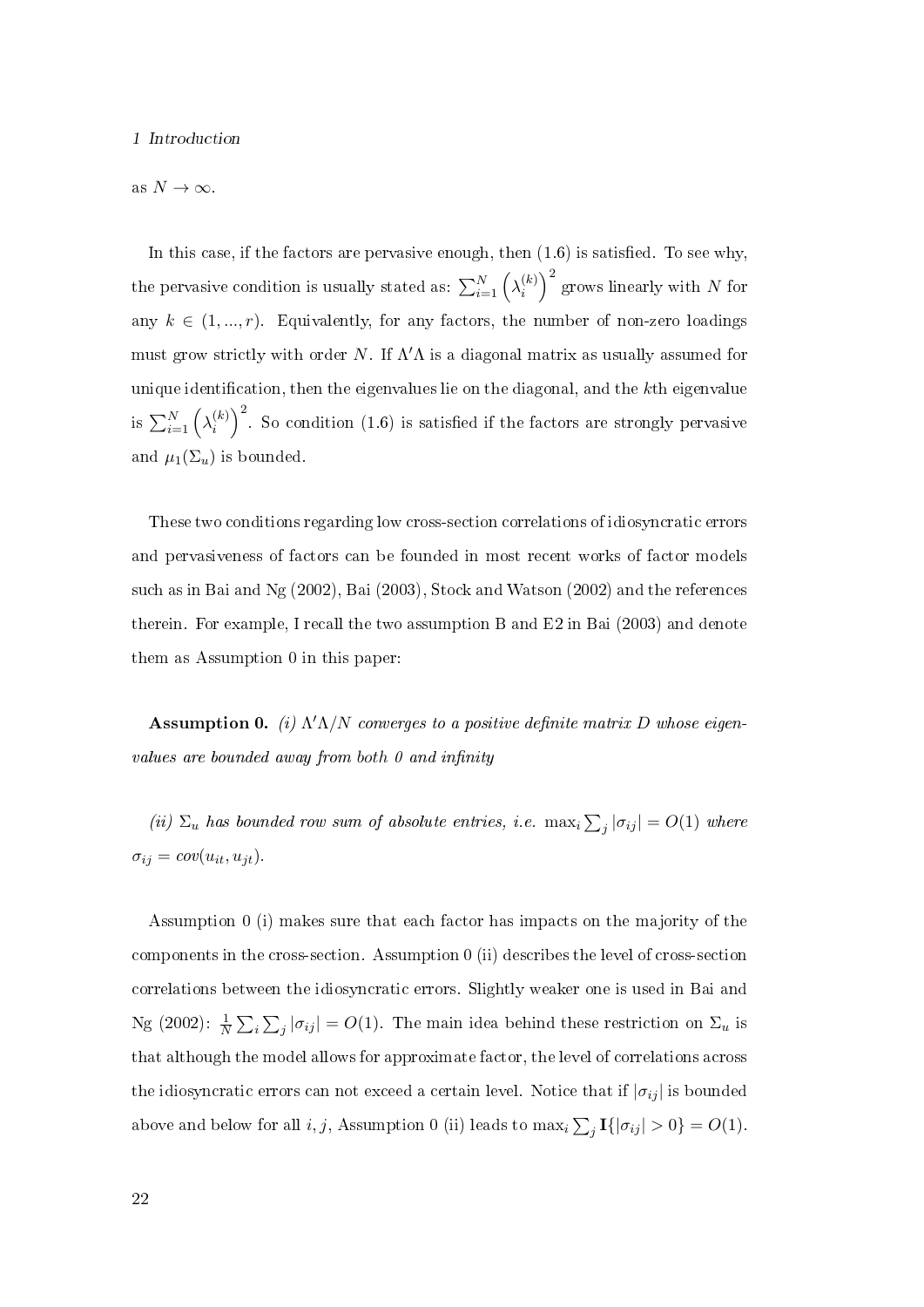To see why, notice that:

$$
\max_{i} \sum_{j} \mathbf{I}\{|\sigma_{ij}| > 0\} = \max_{i} \sum_{j} |\sigma_{ij}|^{0} \mathbf{I}\{|\sigma_{ij}| > 0\}
$$

$$
= \max_{i} \sum_{j} |\sigma_{ij}| (|\sigma_{ij}|)^{-1} \mathbf{I}\{|\sigma_{ij}| > 0\}.
$$

$$
\leq \max_{i,j} [(|\sigma_{ij}|)^{-1} \mathbf{I}\{|\sigma_{ij}| > 0\}] \max_{i} \sum_{j} |\sigma_{ij}| = O(1).
$$

Intuitively,  $\max_i \sum_j \mathbf{I} \{|\sigma_{ij}| > 0\} \ = \ O(1)$  means that the number of non-zero entries in each row of  $\Sigma_u$  must be bounded while its dimension N grows to infinity. Therefore, later on we will use the fact that  $\max_i \sum_j \mathbf{I}\{|\sigma_{ij}| > 0\} = O(1)$  can be derived from of Assumption 0 (ii)<sup>1</sup>. The reason for looking at  $\max_i \sum_j \mathbf{I}\{|\sigma_{ij}| > 0\}$ is that we want to use some important results in the sparse matrix<sup>2</sup> literature. This is useful for us later to construct a method to estimate the number of factors (see Chapter 3).

In addition, Assumption 0 (ii) implies that  $\mu_1(\Sigma_u)$  is bounded<sup>3</sup>. Therefore, together conditions (i) and (ii) of Assumption 0 imply (1.6), which contributes to the sufficient conditions required for the population PCs to converge to the factors. However, it may be stronger than necessary because we only need (1.6) to hold. It is interesting to consider the cases where Assumption 0 does not hold and examine whether the population and sample PCs still converge to the factors space. Clearly the sample PCs case will be the ultimate goal, so most of the current studies directly establish the consistency result for this.

One such interesting case is discussed in the PhD thesis of Heaton (2008). This is the case where  $\sum_j |\sigma_{ij}|$  grows with rate  $N^{1-\alpha}$  for some i and  $0 < \alpha \le 1$ . In this case, Heaton (2008) shows that the sample PCs still converge to the factors, but with a

<sup>&</sup>lt;sup>1</sup>The condition  $\max_{i,j} |(|\sigma_{ij}|)^{-1}\mathbf{I}\{|\sigma_{ij}| > 0\}| = O(1)$  is reasonable, as it just simply states all the non-zero entries in  $\Sigma_u$  must be bounded away from 0, which is true when  $\Sigma_u$  is non-stochastic.

<sup>&</sup>lt;sup>2</sup>A large matrix with many zero entries is called sparse matrix, and this has attracted a large number of studies recently

<sup>&</sup>lt;sup>3</sup>As from standard Linear Algebra result, we have  $\mu_1(\Sigma_u)<\max_i\sum_j\sigma_{ij}\leq\max_i\sum_j|\sigma_{ij}|.$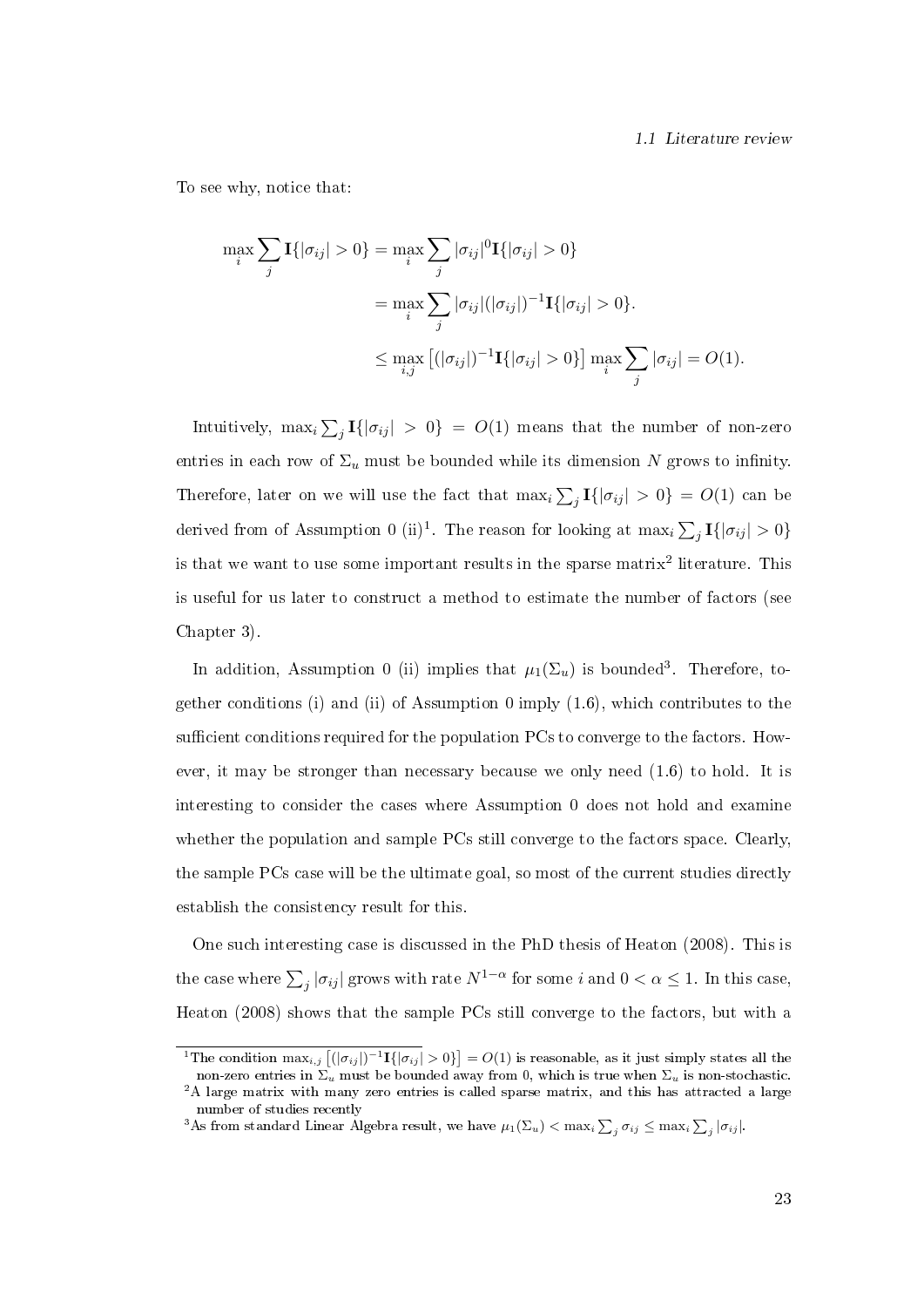slower rate. Particularly, he proves that (using our notations):

$$
\frac{1}{T} \left\| \tilde{F}^r - FA \right\|^2 = O_p(\frac{1}{N^{\alpha}} + \frac{1}{T})
$$

where  $\tilde{F}^r$  is the sample PCs and A is a rotational matrix. In Heaton's thesis, where he assumes the column of  $F$  is orthonormal,  $A$  becomes only a signs matrix. Under Assumption 0, the rate of convergence for similar quantity in the left hand side above is established in Bai and Ng (2002) and is  $O_p(N^{-1} + T^{-1})$ . Therefore we can see how weakening Assumption  $0$  (ii) affects the rate of convergence.

In this thesis, I mainly focus on the case where Assumption 0 (ii) is not violated, but we relax Assumption 0 (i). There are some reasons for this to be too stringent, because under this condition a factor that only affects a relatively small number of cross-section components (say  $N^{2/3}$  out of N) will not be assumed to exist. However, recently some empirical works suggest the potential loss of information when ruling out these not-so-strong factors. For example, Boivin and Ng (2001) provide an empirical study illustrating that a smaller but carefully chosen set of cross-section variables yields better factors than the whole original set. One potential reason for this is that the amount of correlations from the large number of idiosyncratic errors will reduce the sharpness of the estimators. In addition, some factors that are extracted from the subset can be identified as idiosyncratic errors when applying factor analysis to the full set, due to their small explanatory powers for the majority of cross-section variables.

At what level can we relax Assumption 0 (i) is also an interesting issue. If we relax it so that  $\Lambda' \Lambda$  converges to a positive definite matrix D, then clearly (1.6) is not satised, and so even population PCs are not consistent for the factors. To strengthen our argument, Onatski (2012) shows that under this case, the factors are so weak that sample PCs will be poor estimators for the factors, and can even be orthogonal to the factors space. A studying case that we present in this paper lies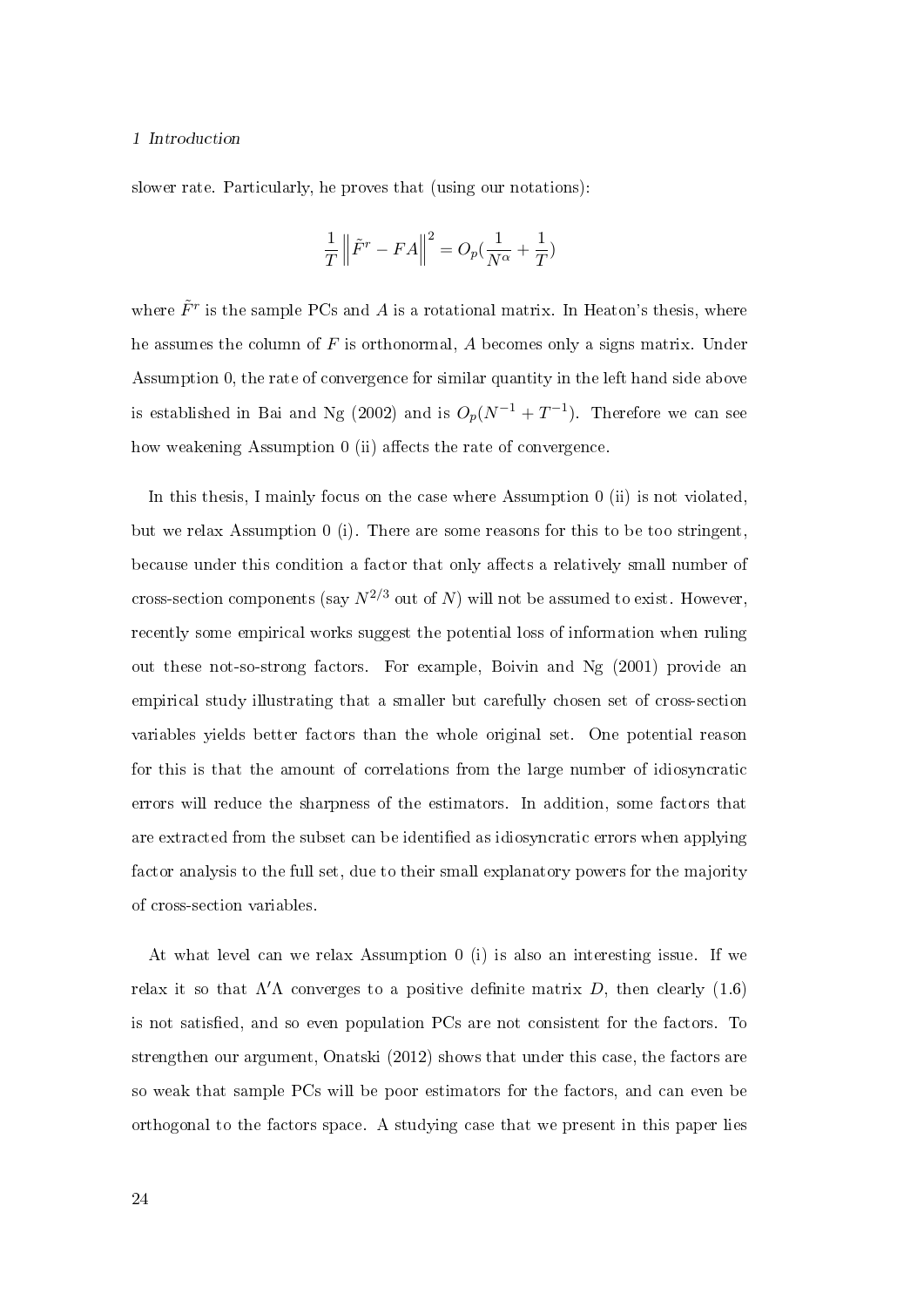in the middle, that is we assume the number of non-zero loadings for each factor is at order  $d(N)$ , which can be dominated by N but has to grow to infinity with N. We even consider the general case where  $d(N)$  varies from factors to factors. This is found useful in the case where some factors are global while some of them are regional, but both the number of regions and the sizes of them can be large.

Another related area of research with weak factors is the multi-level factor model, which usually includes global and regional levels. In such model, the factors are separated into levels, where the top level factors (global factors) are pervasive and affect almost every cross-section component. The second level factors are not as pervasive because they only affect components in each region. In a special case where the number of components in each sector grow at a slower rate then  $N$ , this 2level factor is a special case of a mixture model of strong and weak factor. Restriction for such model and effective identification method can be found in Wang  $(2008)$ . The most important similarity between the multi-level factor model and the one presented in this thesis is that the loadings matrix can be allowed to have many zeros. However, there is a key difference, which is that in my proposed model we neither know how to separate the original cross-section into sectors nor if such separation is possible.

#### 1.1.2 Applications of factor model

There are a wide range of applications of factor model that can be found in the Economics and Finance literature. They can be separated into two classes: the first one links the factors with some interpretations for meaningful insights about the observed variables (e.g. APT, CAPM, Fama-French 3 factor model, business  $\text{cycle}^4,$ yield curve modelling $^5,$  etc.), whereas the second class uses the factor analysis as a tool for dimension reduction. In here, I focus more on the second one.

High-dimensional settings can be found in many applications recently, due to the growth in available data and the advance in computational techniques. Typically

 ${}^{4}$ Gregory et al. (1997)

 ${}^{5}$ Diebold et al. (2006)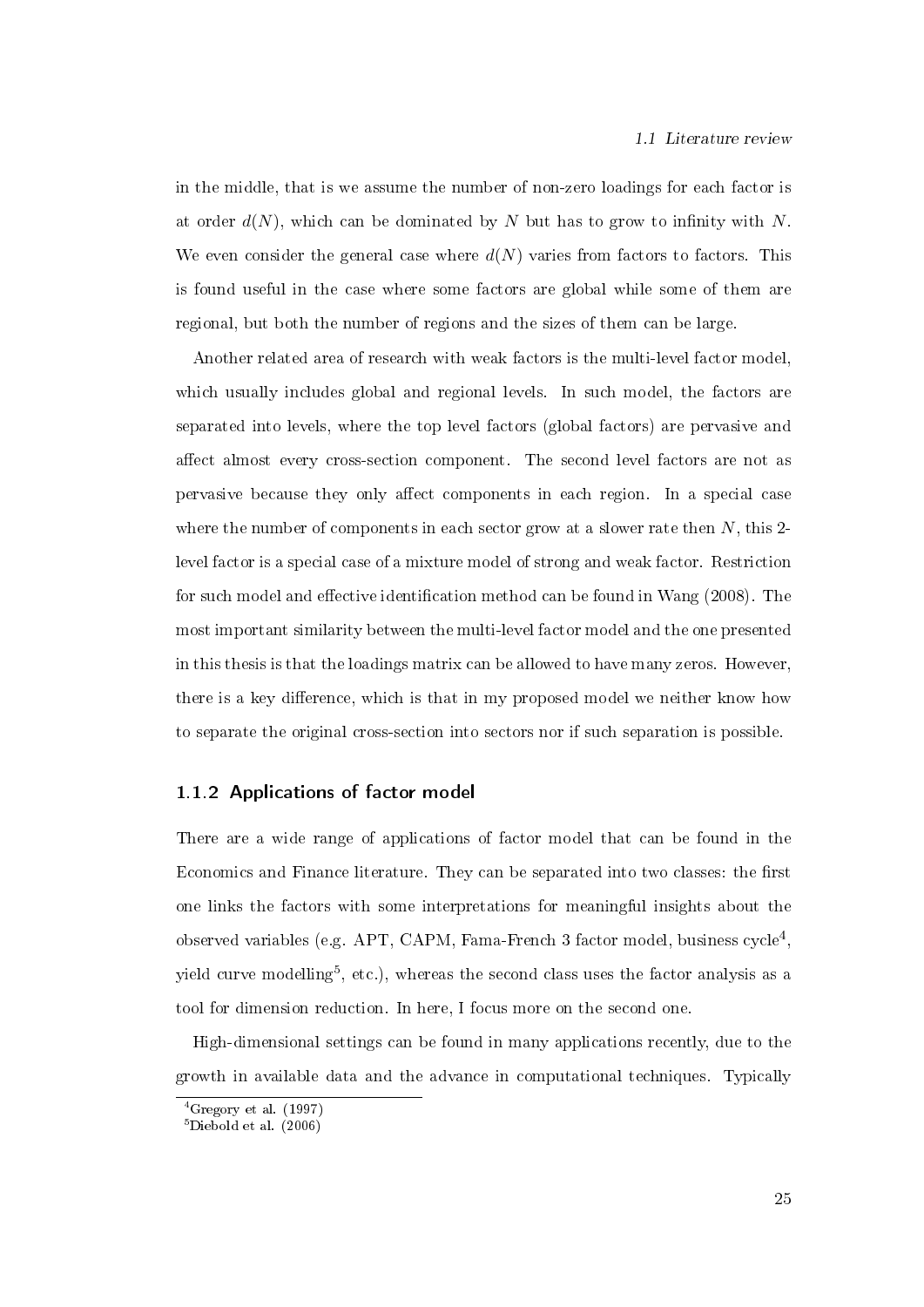the vast dimension can be hundreds or thousands, e.g. number of firms in the stock markets or macro variables in the global economy. An unarguable advantage with the growth in the size of data is to capture more information which can not be revealed from any smaller sets.

However, this clear advantage is not taken for granted, because the suitability of analysis tools used for these large dimensional data has to be examined before being applied. For example, in the case where the number of interested variables expands faster than their sample sizes, many traditional theoretical estimators in data analysis break down due to undesirable bounds required for convergence, such as the sample covariance matrix of these data. Therefore, a large class of innovative methods has arisen which either seek for dimension reducing techniques or extend the theoretical results for large dimension, including factor analysis.

#### 1.1.2.1 Large covariance matrix estimation:

To begin we give one such technically challenging example that arises in highdimensional setting: i.e. estimating the covariance matrix when the cross-section dimension  $(N)$  of the data is as large as the sample size  $(T)$ . It is well known that in this situation, the sample covariance matrix is very ill-behaved, and it is not even invertible when  $N > T$ . Since the development of Markowitz portfolio theory, covariance matrix of returns has been an important concept in Finance and Econometrics, and we would definitely want to have a "good"<sup>6</sup> estimator for this, no matter how large  $N$  is.

For some backgrounds in this area: suppose we have a portfolio of N assets. Based on Markowitz portfolio theory, finding the optimal portfolio allocation requires us to estimate the  $N \times N$  covariance matrix across the assets returns (assume constant in this period), denoted  $\Sigma$ . The diagonal of this matrix is the variance of each asset return in the portfolio, where the  $(i, j)$  off-diagonal entry is the covariance of returns

 ${}^{6}$ By "good" I mean relatively low bias and variance.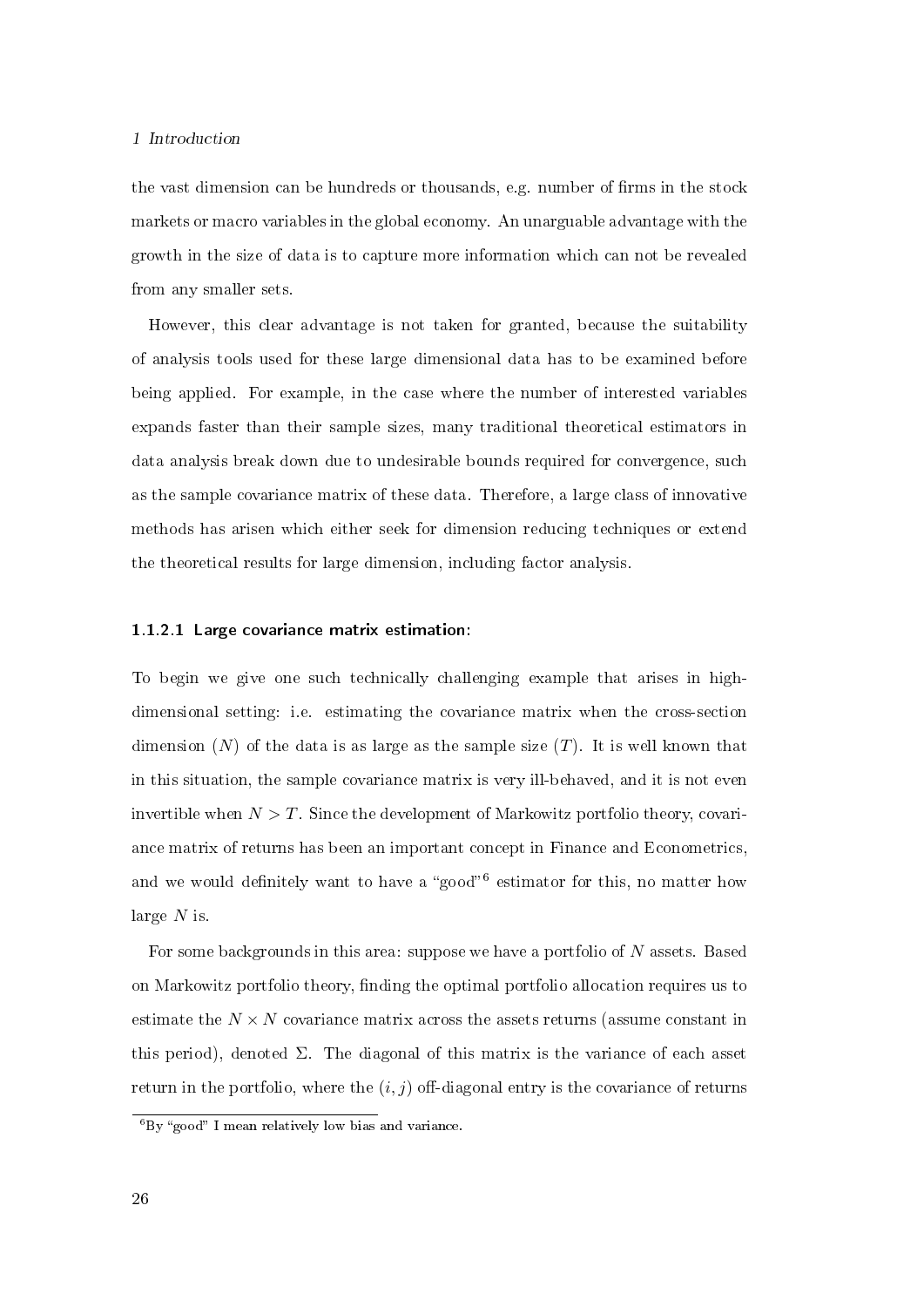between asset  $i$  and asset  $j$ . In order to allocate the weighs of investment for these assets within a portfolio, we may choose the one that reaches our required expected return with minimal variance. If we denote  $Y_t = \{y_{it}\}_{i=1}^N$  the vector of N assets returns at time t, the variance of the portfolio with weighs  $w = \{w_i\}_{i=1}^N$  is:

$$
var(w'Y_t) = w'\Sigma w.
$$

Therefore, it can be seen that the covariance matrix has a closed link with risk management in practice. Solutions for estimating high-dimensional  $\Sigma$  are normally obtained by proposing a structure for the covariance matrix (or in other words, for the data generation process of  $Y_t$ ). This is usually called regularisation. Some popular regularised restrictions are banded and sparse, which restrict the number of non-zero entries in  $\Sigma$ . However, applying a sparse (or banded) structure directly to  $\Sigma$  is not realistic, for example it is possible that all assets returns are correlated with each other. Therefore a more rational restriction is that  $\Sigma$  can be decomposed into a sum of a low rank matrix and a sparse matrix, a property that can be resulted if  $Y_t$  has a factor structure representation. If  $(1.2)$  holds true and  $f_t$  and  $u_t$  are independent then:

$$
\Sigma = \Lambda \Sigma_f \Lambda' + \Sigma_u. \tag{1.7}
$$

where  $\Sigma_f$  and  $\Sigma_u$  are the covariance matrices of  $f_t$  and  $u_t$ . The decomposition in (1.7) provides an efficient estimator for  $\Sigma$  if r is small and  $\Sigma_u$  has many zero entries. In this case, the product matrix  $\Lambda \Sigma_f \Lambda'$  has rank r and  $\Sigma_u$  is sparse, so we significantly reduces the number of parameters required to estimate.

Apart from this, there are many other applications involving extracting factors from the original data set with high cross-section dimension, because certainly it is desirable to find a smaller set of variables that can contain a large proportion of information from the vast original multivariate data set. In section 1.1.2, there will be a survey about popular applications of factor model in Economics and Finance.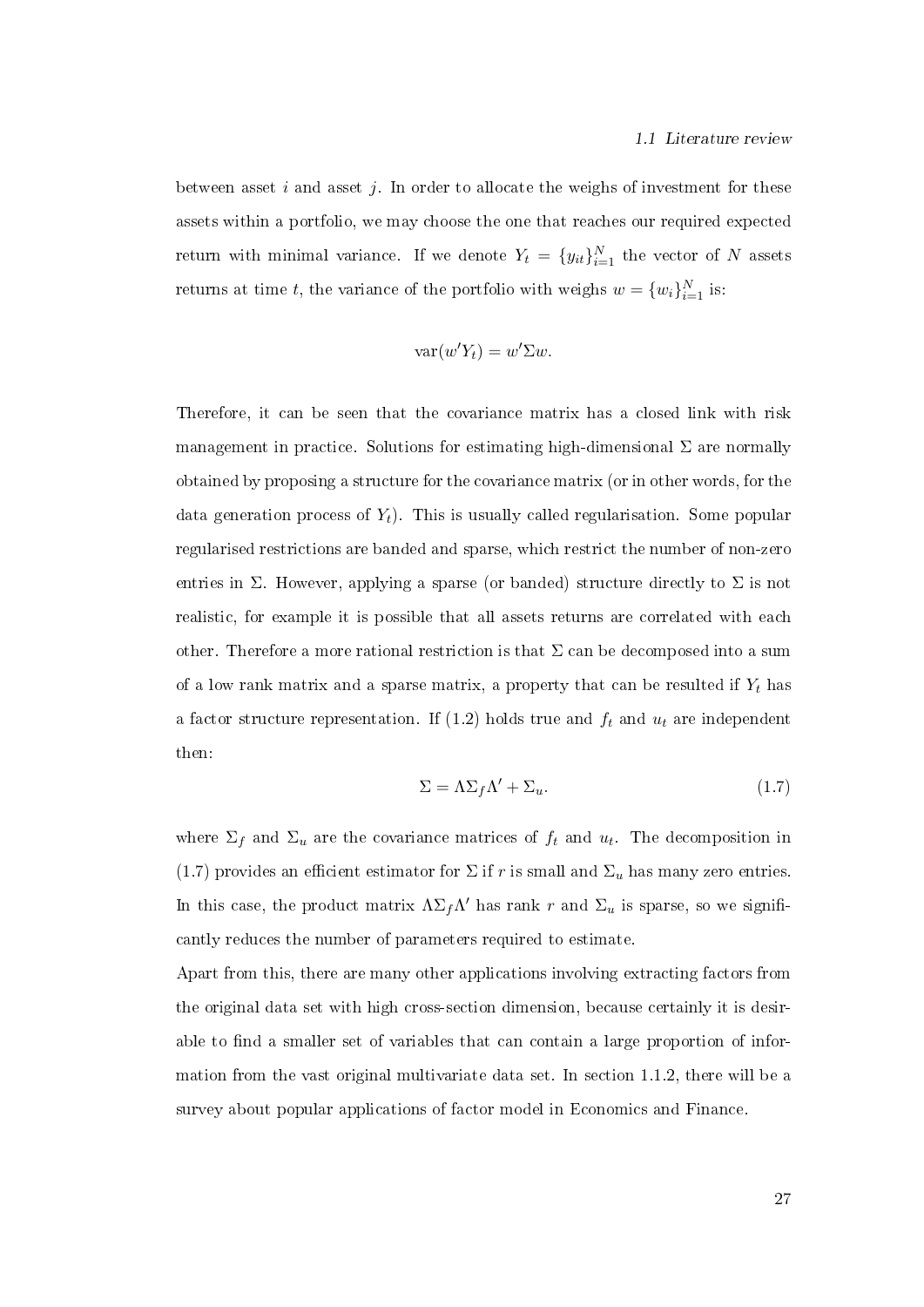## 1.1.2.2 Forecasting with diffusion indexes<sup>7</sup>:

Assuming we want to forecast a h-step ahead for a variable  $x_t$  and know that  $x_{t+h}$ can be predicted by the following forecasting model:

$$
x_{t+h} = \alpha + F_t' \beta + \epsilon_{t+h}
$$

In this case, although the factors  $F_t$  is not observed, it can be extracted from other observable variables in the market, i.e.  $Y_t$  if in fact we have a factor structure as in (1.3). Given that the dimension of  $Y_t$  (N) is very large, it is desirable to use the factors as the explanatory variables in the forecasting equation.

#### 1.1.2.3 Large-dimensional vector autoregressive:

Consider a task where one may want to forecast the future values for  ${y_{it}}$  for some  $i \in (1, ..., N)$ . We can imply they follow a VAR structure with some added exogenous variables. i.e.

$$
Y_t = \Theta(L)Y_t + \Gamma Z_t + \epsilon_t
$$

where  $Y_t = (y_{1t},...,y_{NT}), Z_t$  represents the exogenous variables and  $\epsilon_t$  consists of some noises that are spatially uncorrelated. When  $N$  is small we can estimate all the unknown parameters by maximum likelihood, as usual. Where  $N$  is large, or even extremely large this can yield further problem due to infeasibility to cope with large number of unknown parameters. One way to solve this problem is that we can assume  $Y_t$  has the factors structure as in (1.3) and replace the  $Y_t$  on the right handside with  $\Lambda f_t$ . After obtaining  $f_t$  from  $Y_t$  then  $\Theta(L)\Lambda$  can be estimated together as a single lag matrix and has much less parameters then  $\Theta(L)$ . For example, if the lag of our VAR model is 1 then  $\Theta(L)$ Λ is a  $N \times r$  matrix whereas  $\Theta(L)$  is the  $N \times N$ matrix.

<sup>7</sup>Stock and Watson (1998)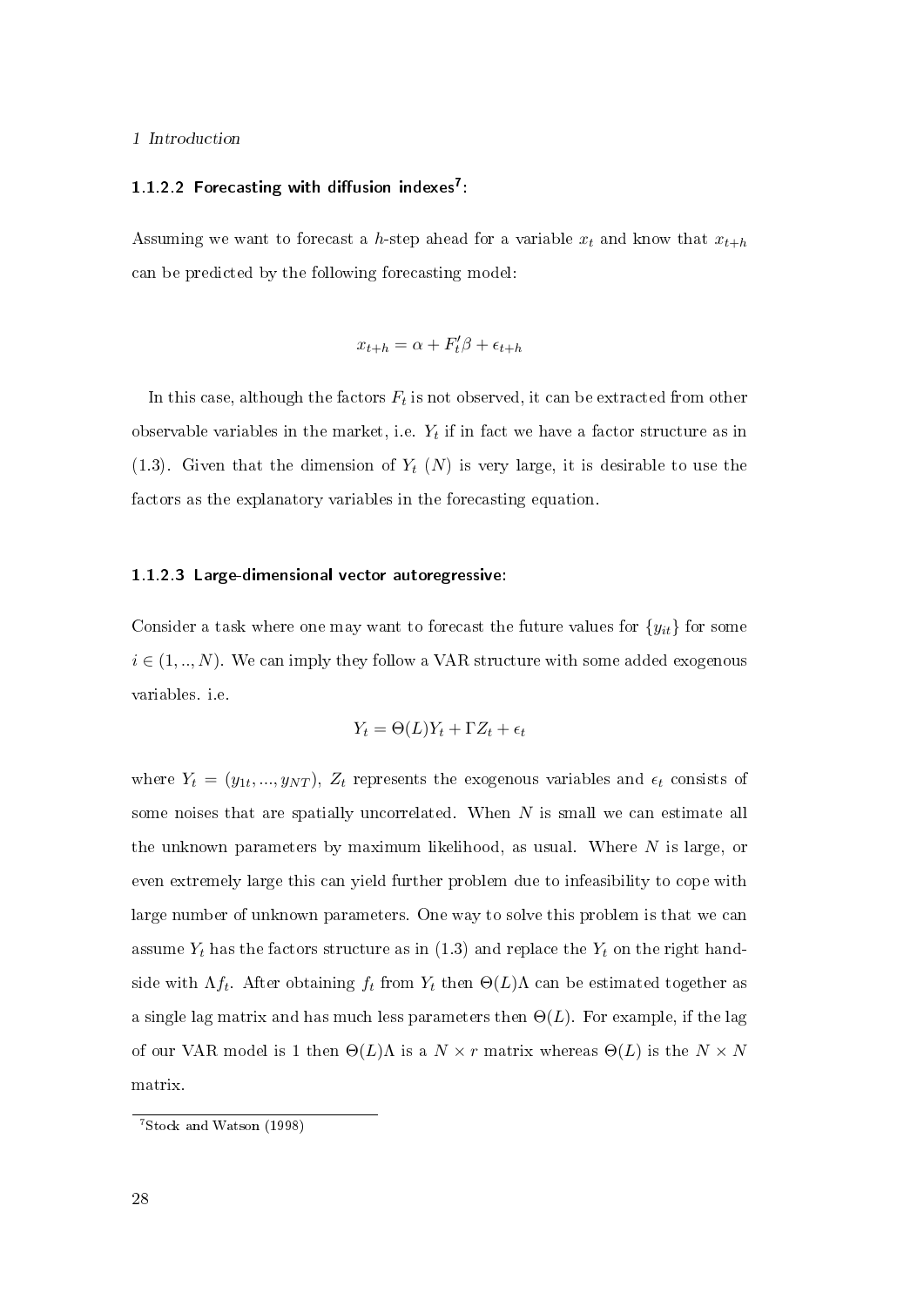### 1.2 Contributions of this thesis

In this thesis, I attempt to replace the strong pervasiveness condition for the factors with a less stringent one, while assuming that the idiosyncratic covariance matrix is sparse. The sparsity of  $\Sigma_u$  is stated through Assumption 2 (iii), which is same as Assumption 0 (ii). Particularly, when  $\Sigma_u$  has bounded row sum uniformly and finite entries, the number of non-zero entries of  $\Sigma_u$  must be bounded. This has better interpretation in some applications, e.g. conditional on the common factors, most asset returns in the market are uncorrelated. I later on define the sparsity level of a matrix as its maximum number of non-zero entries in a row, and by this definition  $\Sigma_u$  must have bounded sparsity level. This fact is also found useful later when a novel criterion to choose the number of factors is proposed.

In summary, together with the sparsity assumption for  $\Sigma_u$ , here are some important questions that are studied in this thesis:

- 1. If we loosen the restriction that  $\Lambda' \Lambda/N \to D$  to  $\Lambda' \Lambda/d(N) \to D$  for a function  $d(N)$  that grows to infinity at a slower rate than N can we still identify the factors, given that the number of factors is known. Recall from above that D is a positive definite matrix whose eigenvalues are bounded away from  $both\ 0$ and infinity. Furthermore, replacing N with a single term  $d(N)$  means that all the factors still have same strength order. I will also generalise to discuss the case where each factor can have different strength, which also generalises the multi-level factors model in Wang (2008). This is described later in Assumption 1.
- 2. If it turns out that the factors can be identified in the weak factor model but we do not know the number of factors, how do we consistently estimate it?

All of these questions are not trivial considering the current literature in high dimensional factor analysis. For example, in Bai and Ng (2002) or Bai (2003), it is known that with Assumption 0 among others, the factors are identified up to a ro-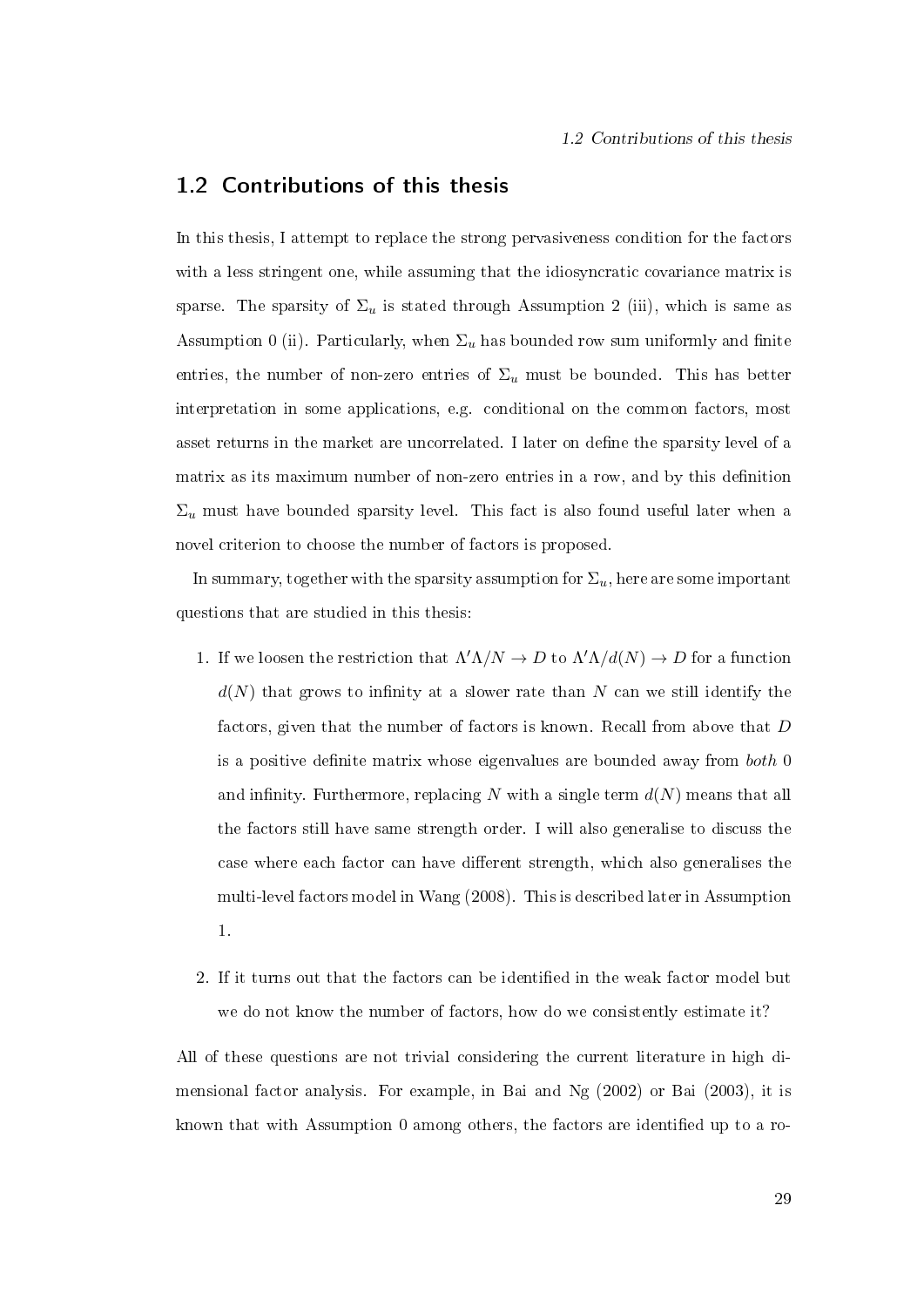tation matrix which equals  $(\Lambda' \Lambda/N) (F' \tilde{F}^k/T) (V^k)^{-1}$  where  $\tilde{F}^k$  is the matrix of k estimated factor by PCs and  $V^k$  is the  $k \times k$  diagonal matrix of the first k largest eigenvalues of  $YY'/(NT)$  in decreasing order. Therefore an important condition is that this rotation matrix has eigenvalues bounded away from both 0 and  $\infty$ . For the case when only  $\Lambda' \Lambda / d(N) \to D$ , this is not straightforward even when k is the true number of factors, so it requires further investigation and modification to the work of Bai and Ng.

In addition, most current methods in determining the number of factors such as in Bai and Ng (2002), Onatski (2010), Ahn and Horenstein (2013) exploit the sharp edge in the set of sample eigenvalues of  $\Sigma$ , which separates the factors and the errors. These are all based on Assumption 0 that intuitively states that  $\Sigma$  has exactly r spiked eigenvalues growing at rate N. In our setting, because of replacing this crucial condition, the number of factors is now much harder to determined. For example, using the ratio of eigenvectors method of Ahn and Horenstein (2013), there might easily be a case where the ratio of orders  $N^{\alpha}$  and N eigenvalues for  $\alpha < 1$  is less than the ratio of  $N^0$  and  $N^\alpha$  eigenvalues. Clearly, we want the number of factors to be at the point where the eigenvalues of  $\Sigma$  begin to be bounded but it will not always be possible to identify in this case, using the sample eigenvalues ratio based method. In support of our argument, Yu and Samworth (2013) provide some Monte Carlo results that show how the Bai and Ng (2002) criteria can underestimate the number of factors when the first  $r$  largest eigenvalues of the data are not as spiked as rate linear with N.

Apart from showing the consistency of the sample PCs for estimating the factors space (Chapter 2) and propose a novel criterion for choosing the number of factors (Chapter 3), I will look at two applications of the weak factor model in practice in Chapter 4 and 5. One of them regards estimating large covariance matrix, particularly the POET estimator proposed in Fan et al. (2013). I discuss the impact of weak factor model to the POET estimator and show that the number of factor is not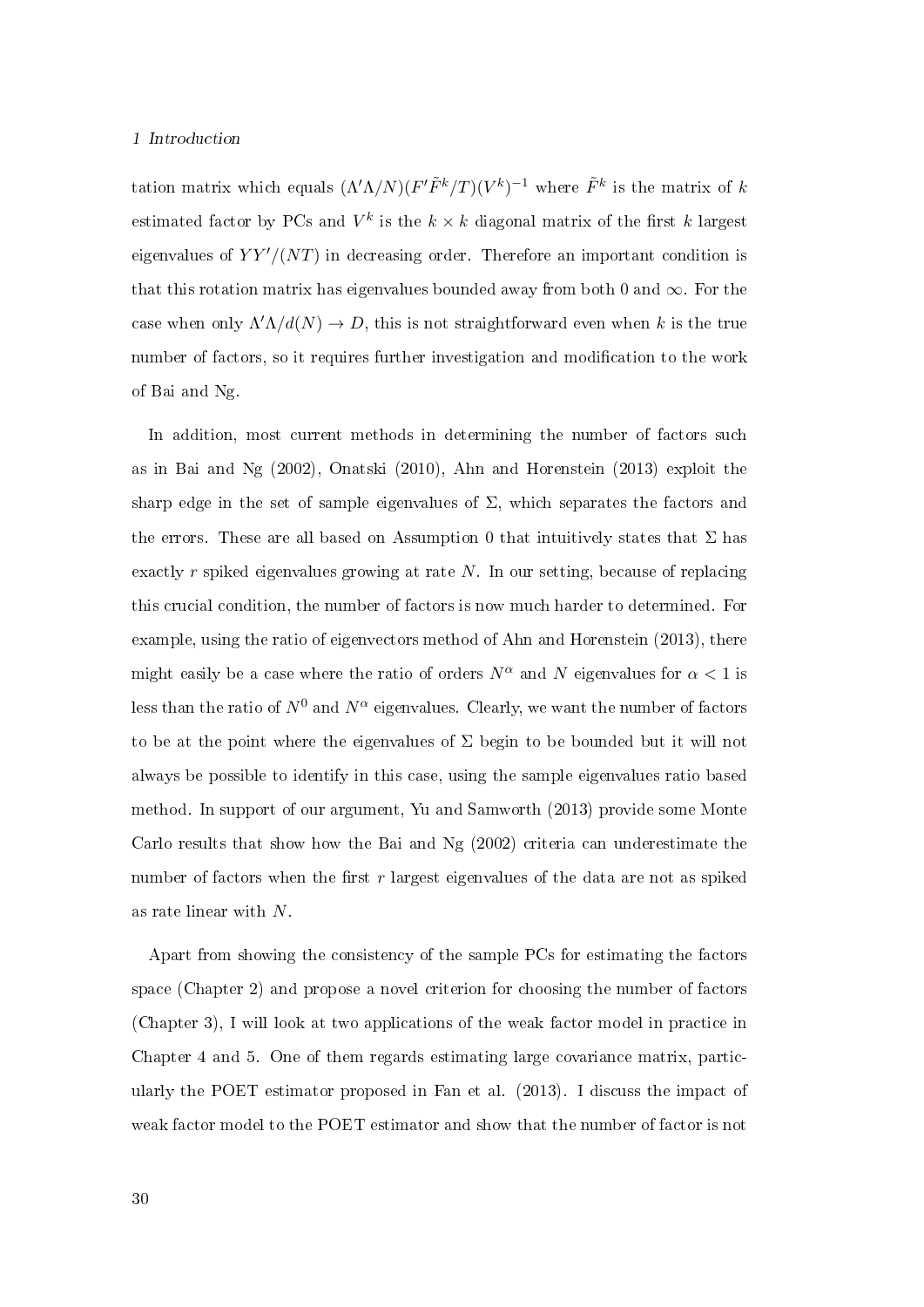crucial for a consistent estimator. In addition, another application of the proposed criterion for the number of factors can be used for factor model selection, where the candidates include both observed and unobserved factors.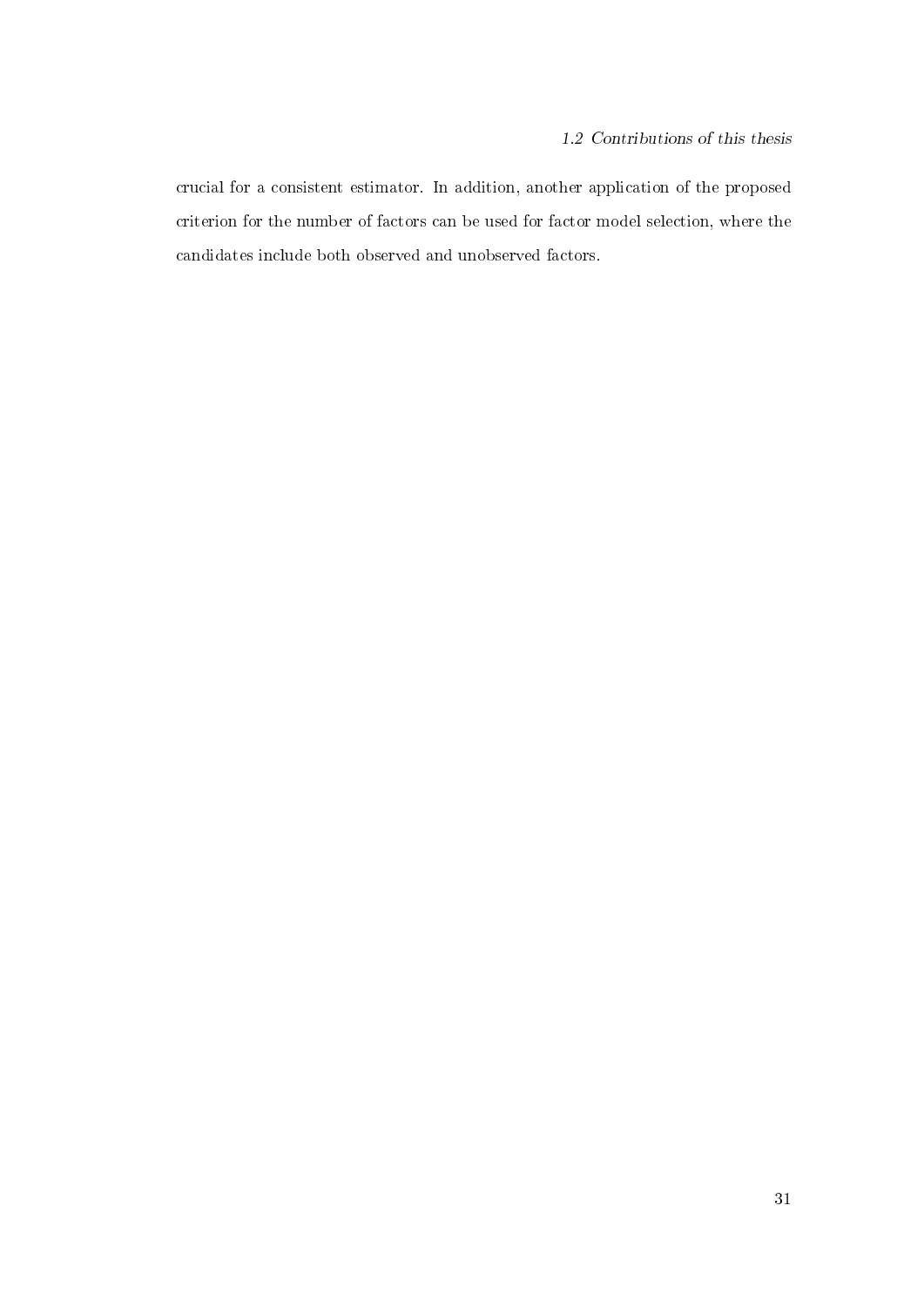# 2 Factor identification under the weaker assumption

In this chapter, I discuss the identification of factors under the weaker assumption. It will later be seen that a factor and its loading space are still consistently estimated if the factor has the corresponding number of non-zero loadings more than a certain level. This can be useful for some empirical studies as now we can apply factor analysis to some applications where not all the factors are pervasive. Examples of these situations are the cases where we can have both regional and global factors. If the regional factors are not too weak, we can still extract them from the whole original data set.

First of all, we emphasise that  $r$  is fixed while  $N$  will grow to infinity. The number of factors  $r$  includes both the strong and weak factors. We should explicitly clarify here that the nature of our model allows factors with different strengths co-exist, hence there must be a clear edge between the weakest factor and the idiosyncratic errors. The fact that r is fixed when  $N \to \infty$  is crucial as it implies there must be a lower bound for the strength of the factors, which leads to the clear edge mentioned previously.

Some results in this paper require  $N = o(T^2)$ , so generally the framework in this paper is regarding to the case that  $N$  and  $T$  are comparably large.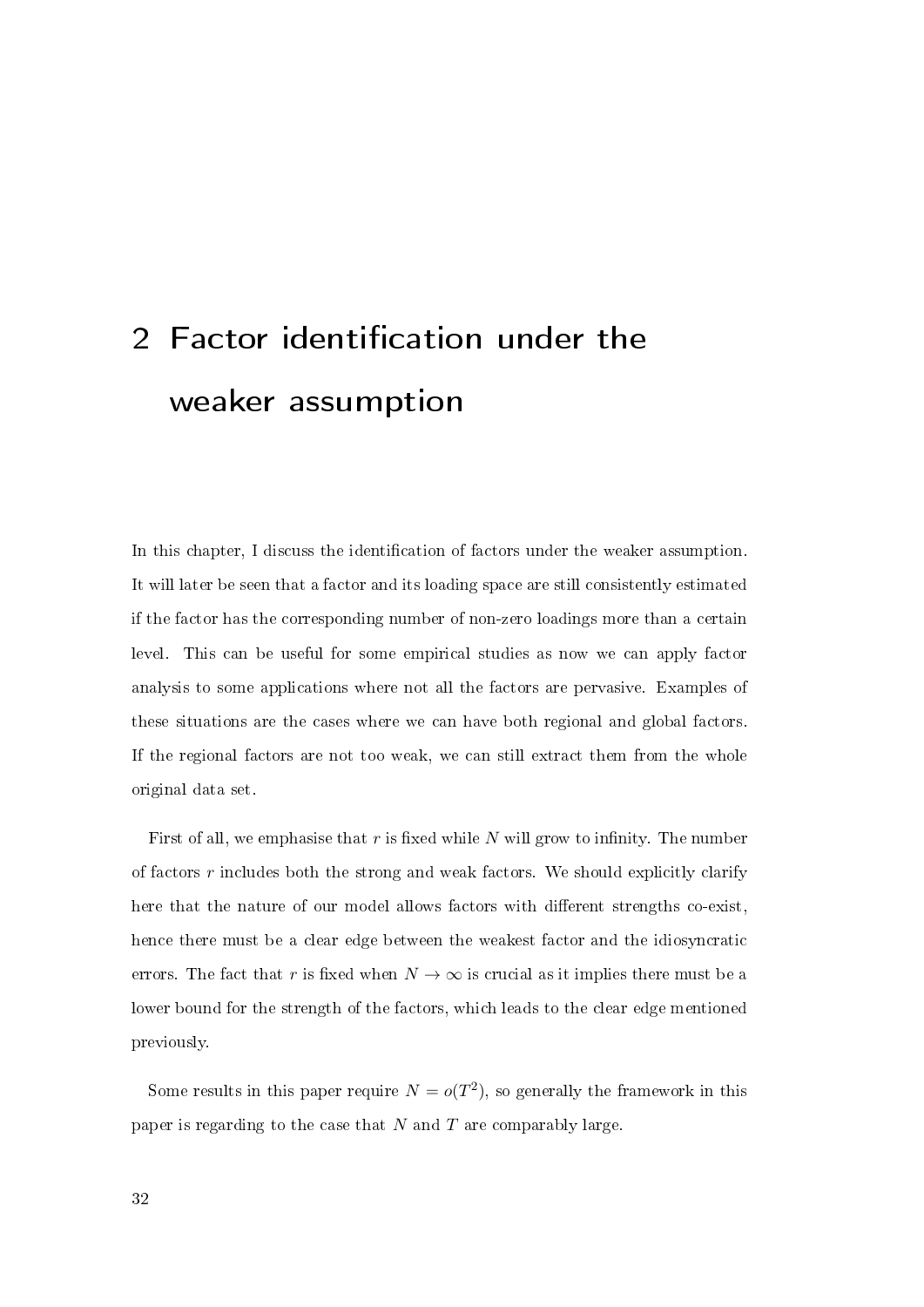## 2.1 Factors identification techniques

### 2.1.1 Principle Components

The most usual way to estimate the factors and the loadings are via PCA: Given a value for k as a predetermined number of factors, we estimate  $(\Lambda, F)$  by  $(\tilde{\Lambda}^k, \tilde{F}^k)$ such that

$$
(\tilde{\Lambda}^k, \tilde{F}^k) = \arg\min_{\Lambda^k, F^k} \frac{1}{NT} \sum_{t=1}^T (Y_t - \Lambda^k f_t^k)' (Y_t - \Lambda^k f_t^k)
$$
 (2.1)

where  $F^k = [f_1^{k'}]$  $j_1^{k'},...,j_T^{k'}$  $\mathcal{L}_T^{(k')}$ ,  $f_t^k$  is a  $k \times 1$  vector representing a factor value at time t and  $\Lambda^k$  is a  $N \times k$  loadings matrix. Recently, Choi (2012) and Bai and Liao (2013) generalise the standard PC method to generalised PCA (GPCA) method that gives benefit of a lower variance in the estimators, i.e. the objective function becomes:

$$
\arg\min_{\Lambda^k, F^k} \frac{1}{NT} \sum_{t=1}^T (Y_t - \Lambda^k f_t^k)' W(Y_t - \Lambda^k f_t^k). \tag{2.2}
$$

In here to keep thing simple all the proofs refer to the traditional PC method, but a generalisation is also possible.

As usual the solution for (2.1) is not unique up a rotation, because clearly if  $(\tilde{\Lambda}^k, \tilde{F}^k)$  is a solution of (2.1) then  $(\tilde{\Lambda}^k A, \tilde{F}^k A'^{-1})$  is another solution for any invertible  $k \times k$  matrix A. However, if we uniquely restrict  $(\tilde{\Lambda}^k, \tilde{F}^k)$  so that  $\tilde{\Lambda}^{k'} \tilde{\Lambda}^k$  is diagonal and  $\tilde{F}^{k'}\tilde{F}^{k}/T=I_{k}$ , the following pair of solutions of (2.1) can be used: the columns of  $\tilde{F}^k$  will contain  $\sqrt{T}$  times the eigenvectors corresponding to the largest  $k$ eigenvalues of  $YY'$ , normalized so that  $\tilde{F}^{k'}\tilde{F}^k/T = I_k$ , then  $\tilde{\Lambda}^k = Y'\tilde{F}^k/T$ . In this case, it is easy to check that:

$$
\tilde{F}^{k'}\tilde{F}^k/T = I_k; \quad \tilde{\Lambda}^{k'}\tilde{\Lambda}^k \text{ is diagonal.}
$$
\n(2.3)

Without similar restriction for the true factors and loadings, these estimators can still converge to the true spanning spaces of  $\Lambda$  and F. Unlike the pervasive factor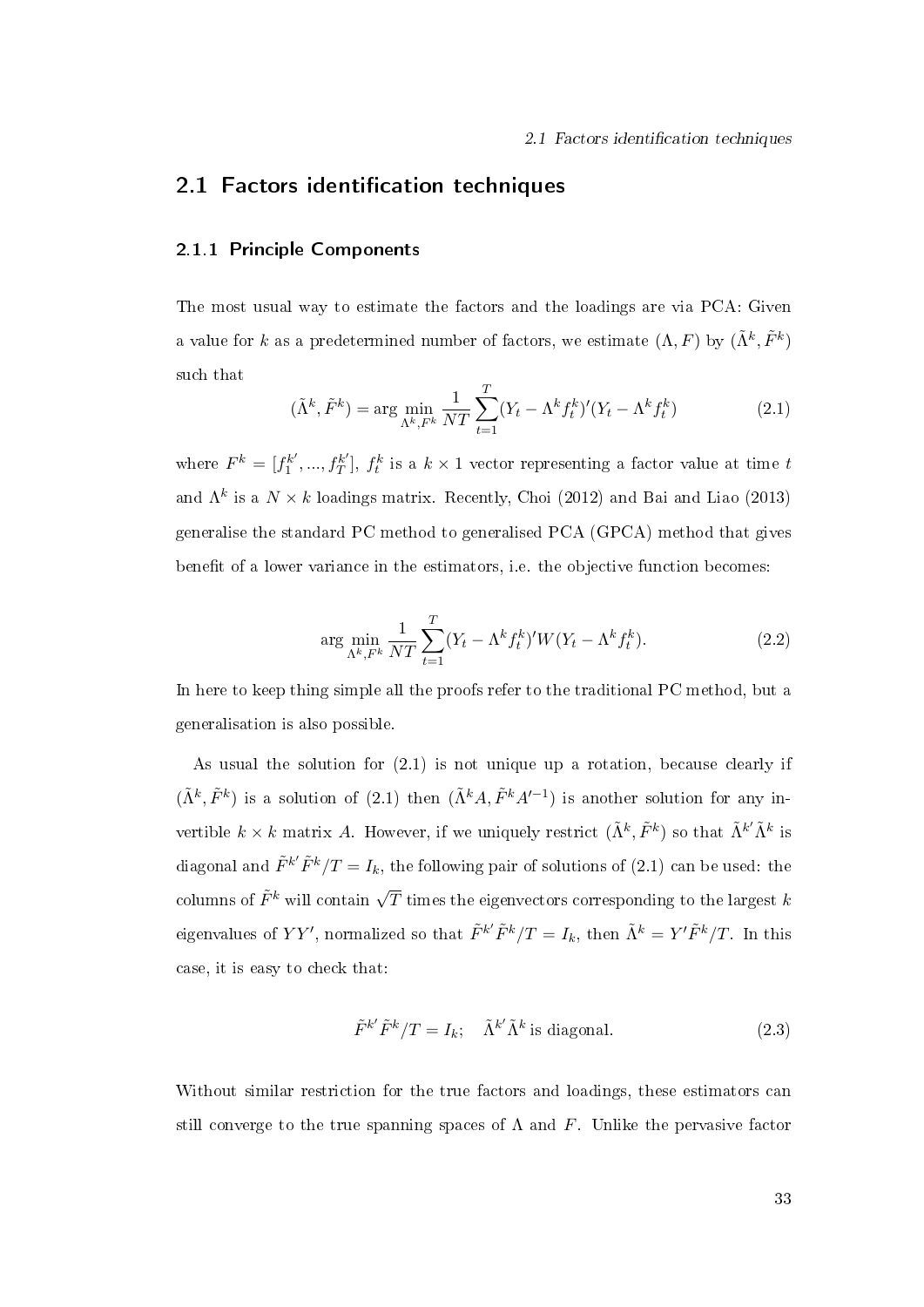#### 2 Factor identification under the weaker assumption

scenario, in here we must be careful with which version of estimators to choose. For example consider a pair of solution  $(\bar{\Lambda}^k, \bar{F}^k)$  where:

$$
\bar{\Lambda}^{k'} \bar{\Lambda}^k / N = I_k; \quad \bar{F}^{k'} \bar{F}^k / T \text{ is diagonal.}
$$
\n(2.4)

This is a standard estimator also shown in Bai and Ng (2002) or Bai (2003). The method for finding  $(\bar{\Lambda}^k, \bar{F}^k)$  is as follow: if we concentrate out  $F^k$  then the columns of  $\bar{\Lambda}^k$  will contain the  $\sqrt{N}$  times the eigenvectors corresponding to the largest  $k$ eigenvalues of  $Y'Y$ , normalized so that  $\bar{\Lambda}^{k'}\bar{\Lambda}^{k}/N$  =  $I_{k}$ . Then by standard least square result,  $\bar{f}_t^k = (\bar{\Lambda}^{k'} \bar{\Lambda}^k)^{-1} \bar{\Lambda}^{k'} Y_t = \bar{\Lambda}^{k'} Y_t / N$ . However, when the factors are weak, it is possible to have  $\Lambda' \Lambda / N$  singular, and therefore  $\bar{\Lambda}^k$  can not be a consistent estimator for any rotations of  $\Lambda$ .

For that reason, when the factors are not pervasive, it is always better to use  $(\tilde{\Lambda}^k, \tilde{F}^k)$  which satisfy  $(2.3)$ .

#### 2.1.2 Maximum Likelihood Estimator

Assuming the idiosyncratic errors  $u_t$  are i.i.d and follow  $Gaussian(0, \Sigma_u)$ , the objective function for estimating  $(F, \Lambda)$  using conditional quasi log-likelihood (removing all constant terms, and multiplying by -2) is:

$$
\frac{1}{N}\log|\det(\Sigma_u)| + \frac{1}{NT}\text{tr}\left((Y - F\Lambda')'(Y - F\Lambda')\Sigma_u^{-1}\right) \tag{2.5}
$$

This can be shown to be more efficient than the principle components method, for discussion see Bai and Liao (2013) or Choi (2012). For example, Choi (2012) shows that the asymptotic variances of the estimators for  $(F, \Lambda)$  are smaller when using the objective function in (2.5) than those obtained when using the original principle component objective function.

It is easy to verify that this is exactly same as the GPCA, where the objective function is: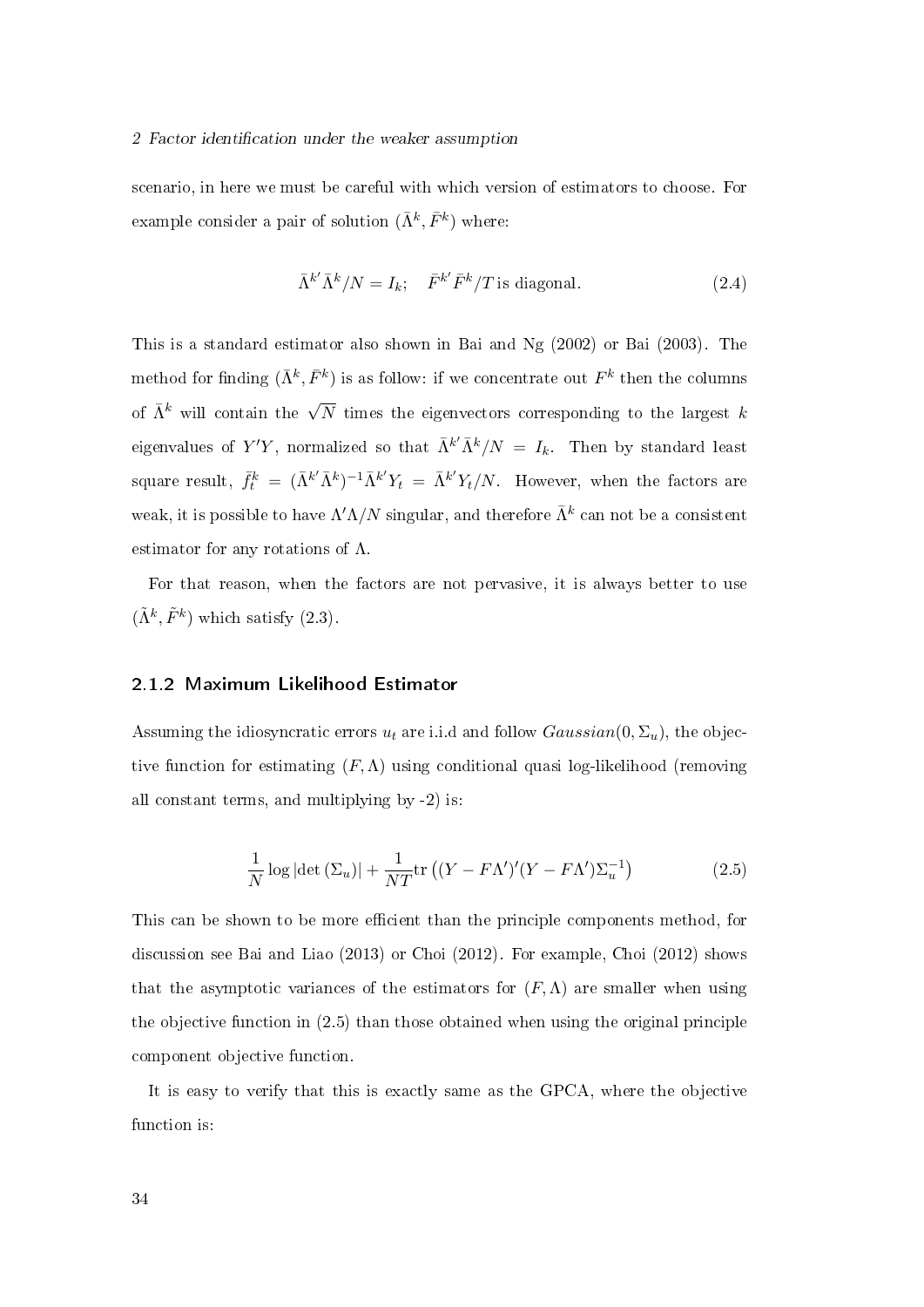2.2 Notations

$$
\min_{\Lambda^k, f_t^k} \frac{1}{NT} \sum_{t=1}^T (Y_t - \Lambda^k f_t^k)' \Sigma_u^{-1} (Y_t - \Lambda^k f_t^k)
$$
\n(2.6)

In here, the weighted matrix is  $\Sigma_u^{-1}$ . Notice that in this case GPCA to PCA is an analogy with generalised least square to ordinary least square.

However, this also requires an estimator for  $\Sigma_u$ . The usual way for obtaining estimator for  $\Sigma_u$  is to assume that it is diagonal and its diagonal entries are just the sample variance of a prior fitted factor model. Recently, Bai and Liao (2013) replace the diagonal condition for  $\Sigma_u$  with sparsity and use the POET estimator. The general idea of their approach is to find the factors and loadings by PCA, then estimate  $\Sigma_u$ from the residuals<sup>1</sup> and plug this estimator of  $\Sigma_u$  into (2.6) to obtain a better version of  $(F, \Lambda)$  estimators.

As already mentioned, GPCA brings some benefits of variance reduction of the estimators. Most of the results in this thesis can be extended to this, but I only stay in the PCA framework to keep the process and notation clearer.

### 2.2 Notations

In here I introduce some notations that are used in from here onward. As mentioned before, let  $\Sigma$  and  $\Sigma_u$  be the population covariance matrices of  $Y_t$  and  $u_t$ . Also, let  $\sigma_{ij}$  be the entries of  $\Sigma_u$ . Furthermore, let  $\tilde{\Sigma}$  and  $\tilde{\Sigma}_u$  be the corresponding sample covariance matrices. Clearly, only  $\tilde{\Sigma}$  can be computed from observed data,  $\tilde{\Sigma}_u$  is estimated with estimated version of  $u_t$ , which are the residuals after fitting in the factors.

Furthermore, for a given value of  $k \leq r$ , define the following partitions:

$$
f_t^{(l:k)}=(f_t^{(l)},...,f_t^{(k)})',\,F^{(l:k)}=(f_1^{(l:k)'},...,f_T^{(l:k)'})
$$

 $1$ They also apply a thresholding step after computing the residuals sample covariance matrix, as referred to as POET estimator, see Chapter 4 in this thesis.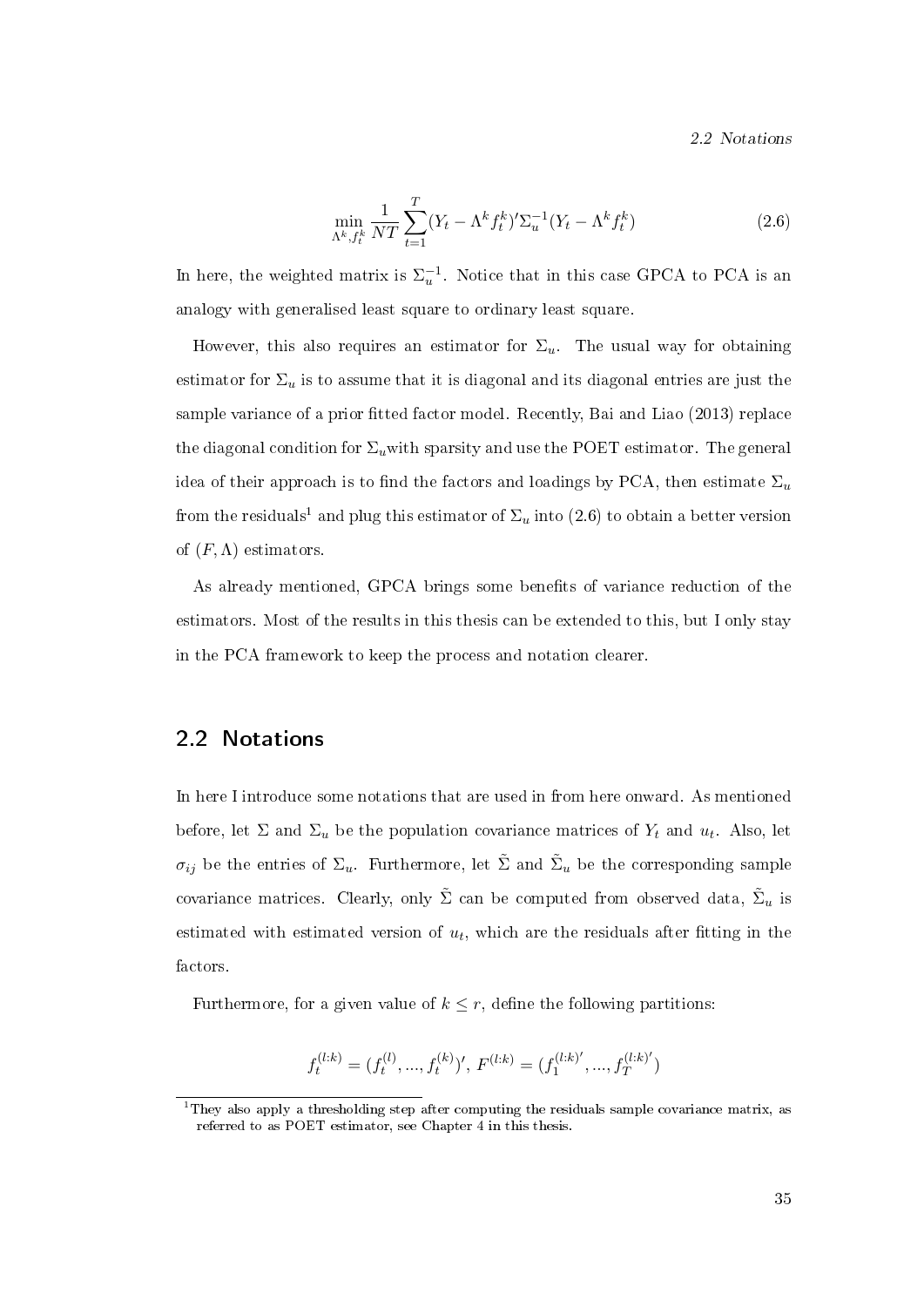$$
\lambda_i^{(l:k)} = [\lambda_i^{(l)}, ..., \lambda_i^{(k)}]', \Lambda^{(l:k)} = [\lambda_1^{(l:k)}, ..., \lambda_N^{(l:k)}]
$$

For more convenient, I also use these notations:

$$
f_t^k = f_t^{(1:k)}, F^k = F^{(1:k)}
$$
  

$$
\lambda_i^k = \lambda_i^{(1:k)}, \Lambda^k = \Lambda^{(1:k)}
$$
  

$$
u_t^k = Y_t - \Lambda^k f_t^k, \Sigma_u^k \equiv \left(\sigma_{ij}^k\right) = \text{cov}(u_t^k)
$$

Those notations above are clearly not defined for  $k > r$ , however their estimated version can take any values for  $k$ .

We consider estimating the factors by PC analysis,  $\tilde{\Lambda}^k$ ,  $\tilde{F}^k$  are already defined in (2.1) and (2.3), and we will let all the partitions for  $\tilde{\Lambda}^k$ ,  $\tilde{F}^k$ similar to the notations for the true ones above. Also, we define:

$$
\tilde{u}_t^k = Y_t - \tilde{\Lambda}^k \tilde{f}_t^k, \, \tilde{\Sigma}_u^k = \frac{1}{T} \sum_{t=1}^T \tilde{u}_t^k \tilde{u}_t^{k'}
$$

as  $u_t$  has mean zero.

For a square matrix we will let  $\mu_i$  be its *i*th largest eigenvalues. The matrix norms we use in this paper are the operator norm and the Frobenius norm, i.e.  $||A|| = \mu_1(A'A), ||A||_F = \text{trace}(A'A)$  respectively. As a special case, we also denote  $v_i = \mu_i(\Sigma)$  and  $\tilde{v}_i = \mu_i(\tilde{\Sigma})$ . In addition if  $a_n = O(b_n)$  and  $b_n = O(a_n)$  when  $n \to \infty$ , we will write  $a \le b$ . Similarly, replacing O by  $O_p$ , we can define  $\le_p$  in a same manner. Finally, w.l.o.g we assume all the time series  $Y_t$ ,  $u_t$  and  $f_t$  have zero means.

# 2.3 Asymptotic results

Apart from the new assumption about the strength of factors, the rest of our assumptions are very similar to the standard literature. The main theorem in Chapter 2 can be done by using the same assumptions in Bai (2003) and only replace the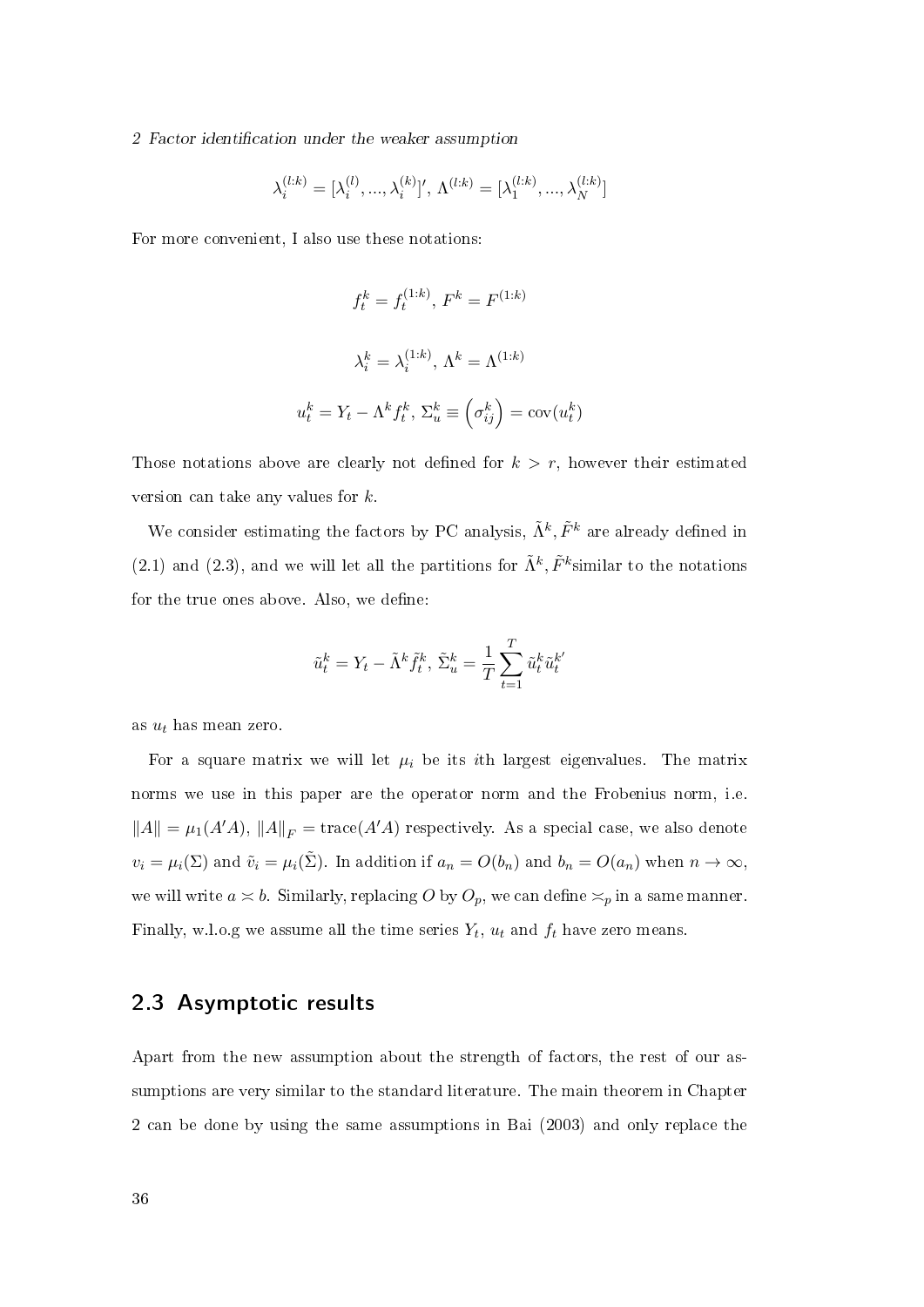pervasive factors conditions. However, we also wish to develop a new method for determining the number of factors in Chapter 3, which makes use of some results in Fan et al. (2011, 2013). For example, the stationary condition in Fan et al. (2013) for all stochastic process is stronger than in Bai (2003), but can be still reasonable in practice. Therefore, in this thesis I adopt the similar set of assumptions as in Fan et al. (2013).

**Assumption 1.** There exists a matrix  $D_N = diag(d_1(N), ..., d_r(N))$ , where for all  $1 \leq i \leq r$ ,  $d_i(N) \to \infty$  and  $d_i(N)/N$  is bounded away from  $\infty$  as  $N \to \infty$ , such that  $D_N^{-1}\Lambda'\Lambda \to D$  and all the eigenvalues of D are bounded away from both 0 and  $in$ finity.

This assumption above allows for a more general case where all the factors can have different strengths, which are indicated by the order of  $d_i(N)$ . If we assume  $\Lambda' \Lambda$  is diagonal, another way to state this assumption is  $\|\Lambda^{(k)}\|$  $^{2} = \sum_{i=1}^{N} (\lambda_{i}^{(k)}$  $\binom{k}{i}^2 \asymp$  $d_k(N)$ . In addition, to label the factor according to their strengths, we further let  $d_1(N) \geq ... \geq d_r(N)$  as  $N \to \infty$ . Recently, Lam et al. (2011) and Lam and Yao (2012) consider weak factors similar to the ones discussed in this paper. However there is a key difference with their factor model, which is assumed to capture all the serial correlation in the original time series. This paper considers a factor model that is similar to the one discussed in Bai and Ng (2002), Bai (2003) or Stock and Watson (2002).

**Assumption 2.** (i)  $\{u_t, f_t\}$  is strictly stationary with zero mean and  $\{f_t\}$  is independent of  $\{u_t\}$ .

(ii)  $\frac{1}{T} \sum_{t=1}^{T} f_t f_t' \to \sum_f$  as  $T \to \infty$ , with  $\mu_1(\Sigma_f)$  and  $\mu_r(\Sigma_f)$  are bounded away from both 0 and  $\infty$ .

(iii)  $\Sigma_u$  has bounded row sum of absolute entries, i.e.  $\max_i \sum_j |\sigma_{ij}| = O(1)$ .

(iv) (exponential-type tails) There exists constants  $r_1, b_1 > 0$  such that for any  $s > 0$  and  $i \leq N$ :

$$
P(|u_{it}| > s) \le \exp(-(s/b_1)^{r_1}).
$$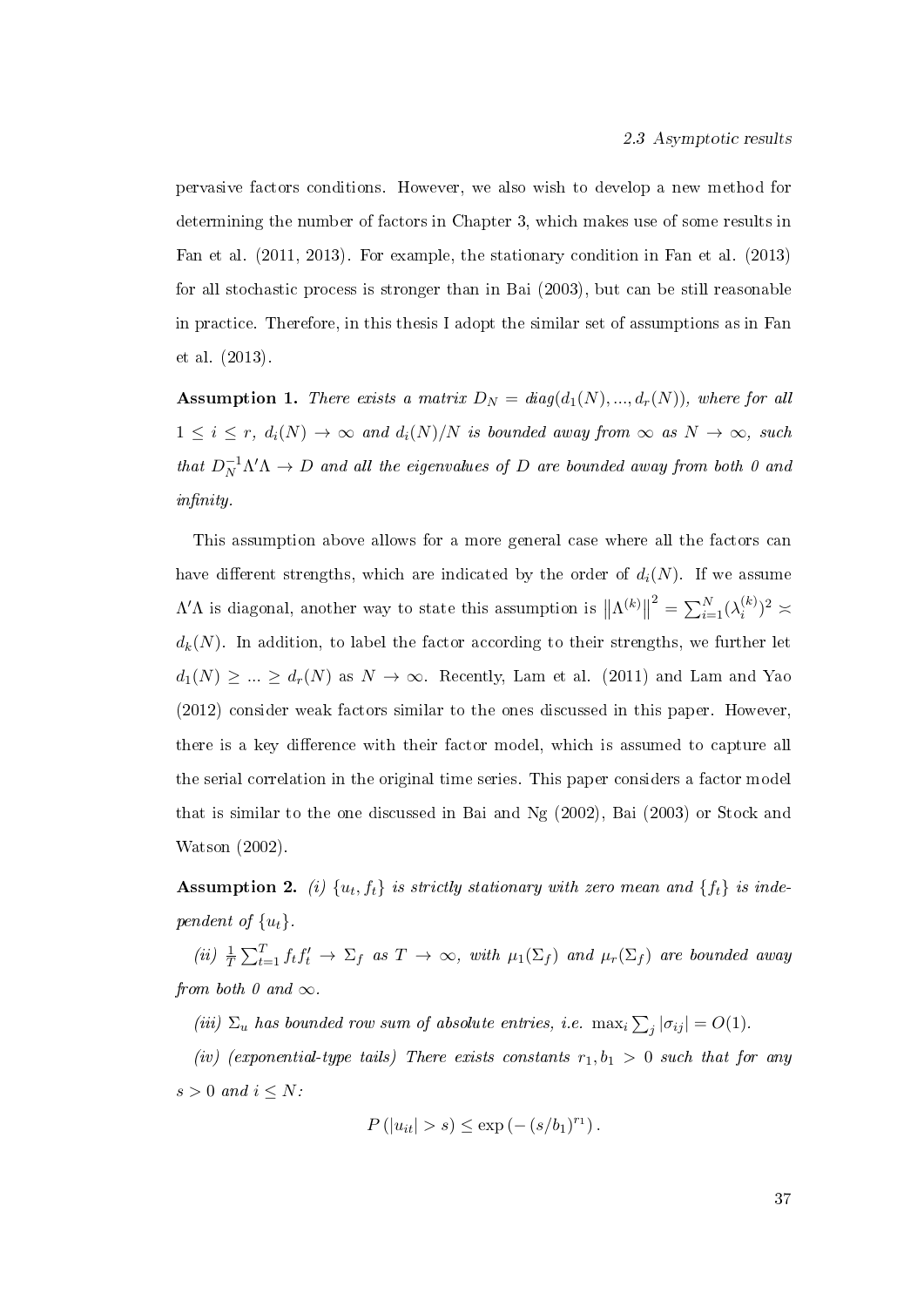Also, there exists constants  $r_2, b_2 > 0$  such that for any  $s > 0$  and  $j \leq r$ :

$$
P(|f_{jt}| > s) \le \exp(-(s/b_2)^{r_2}).
$$

The next assumption is the mixing condition for the factors and the idiosyncratic errors.

Assumption 3. (strong mixing condition) Define

$$
\alpha(T) = \sup_{A \in \mathcal{F}_{-\infty}^0, B \in \mathcal{F}_T^{\infty}} |P(A)P(B) - P(A \cap B)|
$$

where  $A \in \mathcal{F}_{-\infty}^0, B \in \mathcal{F}_T^{\infty}$  are the  $\sigma$ -algebras generated by  $\{(u_t, f_t)\}_{t=-\infty}^0$  and  $\{(u_t, f_t)\}_{t=1}^{\infty}$  $\sum\limits_{t = T}^\infty$  respectively, there exists positive constant  $r_3$  and  $C$  such that for all  $t \in \mathbf{Z}^+$ ,  $3r_1^{-1} + 1.5r_2^{-1} + r_3^{-1} > 1$  and  $\alpha(T) \le \exp(-Ct^{r_3})$ .

Furthermore, we also require the following regularity conditions:

Assumption 4. For all  $i \in (1, ..., N)$  and  $s, t \in (1, ..., T)$ ,

(i)  $\lambda_i^{(k)}$  $i_i^{(k)}$  is bounded from infinity for all  $k \in (0, ..., r)$ . (*ii*)  $\frac{1}{N} [u'_s u_t - E(u'_s u_t)]^2 = O_p(1)$ .  $(iii)\Big\|$  $D_N^{-1/2} \Lambda' u_t$  $^{2} = O_{p}(1)$ 

# Remarks

Assumption 1 in this thesis is modied on the basis of Assumption 1 in Fan et al. (2013) as I extend the result to weak factor model. Apart from that, Assumptions 2,  $3$  and  $4$  are generally the same as in Fan et al.  $(2013)$ , with the only difference is that we need to replace N by  $d_r(N)$  in some places where possible, where  $d_r(N)$  represents the strengths of the weakest factors, i.e. the order of its number of non-zero loadings.

The stationary condition for the factors and the idiosyncratic errors in Assumption 2 (i, ii, iii) is slightly stronger than what is required in standard literature of latent factor models. This allows us to drop the time dependence for  $\Sigma_f$  and  $\Sigma_u$ , which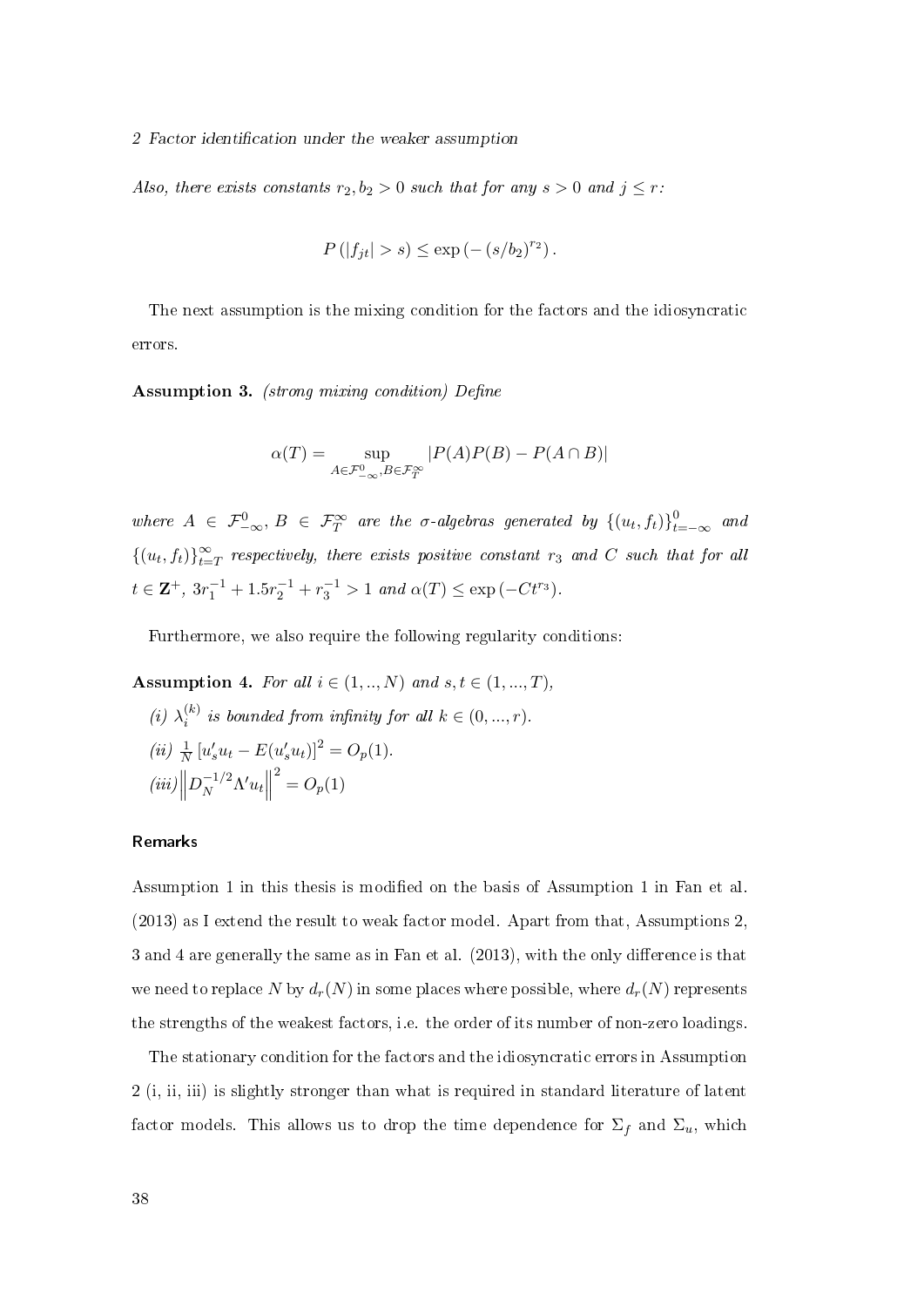will make it simple to present the main result. It is not hard to extend to the case of heteroskedaticity for the factors and errors and prove the result in this chapter. In such case, we need to put the upper bound for the moments of  $\{f_t\}$  and  $\{u_t\}$ across all time. For example, if follow the assumptions used in Stock and Watson (2002) and Bai (2003), we would replace our assumption 2(iii) as  $|\sigma_{ij,t}| \leq |\sigma_{ij}|$  and  $\max_i \sum_j |\sigma_{ij}| = O(1)$ , where  $\sigma_{ij,t} = \text{cov}(u_{it}u_{jt})$ .

In addition, we require stationary and exponential-type tails (Assumption 2 (iv)) to apply the large deviation theorem, which are needed when dealing with the idiosyncratic errors covariance matrix estimator later. The strong mixing condition in Assumption 3 is also for this purpose. More discussions can be found in Fan et al. (2013).

Assumption 4 is popular in the factor model literature as used in Fan et al. (2013) and Bai and Liao (2013). However, Assumption 4 (iii) is adapted to our weak factor model, i.e. the standard  $N^{-1/2} \Lambda' u_t$  is replaced by  $D_N^{-1/2} \Lambda' u_t$  inside the norm. This helps to improve the convergence rate in Theorem 2.1 but still reasonable. It is because the  $i^{th}$  row of the  $r \times N$  matrix  $\Lambda'$  only has order of  $d_i(N)$  non-zero entries. On the other hand, assumption 4 (ii) is taken exactly as in previously mentioned papers because the sum of variance and auto-covariance of noises from N cross-section components is  $O_p(N)$ , that is even to assume that the auto-covariance vanishes after some finite lags. Therefore, the  $\frac{1}{N}$  term in Assumption 4 (ii) can not be replaced by some weaker term, which has some impacts on the convergence rate of Theorem 2.1. Consequently, the strengths of common factors must be asymptotically bounded below by some level in order to achieve consistency for the estimators by sample PCs, also see the discussion after Theorem 2.1 for more details.

In summary, the assumptions in the framework of Fan et al. (2013) is slightly stronger than the usual assumption used in standard factor literature (e.g. in Bai (2003)). However, the results in this chapter can still be proved with the same assumptions as in Bai (2003), with only weakening Assumption B in Bai (2003)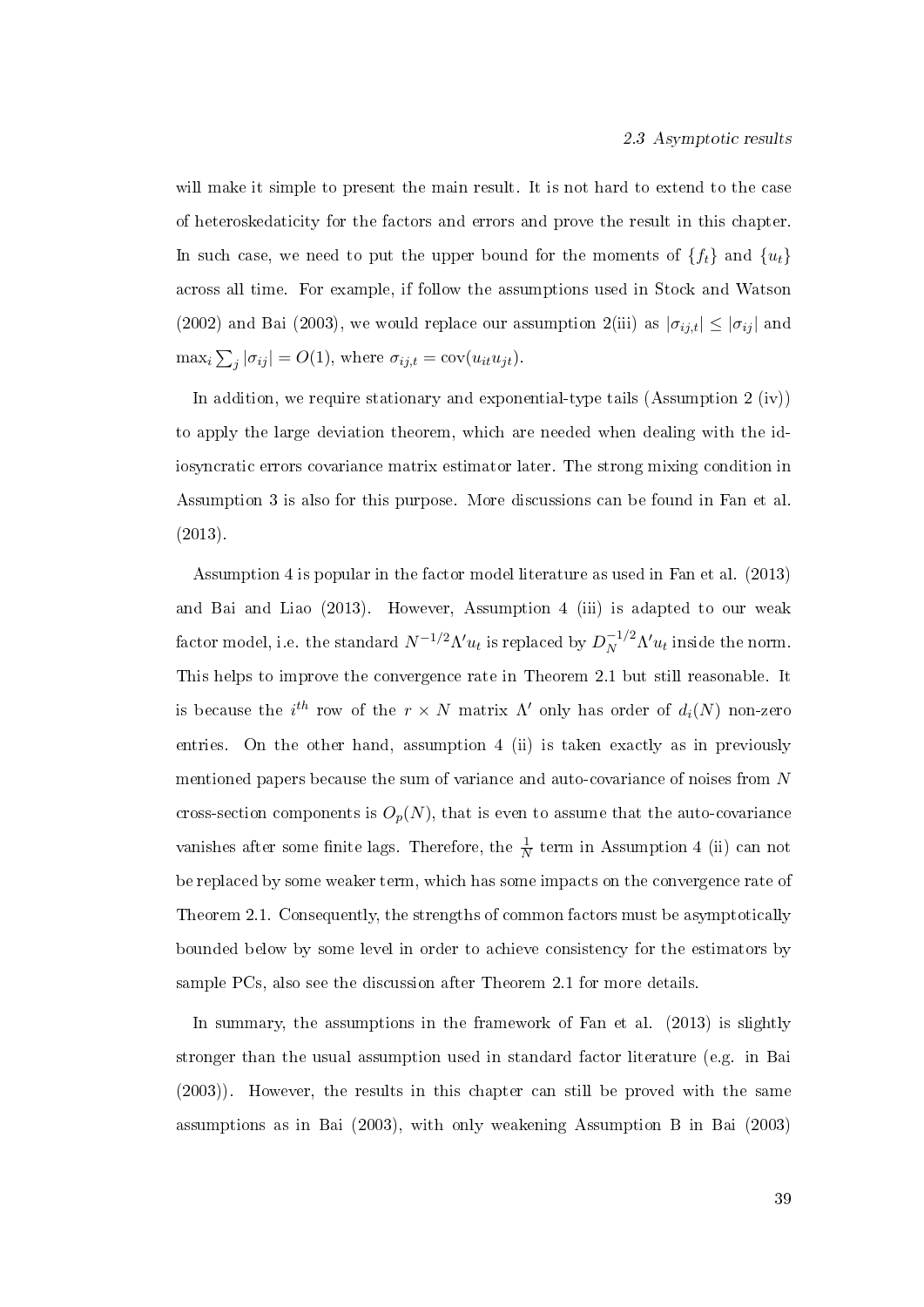which restricts the model to have strong factors only. The reasons I adopt Fan et al.  $(2013)$  assumptions are as follows: firstly in Chapter 3 I will use these assumptions to propose a new method to identify weak factors, and secondly in Chapter 4, I show that even when extracting more than  $r$  factors the covariance matrix estimated by POET in Fan et al. (2013) is still consistent.

### 2.3.1 Factor strengths

From Assumption 1, we can see that the strength of factor  $i, 1 \leq i \leq r$ , is measured by  $d_i(N)$ . In standard literature,  $d_i(N) = N$  for all i, which indicates that all the factors affect the majority of cross-section components. In here we allow for different strengths depending on the factor. However, as we proceed is it required that for identification issue we have to put a lower bound for  $d_i(N)$  so that the PCs can consistently estimate the factors. Hence the extra Assumption 5 (i) is very important, as it tells us how much we can relax Assumption 0 (i). Since we have to estimate the PCs from the sampled data, it is expected that the value of  $T$  has to be in the lower bound of  $d_i(N)$  to link how much we can tolerate the weakness of the factors. In addition, we introduce Assumption 5(ii) for the purpose of determining the number of factors later, the idea is that there must be a gap that separate the strengths of common factors and of idiosyncratic components.

**Assumption 5.** (i)  $\frac{N\sqrt{\log N}}{d_i(N)} = o($ √ T) for all  $1 \leq i \leq r$ 

(ii) There exists a function (i)  $g(N) \to \infty$  such as  $g(N)/d_i(N) \to 0$  as  $N \to \infty$ for all  $1 \leq i \leq r$ 

Notice that Assumption 5 hold immediately in the standard literature when letting  $d_i(N) = N$  and  $\log N = o(T)$ , but they also allow for great flexibility. For example, if  $d_r(N) = N^{3/4}$  then we require  $N^{1/4}\sqrt{\log N} = o_p(n)$ √  $(T),$  which is not hard to achieve in practice. Nevertheless, this condition is imposed technically based on some bounds used in the proofs. In the future if smaller bound is achieved than we could loosen this restriction. With this assumption, it is therefore not recommended using sample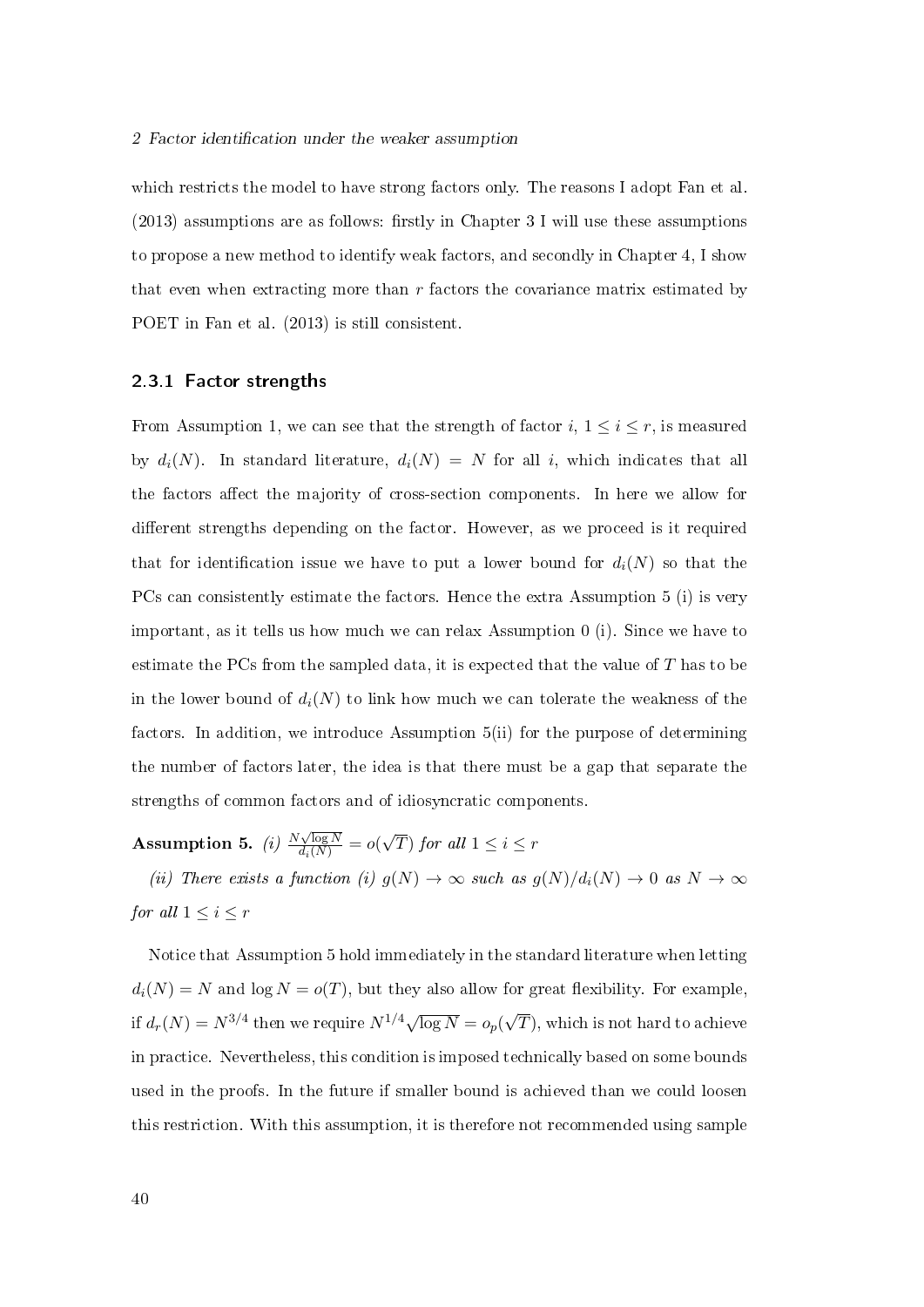PCs to estimate the factors when we think the strength of the factors is less than O( √  $\overline{N \log N})$ , because it then requires  $N = o(T)$ , which is not the high-dimensional setting we want. Having said that, when  $N = 1000$ , √  $(\overline{N \log N}) \approx 55,$  and we clearly can assume even the weakest factor can affect more than 55 cross-section components. In addition, Theorem 2.1 requires  $\sqrt{N} = o(d_r(N))$  for convergence, which is another lower bound for the factor strengths for identification.

# 2.3.2 Main theorem

Based on all these assumptions, I can now introduce the main theorem in this chapter, which establishes the consistency of sample PCs for the factors.

**Theorem 2.1.** Under assumption 1-5, and if r is the true number of factors and  $\tilde{F}^r$ is estimated by PC method as shown in  $(2.1)$  and restricted by  $(2.3)$ , there exists a  $r \times r$  matrix  $H^r$  and  $G^r = (H^r)^{-1}$  such that:

(i) 
$$
\frac{1}{T} \sum_{t=1}^{T} \left\| \tilde{f}_t^r - H^r f_t \right\|^2 = O_p \left( \frac{N}{[d_r(N)]^2} + \frac{N^2}{T[d_r(N)]^2} \right),
$$
  
and if  $\frac{N}{[d_r(N)]^2} + \frac{N^2}{T[d_r(N)]^2} = o(1)$ , we also have:  
(ii)  $\frac{1}{N} \sum_{i=1}^{N} \left\| \tilde{\lambda}_i^r - G^{r'} \lambda_i \right\|^2 = O_p \left( \frac{N}{[d_r(N)]^2} + \frac{N^2}{T[d_r(N)]^2} \right)$ 

The proof for this theorem is given at the end of this chapter. It turns out that due to the impacts of  $N$  cross-sectional noises, the convergence is only achieved if √  $N = o(d_r(N))$ . That is to say that the weakest common factor needs to have impacts strictly more than  $N^{1/2}$  components. For example, if the weakest common factor only affects  $N^{\alpha}$  components for  $\frac{1}{2} < \alpha < 1$ , the convergence rate is  $O_p(N^{1-2\alpha}+T^{-1}N^{2-2\alpha})$ . When  $\alpha=1$  as in the strong factor case, we go back to the original rate, which is  $O_p(N^{-1} + T^{-1})$ .

This result also gives supports for the arguments in Boivin and Ng (2006), in which the authors argue that by having too many cross-section components, the level of accumulated noises can affect the convergence rate of the factors, and therefore it is better to reduce the cross-section size. If one considers a weak factor which affects  $d_i(N)$  components and drop all the irrelevant ones on the original N components, we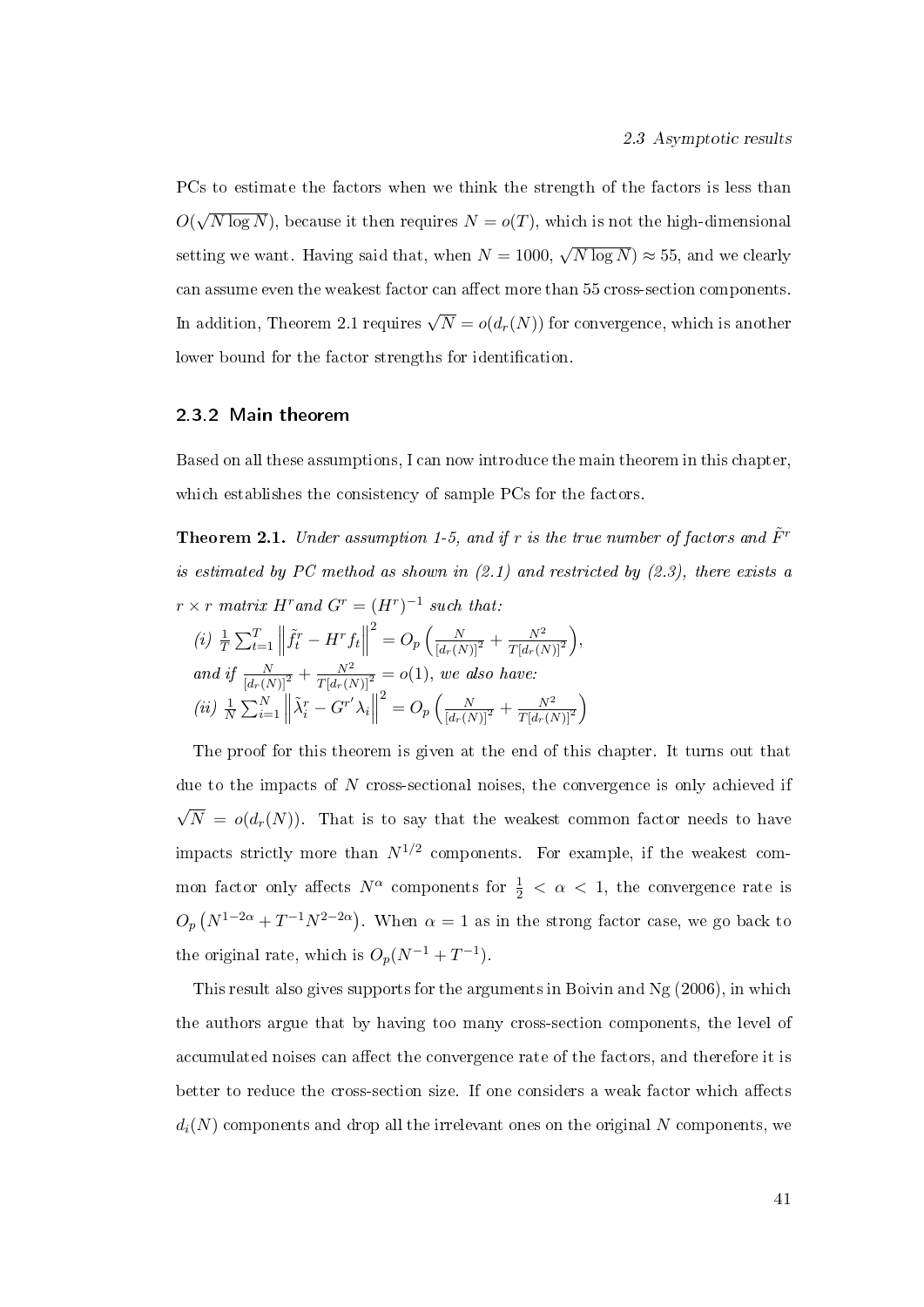go back to the strong factor model with cross-section size  $d_i(N)$  and the convergence rate is  $O_p(d_i(N)^{-1} + T^{-1})$ , which is better than working with the whole set of N components and achieve our rate. However, it is not always possible to know which are the relevant sets and the factor structure can be much more complex. In that case, one has to apply PCs to the whole data and have the convergence rate depending on the factor strengths.

One can also link this result with the one in Heaton (2008) and see the similarity. When the factors are not pervasive, or when the idiosyncratic errors are too strongly correlated as in Heaton (2008), the sample PCs achieve a lower convergence rate toward the true factors space. However, the key concluding remark here is that they are still consistent if  $d_r(N)$  diverges faster than  $\max(\sqrt{N}, N\sqrt{\log N/T})$ . When  $T$  is as large as  $N,$  this is approximately  $\sqrt{N \log N},$  therefore the pervasiveness of factors can be relaxed substantially.

# 2.4 Illustrated simulations

In here, I will use Monte Carlo simulations to illustrate the key point made in this section: the rate of convergence of the factors estimated improves with the pervasiveness of the factors. We consider a following data generation process:

- $Y_t = \Lambda f_t + u_t$ .
- $\Lambda$  is a  $N \times r$  matrix.
- $f_t = \alpha f_{t-1} + w_t$ , where  $w_t \sim N(0, I_r)$ √  $\overline{1-\alpha^2}$ ) and  $\alpha^2 < 1$ . This guarantees  $f_t$ stationary with serial correlation and the cross-section covariance matrix of  $f_t$ is  $I_r$ , which make the PCs converge to the factors (up to a sign change) so is easier for comparing the error rates of estimation.
- $u_t = \beta u_{t-1} + \epsilon_t$ , where  $\epsilon_t \sim N(0, \Sigma_u \sqrt{1-\beta^2})$  and  $\beta^2 < 1$ .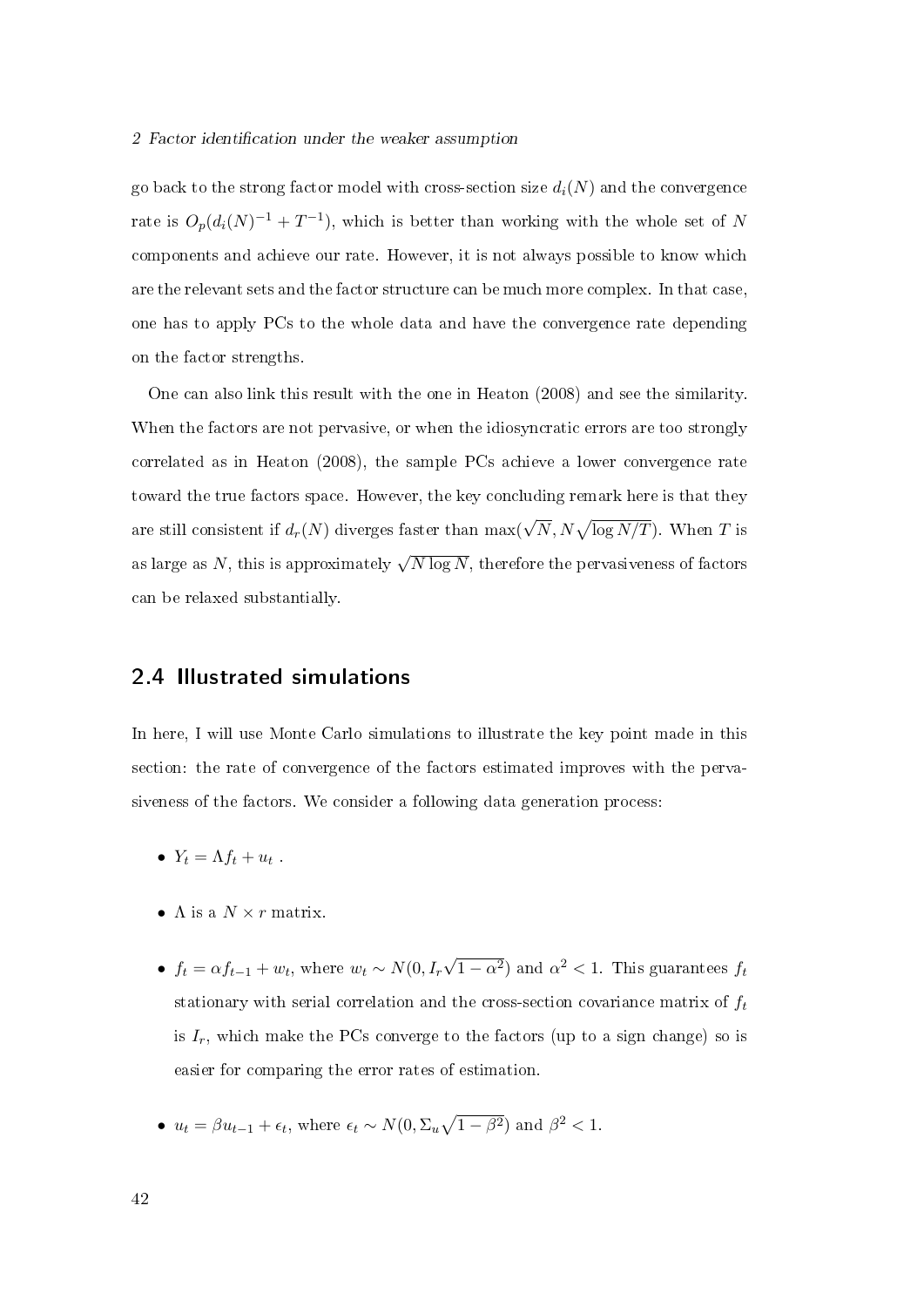•  $(\Sigma_u)_{N\times N}$  is generated as a positive definite matrix with some degree of cross section (but is still sparse). We control for the sparsity level of  $\Sigma_u$  by the following procedure: first we generate positive semi-definite matrix which is computed as  $AA'$  for some random  $N \times \bullet$  matrix  $A$ , we then forcing a significant number of off-diagonal entries of  $AA'$  to 0 symmetrically and then adding the identity matrix to it to make sure it is positive definite.

In order to make the weak factor model. we follow the simulation in Yu and Samworth (2013) and generate:

•  $Y_t = \gamma \Lambda f_t + u_t$ 

where  $\gamma$  is a number smaller than 1. For example,  $\gamma$  is taken to be 1/3 or 1/10 in Yu and Samworth (2013).

In Figure (2.1), I plot the average of  $\parallel$  $F - \tilde{F}^r$ over 1000 simulations vs. the value of  $1/\gamma$ . The value in the vertical axis (so called Estimated error mean) represents how the estimated factors are different from the true factors. Inside the norm,  $F$  is simulated as described above and  $\tilde{F}^r$  is estimated by PCA as shown in Section 2.1.

From this figure, it can be seen that the estimators are more precise when the factors are stronger, especially we observe a sudden change in estimation error when the strong factors just start to be weaker. In Figure (2.2) reports the standard deviation of  $\parallel$  $F - \tilde{F}^r$  in 1000 simulations (so called Estimated standard deviation), which also what can be expected. The variance of the estimator should also depend on the pervasiveness of the factors, although I will leave it for future research.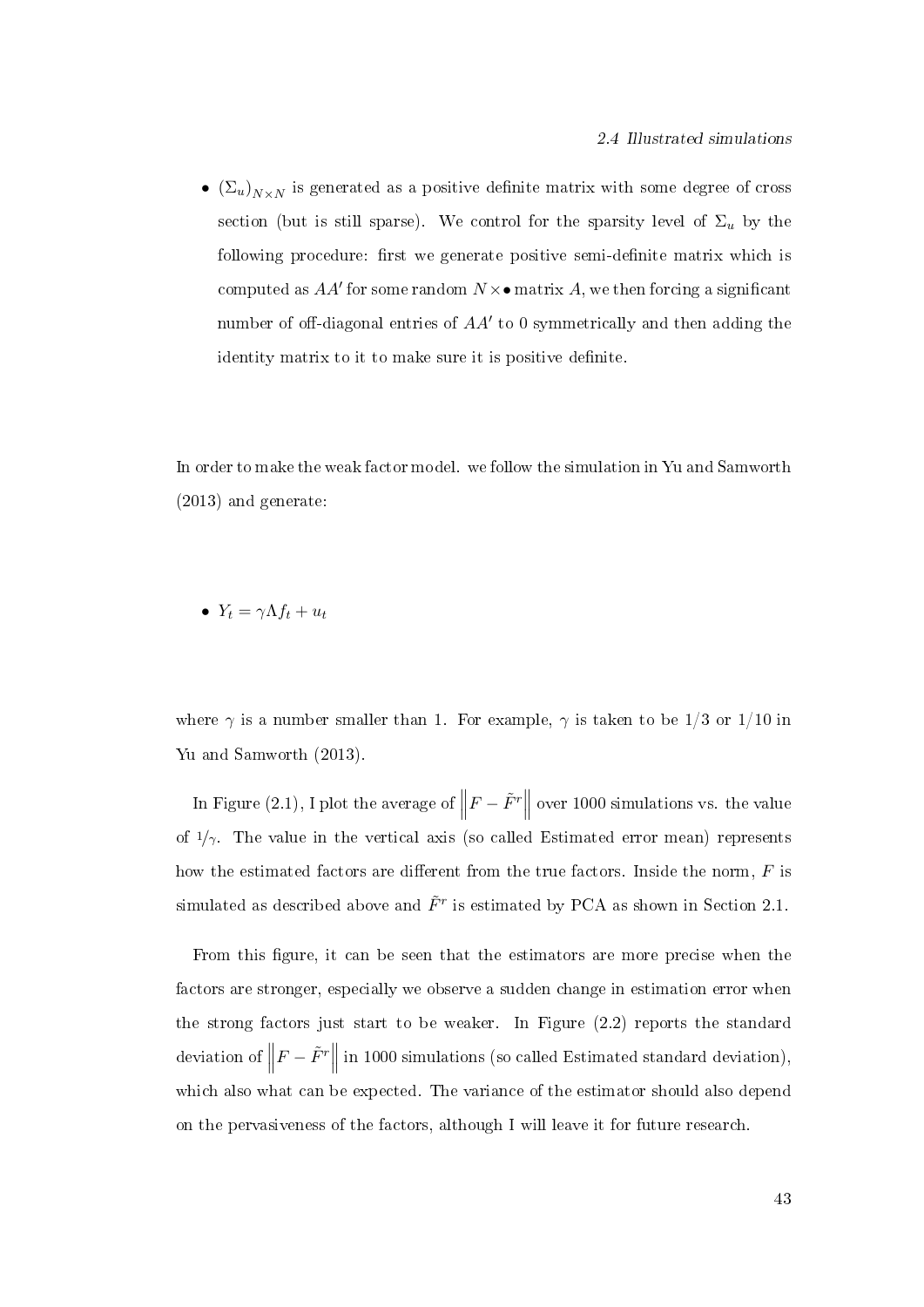

Figure 2.1: Estimated factor errors vs. pervasiveness (1 corresponds to strong factors)

Figure 2.2: Estimated factor errors standard deviation vs. pervasiveness (1 corresponds to strong factors)



Notice that when multiplying the weak factors by  $\gamma$  we decrease the value of all systematic eigenvalues and therefore make the signal-to-noise ratio lower.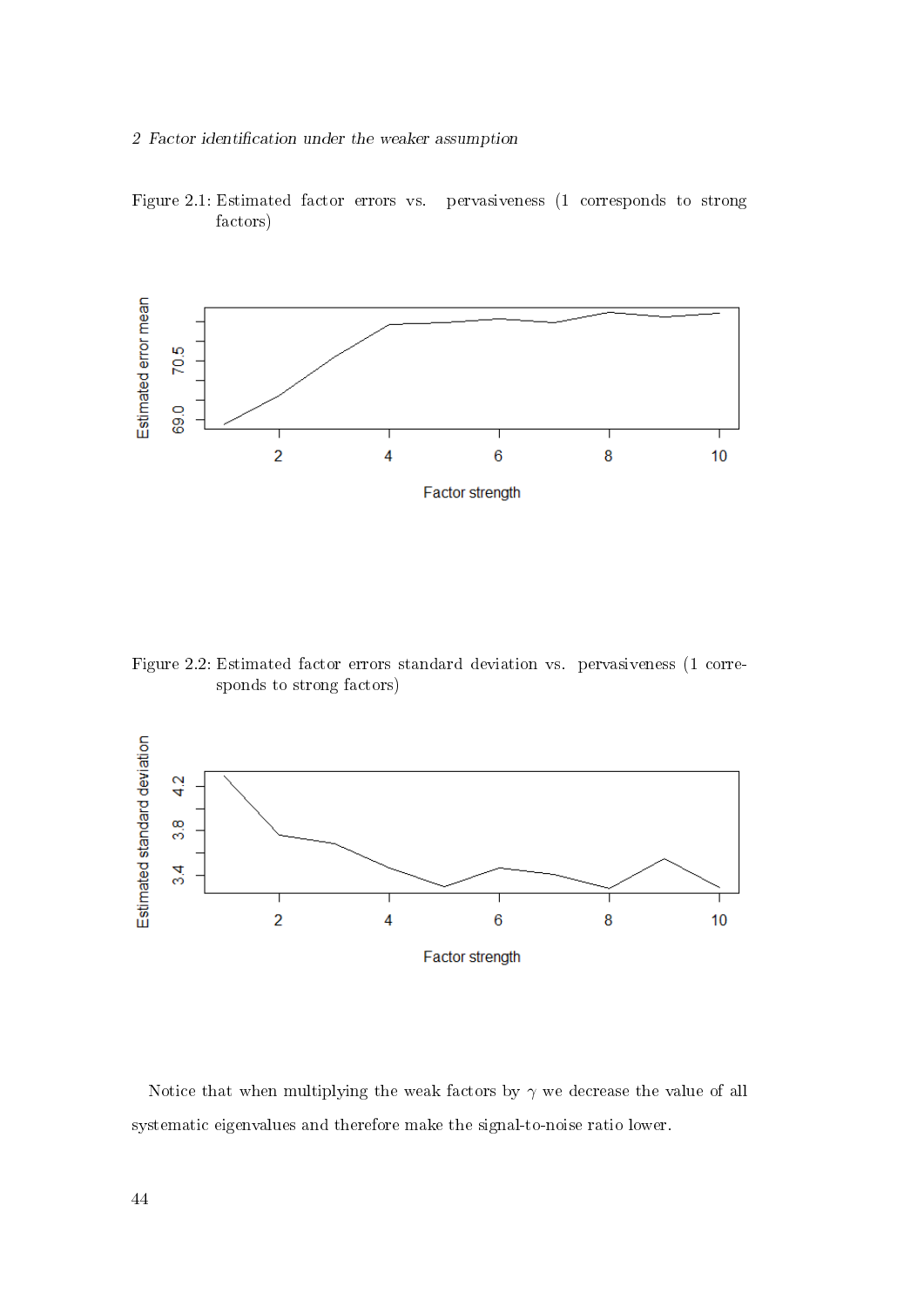2.5 Proofs of results

# 2.5 Proofs of results

### 2.5.1 Proofs of Theorem 2.1

Since  $\tilde{F}^r/\sqrt{T}$  is the matrix whose columns are the orthonormal eigenvectors of  $YY'$ by definition (the  $\sqrt{T}$  term is to make sure that  $(\tilde{F}^{r'}\tilde{F}^{r}/T) = I_r$ ), we can write:

$$
\frac{1}{T}YY'\tilde{F}^r=\tilde{F}^r\tilde{V}
$$

where  $\tilde{V}$  is the diagonal matrix whose diagonal consists of the r largest eigenvalues of  $YY'/T$ . Clearly, the eigenvalues of  $YY'/T$  are the same as the eigenvalues of  $\tilde{\Sigma} =$  $Y'Y/T$ , provided that  $r < \min(N, T)$ . Therefore, as introduced in the preliminaries of section 2:  $\tilde{V} = \text{diag}(\tilde{v}_1, ..., \tilde{v}_r)$ .

We use a similar decomposition in Bai (2003): Let  $H^r = \tilde{V}^{-1} \tilde{F}^{r'} F \Lambda' \Lambda / T$ 

$$
\tilde{F}^r - FH^{r'} = \frac{1}{T} YY'\tilde{F}^r \tilde{V}^{-1} - \frac{1}{T} F \Lambda' \Lambda F' \tilde{F}^r \tilde{V}^{-1}
$$
\n
$$
= \left(\frac{YY'}{T} - \frac{F \Lambda' \Lambda F'}{T}\right) \tilde{F}^r \tilde{V}^{-1}
$$
\n
$$
= \left(\frac{YY'}{T} - \frac{F \Lambda' \Lambda F'}{T}\right) \tilde{F}^r D_N^{-1} D_N \tilde{V}^{-1}
$$
\n
$$
= \left(\frac{F \Lambda' U'}{T} + \frac{U \Lambda F'}{T} + \frac{U U'}{T}\right) \tilde{F}^r D_N^{-1} D_N \tilde{V}^{-1}
$$

Notice that  $\frac{1}{T} \sum_{t=1}^T \Big\|$  $\tilde{f}^r_s - H^r f_t$  $\frac{2}{7} = \frac{1}{7}$  $rac{1}{T}$  $\tilde{F}^r - FH^{r'}\n\Big\|$ 2  $\frac{2}{F}$ , so we can prove that  $\frac{1}{T}\Big\|$  $\tilde{F}^r - FH^{r'}\n\Big\|$ 2  $\frac{1}{F}$  $O_p(\frac{N}{[d_r(N)]^2} + \frac{N^2}{T[d_r(N)]^2})$ . In addition, notice that  $\tilde{F}^r - F H^{r'}$  is a  $T \times r$  matrix, so it only has r non-zero singular values, where r is a finite number. Therefore, we can use the operator norm in the subsequent proofs, which makes the notation easier.

For part (i) of theorem 2.1, we shall prove that  $\frac{1}{T}$  $\left| \tilde{F}^{r}-F H^{r'} \right|$  $^{2} = O_{p}(\frac{N}{[d_{r}(N)]^{2}} +$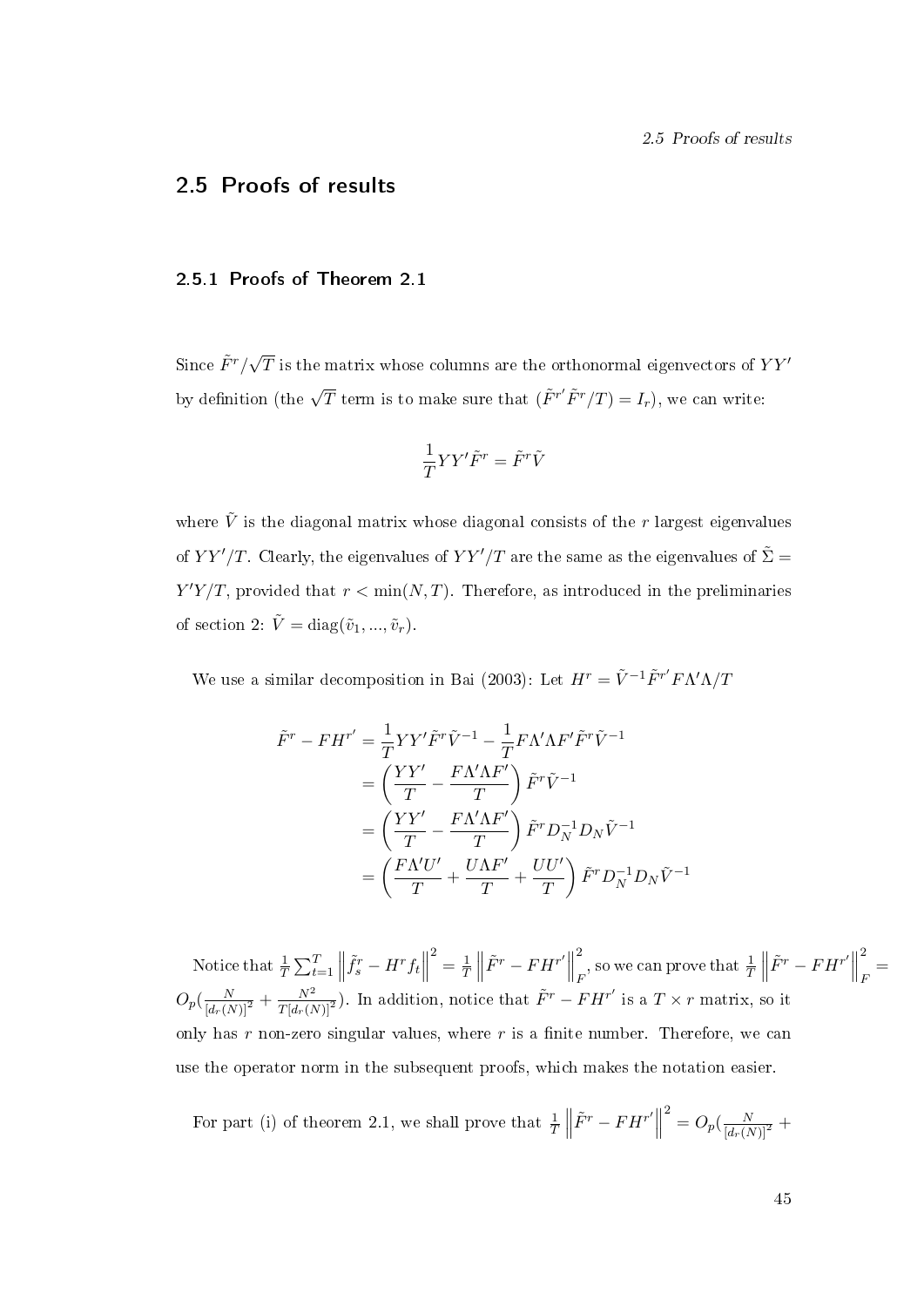$\frac{N^2}{T[d_r(N)]^2}$ ) via Cauchy Schwartz inequality:

$$
\frac{1}{T} \left\| \tilde{F}^r - FH^{r'} \right\|^2 \le \left\| D_N \tilde{V}^{-1} \right\|^2 \frac{1}{T} \left\{ \left\| \frac{1}{T} F \Lambda' U' \tilde{F}^r D_N^{-1} \right\|^2 \right. \\ \left. + \left\| \frac{1}{T} U \Lambda F' \tilde{F}^r D_N^{-1} \right\|^2 + \left\| \frac{1}{T} U U' \tilde{F}^r D_N^{-1} \right\|^2 \right\}.
$$

From here, the (i) part of theorem 2.1 is proven by lemma 2.1, 2.2 and 2.3. The dominated term in these is  $\Big\|$ 1  $\frac{1}{T}UU'\tilde{F}^rD_N^{-1}$  $\begin{matrix} -1 \\ N \end{matrix}$ <sup>2</sup>, which has order  $O_p(\frac{N}{[d_r(N)]^2} + \frac{N^2}{T[d_r(N)]^2}),$ the remaining 2 terms in the big curly bracket has order  $O_p(\left\|D_N^{-1}\right\|)$  $\left| \frac{-1}{N} \right| + \frac{1}{T}$  $(\frac{1}{T}) = O_p(\frac{1}{d_r(N)} +$ 1  $\frac{1}{T}$ ), whereas  $\left\| D_N \tilde{V}^{-1} \right\| = O_p(1)$ .

For the (ii) part, first we notice that  $H<sup>r</sup>$  has eigenvalues bounded from both 0 and  $\infty$  by lemma 2.4, hence its inverse G<sup>r</sup> exists. Similarly with the first part, we will prove using the operator norm of the matrix  $\tilde{\Lambda}^r - \Lambda G^k$  for easier notation. We now use the following decomposition:

$$
\tilde{\Lambda}^r = Y'\tilde{F}^r/T
$$
\n
$$
= (\Lambda G^r H^r F' + U') \tilde{F}^r/T
$$
\n
$$
= \Lambda G^r \left( H^r F' - \tilde{F}^{r'} + \tilde{F}^{r'} \right) \tilde{F}^r/T + U' \left( \tilde{F}^r - F H^{r'} + F H^{r'} \right) / T
$$
\n
$$
= \Lambda G^r + \Lambda G^r \left( H^r F' - \tilde{F}^{r'} \right) \tilde{F}^r / T + U' \left( \tilde{F}^r - F H^{r'} \right) / T + U' F H^{r'} / T.
$$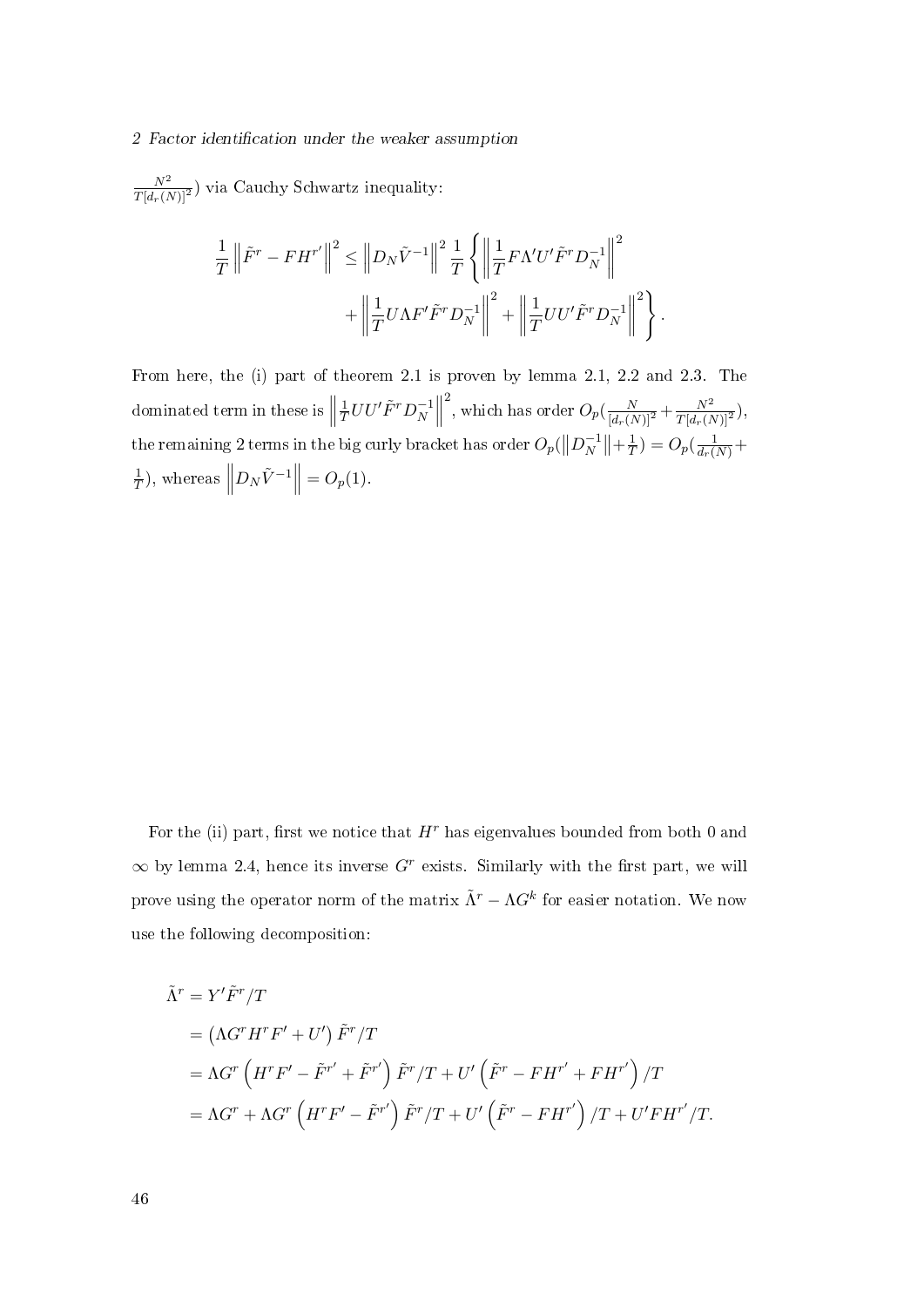Therefore,

$$
\frac{1}{N} \left\| \tilde{\Lambda}^r - \Lambda G^k \right\|^2 \leq \frac{1}{NT^2} \left\| \Lambda G^k \left( H^k F' - \tilde{F}^{r'} \right) \tilde{F}^r \right\|^2
$$
  
+ 
$$
\frac{1}{NT^2} \left\| U' \left( \tilde{F}^r - F H^{r'} \right) \right\|^2
$$
  
+ 
$$
\frac{1}{NT^2} \left\| U' F H^{r'} \right\|^2
$$
  

$$
\leq \frac{1}{T} \left\| H^k F' - \tilde{F}^{r'} \right\|^2 \left\| \frac{\tilde{F}^{r'} \tilde{F}^r}{T} \right\| \left\| \frac{\Lambda' \Lambda}{N} \right\| \left\| G^k \right\|^2
$$
  
+ 
$$
\left\| \frac{U U'}{NT} \right\| \frac{1}{T} \left\| \tilde{F}^r - F H^{r'} \right\|^2
$$
  
+ 
$$
\frac{1}{NT^2} \left\| U' F \right\|^2 \left\| H^{r'} \right\|^2
$$
  
= 
$$
O_p \left( \frac{N}{\left[ d_r(N) \right]^2} + \frac{N^2}{T \left[ d_r(N) \right]^2} \right)
$$

by theorem 2.1, and the fact that  $||G^k|| = O_p(1)$  if  $\frac{1}{T}||$  $H^k F' - \tilde{F}^{r'}$  $2^2 = o_p(1),$  $\begin{array}{c} \hline \end{array}$  $H^{r'}\Big\| = O_p(1)$ . Furthermore,  $\Big\|$  $UU'$  $\frac{U U'}{NT}$ is bounded above as  $U$  has finite entries and the size of U is  $N \times T$ . For similar reason,  $\frac{1}{NT} ||U'F||^2$  is bounded away from infinity, which establishes the final result above.

# 2.5.2 Technical Lemmas

**Lemma 2.1.** Under assumption 1-5,  $D_N \tilde{V}^{-1}$  has eigenvalues asymptotically bounded away from both 0 and  $\infty$ , where as introduced in the preliminaries:  $\tilde{V} = diag(\tilde{v}_1, ..., \tilde{v}_r)$ ,  $\tilde{v}_1$  is the ith largest eigenvalues of  $\tilde{\Sigma}$ .

Proof. We have:

$$
D_N \tilde{V}^{-1} \equiv \begin{bmatrix} \frac{d_1(N)}{\tilde{v}_1} & 0 \\ 0 & \frac{d_r(N)}{\tilde{v}_r} \end{bmatrix}
$$

It suffices to prove that  $\tilde{v}_i \simeq d_i(N)$  for every  $i \in (1, ..., r)$ . First of all, we need to state Weyl's Theorem: Let  $\{a_i\}_{i=1}^N$  be the eigenvalues of  $A$  in descending order. Correspondingly, let  ${b_i}_{i=1}^N$  be the eigenvalues of B. Then for all  $i \le N$ ,  $|a_i - b_i| \le$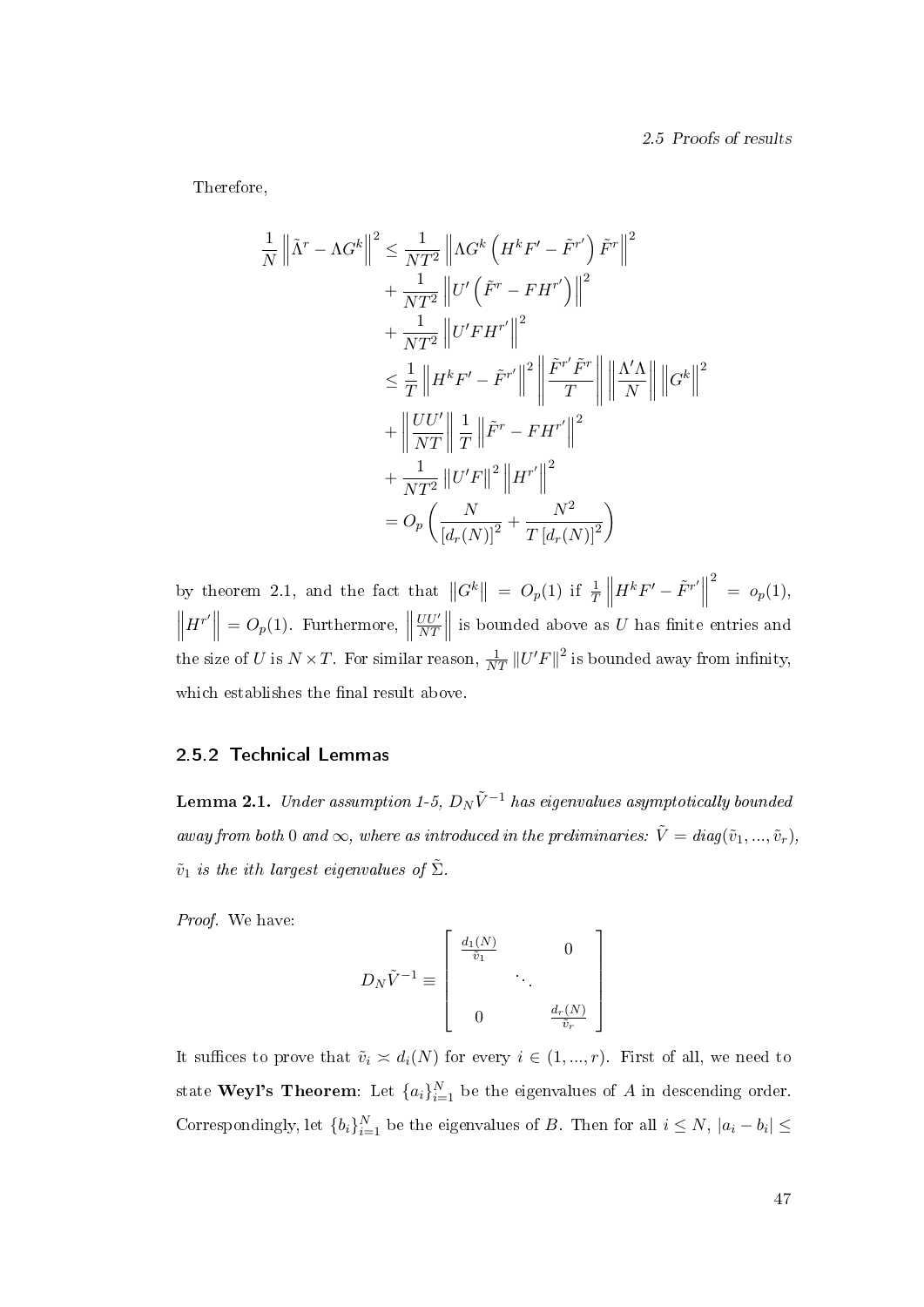$||A - B||$ .

If  $\mu_i(\Lambda'\Lambda)$  is the *i*th largest eigenvalue of  $\Lambda'\Lambda$  and  $\Lambda\Lambda'$ . So by Weyl's Theorem, we have:

$$
|v_i - \mu_i(\Lambda' \Lambda)| \le ||\Sigma - \Lambda \Lambda'|| = ||\Sigma_u|| = O_p(1).
$$

Therefore since  $\mu_i(\Lambda'\Lambda) \asymp ||\Lambda^{(i)}|| \asymp d_i(N)$  as in assumption 3(ii),  $v_i \asymp d_i(N)$ . Now, again by Weyl's Theorem:

$$
\left|\frac{v_i - \tilde{v}_i}{d_i(N)}\right| \le \left\|\sum_{i=1}^N \right| / d_i(N) = O_p(\frac{N}{d_i(N)}\sqrt{\frac{\log N}{T}}).
$$

The result  $\parallel$  $\Sigma - \tilde{\Sigma}$  can be found for example in Fan et al. (2011). Since by assumption 4(ii) we have that  $\frac{N}{d_i(N)}$  $\sqrt{\frac{\log N}{T}} = o(1), v_i \approx d_i(N)$  implies  $\tilde{v}_i \asymp_p d_i(N)$ .

**Lemma 2.2.** 
$$
\frac{1}{T} \left\| \frac{1}{T} F \Lambda' U' \tilde{F}^T D_N^{-1} \right\|^2 = O_p(\left\| D_N^{-1} \right\|) \text{ and } \frac{1}{T} \left\| \frac{1}{T} U \Lambda F' \tilde{F}^T D_N^{-1} \right\|^2 = O_p(\left\| D_N^{-1} \right\|).
$$

Proof. We have that:

$$
\frac{1}{T} \left\| \frac{1}{T} F \Lambda' U' \tilde{F}^T D_N^{-1} \right\|^2 \leq \| D_N^{-1} \| \frac{1}{T} \| D_N^{-1/2} \Lambda' U' \|^2 \left\| \frac{1}{T} \tilde{F}^{r'} \tilde{F}^r \right\| \left\| \frac{1}{T} F' F \right\|
$$

$$
\leq \| D_N^{-1} \| \frac{1}{T} \sum_{t=1}^T \left\| D_N^{-1/2} \Lambda' u_t \right\|^2
$$

$$
= O_p(\| D_N^{-1} \|)
$$

 $2^2 = O_p(1)$ . Similarly,  $\frac{1}{T}$  $\frac{2}{2}$ as by assumption 4 (iii)  $\parallel$  $D_N^{-1/2} \Lambda' u_t$  $\left\lceil \frac{1}{N} \right\rceil$  $\frac{1}{T}U\Lambda F^{\prime}\tilde{F}^{r}D_{N}^{-1}$ 1  $O_p(\left\|D_N^{-1}\right\|)$  $\begin{array}{c} -1 \\ N \end{array}$ .  $\Box$ 

Lemma 2.3.  $\frac{1}{T}\bigg\Vert$ 1  $\frac{1}{T} U U' \tilde{F}^r D_N^{-1}$  $\begin{matrix} -1 \\ N \end{matrix}$  $\frac{2}{\sqrt{2}} = O_p \left( \frac{N}{[d_r(N)]^2} + \frac{N^2}{T[d_r(N)]^2} \right)$  $\overline{T[d_r(N)]^2}$  $\setminus$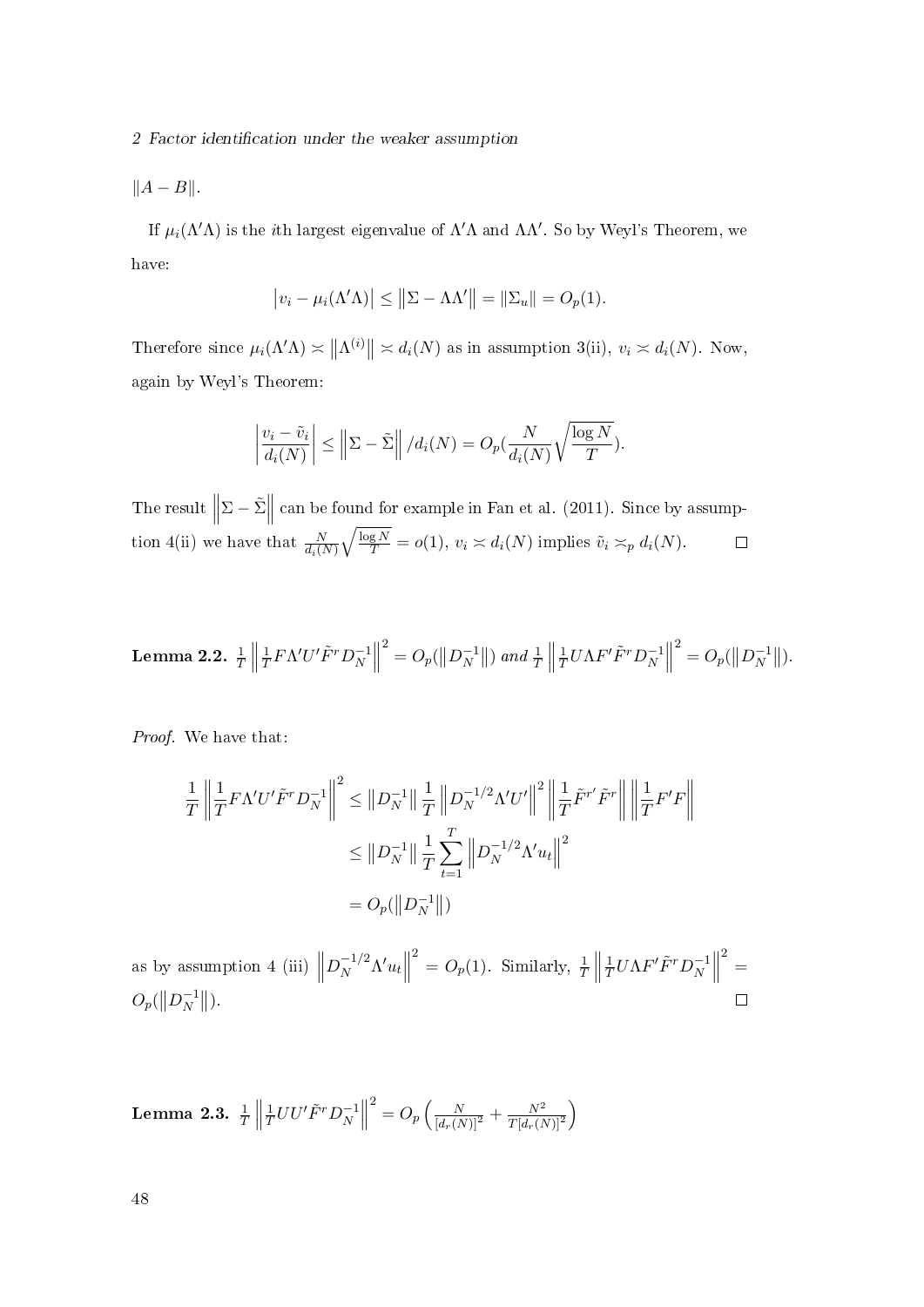Proof. We have that:

1 T

$$
\left\| \frac{1}{T}UU'\tilde{F}^T D_N^{-1} \right\|^2 \leq \|D_N^{-1}\|^2 \left\| \frac{1}{T}UU'\right\|^2 \left\| \frac{1}{T}\tilde{F}^{r'}\tilde{F}^r \right\|
$$
\n
$$
= \frac{1}{[d_r(N)]^2} \left\| \frac{1}{T}UU'\right\|^2
$$
\n
$$
\leq \frac{1}{[d_r(N)]^2} \left( \max_s \frac{1}{T} \sum_{t=1}^T u'_s t_t \right)^2
$$
\n
$$
= \frac{1}{[d_r(N)]^2} \left( \max_s \left[ \frac{1}{T} \sum_{t=1}^T u'_s t_t - E(u'_s t_t) + E(u'_s t_t) \right] \right)^2
$$
\n
$$
\leq \frac{2}{[d_r(N)]^2} \left( \max_s \left[ \frac{1}{T} \sum_{t=1}^T u'_s t_t - E(u'_s t_t) \right] \right)^2
$$
\n
$$
+ \frac{2}{[d_r(N)]^2} \left( \max_s \frac{1}{T} \sum_{t=1}^T E(u'_s t_t) \right)^2
$$
\n
$$
= \frac{2N}{[d_r(N)]^2} \frac{1}{N} \left( \max_{s,t} \left[ u'_s t_t - E(u'_s t_t) \right] \right)^2
$$
\n
$$
+ \frac{2N^2}{T} \left[ d_r(N) \right]^2 \left( \max_s \frac{1}{N} \sum_{t=1}^T E(u'_s t_t) \right)^2
$$
\n
$$
= O_p \left( \frac{N}{[d_r(N)]^2} + \frac{N^2}{T [d_r(N)]^2} \right)
$$

where we use assumption 4 (ii) to have  $\frac{1}{N} (\max_s [u_s' t_t - E(u_s' t_t)])^2 = O_p(1)$  and  $\frac{1}{N} \sum_{t=1}^{T} |E(u'_s t_t)| = O(1).$ lemma 6 in Fan et al. (2013) to have  $\max_s \frac{1}{\Lambda}$  $\Box$ 

# **Lemma 2.4.** H<sup>r</sup> has eigenvalues bounded from both 0 and  $\infty$ . error mean

*Proof.*  $H^r = \tilde{V}^{-1} \tilde{F}^{r'} F \Lambda' \Lambda / T = D_N \tilde{V}^{-1} \tilde{F}^{r'} F D_N^{-1} \Lambda' \Lambda / T$ . It is easy to see that  $\|H^r\| = O_p(1)$ , which is equivalent to all eigenvalues of  $H^r$  is strictly less than ∞because:

$$
||H^r|| \leq ||D_N \tilde{V}^{-1}|| \left||\frac{1}{T} \tilde{F}^{r'} \tilde{F}^r||^{1/2} \left||\frac{1}{T} F^{\prime} F\right||^{1/2} ||D_N^{-1} \Lambda^{\prime} \Lambda|| = O_p(1).
$$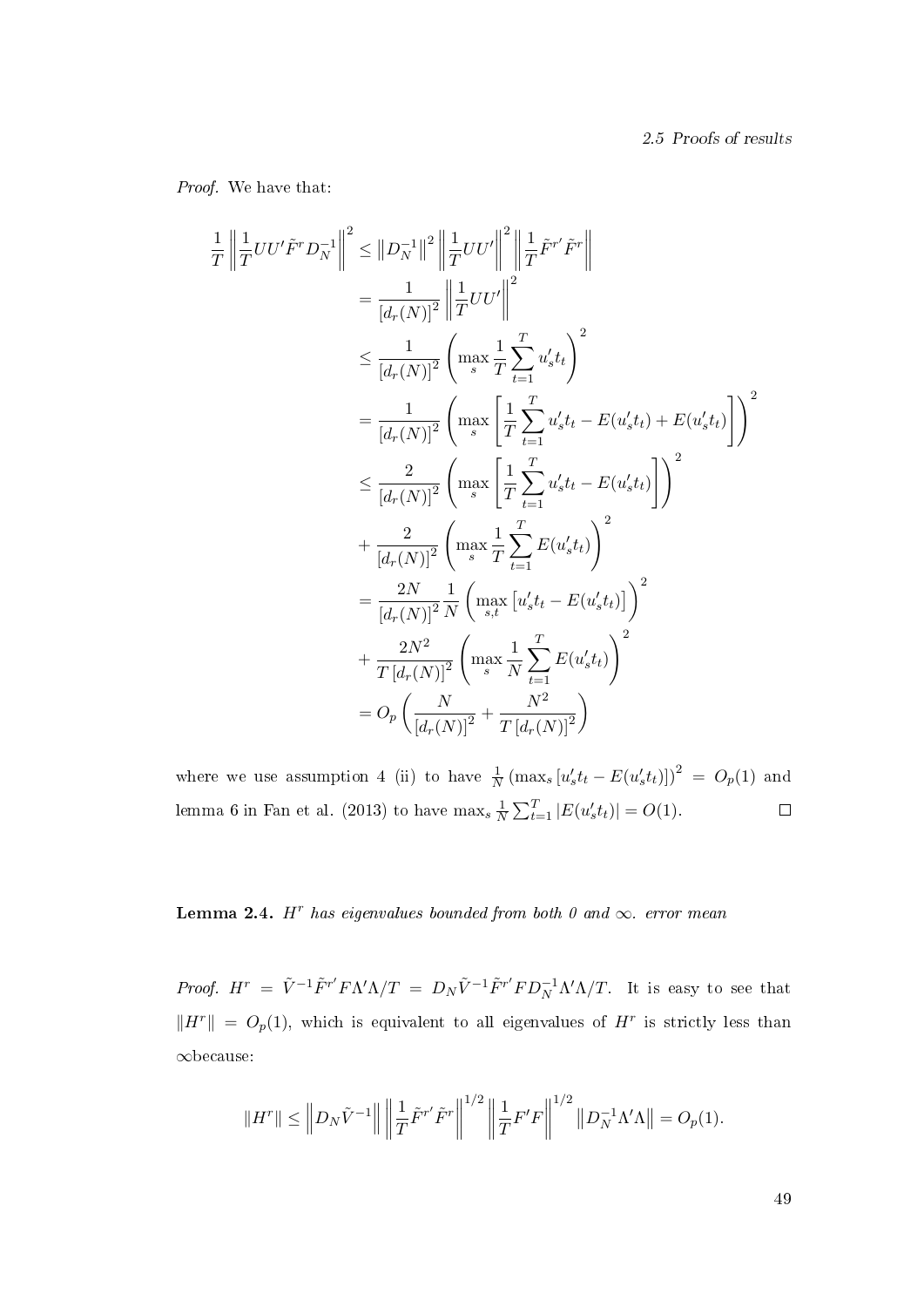On the other hand, by a same technique in Bai and Liao (2013), we have:

$$
I_r = \tilde{F}^{r'} \tilde{F}^r = \tilde{F}^{r'} \frac{1}{T} \left( \tilde{F}^r - FH^{r'} \right) + \frac{1}{T} \left( \tilde{F}^r - FH^{r'} \right)' FH^{r'} + H^r \frac{F'F}{T} H^{r'}.
$$

By theorem 2.1 (i), we already have  $\frac{1}{T}$  $\tilde{F}^r - FH^{r'}\n\Big\|$  $\frac{2}{\sqrt{2}}=O_p\left(\frac{N}{\left[d_r(N)\right]^2}+\frac{N^2}{T\left[d_r(N)\right]^2}\right)$  $\overline{T[d_r(N)]^2}$  $=$  $o_p(1),$  so:  $\overline{ }$ 

$$
H^r \frac{F'F}{T} H^{r'} \to H^r \Sigma_f H^{r'} = I_r + o_p(1)
$$

hence the eigenvalues of  $H^r$  must also be bounded from  $0$  because  $\Sigma_f$  has eigenvalues bounded from 0 and  $\infty$ .  $\Box$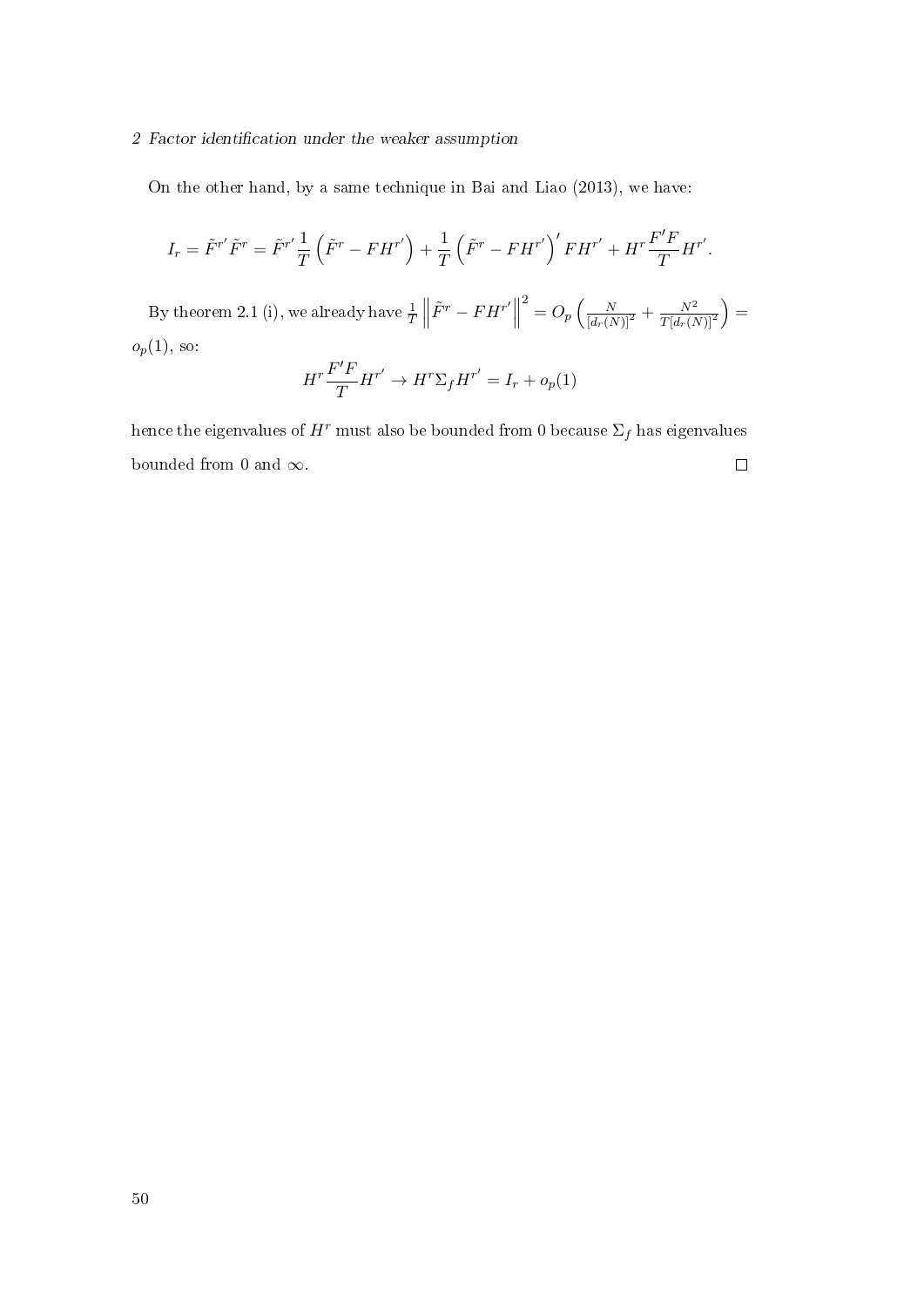# 3 Determining the number of factors

As discussed earlier, it is not easy to adapt the current methods in the literature to determine the number of factors when the factors are weak. For example, consider the Bai and Ng  $(2002)$  criteria, i.e. we choose k that maximises the following:

$$
\frac{1}{NT} \sum_{t=1}^{T} (Y_t - \tilde{\Lambda}^k \tilde{f}_t^k)' (Y_t - \tilde{\Lambda}^k \tilde{f}_t^k) + k g(N, T)
$$
\n(3.1)

where  $\tilde{\Lambda}^k$  and  $\tilde{f}^k_t$  are estimated by PCA as above, and  $g(N,T)$  is a function that converges to 0 at a slower rate than  $O(N^{-1} + T^{-1})$ . To improve the performance, Alessi et al. (2007) propose to scale  $kg(N, T)$  with a tuning parameter. This is shown to refine the estimation with finite samples.

To see why this class of criteria may potentially fails due to the existence of weak factors, considering the following interpretation: as we assume  $u_t$  has zero-mean,

$$
\frac{1}{NT} \sum_{t=1}^{T} (Y_t - \tilde{\Lambda}^k \tilde{f}_t^k)' (Y_t - \tilde{\Lambda}^k \tilde{f}_t^k) = \frac{1}{NT} \text{trace}(Y - \tilde{F}^k \tilde{\Lambda}^{k'})' (Y - \tilde{F}^k \tilde{\Lambda}^{k'})
$$

$$
= \frac{1}{N} \text{trace}(\tilde{\Sigma}_u^k)
$$

where  $\tilde{\Sigma}^k_u$  is the residuals sample covariance matrix given  $k$  PCs are extracted (see again the preliminaries at chapter 2 for the notations). Standard matrix algebra tells us that the trace of a matrix is the sum of all eigenvalues. Therefore, the first term in Bai and Ng (2002) can be seen as the average of all eigenvalues of  $\tilde{\Sigma}_{u}^{k}.$ 

Suppose we ignore the sampling error so that  $\frac{1}{N}$ trace( $\Sigma_u^k$ ) is used as a criterion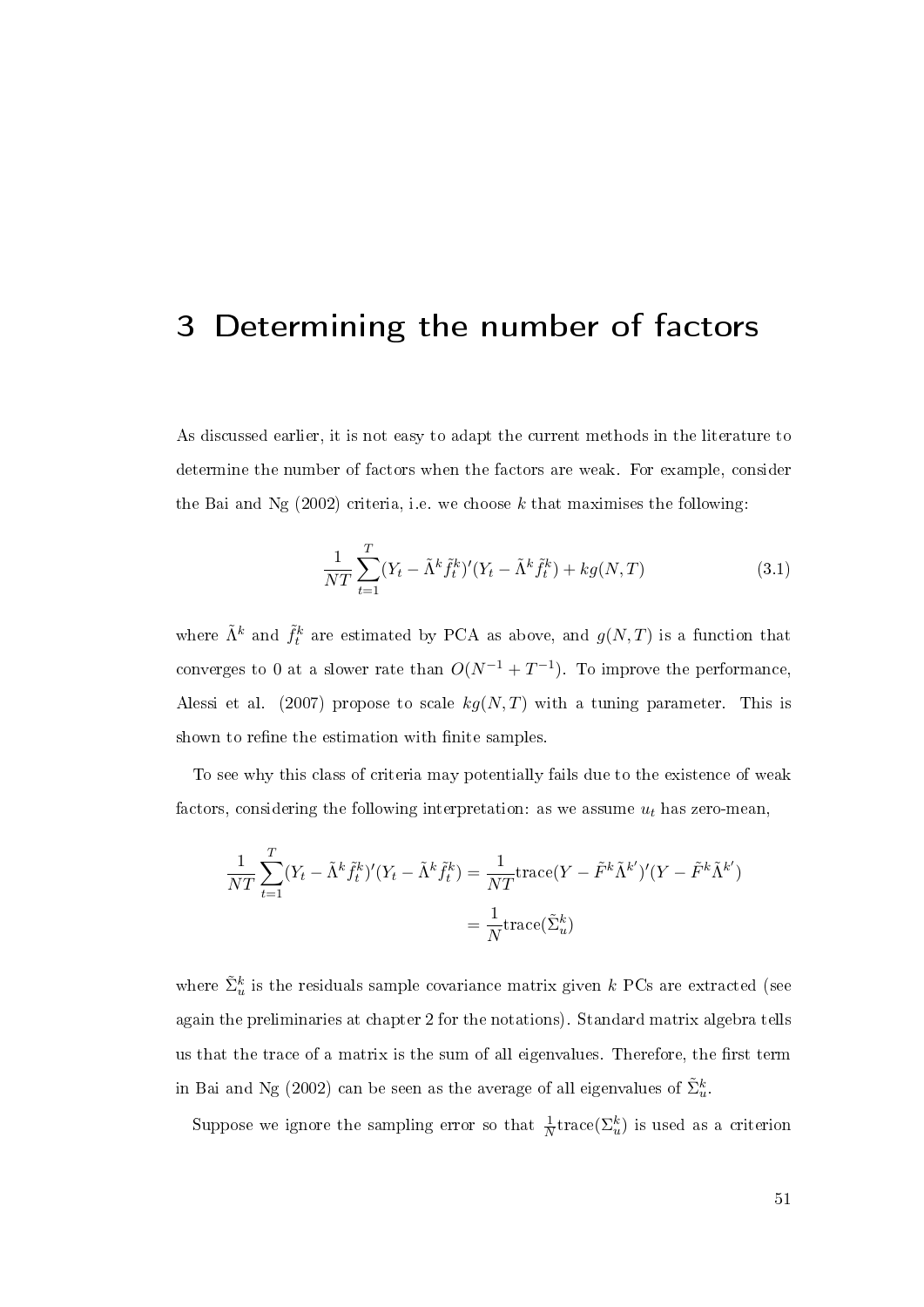#### 3 Determining the number of factors

in stead of  $\frac{1}{N}$ trace( $\tilde{\Sigma}_u^k$ ). Under Assumption 0, if we do not extract up to r factors by PCA, some systematic eigenvalues with order  $\asymp N$  are not extracted and hence 1  $\frac{1}{N}$ trace $(\Sigma_{u}^{k})$ ) is bounded away from zero, which then dominates the term  $g(N,T)$ . On the other hand, if more than  $r$  factors are extracted, no more systematic eigenvalues absorbed in  $\Sigma_u^k$  hence  $\frac{1}{N}$ trace $(\Sigma_u^k)$  can be shown to be dominated by  $g(N,T)$ . The key idea behind the proof in Bai and Ng (2002) is to work out the asymptotic value for  $\frac{1}{N}$ trace( $\tilde{\Sigma}_u^k$ ) in place of  $\frac{1}{N}$ trace( $\Sigma_u^k$ ), which then must take into account of the sampling size T.

Now in our case, where some eigenvalues of  $\Sigma$  have order  $d_i(N)$  which can be  $o(N)$ , the choice of  $g(N,T)$  needs to be adjusted carefully to separate the edge of the rth and the  $(r + 1)$ th largest eigenvalues of  $\Sigma$ . Given that it is possible, I think the Bai and Ng (2002) can be adapted to deal with this problem. However, in this thesis I will propose a different approach which exploit a different property of  $\tilde{\Sigma}_u^k$ .

Another popular direction in determining the number of factors is by using the eigenvalues of  $\tilde{\Sigma}$ , i.e. the sample covariance matrix of  $Y_t$ . This approach has been originated by the scree test of Cattell (1966). This is a visual test based on the behaviors of the eigenvalues of  $\tilde{\Sigma}$ . The idea is to plot all the eigenvalues of  $\tilde{\Sigma}$  in the descending order and spot the sharpest edge (elbow) between 2 eigenvalues. Recently, Forni et al. (2000) also proposed a visual test based on the behavior of the eigenvalues for determining the number of factors in the context of dynamic factor models. More similar methods are described in Onatski (2010) and Ahn and Horenstein (2013). For example, in Ahn and Horenstein (2013),  $\tilde{r}_{ER} = \text{argmax}_{k \leq kmax} (\mu_k(\tilde{\Sigma}) / \mu_{k+1}(\tilde{\Sigma}))$  is used as an estimator for r.

These methods based on the sample eigenvalues are empirically shown to work well under a wide range of factor models, including the case when the idiosyncratic errors have both serial and cross-section correlations. Another advantage of this approach is that we do not need to specify a penalty function and the tuning parameter. However, if we relax the strong factor assumption and replace it with the mix model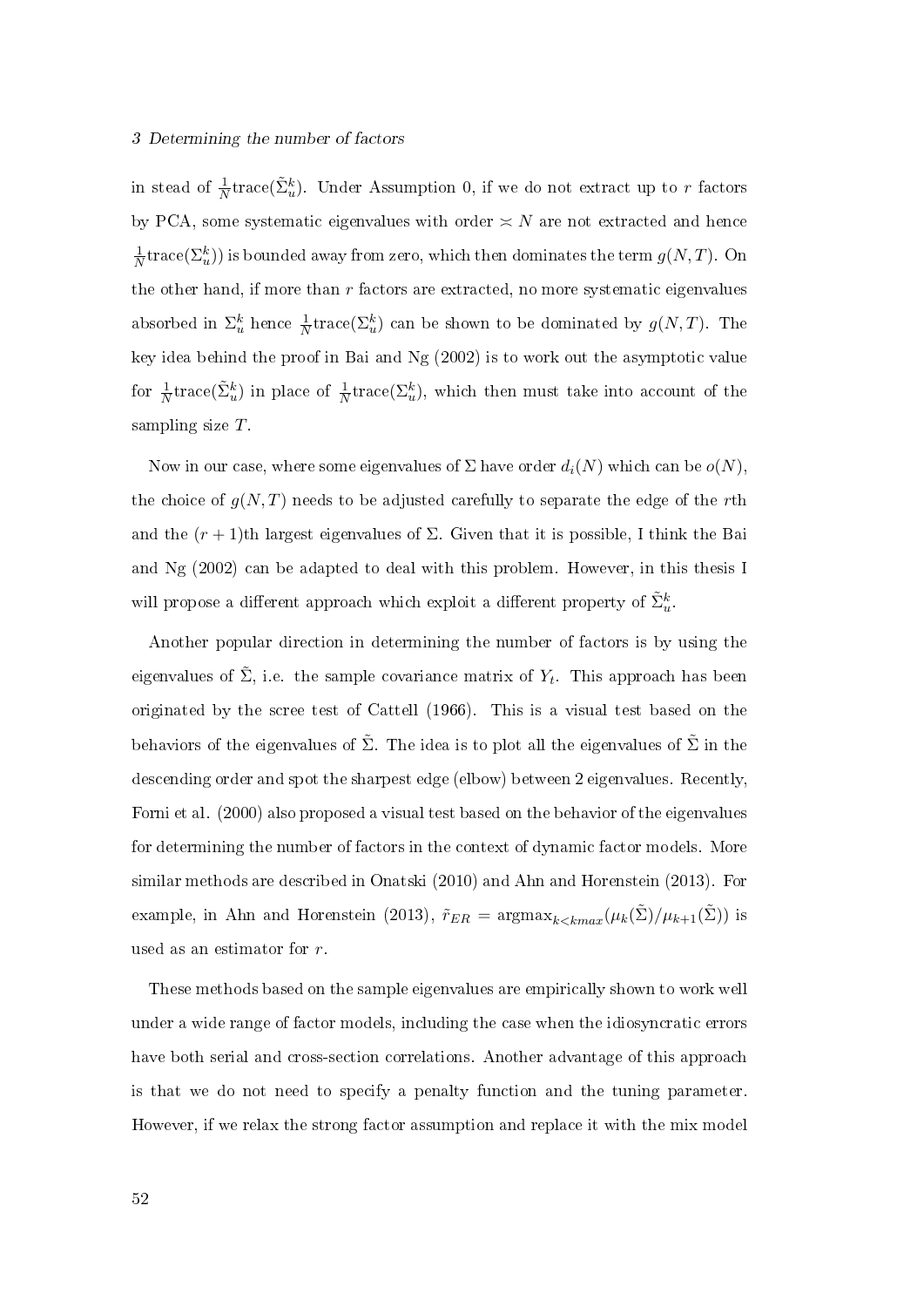of strong and weak factors, the eigenvalues-ratio based will potentially fail if some factors are not strong enough. Particularly, if the noise-to-signal is not higher than the ratio between 2 systematic eigenvalues,  $\tilde{r}_{ER}$  can not be consistent.

Technically speaking, there is a strong link between the Bai and Ng (2002) criteria and the eigenvalues based method (see Onatski (2010) and Ahn and Horenstein  $(2013)$  for further discussions and comparisons). Hence both suffer from the weaker assumption for the pervasiveness of the factors. On the other hand, we already see that the factors can not be too weak otherwise they can not be estimated consistently (see Theorem 2.1). Therefore, if the strengths of all common factors are assumed accordingly, i.e.  $\max(\sqrt{N}, N\sqrt{\log N/T}) = o(d_r(N)),$  the ratio between the systematic and idiosyncratic eigenvalues is at least  $\asymp$ √  $N$ . Therefore the performance of the eigenvalues ratio based method should work in most cases, because the ratio of two systematic eigenvalues can not be greater than a magnitude of order  $\asymp$ √ N. This agrees with our simulation results, which show that the eigenvalues ratio method usually performs well if the factors are not too weak.

Recently, Fan et al. (2014) show that the eigenvalues ratio method is robust when the factors are weak. Particularly, they show that if all the factors have strength with order  $N^{\alpha}$  for some  $\alpha \in (0,1]$ , the eigenvalues ratio method still gives consistent estimator for the number of factors. However, they still assume that all the factors have same strength, i.e. all the systematic eigenvalues scaled by  $N^{-\alpha}$  must be bounded away from 0 and  $\infty$ . This certainly is more stronger than our assumption in this paper.

In summary, most current methods in the literature do not take into account the case where all the factors have different strengths, some are pervasive and some are weaker. This is a key motivation for the work in this chapter. Particularly, in section 3.1 I discuss a novel approach in determining the number of factors that is consistent even when the factors have different strengths. The key requirement is that there must exist a diverging sequence which is  $o(d_r(N))$ .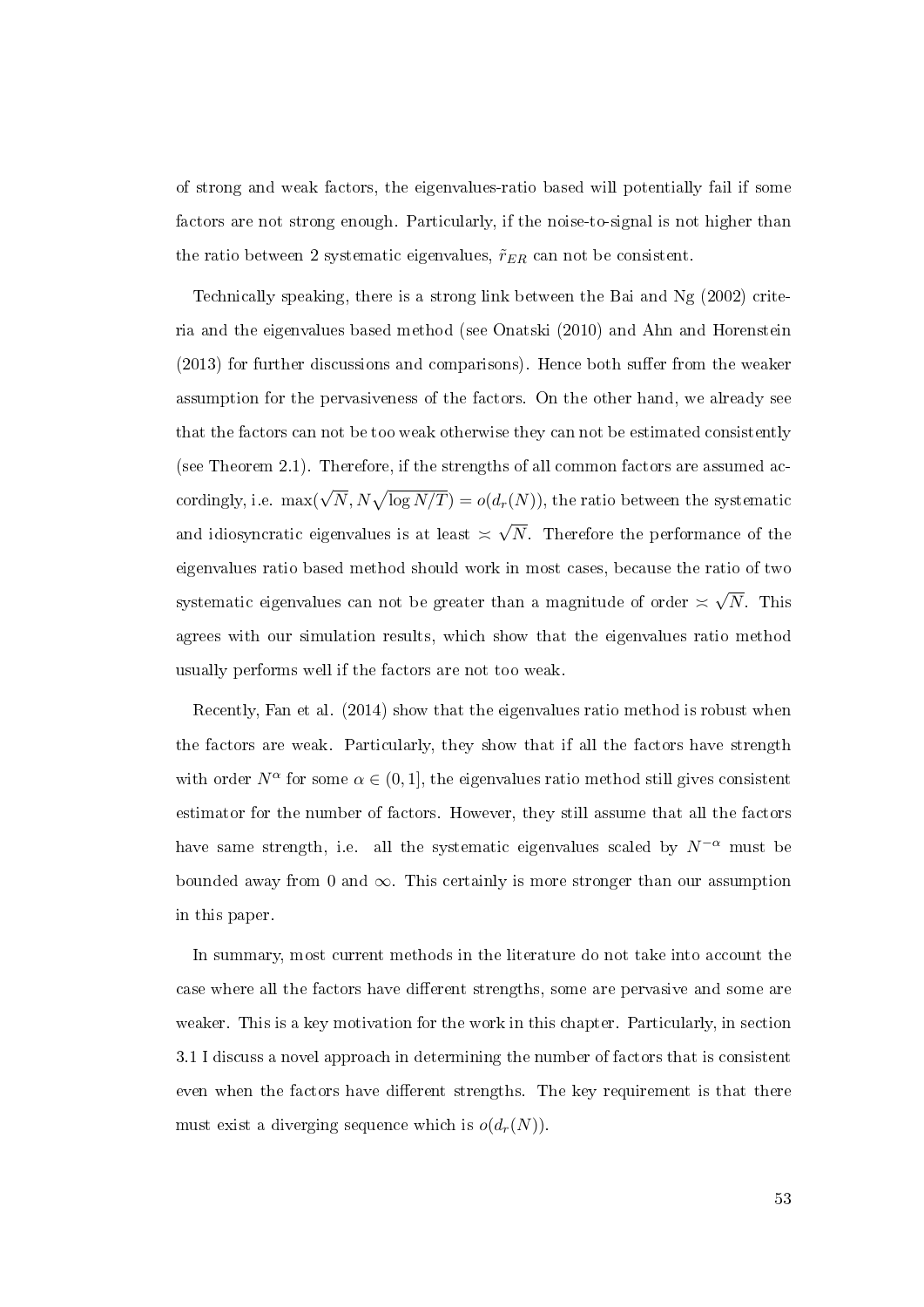#### 3 Determining the number of factors

In the next section, a metric called sparsity level is proposed, which measures the amount of pairwise correlations between the idiosyncratic errors. From a model selection point of view, adding more factors to the model should increase the sparsity level in the conditional idiosyncratic components<sup>1</sup>. The final criterion is obtained in the similar manner with the Bai and Ng (2002) criteria or the AIC, where we add a penalty function to the sparsity level.

# 3.1 Determining the number of factors by sparsity level

To the best of my knowledge, Bickel and Levina  $(2008)$  originate the first paper that makes use of the sparsity structure and provides a consistent estimator for a sparse covariance matrix. However, they propose a sparse structure for a general covariance matrix, not the idiosyncratic error covariance matrix<sup>2</sup>. In this chapter, as in Bickel and Levina (2008), I define the sparsity level as follows: for a matrix  $A = (a_{ij})$ ,  $i = 1 : m, j = 1 : n,$ 

$$
m(A) = \max_{i} \sum_{j=1}^{n} I(a_{ij} \neq 0),
$$
\n(3.2)

which is the maximum number of non-zero entries across all rows of A. For this measure, the smaller  $m(A)$  is, the more sparse A is. A more general measure for sparsity level replaces  $I(a_{ij} \neq 0)$  with  $|a_{ij}|^q$  for some  $q \in [0,1]$ . Notice that the definition in (3.2) is a special case of  $\max_i \sum_{j=1}^n |a_{ij}|^q$  for  $q=0$ .

Clearly, assuming the covariance matrix of  $Y_t$  to be sparse is not realistic since it is possible that all components in  $Y_t$  are correlated with each other. However, if we remove the common factors from the original components, the idiosyncratic errors are more likely to be uncorrelated with each other. As a result, imposing the sparsity condition to  $\Sigma_u$  is more reasonable.

This paper is not the first work involving sparse idiosyncratic covariance matrix.

 $1$ which is the original component subtracting the common component.

<sup>&</sup>lt;sup>2</sup>The key difference is that the idiosyncratic errors are not observed, see Fan et al.  $(2011, 2013)$ for the work regarding the idiosyncratic covariance matrix.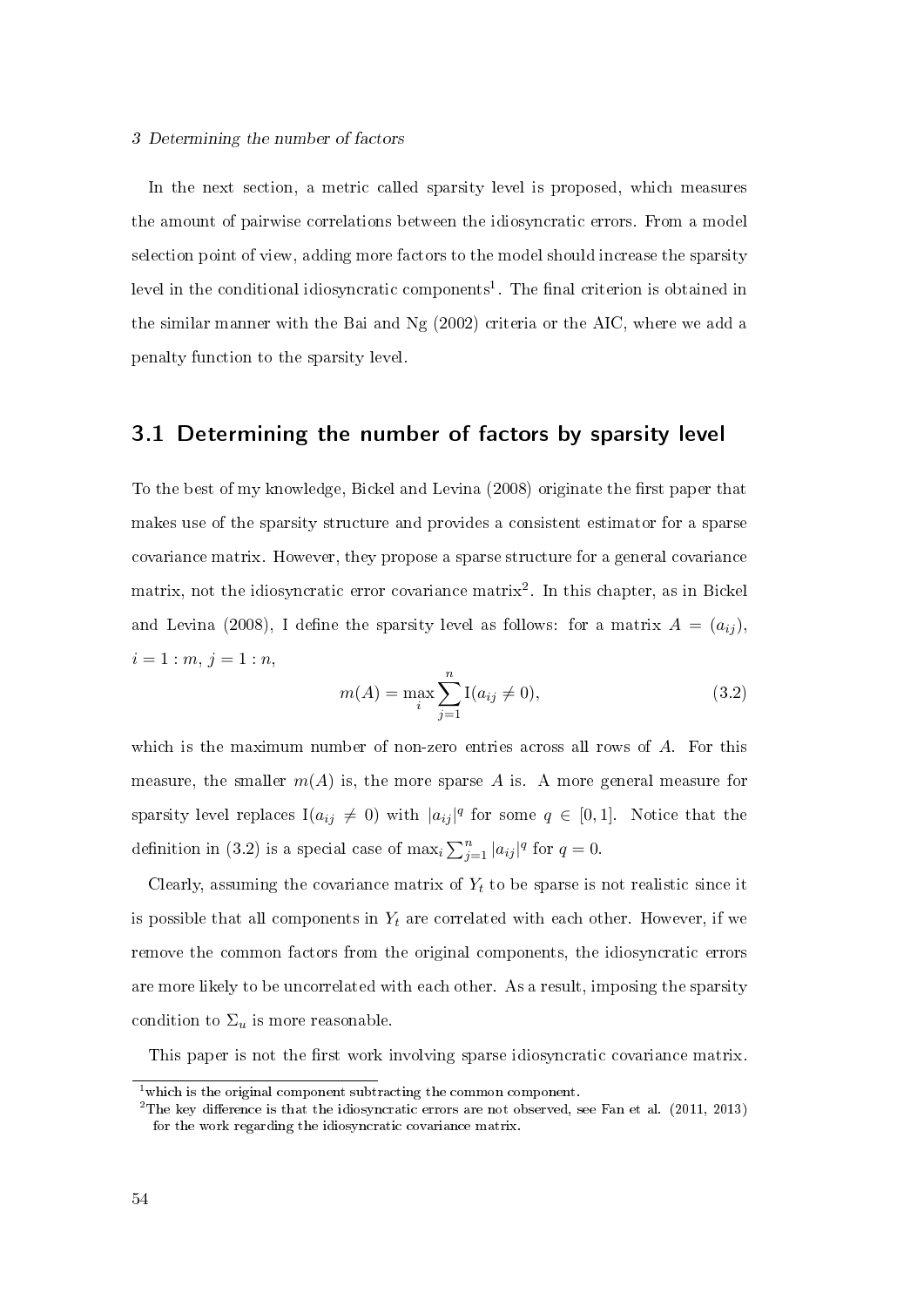#### 3.1 Determining the number of factors by sparsity level

In fact, a standard assumption in the current literature is to have an upper bound for  $m(\Sigma_u)$ . For example, Fan et al. (2011) propose a sparsity structure for the idiosyncratic error covariance matrix. They assume that for a given observed factor model (such as the Fama-French 3-factor model) the sparsity level of  $\Sigma_u$  must be  $o(\sqrt{T/(r^2 \log N})$ . Exploiting this condition, they provide an estimator for  $\Sigma_u$  and thence  $\Sigma$ . Fan et al. (2013) extend the result of their 2011 paper by proposing the sparsity structure for the idiosyncratic errors covariance matrix when a PC factor model is applied to the data. Notice that the estimator for sparse  $\Sigma_u$  is important for some applications other than for estimating  $\Sigma$ . For instance, Bai and Liao (2013) use the estimator for  $\Sigma_u$  (assuming that it is sparse) to compute weighted principle components as more efficient estimator for the latent factors.

There are two key remarks in this chapter. Firstly, we have a stronger sparsity assumption than in Fan et al. (2011, 2013), i.e.  $m(\Sigma_u)$  is bounded when N grows to infinity. Secondly, the main focus of this chapter is not to use the sparsity assumption to estimate  $\Sigma_u$ , it is to use the sparsity assumption to select the number of factors in the data by estimating the sparsity level of  $\Sigma_u^k$  for a range of k.

Clearly, by definition, estimating  $m(\Sigma_u^k)$  requires methods of identifying the exact zero entries in  $\Sigma_u^k$ , which usually can be done with the thresholding technique. Particularly, Bickel and Levina (2008) apply hard universal thresholding, in which all entries that have magnitude less than a single value are forced to zero. Cai and Liu (2011) proposes the adaptive hard thresholding technique, where the values of threshold vary from entries to entries. More general form of threshold include the smoothly clipped absolute deviation (SCAD), soft thresholding, the adaptive lasso etc., which can be found in Rothman et al. (2009) and the references therein.

In this chapter, I use the adaptive hard thresholding to estimate the sparsity level, which is defined as:

$$
\tilde{m}(\Sigma_u^k) = \max_{i \le N} \sum_{j=1}^N \mathbf{I}\left(\left|\tilde{\sigma}_{ij}^k\right| > h_{ij}^k\right) \tag{3.3}
$$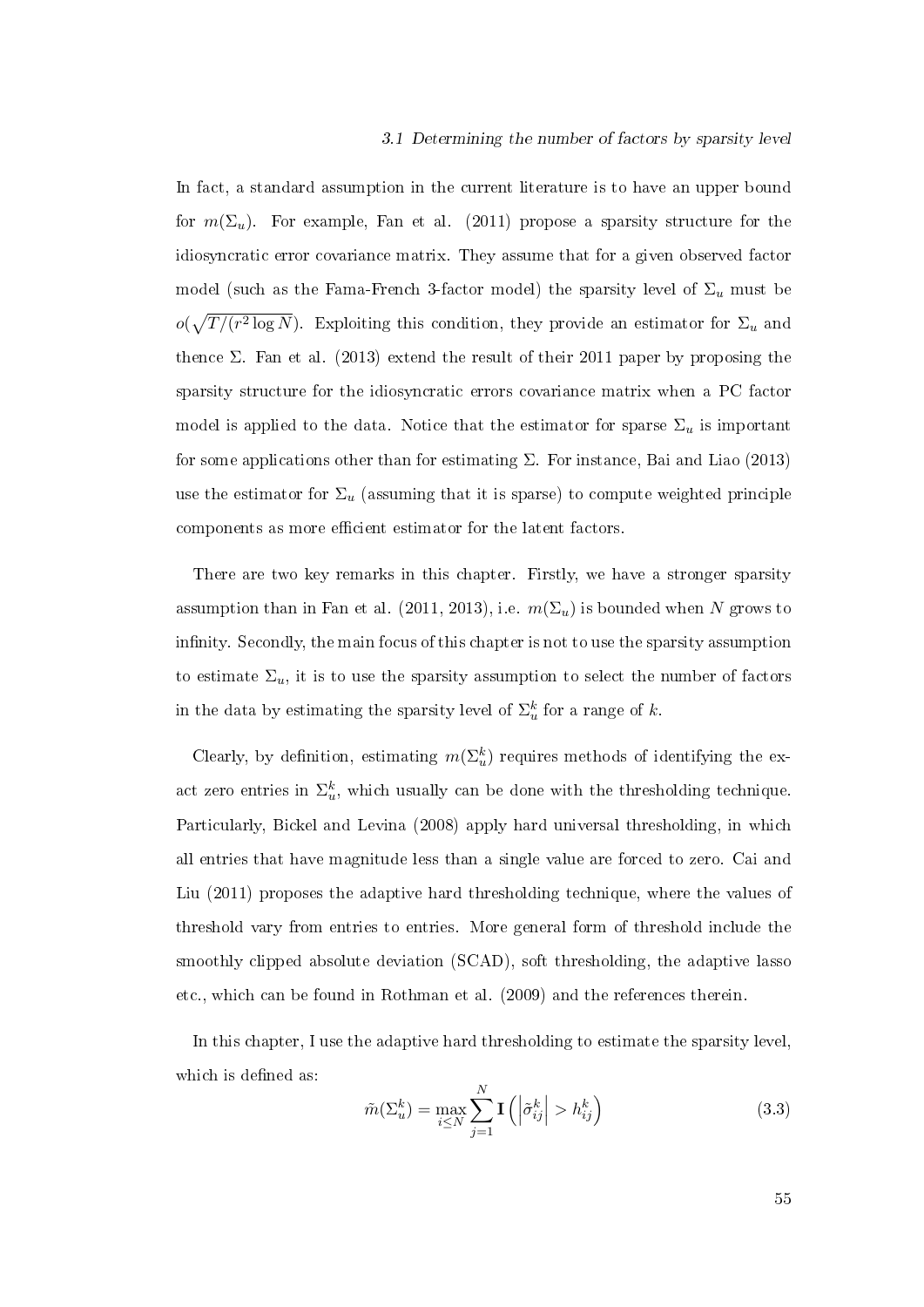#### 3 Determining the number of factors

where  $h_{ij}^k = C_1 \omega_T \sqrt{\tilde{\theta}_{ij}^k}$ , in which  $C_1$  is a tuning constant,  $\tilde{\theta}_{ij}^k$  is an adaptive parameters that must be asymptotically bounded between 0 and  $\infty$ , i.e.

$$
\exists (C_L, C_H) \text{ such that } \forall (i, j), \ \mathbf{P} \left( C_L \le \tilde{\theta}_{ij}^k \le C_H \right) = 1,\tag{3.4}
$$

and

$$
\omega_T = \sqrt{\frac{\log N}{T}} + \frac{\sqrt{N}}{[d_r(N)]} + \frac{N}{\sqrt{T}[d_r(N)]}.
$$
\n(3.5)

Some choices for  $\tilde{\theta}_{ij}^k$  is  $T^{-1}\sum_{t=1}^T(\tilde{u}_{it}^k\tilde{u}_{jt}^k-\tilde{\sigma}_{ij}^k)^2$  as in Cai and Liu (2011) or  $\tilde{\sigma}_{ii}^k\tilde{\sigma}_{jj}^k$ , which both can be shown to satisfy the asymptotic bounded requirement in  $(3.4)$ . Notice that if  $\tilde{\theta}_{ij}^k = \tilde{\sigma}_{ii}^k \tilde{\sigma}_{jj}^k$ , then we just thresholding the sample correlation matrix of  $\tilde{u}_t^k$  by a universal thresholding value  $C_1\omega_T$ . Furthermore, in order to consistently identify the non-zero entry, we will need an extra assumption that require all the non-zero entries of  $\Sigma_u^k$  are not too small, which is shown below.

Assumption 6.  $\forall k \leq r, \sigma_{ij}^k \neq 0 \Leftrightarrow \Big\lfloor$  $\left. \sigma _{ij}^{k}\right| \,>\,\tau \,=\,C'\omega _{T},\,\,for\,\,\,a\,\,\,sufficiently\,\,\,large\,$  $constant C'.$ 

In words, the assumption above requires all the non-zero entries in  $\Sigma_u^k$  are bounded away from zero at a certain level, which is needed to correctly identify the non-zero entries of  $\Sigma_u$ . Since  $\omega_T$  is converging toward zero when N and T approaches infinity, this assumption is reasonable for large dimension.

When we apply the sparsity assumption to the idiosyncratic errors covariance matrix, the intuition is that after a correct factor model is specified, the conditional idiosyncratic errors must have low level of cross-section correlation. We formulate that intuition into Lemma 3.1 as follows.

**Lemma 3.1.** Under Assumptions 1-6,  $m(\Sigma_u^k)$  is bounded as  $N \to \infty$  if and only if  $k = r$ .

The above lemma is useful in connecting the factor model assumption with the newly introduced sparsity level measure. We exploit this property to find the number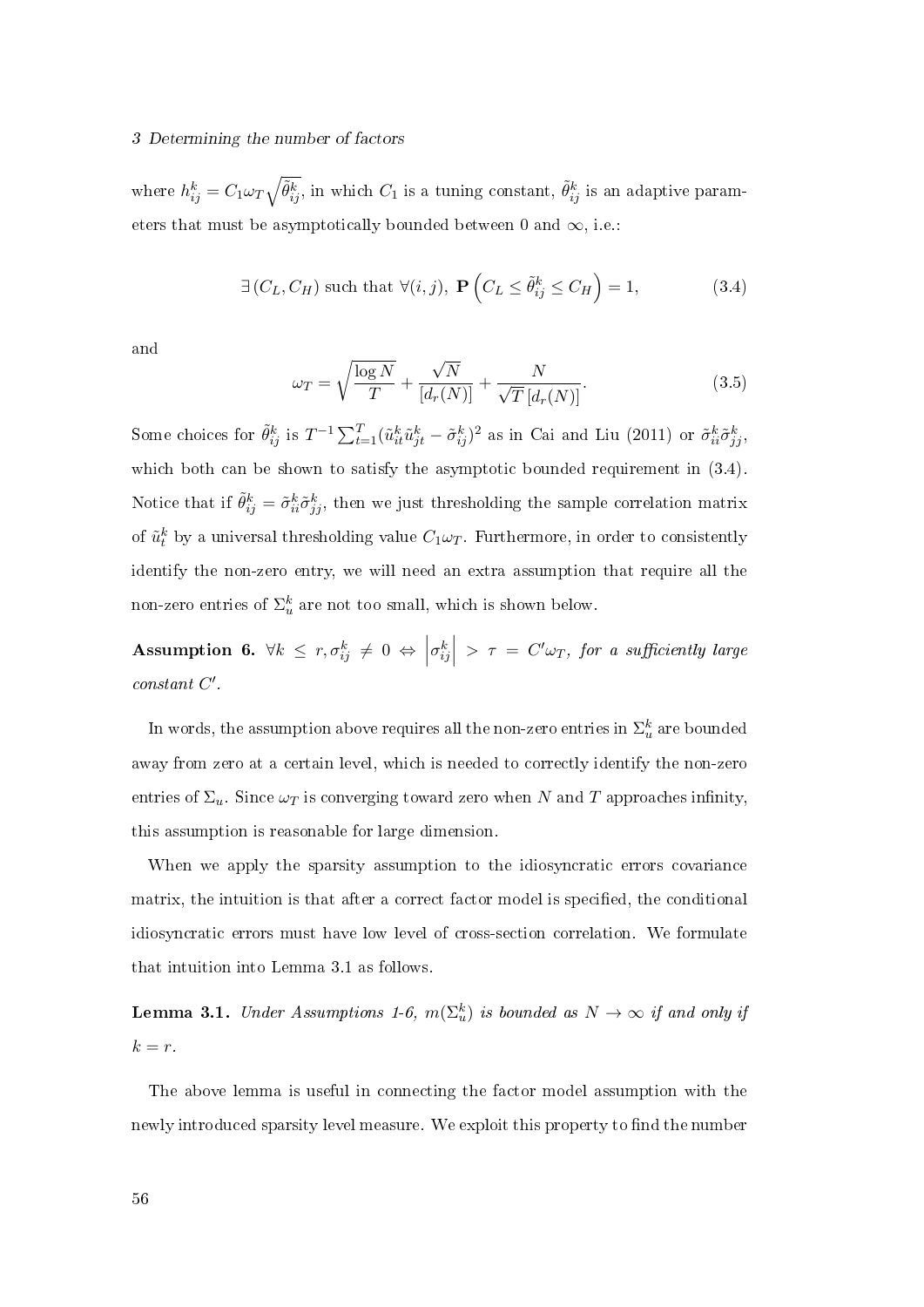of factors, which should be taken as the first number when the conditional sparsity level is bounded. In this paper, we use the sparsity level as a metric to select the number of factors, instead of the sample eigenvalues ratio or the mean square errors. Using it has some advantages over the others with the first one being that it actually has meaning on its own, so we can directly interpret the criterion value and see how good a chosen factor model is. Secondly, although  $m(\Sigma_u^k)$  is not observed so we need to provide its estimator, it turns out in Theorem 3.1 that our estimator has a good rate of convergence toward the true number.

Notice that although  $u^k_t$  and  $\Sigma^k_u$  are only defined for  $k\leq r,$   $\tilde{u}^k_t$  and  $\tilde{\Sigma}^k_u$  are available for any non-negative value of k less than  $\min(N, T)$ . Therefore, we also need to investigate  $\tilde{m}(\Sigma_{u}^{k})$  even when  $k > r$ . This is achieved in Theorem 3.1.

**Theorem 3.1.** Under Assumptions 1-6, if  $N = o(T^2)$  then  $\tilde{m}(\Sigma_u^k)$  is bounded for  $k \geq r$  and grows to infinity with rate at least  $d_r(N)$  when  $k < r$ .

Based on Theorem 3.1, we can estimate the number of factors by adding the penalty function to  $\tilde{m}(\Sigma_{u}^{k})$  . By Assumption 4 (i), we know that there exists a function  $g(N)$  which can be used to separate  $d_r(N)$  and a bounded sequence. In this case, r will be estimated using the corollary below.

**Corollary 3.1.** Under assumption 1-6, if we define  $\tilde{r} = argmin_k \left\{ \tilde{m}(\Sigma_u^k) + C \, k \, g(N) \right\}$ for some constant C, then with probability tending to 1, we have  $\tilde{r} = r$ .

Intuitively, this criteria is similar to the ones in Bai and Ng (2002), where the term  $\tilde{m}(\Sigma_u^k)$  corresponds to how good a model is and  $C\,k\,g(N)$  penalises the complexity of the model.

# 3.2 Choices of threshold and penalty functions

The proposed criterion in this thesis consists of two parts, the estimated level of sparsity  $\tilde{m}(\Sigma_u^k)$  and the penalty term  $C\,k\,g(N).$  Each of these terms has its own tun-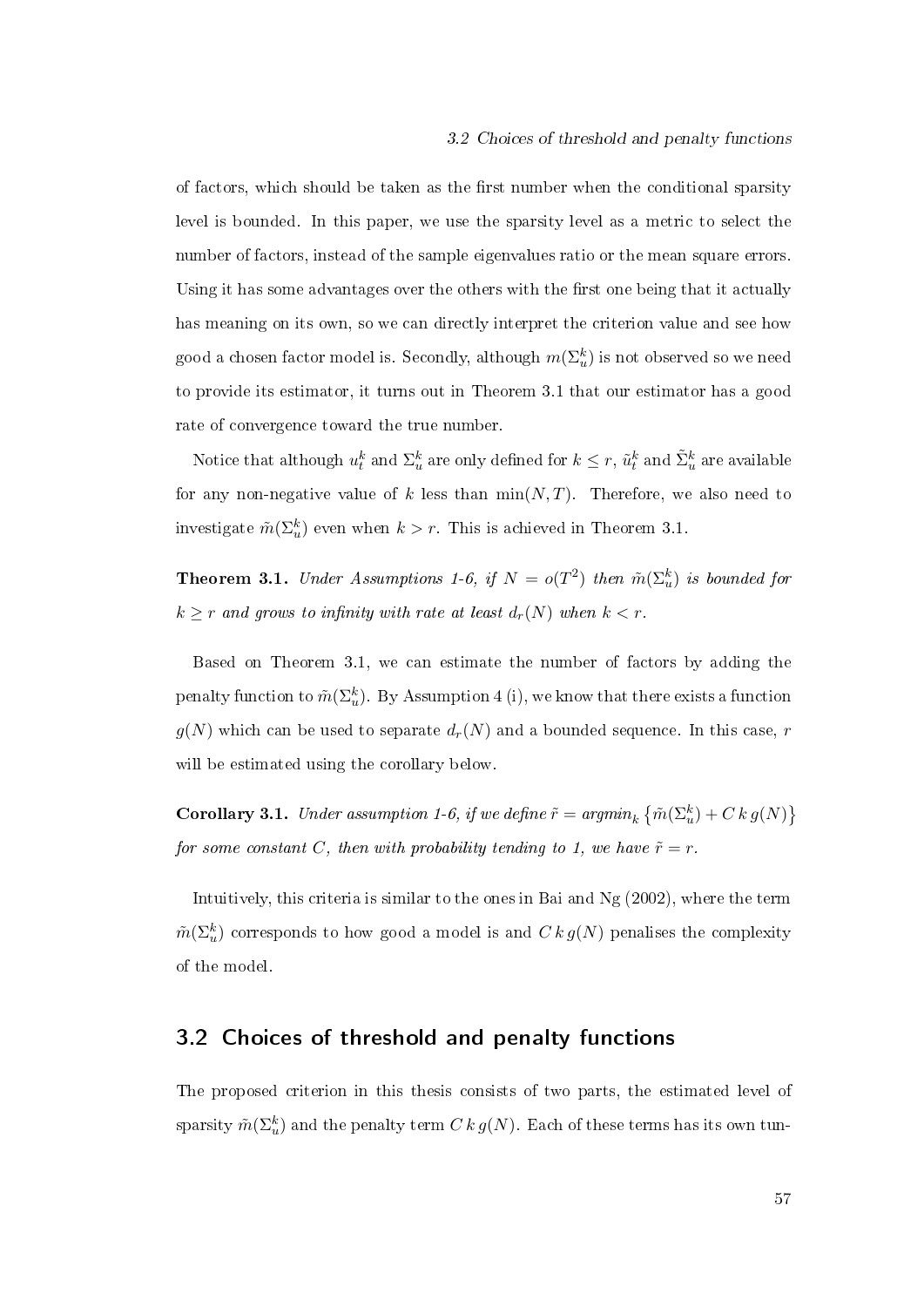ing constant and unknown quantity so I will in turn discuss them in the subsequent sections.

### 3.2.1 Thresholding value

Recall that the thresholding value used here is  $h_{ij}^k = C_1 \omega_T \sqrt{\tilde{\theta}_{ij}^k}$  . The most important work in finding this value is to work out the theoretical bound for  $\omega_T$  as in (3.5). However, as we do not observe  $d_r(N)$  in practice, the choice of  $\omega_T$  is subjective and should reflect the prior belief regarding the strength of the weakest factor. In this paper I propose to use the thresholding value of  $\sqrt{\frac{\log N}{T}} + \frac{1}{N^{1/4}} + \frac{N^{1/4}}{\sqrt{T}}$  (denoted as SC1) which corresponds to the case where  $d_r(N) = N^{3/4}$ . Due to simulations result, I also suggest using  $\sqrt{\frac{\log N}{T}} + \frac{1}{N^1}$  $\frac{1}{N^{1/4}}$  (denoted as SC2), which although is not quite the theoretically required value, does better in some cases.

Regarding the constant  $C_1$ , I use a conservative choice of  $\frac{1}{2}$  in SC1 and 1 in SC2 for simulations in this paper. Notice that the asymptotic consistency of the estimators does not depend on the value for  $C_1$ . However, clearly a more data-driven way for choosing  $C_1$  is better in practice.

In the literature of thresholding sparse covariance matrix, the choice of  $C_1$  is also discussed, e.g. in Fan et al. (2013), Bickel and Levina (2008) and Cai and Liu (2011). Their focus is to improve the performance of thresholding in order to obtain a closed estimator for the true covariance matrix, which also theoretically improves the estimation for the sparsity level. Therefore, we can apply the following cross-validation procedure suggested by Bickel and Levina (2008) to determine  $C_1$ as follows:

- First we split our residuals  $\{u_t^k\}_{t=1}^T$  into 2 part for cross-validation purpose, the length for each part should be  $T_1 = \frac{T}{\log T}$  $\frac{T}{\log T}$  and  $T_2 = T - T_1$ .
- We construct the thresholded sample covariance matrix  $\tilde{\Sigma}_{u}^{k,\tau}(T_1)$  based on a trial value of  $C_1$  and the residuals set which has  $T_1$  elements. The rule for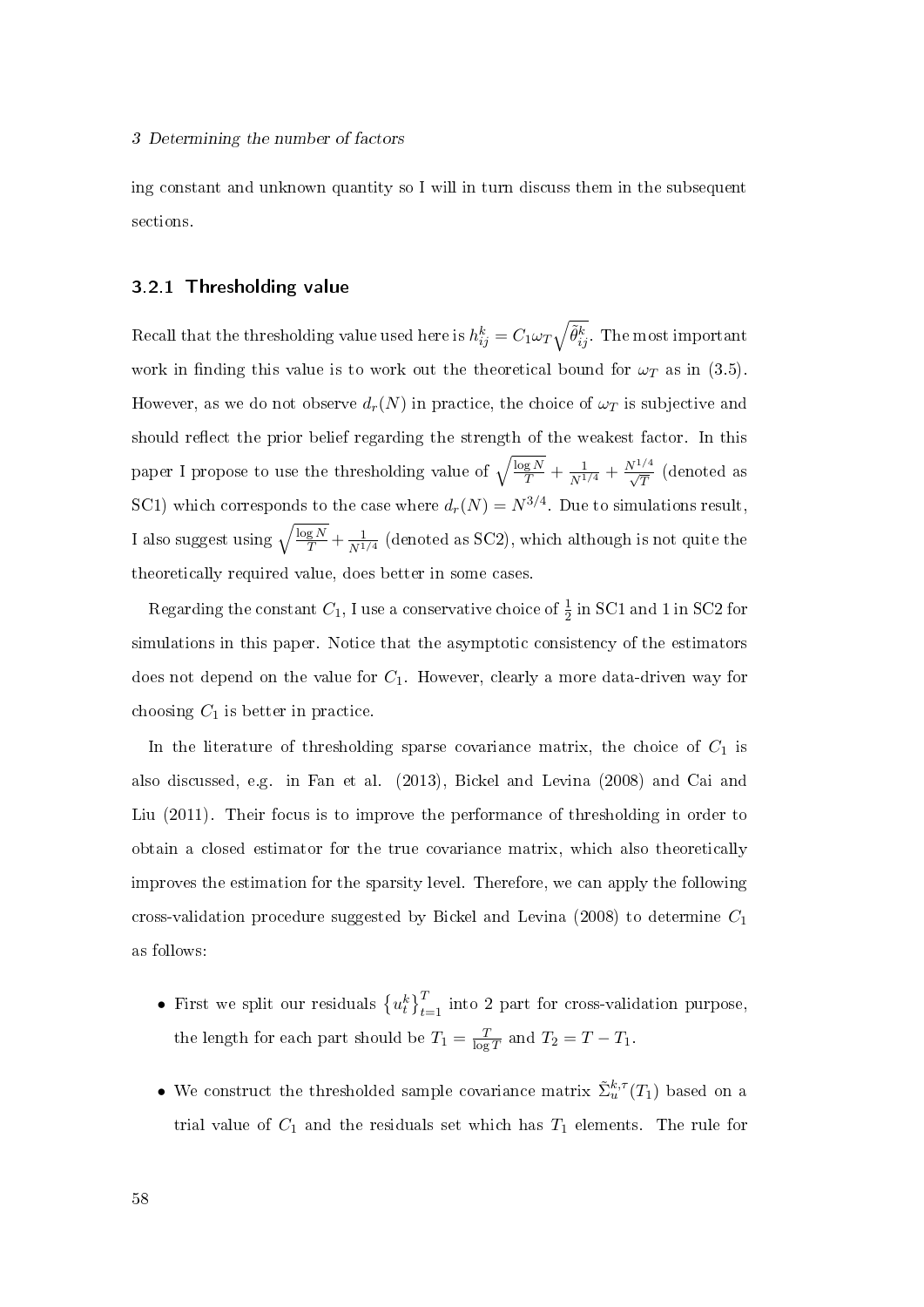thresholding is the adaptive hard thresholding as we discussed earlier in this paper, with thresholding value  $h_{ij}^k = C_1 \omega_T \sqrt{\tilde{\theta}_{ij}^k}$ .

- We find C such that the distance between  $\tilde{\Sigma}_u^{k,\tau}(T_1)$  and  $\tilde{\Sigma}_u^{k}(T_2)$  is minimal, where  $\tilde{\Sigma}_u^k(T_2)$  is the sample covariance matrix of the residuals set which has  $T_2$ elements. . The distance between two matrices is measured by the Frobenius norm.
- To get better result, we should repeat the cross-validation procedure many times and choose the value  $C_1$  such that the average of the Frobenius norms of  $\tilde{\Sigma}_u^{k,\tau}(T_1) - \tilde{\Sigma}_u^k(T_2)$  for different splits is minimised.

If one has chosen to use the value of  $C_1$  suggested by the procedure described above it is possible to see some improvements in the sparsity level estimation, and hence also for the number of factors. The rate of convergence can also be revised with the data-driven value for  $C_1$ . However, to keep our simulations simple I do not use this procedure for selecting  $C_1$ .

# 3.2.2 The penalty function

A second part in the criterion is the penalty function, and the tuning parameter going with it. Recall that  $g(N)$  needs to grow to infinity at a slower rate than  $d_r(N)$ . In practice, I suggest to use  $\sqrt{N}$  as the value for  $g(N)$  and let  $C=1/10$ . However, this tuning parameter can be defined in a data driven way, which is left for further research. At the moment, our simulations show these choices achieve relatively good results comparing to the existing methods. Similar approach to work out C can be done as in Alessi et al. (2008), in which the authors also suggest multiplying a penalty function of Bai and Ng (2002) criteria with a constant.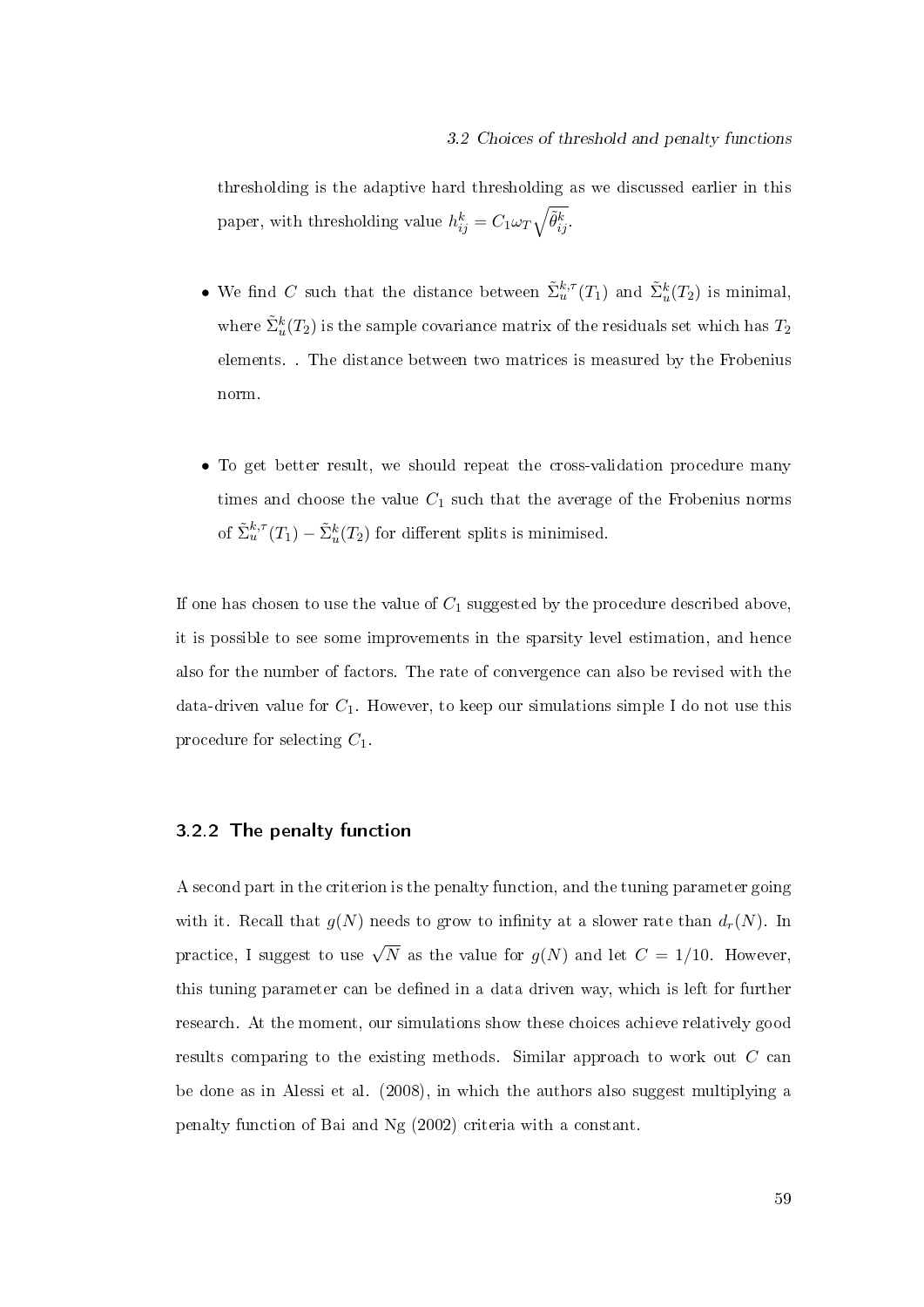# 3.3 Monte Carlo Simulations

I start with simulating some standard factor models with dimensions easily seen in practice. The three methods used here are the Sparsity criterion (SC1 and SC2), the eigenvalues ratio (ER) method of Ahn and Horenstein (2013) and the  $BIC<sub>3</sub>$  in Bai and Ng  $(2002)^3$ . We summarise all the criteria for choosing the number of factors as follow:

• Sparsity criterion: I use adaptive thresholding with  $\tilde{\theta}_{ij}^k = \tilde{\sigma}_{ii}^k \tilde{\sigma}_{jj}^k$ , therefore I choose r by the following 2 objective functions, corresponding to each case of the thresholding function:

$$
\text{SC1: } \operatorname{argmin}_{k} \left\{ \max_{i \le N} \sum_{j=1}^{N} \mathbf{I} \left( \frac{\left| \tilde{\sigma}_{ij}^{k} \right|}{\left| \tilde{\sigma}_{ii}^{k} \tilde{\sigma}_{jj}^{k} \right|} > \frac{1}{2} \left( \sqrt{\frac{\log N}{T}} + \frac{1}{N^{1/4}} + \frac{N^{1/4}}{\sqrt{T}} \right) \right) + \frac{k N^{1/2}}{10} \right\}
$$
\n
$$
\text{SC2: } \operatorname{argmin}_{k} \left\{ \max_{i \le N} \sum_{j=1}^{N} \mathbf{I} \left( \frac{\left| \tilde{\sigma}_{ij}^{k} \right|}{\left| \tilde{\sigma}_{ii}^{k} \tilde{\sigma}_{jj}^{k} \right|} > \left( \sqrt{\frac{\log N}{T}} + \frac{1}{N^{1/4}} \right) \right) + \frac{k N^{1/2}}{10} \right\}
$$
\n
$$
(3.6)
$$
\n
$$
(3.7)
$$

• Eigenvalues ratio: we choose  $r$  by

$$
\operatorname{argmax}_{k < k \max} (\mu_k(\tilde{\Sigma}) / \mu_{k+1}(\tilde{\Sigma})) \tag{3.8}
$$

with the dummy case for  $k = 0$  is set as  $\mu_0(\tilde{\Sigma}) = \left(\sum_{k=1}^{kmax} \mu_k(\tilde{\Sigma})\right) / \log N$ .

•  $BIC_3$ : we choose r by

$$
\frac{1}{NT} \sum_{t=1}^{T} (Y_t - \tilde{\Lambda}^k \tilde{f}_t^k)' (Y_t - \tilde{\Lambda}^k \tilde{f}_t^k) + k \hat{\sigma}^2 \left( \frac{(N+T-k) \log (NT)}{NT} \right) \tag{3.9}
$$

where  $\hat{\sigma}^2 = \sum_{t=1}^T (Y_t - \tilde{\Lambda}^{kmax} \tilde{f}_t^{kmax})'(Y_t - \tilde{\Lambda}^{kmax} \tilde{f}_t^{kmax}).$ 

<sup>&</sup>lt;sup>3</sup>The reason we choose the  $BIC_3$  is because it usually outperforms the rest of BN criteria, as shown in Bai and Ng (2002). Also, we see the note that Prof. Juhsan Bai recommends using for comparisons made in Ahn and and Horenstein (2013).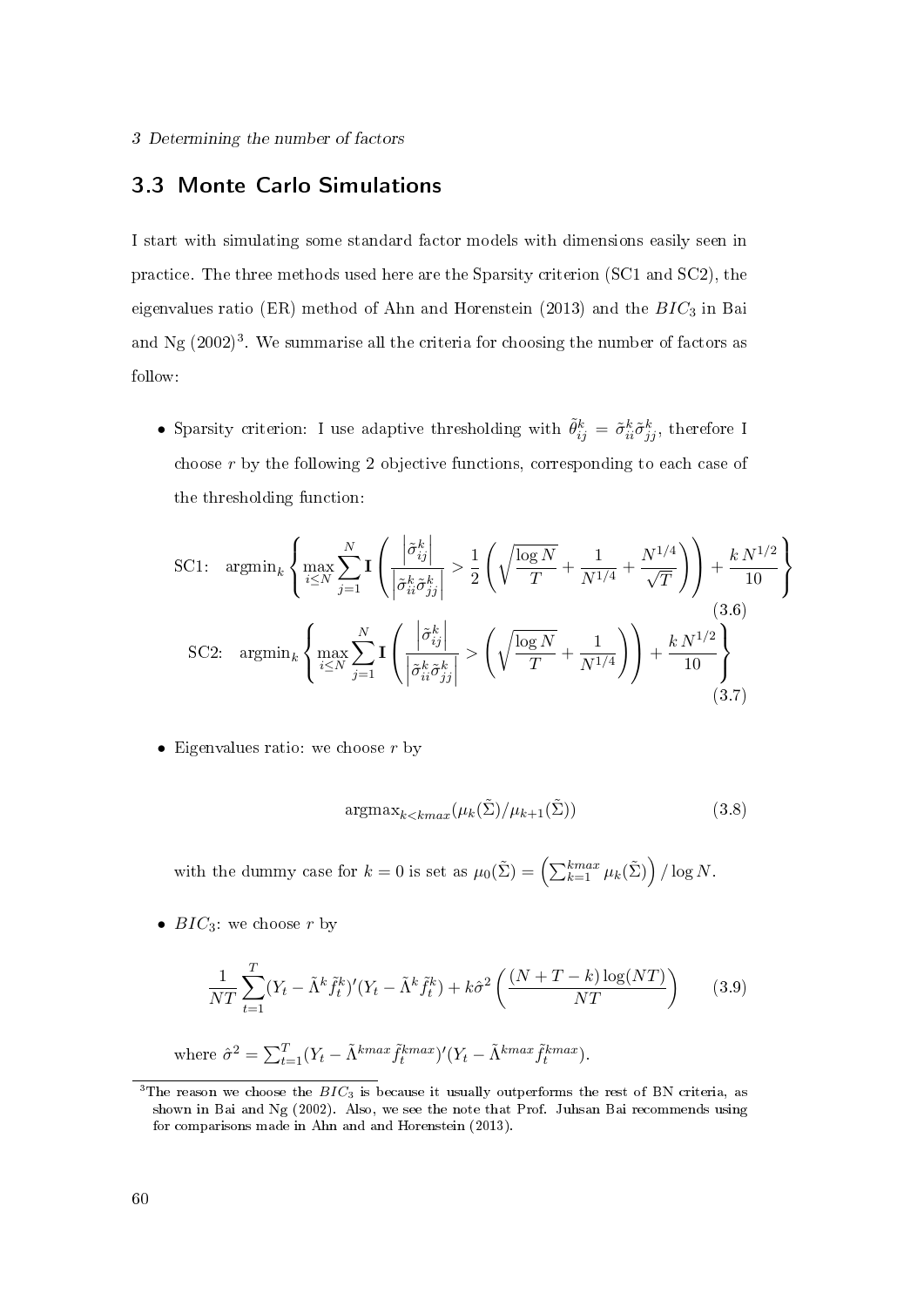### 3.3.1 Simulated Scenarios for Comparing

#### 3.3.1.1 Weakening signal-to-noise ratio

I simulate a mix model between strong and weak model by the following data generation process:

• 
$$
Y_t = \Lambda^{(1:m)} f_t^{(1:m)} + \gamma \Lambda^{(m+1:r)} f_t^{(m+1:r)} + u_t
$$

The generation  $\Lambda$ ,  $f_t$ ,  $u_t$  are described in Section 2.4 of Chapter 2. In here, some of the control parameters are:

- $\bullet$   $\alpha$ : the serial correlation level for the factors.
- $\beta$ : the serial correlation level for the idiosyncratic error.
- $\gamma$ : the strength of the factors (which controls the signal-to-noise ratio), so to weaken the signal-to-noise ratio we decrease  $\gamma$ .  $\gamma = 1$  corresponds to the all-strong-factor case.
- $\bullet$  *m*: the number of strong factors.
- $r$ : the total strong and weak factors (which we fix to be 5).

So in general there are m strong factors and  $r - m$  weak factors. Different scenarios for  $\alpha$ ,  $\beta$ ,  $\gamma$  and m are simulated with different values of cross-section and sample sizes. Tables 3.1-3.6 report the results of the mixture models of strong and weak factors ( $m = 2$ ). Section 3.6 has additional tables for the case of all-strong ( $m = 5$ ) or all-weak factors  $(m = 0)$ . For each value of N, T in each scenario (table), the result reported is the average number of factors estimated by different methods from 500 repeated simulations.

### 3.3.1.2 Regional factors

Notice that when multiplying the weak factors by  $\gamma$  we decrease the value of all systematic eigenvalues and therefore make the signal-to-noise ratio lower. On the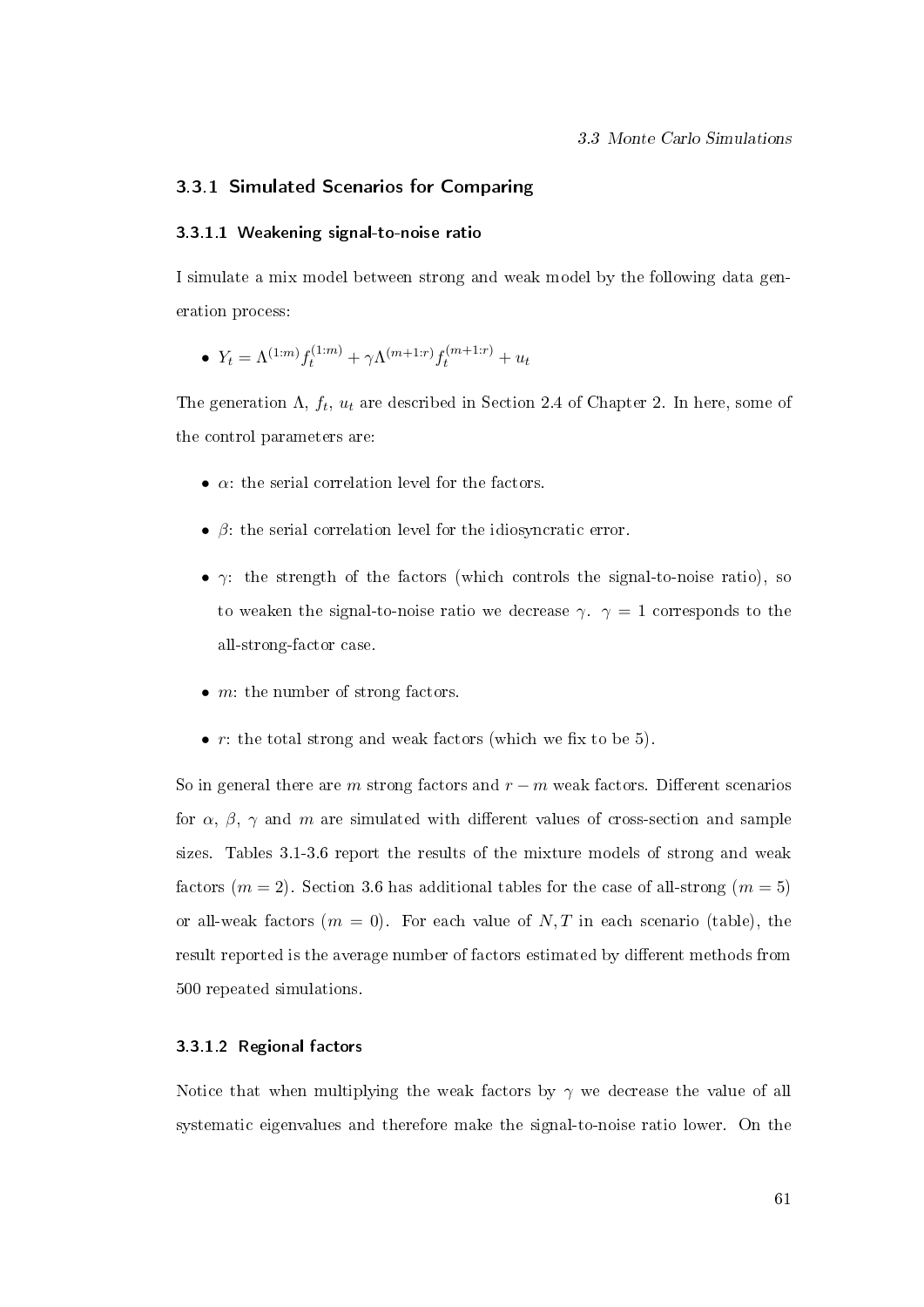#### 3 Determining the number of factors

other hand, it is more interested to consider the case that is more likely to come across in practice. We go back to the aforementioned case in the literature review (Section 1.1.1.2, Figure 1.4) where  $r = 3$  and

$$
\Lambda = \left[ \begin{array}{ccc} \pi_1 & 0 & 0 \\ 0 & \pi_2 & 0 \\ 0 & 0 & \pi_3 \end{array} \right]
$$

where  $\pi_i$  is the  $N_i \times 1$  vectors of loadings, and  $N_1 + N_2 + N_3 = N$ . For this simulation we choose  $N = 200$ ,  $N_1 = 100$ ,  $N_2 = 50$ ,  $N_3 = 50$ , i.e. after simulate random  $N \times r$ loadings matrix  $\Lambda$ , we force parts of the entries to 0 as shown in the matrix  $\Lambda$  above.

Then we generate  $f_t$  and  $u_t$  as previous section and let  $Y_t = \Lambda f_t + u_t$ . It means that the first 100 components of  $Y_t$  are generated from the first factor, the next 50 components of  $Y_t$  are generated by the second factor and so on. In this case I increase the sample size from 100 up to 500 while keeping the cross-section size of 200, this is shown in Tables 3.7 and 3.8.

# 3.3.2 Comparisons between methods

#### 3.3.2.1 Weakening signal-to-noise ratio

For all cases regarding the parameter  $\gamma$ , we include in our simulations the sub-cases with and without serial correlations in  $f_t$  and  $u_t$ . We provide our results in the tables shown below. The interesting cases and most relevant to our model are reported in Tables 3.1-3.6, where we include both strong and weak factors in the model. In most cases, our criterion correctly determines five factors, although only the first two are strong. When some factors are very weak  $(\gamma = 1/10)$ , it can be seen from Table 3.6 that under reasonable values of  $N$  and  $T$ , only our criterion selects the true number of factors whereas other methods fail to capture the weak factors.

In Section 3.6, I show additional tables for simulation results without mix-strength factors. When the factors are all strong, the  $BIC<sub>3</sub>$  criterion is extremely accurate in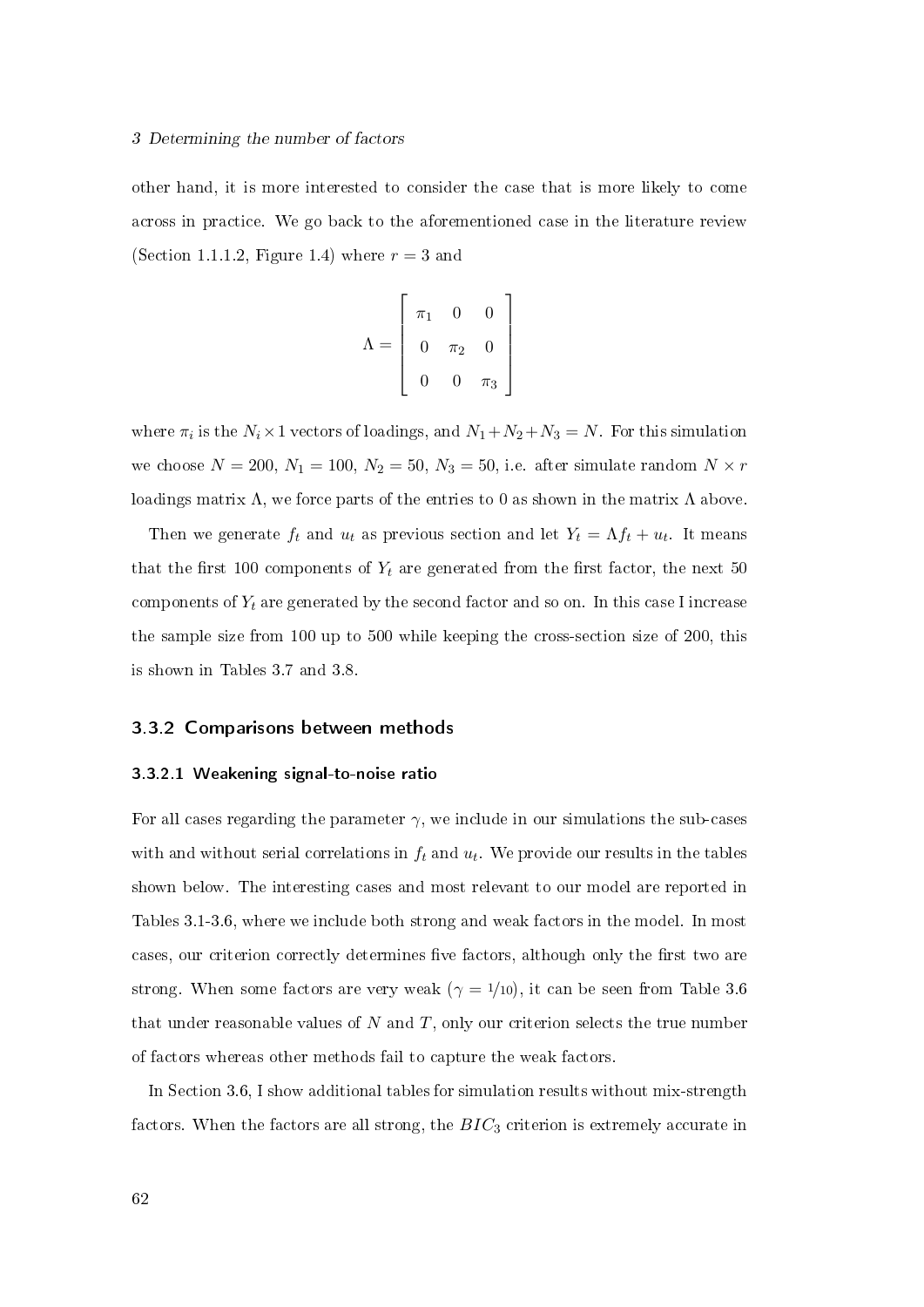determining the number of factors. However, its performance drops when the factors get less pervasive. For the case  $\gamma < 1/5$ ,  $BIC_3$  consistently results in zero factors. Therefore it is not recommended to use  $BIC<sub>3</sub>$  when the factors may not be pervasive. On the other hand,  $ER$  is much more robust to weak factors as it still be able to pick the near the true number when  $\gamma = 1/10$ . In fact, when the factors all have the same strengths, ER can work well even the strength of the factors grow slower than  $N$ .

In theory, I have shown that the number of factors estimated by  $SC1$  and  $SC2$ should be consistent. This is verified with the simulations, although the performance of these is slightly worse than  $ER$  when the factors have same strengths. However, when the factors have various strengths,  $SC1$  and  $SC2$  perform much better than  $BIC_3$  and  $ER$ .

| $\overline{N}$ | T   |                 | no serial correlations in $f_t$ and $u_t$ |       |       |         |       |       |       |  |  |  |
|----------------|-----|-----------------|-------------------------------------------|-------|-------|---------|-------|-------|-------|--|--|--|
|                |     | SC <sub>1</sub> |                                           |       | SC2   | $BIC_3$ |       | ER    |       |  |  |  |
| 100            | 20  | 5.016           | 0.126                                     | 5.004 | 0.063 | 4.318   | 0.591 | 4.994 | 0.134 |  |  |  |
| 100            | 40  | 5.014           | 0.118                                     | 5.000 | 0.000 | 3.888   | 0.603 | 5.000 | 0.000 |  |  |  |
| 100            | 60  | 5.006           | 0.077                                     | 5.000 | 0.000 | 3.610   | 0.585 | 5.000 | 0.000 |  |  |  |
| 200            | 60  | 5.004           | 0.063                                     | 5.000 | 0.000 | 3.128   | 0.587 | 5.000 | 0.000 |  |  |  |
| 500            | 60  | 5.000           | 0.000                                     | 5.000 | 0.000 | 2.614   | 0.556 | 5.000 | 0.000 |  |  |  |
| 100            | 100 | 5.008           | 0.089                                     | 5.000 | 0.000 | 3.228   | 0.584 | 5.000 | 0.000 |  |  |  |
| 200            | 100 | 5.002           | 0.045                                     | 5.000 | 0.000 | 2.682   | 0.556 | 5.000 | 0.000 |  |  |  |
| 500            | 100 | 5.000           | 0.000                                     | 5.000 | 0.000 | 2.182   | 0.391 | 5.000 | 0.000 |  |  |  |
| 10             | 100 | 3.446           | 2.076                                     | 3.368 | 2.005 | 4.888   | 0.316 | 3.872 | 1.411 |  |  |  |
| 20             | 100 | 5.434           | 0.674                                     | 5.304 | 0.623 | 4.366   | 0.526 | 4.936 | 0.410 |  |  |  |
| 40             | 100 | 5.300           | 0.532                                     | 5.040 | 0.196 | 3.880   | 0.564 | 5.000 | 0.000 |  |  |  |
| 60             | 100 | 5.240           | 0.459                                     | 5.026 | 0.159 | 3.654   | 0.596 | 5.000 | 0.000 |  |  |  |
| 60             | 200 | 5.242           | 0.451                                     | 5.006 | 0.077 | 3.248   | 0.586 | 5.000 | 0.000 |  |  |  |
| 60             | 500 | 5.310           | 0.524                                     | 5.018 | 0.133 | 2.794   | 0.559 | 5.000 | 0.000 |  |  |  |

Table 3.1: Strong and weak factors  $(m = 2, r = 5, \gamma = 1/3)$ , kma $x = 8$ ,  $(\alpha = \beta = 0)$ . The number of factors reported is averaged out of 500 simulations, on the right side are the standard deviations.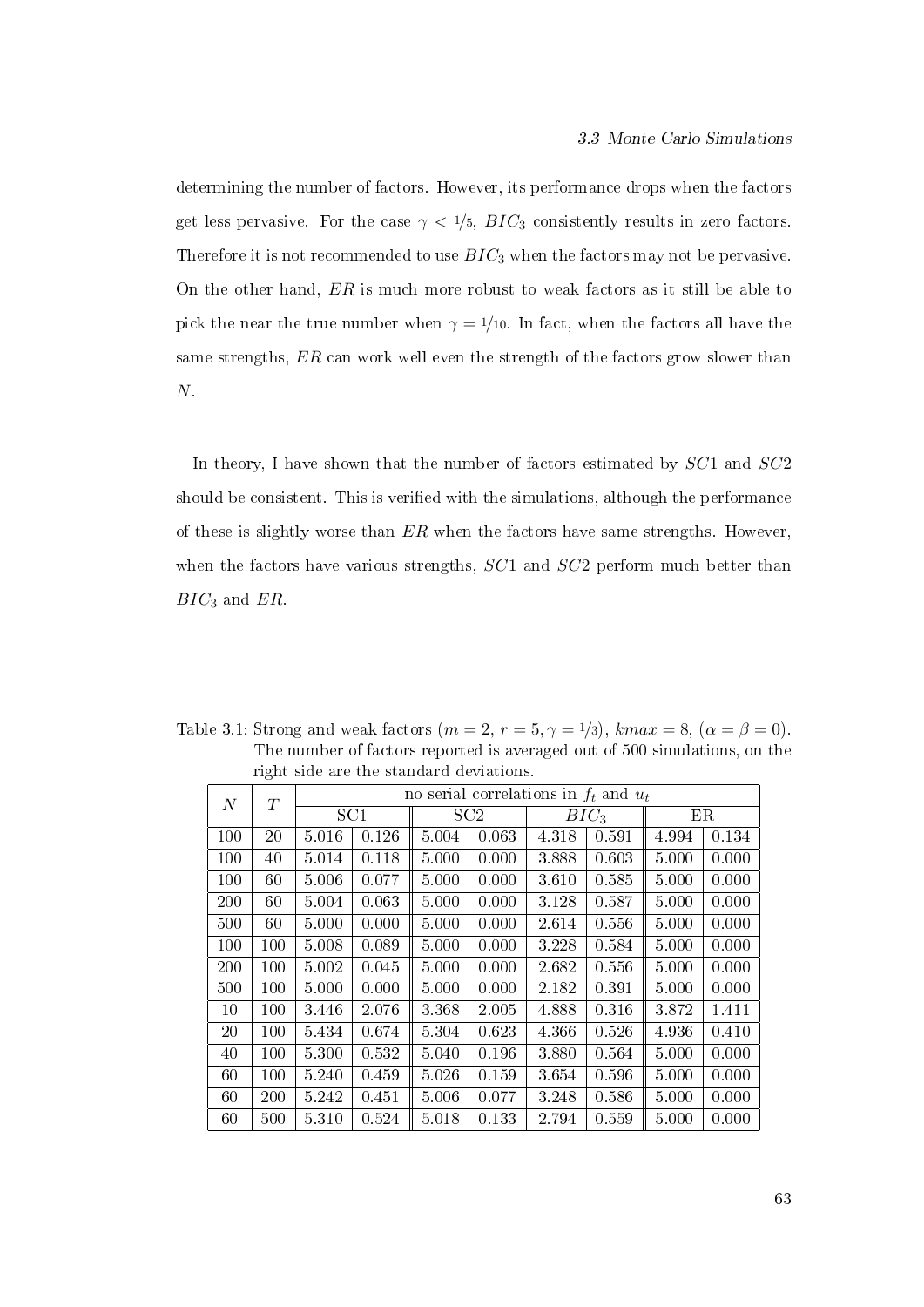| $\,N$ | T   |       |       | serial correlations in $f_t$ and $u_t$ ( $\alpha = \beta = 0.5$ ) |                 |       |         |       |       |  |
|-------|-----|-------|-------|-------------------------------------------------------------------|-----------------|-------|---------|-------|-------|--|
|       |     | SC1   |       |                                                                   | SC <sub>2</sub> |       | $BIC_3$ |       | ΕR    |  |
| 100   | 20  | 5.144 | 0.363 | 5.056                                                             | 0.230           | 4.562 | 0.539   | 4.964 | 0.327 |  |
| 100   | 40  | 5.136 | 0.387 | 5.034                                                             | 0.181           | 4.100 | 0.599   | 5.000 | 0.000 |  |
| 100   | 60  | 5.090 | 0.313 | 5.020                                                             | 0.140           | 3.768 | 0.575   | 5.000 | 0.000 |  |
| 200   | 60  | 5.084 | 0.292 | 5.032                                                             | 0.187           | 3.434 | 0.575   | 5.000 | 0.000 |  |
| 500   | 60  | 5.006 | 0.077 | 5.032                                                             | 0.176           | 3.028 | 0.580   | 5.000 | 0.000 |  |
| 100   | 100 | 5.070 | 0.255 | 5.008                                                             | 0.089           | 3.436 | 0.592   | 5.000 | 0.000 |  |
| 200   | 100 | 5.034 | 0.181 | 5.010                                                             | 0.100           | 3.016 | 0.604   | 5.000 | 0.000 |  |
| 500   | 100 | 5.004 | 0.063 | 5.004                                                             | 0.063           | 2.534 | 0.523   | 5.000 | 0.000 |  |
| 10    | 100 | 3.384 | 2.122 | 3.364                                                             | 2.049           | 4.914 | 0.288   | 3.912 | 1.427 |  |
| 20    | 100 | 5.470 | 0.694 | 5 3 1 0                                                           | 0.631           | 4.382 | 0.570   | 4.928 | 0.446 |  |
| 40    | 100 | 5.462 | 0.661 | 5.098                                                             | 0.298           | 4.024 | 0.607   | 5.000 | 0.000 |  |
| 60    | 100 | 5.466 | 0.665 | 5.134                                                             | 0.347           | 3.752 | 0.619   | 5.000 | 0.000 |  |
| 60    | 200 | 5.380 | 0.580 | 5.054                                                             | 0.226           | 3.348 | 0.579   | 5.000 | 0.000 |  |
| 60    | 500 | 5.342 | 0.549 | 5.040                                                             | 0.196           | 2.814 | 0.562   | 5.000 | 0.000 |  |

Table 3.2: Strong and weak factors  $(m = 2, r = 5, \gamma = 1/3)$ , kmax = 8,  $(\alpha = \beta = 1/3)$ .5). The number of factors reported is averaged out of 500 simulations, on the right side are the standard deviations.

Table 3.3: Strong and weak factors  $(m = 2, r = 5, \gamma = 1/5)$ , kma $x = 8$ ,  $(\alpha = \beta = 0)$ , the number of factors reported is averaged out of 500 simulations, on the right side are the standard deviations.

| $\,N$  | T               |       |       | no serial correlations in $f_t$ and $u_t$ |       |         |       |       |       |
|--------|-----------------|-------|-------|-------------------------------------------|-------|---------|-------|-------|-------|
|        | SC <sub>1</sub> |       |       | SC2                                       |       | $BIC_3$ |       | ER    |       |
| 100    | 20              | 5.002 | 0.045 | 5.002                                     | 0.100 | 2.570   | 0.531 | 3.266 | 1.484 |
| 100    | 40              | 5.012 | 0.109 | 5.000                                     | 0.000 | 2.006   | 0.077 | 4.418 | 1.187 |
| 100    | 60              | 5.004 | 0.063 | 5.000                                     | 0.000 | 2.000   | 0.000 | 4.664 | 0.947 |
| 200    | 60              | 5.004 | 0.063 | 5.000                                     | 0.000 | 2.000   | 0.000 | 4.982 | 0.232 |
| 500    | 60              | 5.000 | 0.000 | 5.000                                     | 0.000 | 2.000   | 0.000 | 5.000 | 0.000 |
| 100    | 100             | 5.006 | 0.077 | 5.000                                     | 0.000 | 2.000   | 0.000 | 4.952 | 0.377 |
| 200    | 100             | 5.004 | 0.063 | 5.000                                     | 0.000 | 2.000   | 0.000 | 5.000 | 0.000 |
| 500    | 100             | 5.000 | 0.000 | 5.000                                     | 0.000 | 2.000   | 0.000 | 5.000 | 0.000 |
| 10     | 100             | 3.784 | 1.405 | 3.588                                     | 1.301 | 4.426   | 0.567 | 2.106 | 0.769 |
| $20\,$ | 100             | 5.388 | 0.628 | 5.232                                     | 0.554 | 2.772   | 0.611 | 2.722 | 1302  |
| 40     | 100             | 5.344 | 0.571 | 5.042                                     | 0.201 | 2.056   | 0.230 | 3.980 | 1.423 |
| 60     | 100             | 5.228 | 0.457 | 5.020                                     | 0.140 | 2.002   | 0.045 | 4.556 | 1.066 |
| 60     | 200             | 5.288 | 0.519 | 5.008                                     | 0.089 | 2.000   | 0.000 | 4.820 | 0.713 |
| 60     | 500             | 5.226 | 0.481 | 5.022                                     | 0.147 | 2.000   | 0.000 | 4.952 | 0.377 |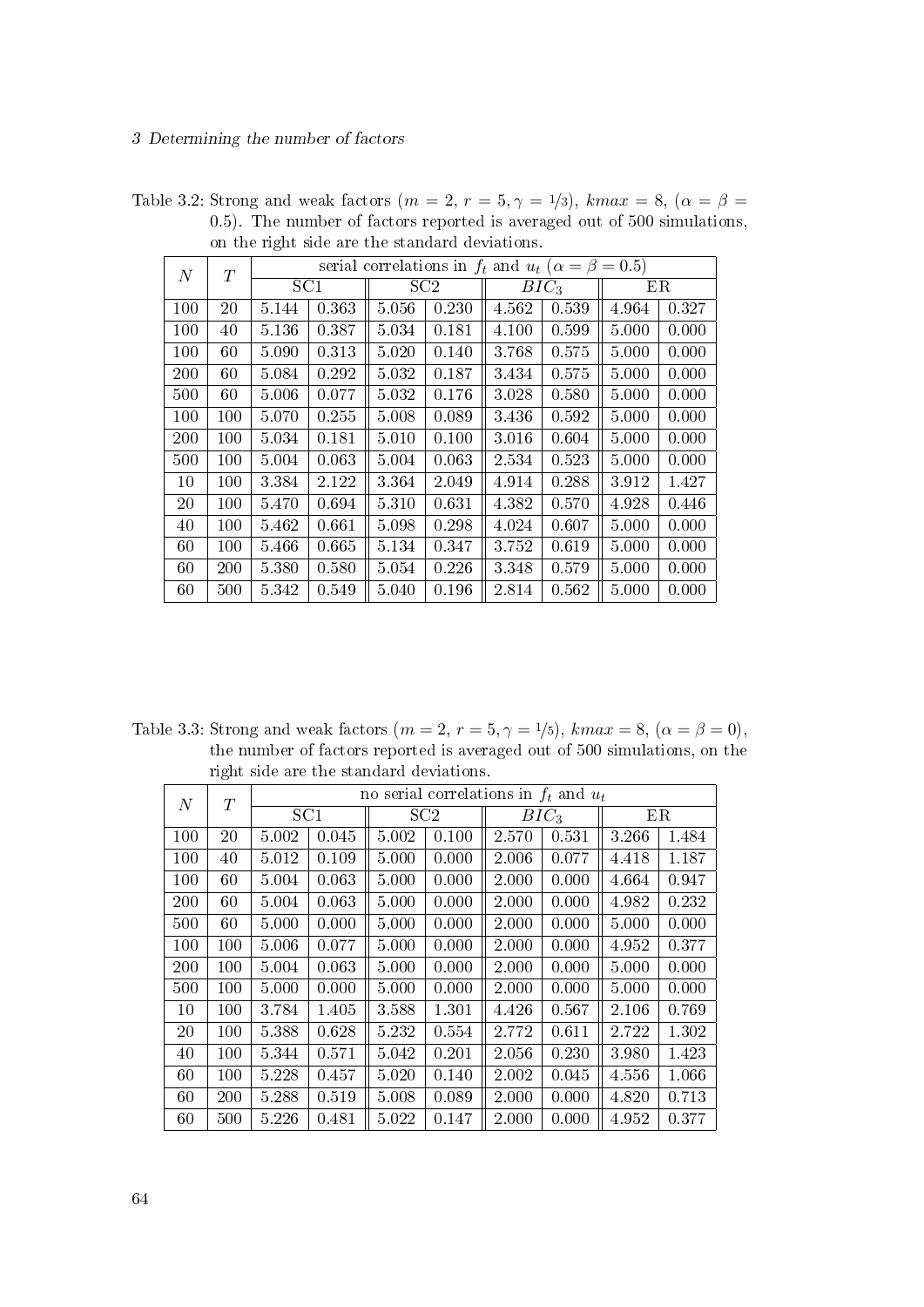| $\overline{N}$ | T   |         |       |       | serial correlations in $f_t$ and $u_t$ ( $\alpha = \beta = 0.5$ ) |       |         |       |       |  |  |
|----------------|-----|---------|-------|-------|-------------------------------------------------------------------|-------|---------|-------|-------|--|--|
|                |     |         | SC1   |       | SC2                                                               |       | $BIC_3$ |       | ΕR    |  |  |
| 100            | 20  | 5.118   | 0.347 | 5.022 | 0.160                                                             | 3.108 | 0.604   | 2.728 | 1.300 |  |  |
| 100            | 40  | 5.136   | 0.349 | 5.022 | 0.147                                                             | 2.192 | 0.399   | 3.518 | 1.501 |  |  |
| 100            | 60  | 5.118   | 0.323 | 5.024 | 0.153                                                             | 2.018 | 0.133   | 4.058 | 1.394 |  |  |
| 200            | 60  | 5.104   | 0.325 | 5.040 | 0.196                                                             | 2.000 | 0.000   | 4.544 | 1.078 |  |  |
| 500            | 60  | 5.008   | 0.089 | 5.024 | 0.166                                                             | 2.000 | 0.000   | 4.820 | 0.713 |  |  |
| 100            | 100 | 5.058   | 0.242 | 5.002 | 0.045                                                             | 2.000 | 0.000   | 4.736 | 0.851 |  |  |
| 200            | 100 | 5.052   | 0.231 | 5.006 | 0.077                                                             | 2.000 | 0.000   | 4.958 | 0.353 |  |  |
| 500            | 100 | 5.002   | 0.045 | 5.004 | 0.063                                                             | 2.000 | 0.000   | 5.000 | 0.000 |  |  |
| 10             | 100 | 3.682   | 1.481 | 3.602 | 1.285                                                             | 4.438 | 0.565   | 2.220 | 0.882 |  |  |
| 20             | 100 | 5.530   | 0.742 | 5.288 | 0.585                                                             | 2.906 | 0.602   | 2.640 | 1.245 |  |  |
| 40             | 100 | 5.402   | 0.655 | 5.108 | 0.311                                                             | 2.118 | 0.329   | 3.482 | 1.501 |  |  |
| 60             | 100 | 5.386   | 0.618 | 5.124 | 0.330                                                             | 2.012 | 0.109   | 4.154 | 1.351 |  |  |
| 60             | 200 | 5 3 2 8 | 0.530 | 5.058 | 0.234                                                             | 2.000 | 0.000   | 4.688 | 0.917 |  |  |
| 60             | 500 | 5.372   | 0.588 | 5.028 | 0.165                                                             | 2.000 | 0.000   | 4.922 | 0.478 |  |  |

Table 3.4: Strong and weak factors  $(m = 2, r = 5, \gamma = 1/5)$ ,  $kmax = 8$ ,  $(\alpha = \beta = 1/5)$ .5), the number of factors reported is averaged out of 500 simulations, on the right side are the standard deviations.

Table 3.5: Strong and weak factors  $(m = 2, r = 5, \gamma = 1/10)$ ,  $kmax = 8$ ,  $(\alpha = \beta = 0)$ , the number of factors reported is averaged out of 500 simulations, on the right side are the standard deviations.

| $\boldsymbol{N}$ | T   |       |       |       |                 | no serial correlations in $f_t$ and $u_t$ |                  |       |       |
|------------------|-----|-------|-------|-------|-----------------|-------------------------------------------|------------------|-------|-------|
|                  |     | SC1   |       |       | SC <sub>2</sub> |                                           | BIC <sub>3</sub> |       | ER    |
| 100              | 20  | 4.812 | 0.507 | 4.324 | 0.888           | 2.000                                     | 0.000            | 2.000 | 0.000 |
| 100              | 40  | 5.012 | 0.109 | 5.000 | 0.000           | 2.000                                     | 0.000            | 2.000 | 0.000 |
| 100              | 60  | 5.006 | 0.077 | 5.000 | 0.000           | 2.000                                     | 0.000            | 2.000 | 0.000 |
| 200              | 60  | 5.002 | 0.045 | 5.000 | 0.000           | 2.000                                     | 0.000            | 2.000 | 0.000 |
| 500              | 60  | 5.000 | 0.000 | 5.000 | 0.000           | 2.000                                     | 0.000            | 2.000 | 0.000 |
| 100              | 100 | 5.004 | 0.063 | 5.000 | 0.000           | 2.000                                     | 0.000            | 2.000 | 0.000 |
| 200              | 100 | 5.000 | 0.000 | 5.000 | 0.000           | 2.000                                     | 0.000            | 2.000 | 0.000 |
| 500              | 100 | 5.000 | 0.000 | 5.000 | 0.000           | 2.000                                     | 0.000            | 2.000 | 0.000 |
| 10               | 100 | 2.964 | 0.934 | 2.596 | 0.784           | 3.196                                     | 0.662            | 1.978 | 0.147 |
| 20               | 100 | 5.194 | 0.823 | 4.352 | 1.013           | 2.000                                     | 0.000            | 2.000 | 0.000 |
| 40               | 100 | 5.354 | 0.577 | 4.994 | 0.233           | 2.000                                     | 0.000            | 2.000 | 0.000 |
| 60               | 100 | 5.250 | 0.447 | 5.008 | 0.089           | 2.000                                     | 0.000            | 2.000 | 0.000 |
| 60               | 200 | 5.236 | 0.470 | 5.012 | 0.109           | 2.000                                     | 0.000            | 2.000 | 0.000 |
| 60               | 500 | 5.288 | 0.515 | 5.008 | 0.089           | 2.000                                     | 0.000            | 2.000 | 0.000 |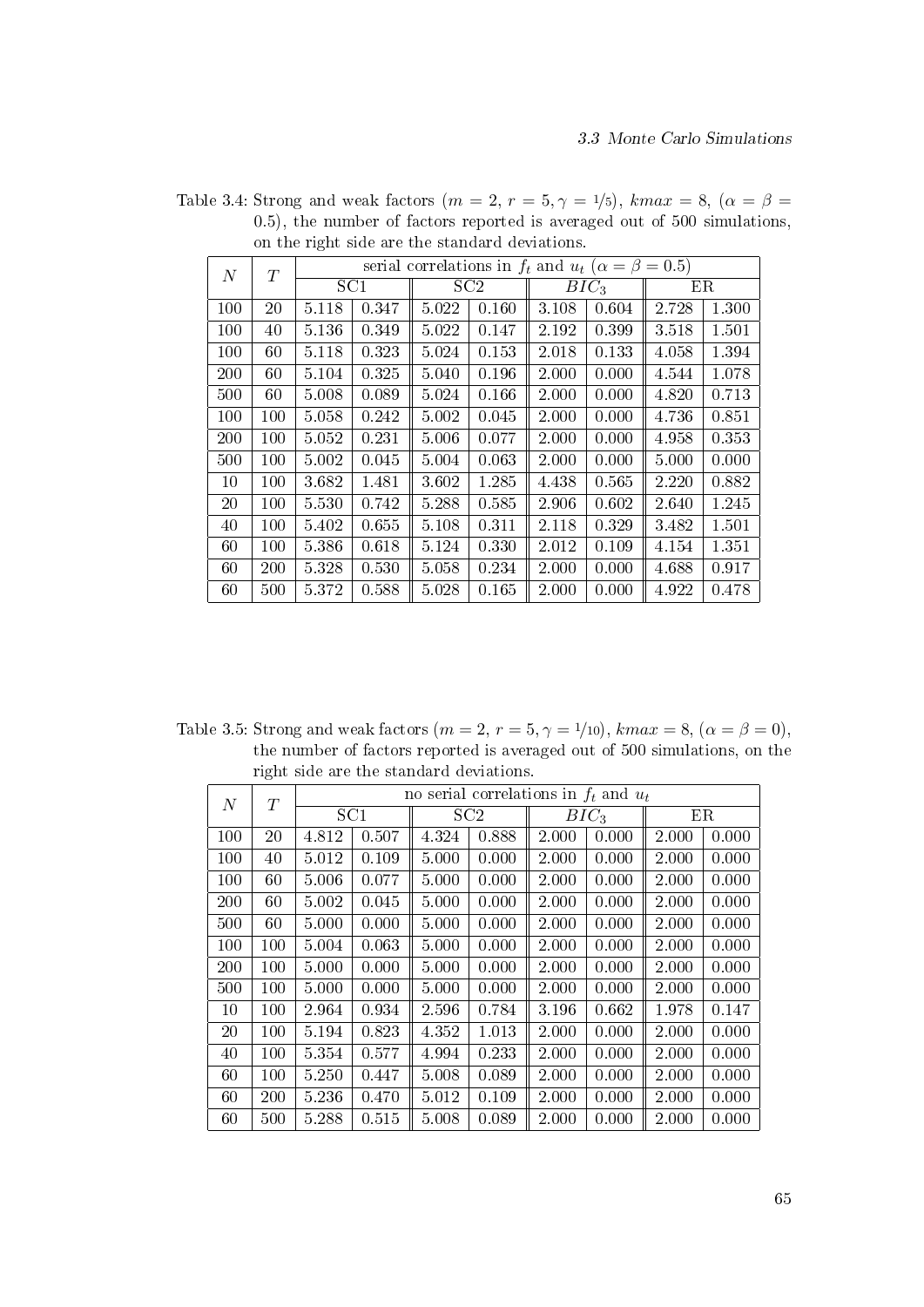| N   | T   |       |       | serial correlations in $f_t$ and $u_t$ ( $\alpha = \beta = 0.5$ ) |       |       |         |       |       |
|-----|-----|-------|-------|-------------------------------------------------------------------|-------|-------|---------|-------|-------|
|     |     |       | SC1   |                                                                   | SC2   |       | $BIC_3$ |       | ΕR    |
| 100 | 20  | 4.838 | 0.699 | 4.484                                                             | 0.839 | 2.008 | 0.089   | 2.000 | 0.000 |
| 100 | 40  | 5.130 | 0.365 | 5.004                                                             | 0.228 | 2.000 | 0.000   | 2.000 | 0.000 |
| 100 | 60  | 5.122 | 0.351 | 5.018                                                             | 0.133 | 2.000 | 0.000   | 2.000 | 0.000 |
| 200 | 60  | 5.082 | 0.296 | 5.038                                                             | 0.191 | 2.000 | 0.000   | 2.000 | 0.000 |
| 500 | 60  | 5.004 | 0.063 | 5.026                                                             | 0.159 | 2.000 | 0.000   | 2.000 | 0.000 |
| 100 | 100 | 5.078 | 0.276 | 5.008                                                             | 0.089 | 2.000 | 0.000   | 2.000 | 0.000 |
| 200 | 100 | 5.032 | 0.176 | 5.010                                                             | 0.100 | 2.000 | 0.000   | 2.000 | 0.000 |
| 500 | 100 | 5.004 | 0.063 | 5.006                                                             | 0.077 | 2.000 | 0.000   | 2.000 | 0.000 |
| 10  | 100 | 2.964 | 0.892 | 2.698                                                             | 0.803 | 3.260 | 0.676   | 1.968 | 0.198 |
| 20  | 100 | 5.228 | 0.870 | 4.460                                                             | 1.040 | 2.000 | 0.000   | 1.998 | 0.045 |
| 40  | 100 | 5.464 | 0.691 | 5.122                                                             | 0.379 | 2.000 | 0.000   | 2.000 | 0.000 |
| 60  | 100 | 5.464 | 0.637 | 5.130                                                             | 0.343 | 2.000 | 0.000   | 2.000 | 0.000 |
| 60  | 200 | 5.376 | 0.579 | 5.064                                                             | 0.245 | 2.000 | 0.000   | 2.000 | 0.000 |
| 60  | 500 | 5.322 | 0.524 | 5.038                                                             | 0.191 | 2.000 | 0.000   | 2.000 | 0.000 |

Table 3.6: Strong and weak factors  $(m = 2, r = 5, \gamma = 1/10)$ , kmax = 8,  $(\alpha = \beta = 1/10)$ 0.5), the number of factors reported is averaged out of 500 simulations, on the right side are the standard deviations.

### 3.3.2.2 Regional factors

In Tables 3.7 and 3.8 are the performances of all the criteria in the case of regional 3-factor. We also include the results obtained when we forcing ER and  $BIC_3$  identify at least 1 factor. As it can be seen, the sparsity criterion usually produces better results in this case, due to the fact that all the factors are not too strong. Even when we ensure that ER and  $BIC_3$  select at least one factor, they still under-perform comparing to SC1 and SC2. This shows great support for SC1 and SC2, as regional factors can be very common in practice.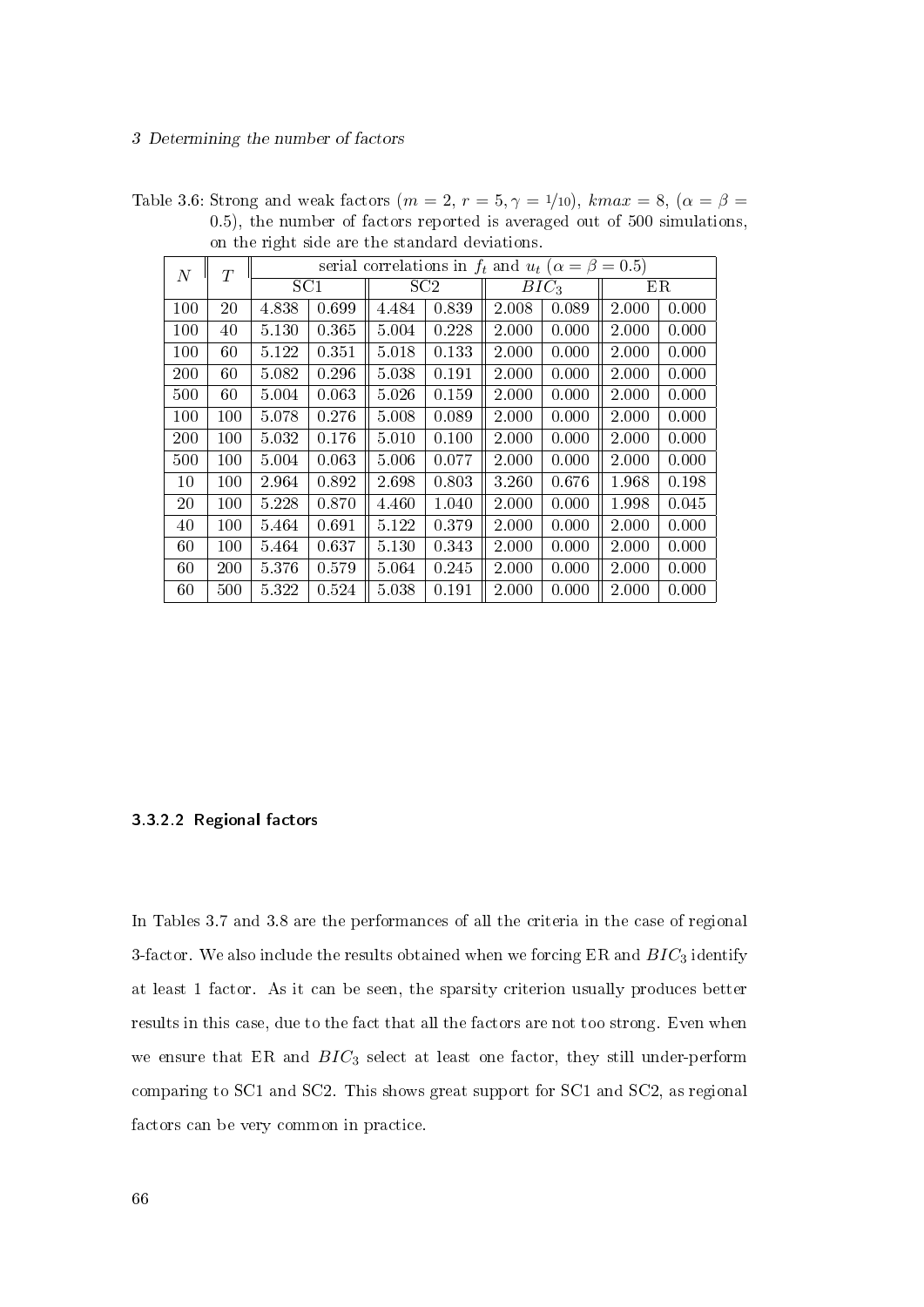Table 3.7: Regional factors,  $r = 3$ , no serial correlations in  $f_t$  and  $u_t$ ,  $kmax = 8$ , the number of factors reported is averaged out of 500 simulations, on the right side are the standard deviations. We also include the case where we remove the zero factor case for the ER and  $BIC_3$ .

| $\mathbf N$ | Т   | $ER$ (no zero) |      |      | $BIC_3$ (no zero) | SC1  |      |
|-------------|-----|----------------|------|------|-------------------|------|------|
| 200         | 100 | 2.32           | 0.91 | 1.00 | 0.00              | 2.88 | 0.33 |
| 200         | 150 | 2.61           | 0.78 | 1.00 | 0.00              | 2.98 | 0.13 |
| 200         | 200 | 2.74           | 0.65 | 1.00 | 0.00              | 3.00 | 0.06 |
| 200         | 250 | 2.82           | 0.56 | 1.00 | 0.00              | 3.00 | 0.04 |
| 200         | 300 | 2.85           | 0.51 | 1.00 | 0.00              | 3.00 | 0.04 |
| 200         | 350 | 2.90           | 0.42 | 1.00 | 0.00              | 3.00 | 0.00 |
| 200         | 400 | 2.91           | 0.42 | 1.00 | 0.00              | 3.00 | 0.00 |
| 200         | 450 | 2.91           | 0.41 | 1.00 | 0.00              | 3.00 | 0.06 |
| 200         | 500 | 2.96           | 0.27 | 1.00 | 0.00              | 3.00 | 0.00 |

| N   | T   | ER   |      | $BIC_3$ |      | SC2  |      |
|-----|-----|------|------|---------|------|------|------|
| 200 | 100 | 0.00 | 0.00 | 0.00    | 0.00 | 2.61 | 0.55 |
| 200 | 150 | 0.00 | 0.00 | 0.00    | 0.00 | 2.82 | 0.39 |
| 200 | 200 | 0.00 | 0.04 | 0.00    | 0.00 | 2.92 | 0.27 |
| 200 | 250 | 0.16 | 0.68 | 0.00    | 0.00 | 2.95 | 0.23 |
| 200 | 300 | 0.65 | 1.23 | 0.00    | 0.00 | 2.96 | 0.19 |
| 200 | 350 | 1.59 | 1.49 | 0.00    | 0.00 | 2.97 | 0.17 |
| 200 | 400 | 2.16 | 1.34 | 0.00    | 0.00 | 2.99 | 0.09 |
| 200 | 450 | 2.55 | 1.05 | 0.00    | 0.00 | 2.99 | 0.11 |
| 200 | 500 | 2.78 | 0.77 | 0.00    | 0.00 | 3.00 | 0.04 |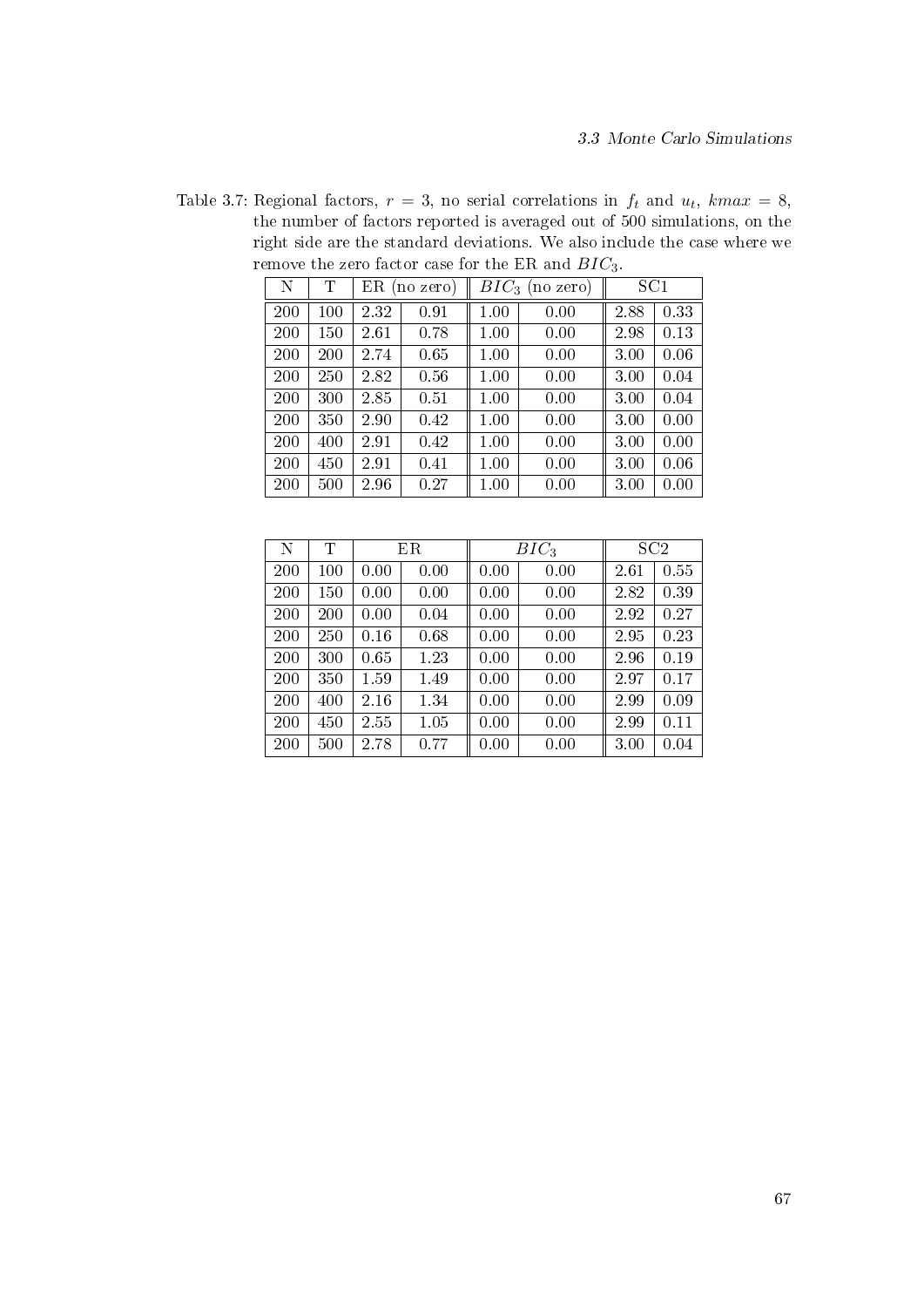Table 3.8: Regional factors,  $r = 3$ , with serial correlations in  $f_t$  and  $u_t$  ( $\alpha = \beta =$ 0.5)  $kmax = 8$ , the number of factors reported is averaged out of 500 simulations, on the right side are the standard deviations. We also include the case where we remove the zero factor case for the ER and  $BIC_3$ .

| N   | Т   |      | $ER$ (no zero) |          | $BIC_3$ (no zero) | SC1  |      |
|-----|-----|------|----------------|----------|-------------------|------|------|
| 200 | 100 | 1.72 | 0.88           | $1.00\,$ | 0.00              | 2.81 | 0.49 |
| 200 | 150 | 2.09 | 0.94           | 1.00     | 0.00              | 2.98 | 0.27 |
| 200 | 200 | 2.29 | 0.92           | 1.00     | 0.00              | 3.02 | 0.14 |
| 200 | 250 | 2.42 | 0.89           | 1.00     | 0.00              | 3.01 | 0.09 |
| 200 | 300 | 2.63 | 0.76           | 1.00     | 0.00              | 3.01 | 0.09 |
| 200 | 350 | 2.73 | 0.66           | 1.00     | 0.00              | 3.02 | 0.14 |
| 200 | 400 | 2.73 | 0.67           | 1.00     | 0.00              | 3.01 | 0.12 |
| 200 | 450 | 2.77 | 0.63           | 1.00     | 0.00              | 3.00 | 0.06 |
| 200 | 500 | 2.85 | 0.50           | 1.00     | 0.00              | 3.01 | 0.08 |

| N   | Τ   | ER   |      |      | $BIC_3$ |      | SC2  |
|-----|-----|------|------|------|---------|------|------|
| 200 | 100 | 0.00 | 0.00 | 0.00 | 0.00    | 2.50 | 0.64 |
| 200 | 150 | 0.00 | 0.04 | 0.00 | 0.00    | 2.80 | 0.43 |
| 200 | 200 | 0.02 | 0.20 | 0.00 | 0.00    | 2.93 | 0.25 |
| 200 | 250 | 0.04 | 0.33 | 0.00 | 0.00    | 2.97 | 0.18 |
| 200 | 300 | 0.42 | 1.02 | 0.00 | 0.00    | 2.98 | 0.16 |
| 200 | 350 | 1.12 | 1.43 | 0.00 | 0.00    | 2.99 | 0.11 |
| 200 | 400 | 1.91 | 1.40 | 0.00 | 0.00    | 2.98 | 0.13 |
| 200 | 450 | 2.38 | 1.14 | 0.00 | 0.00    | 2.99 | 0.10 |
| 200 | 500 | 2.70 | 0.83 | 0.00 | 0.00    | 3.00 | 0.00 |

# 3.4 Remarks

In overall, we can see that the proposed criteria for selecting the number of factors SC1 and SC2 work well in most cases. They show more advantage over other competing criteria in the case where both strong and weak factors exist in the model. Notice that these simulations are based on conservative choice for the thresholding constant as discussed in Section 3.2. Therefore, we can even improve the selection with a data-driven method for choosing the constant. However, this cross-validation process may require signicant computational time and therefore will be drawback for moderate system.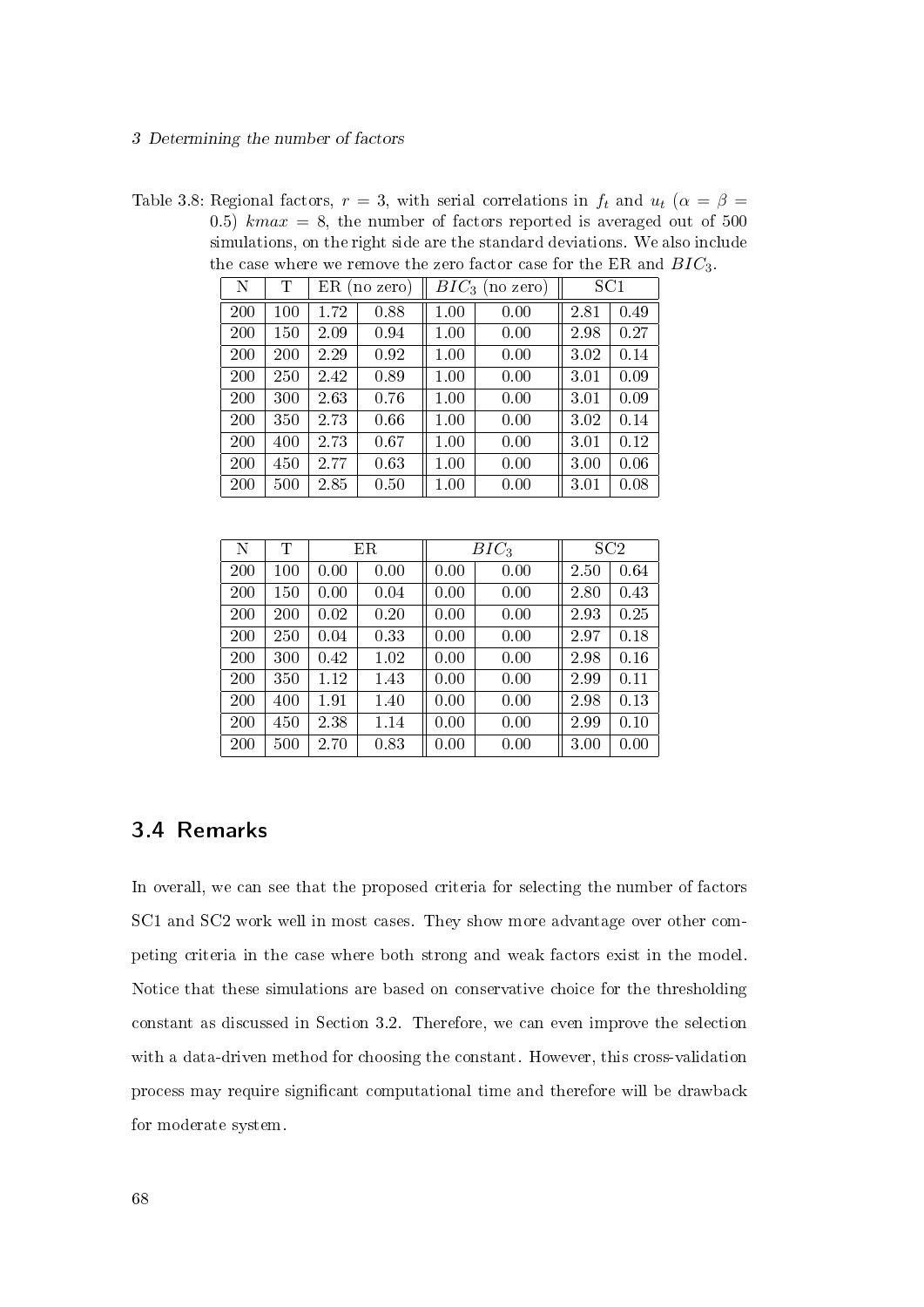Another remark worth mentioning this chapter is the fact that the estimated idiosyncratic covariance matrix from the factor model will also be sparse even when we extract more than  $r$  factors. This is a foundation for our criterion to work. Interestingly, the reason for this is that when we extract more than r factors, the sample covariance  $\tilde{\sigma}_{ij}^k$  still converge to the true  $\sigma_{ij}$ . It turns out as this result leads to some extension theory in the large covariance matrix estimation literature. More on this will be discussed in Chapter 4.

# 3.5 Proofs of results

### 3.5.1 Proofs of Lemma 3.1

We consider the case when  $k = r$  first. In this case we will drop the superscript k in  $\Sigma_u^k$ , so we need to prove that  $m(\Sigma_u)$  is bounded, which is immediately stated in assumption 2(iii).

Now for the case when  $k < r$ ,

$$
\tilde{u}_t^k = Y_t - \Lambda^{(1:k)} f_t^{(1:k)} = \Lambda^{(k+1)} f_t^{(k+1)} + \ldots + \Lambda^{(r)} f_t^{(r)} + u_t
$$

Hence, if we consider the case when  $\Sigma_f = I_r$  for convenient notation (otherwise the result is still valid)

$$
\Sigma_u^k = \text{cov}(Y_t - \Lambda^{(1:k)} f_t^{(1:k)}) = \text{cov}(\Lambda^{(k+1)} f_t^{(k+1)} + \dots + \Lambda^{(r)} f_t^{(r)}) + \Sigma_u
$$

$$
= \Lambda^{(k+1:r)} \Lambda^{(k+1:r)'} + \Sigma_u
$$

It is clear to see that with the pervasive condition of factors, the eigenvalues of  $\Lambda^{(k+1:r)}\Lambda^{(k+1:r)'}$  diverge at least at rate  $d_{k+1}(N)$  whereas the eigenvalues of  $\Sigma_u$  are bounded. Hence,  $\left\Vert \Sigma_{u}^{k}\right\Vert$  diverges at least at rate  $d_{k+1}(N)$  because

$$
\|\Sigma_u\| = \left\|\Lambda^{(k+1:r)}\Lambda^{(k+1:r)'} - \Sigma_u^k\right\| \ge \left\|\Lambda^{(k+1:r)}\Lambda^{(k+1:r)'}\right\| - \left\|\Sigma_u^k\right\|
$$

69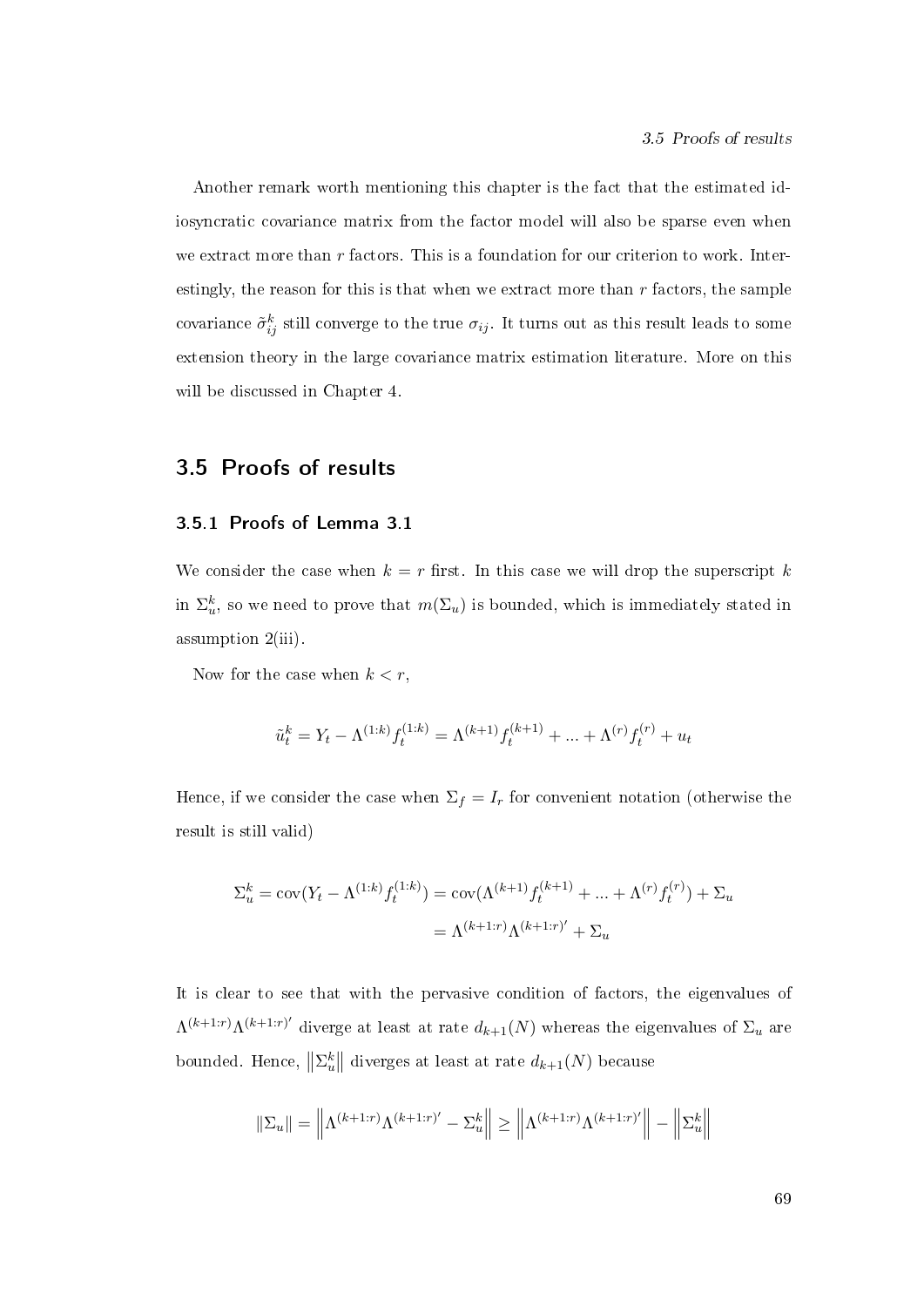### 3 Determining the number of factors

Therefore, the maximum row sum of  $\Sigma_u^k$  must diverge as well. Since all the entries of  $\Sigma_u^k$  are finite, diverging maximum row sum implies that the number of non-zero entries must be unbounded, since clearly all the entries of  $\Sigma_u^k$  are finite.

### 3.5.2 Proofs of Theorem 3.1

The proof of this theorem will make use of Lemmas 3.8 and 3.9. We will divide the proof of this theorem to 2 cases: when  $k \geq r$  and  $k < r$ .

# When  $k \geq r$

Define  $m_i(\Sigma_u) = \sum$ N  $j=1$  $\mathbf{I}\{\sigma_{ij}\neq 0\}$  and  $\tilde{m}_i(\Sigma_{u}^k) = \sum$ N  $j=1$  $\mathbf{I}\left\{\left|\right. \right.$  $\left. \tilde{\sigma}_{ij}^k \right| > h_{ij}^k$ , then  $m(\Sigma_u) =$  $\max_i m_i(\Sigma_u)$  and  $\tilde{m}(\Sigma_u^k) = \max_i \tilde{m}_i(\Sigma_u^k)$ . Now:

$$
m(\Sigma_u) - \tilde{m}(\Sigma_u^k) = \max_i m_i(\Sigma_u) - \max_i \tilde{m}_i(\Sigma_u^k)
$$

$$
\leq \max_i \left| m_i(\Sigma_u) - \tilde{m}_i(\Sigma_u^k) \right|
$$

Since  $m(\Sigma_u)$  is bounded, we only need to show that  $\max_i |m_i(\Sigma_u) - \tilde{m}_i(\Sigma_u^k)| = o_p(1)$ . To find the bound for  $\max_i |m_i(\Sigma_u) - \tilde{m}_i(\Sigma_u^k)|$ , use Markov's Inequality, i.e. we have that:

$$
\forall i, \ \mathbf{P}\left\{ \left| m_i(\Sigma_u^k) - \tilde{m}_i(\Sigma_u^k) \right| > \epsilon \right\} < \frac{\mathrm{E}\left\{ \left| m_i(\Sigma_u^k) - \tilde{m}_i(\Sigma_u^k) \right| \right\}}{\epsilon}
$$

70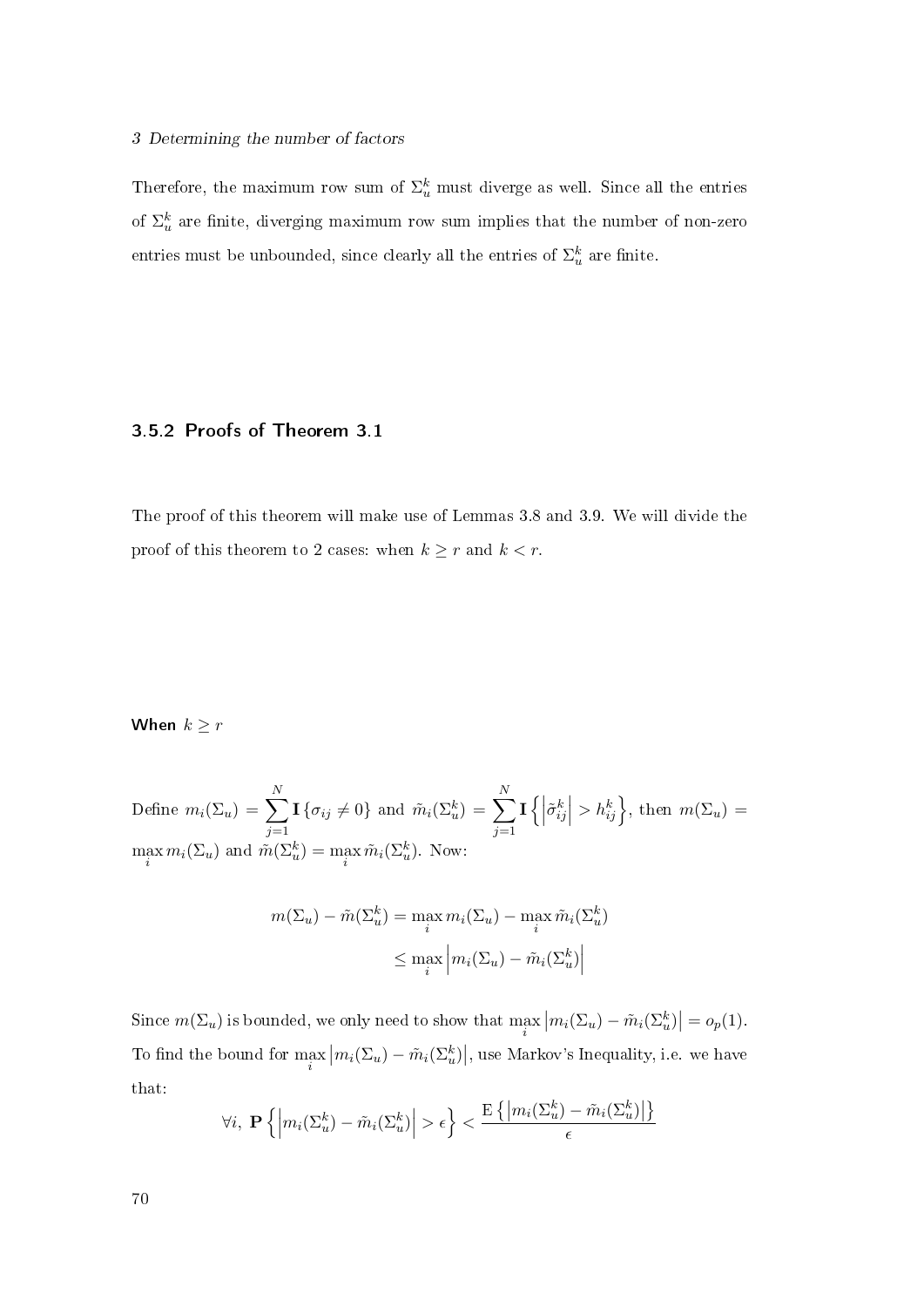Also,

$$
\mathbf{E}\left\{\left|m_i(\Sigma_u^k) - \tilde{m}_i(\Sigma_u^k)\right|\right\} = \mathbf{E}\left\{\left|\sum_{j=1}^N \mathbf{I}\left\{\sigma_{ij} \neq 0\right\} - \sum_{j=1}^N \mathbf{I}\left\{\left|\tilde{\sigma}_{ij}^k\right| > h_{ij}^k\right\}\right|\right\}
$$
\n
$$
= \mathbf{E}\left\{\sum_{j=1}^N \mathbf{I}\left\{\left|\tilde{\sigma}_{ij}^k\right| > h_{ij}^k, \sigma_{ij} = 0\right\} + \sum_{j=1}^N \mathbf{I}\left\{\left|\tilde{\sigma}_{ij}^k\right| \leq h_{ij}^k, \sigma_{ij} \neq 0\right\}\right\}
$$
\n
$$
= \sum_{j=1}^N \mathbf{P}\left\{\left|\tilde{\sigma}_{ij}^k\right| > h_{ij}^k, \sigma_{ij} = 0\right\} + \sum_{j=1}^N \mathbf{P}\left\{\left|\tilde{\sigma}_{ij}^k\right| \leq h_{ij}^k, \sigma_{ij} \neq 0\right\}
$$
\n
$$
\leq \sum_{j=1}^N \mathbf{P}\left\{\left|\tilde{\sigma}_{ij}^k\right| > h_{ij}^k | \sigma_{ij} = 0\right\} + \sum_{j=1}^N \mathbf{P}\left\{\left|\tilde{\sigma}_{ij}^k\right| \leq h_{ij}^k | \sigma_{ij} \neq 0\right\}
$$
\n
$$
\leq \sum_{j=1}^N O\left(\frac{1}{N^2} + \frac{1}{T^2}\right) = O\left(\frac{1}{N} + \frac{N}{T^2}\right)
$$

The last step above is from lemma 3.8. Therefore, choosing  $\epsilon$  such that  $\frac{1}{N}$  +  $\frac{N}{T^2} = o(\epsilon)$ , then clearly  $\forall i$ ,  $\mathbf{P} \{|m_i - \hat{m}_i| > \epsilon\} \to 0$ , Notice that if  $N, T \to \infty$  and  $N = o(T^2)$ , then  $\epsilon \to 0$  and  $\max_i |m_i(\Sigma_u) - \tilde{m}_i(\Sigma_u^k)| \to 0$ , which proves Theorem 3.1 for the case  $k \geq r$ .

# When  $k < r$

By lemma 3.9, we have the same result required to show that  $\left| m_i(\Sigma_u^k) - \tilde{m}_i(\Sigma_u^k) \right| \to$ 0. Since  $m_i(\Sigma^k_u)$  diverges at rate at least  $d_{k+1}(N)$  as shown in lemma 3.1, we can establish the claim.

# 3.5.3 Proofs of Corollary 3.1

We need to prove that in both case where  $k > r$  and  $k < r$ , then

$$
\mathbf{P}\left\{\tilde{m}(\Sigma_u^k) + C\,k\,g(N) > \tilde{m}(\Sigma_u^r) + C\,r\,g(N)\right\} \to 1
$$

or

$$
\mathbf{P}\left\{\tilde{m}(\Sigma_u^k) - \tilde{m}(\Sigma_u^r) + C\ (k-r)\ g(N) > 0\right\} \to 1
$$

71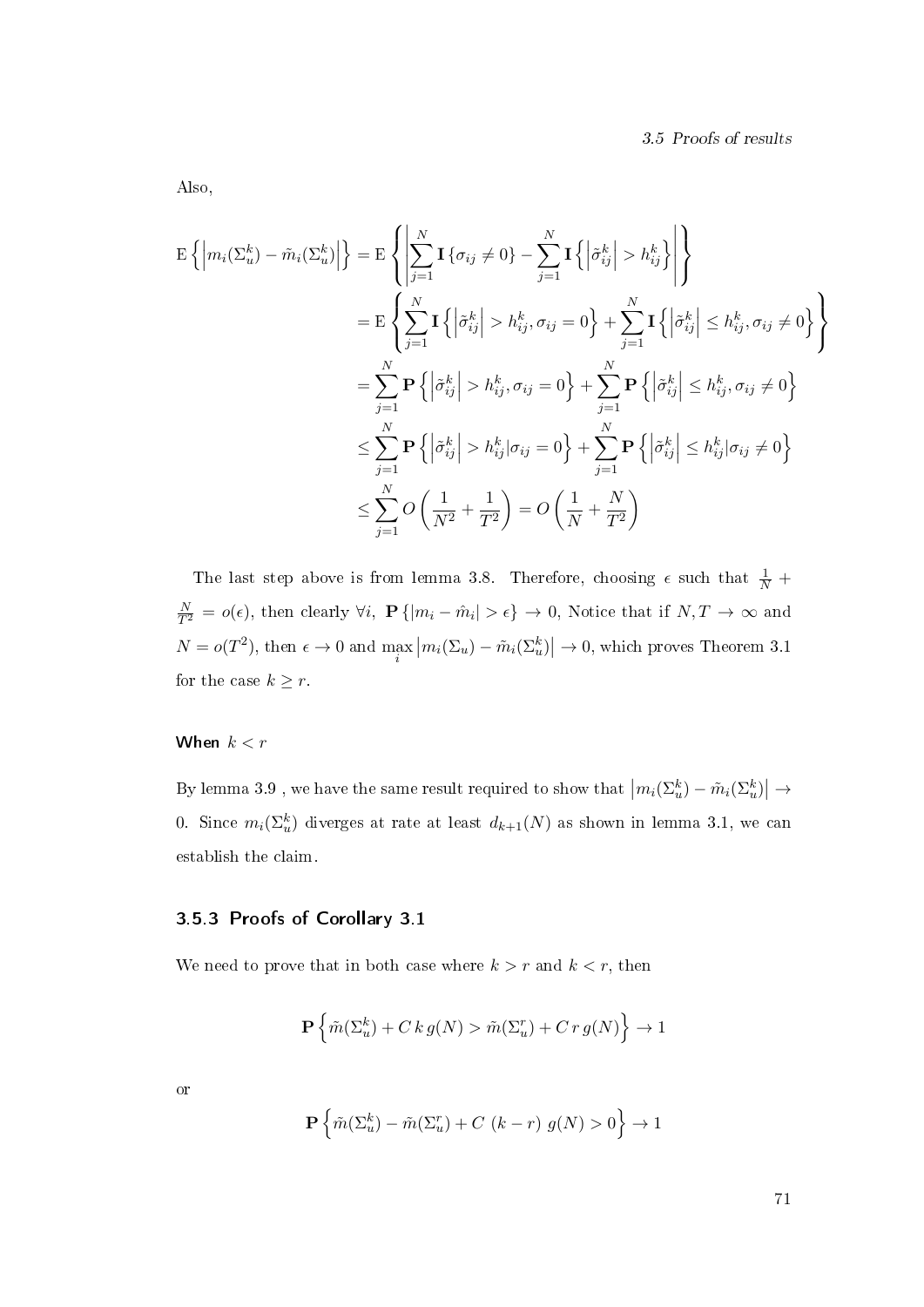#### 3 Determining the number of factors

Using theorem 3.1, when  $k < r$ ,  $\tilde{m}(\Sigma_u^k)$  grows to infinity at rate  $d_k(N)$ ,  $\tilde{m}(\Sigma_u^r)$ is  $O_p(1)$ ,  $g(N)$  grows at a slower rate then  $d_k(N)$ , therefore the dominating term is  $\tilde{m}(\Sigma_u^k)$ , which is positive.

On the other hand, when  $k > r$ ,  $\tilde{m}(\Sigma_u^k)$  and  $\tilde{m}(\Sigma_u^r)$  are both  $O_p(1)$  so the dominated term is  $C(k - r) g(N)$ , which are also positive.

Hence,  $\mathbf{P}\left\{\tilde{m}(\Sigma_{u}^{k})-\tilde{m}(\Sigma_{u}^{r})+C\,\left(k-r\right)\,g(N)>0\right\}\rightarrow1$  for  $k\neq r$ .

## 3.5.4 Technical Lemmas

Lemma 3.2. For  $k \geq r$ , let  $H^k = (D^k_N)^{-1} \tilde{F}^{k'} F \Lambda' \Lambda / T$  which is a  $k \times r$  matrix, where  $\mathsf{r}$ 

$$
D_N^k = \left[ \begin{array}{cc} D_N & 0 \\ 0 & NI_{k-r} \end{array} \right].
$$

Furthermore, for  $k \geq r$ ,  $\tilde{V}^k = diag(\tilde{v}_1, ..., \tilde{v}_k)$  and  $\hat{F}^k = \tilde{F}^k \tilde{V}^k (D_N^k)^{-1} = \frac{1}{T}$  $\frac{1}{T}YY'\tilde{F}^k(D_N^k)^{-1}.$ Under assumption 1-5, there exists a constant  $C$  such that:

$$
\mathbf{P}\left(\frac{1}{T}\sum_{t=1}^T \left\|\hat{f}_t^k - H^k f_t\right\|^2 > C\left[\frac{N}{\left[d_r(N)\right]^2} + \frac{N^2}{T\left[d_r(N)\right]^2}\right]\right) \le O\left(\frac{1}{T^2}\right).
$$

Proof. Similarly to the proof of theorem 2.1, we consider the operator norm of the matrix  $\hat{F}^k - FH^{k'}$  and a similar decomposition:

$$
\hat{F}^{k} - FH^{k'} = \frac{1}{T} YY' \tilde{F}^{k} (D_{N}^{k})^{-1} - \frac{1}{T} F \Lambda' \Lambda F' \tilde{F}^{k} (D_{N}^{k})^{-1}
$$
\n
$$
= \left( \frac{F \Lambda' U'}{T} + \frac{U \Lambda F'}{T} + \frac{U U'}{T} \right) \tilde{F}^{k} (D_{N}^{k})^{-1}
$$
\n
$$
= \left[ \frac{F \Lambda' U'}{T} + \frac{U \Lambda F'}{T} + \frac{U U'}{T} \right) \tilde{F}^{r} (D_{N})^{-1} \qquad 0
$$
\n
$$
\left( \frac{F \Lambda' U'}{NT} + \frac{U \Lambda F'}{NT} + \frac{U U'}{NT} \right) \tilde{F}^{(k+1:r)} \right]
$$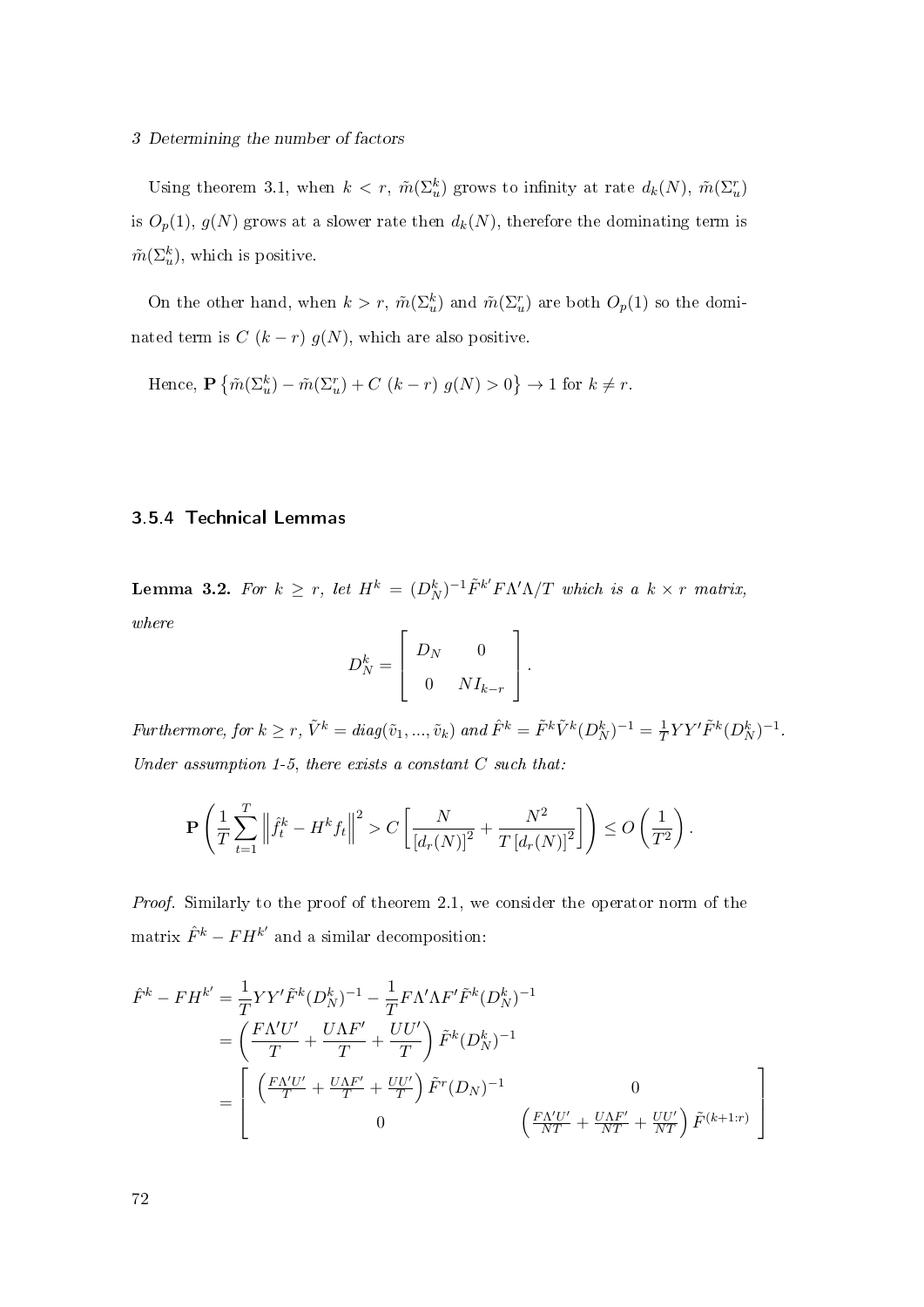.

Therefore, for (i) we have:

$$
\frac{1}{T} \left\| \hat{F}^{k} - FH^{k'} \right\|^{2} \leq \max \left( \underbrace{\frac{1}{T} \left\| \left( \frac{FN'U'}{T} + \frac{U\Lambda F'}{T} + \frac{UU'}{T} \right) \tilde{F}^{r}(D_{N})^{-1} \right\|^{2}}_{A}, \right)
$$
\n
$$
\frac{1}{T} \left\| \left( \frac{FN'U'}{NT} + \frac{U\Lambda F'}{NT} + \frac{UU'}{NT} \right) \tilde{F}^{(k+1:r)} \right\|^{2}}_{B} \right).
$$

We work out the result for each term  $A$  and  $B$  separately:

$$
A \leq \frac{1}{T} \left\| \left( \frac{1}{T} F \Lambda' U' \tilde{F}^r (D_N)^{-1} \right) \right\|^2 + \frac{1}{T} \left\| \frac{1}{T} U \Lambda F' \tilde{F}^r (D_N)^{-1} \right\|^2 + \frac{1}{T} \left\| \frac{1}{T} U U' \tilde{F}^r (D_N)^{-1} \right\|^2
$$
  

$$
\leq 2 \left\| D_N^{-1} \right\| \frac{1}{T} \left\| (D_N)^{-1/2} \Lambda' U' \right\|^2 \left\| \frac{1}{T} \tilde{F}^{r'} \tilde{F}^r \right\| \left\| \frac{1}{\sqrt{T}} F \right\|^2
$$
  

$$
+ \left\| \frac{1}{d_r(N)T} U U' \right\|^2 \left\| \frac{1}{T} \tilde{F}^{r'} \tilde{F}^r \right\|.
$$

 $\text{Since } \|\$ 1  $\frac{1}{T}\tilde{F}^{r'}\tilde{F}^r\bigg\|, \frac{1}{T}$  $\frac{1}{T}$   $||(D_N)^{-1/2}Λ'U'||$ <sup>2</sup> are all  $O_p(1)$ , we need to show that:  $\mathbf{P}\left(\left\Vert \frac{1}{\sqrt{\frac{2}{\sqrt{2}}}}\right\Vert \right)$  $\frac{1}{T}F\Big\|$  $\binom{2}{1}$  =  $O\left(\frac{1}{T^2}\right)$ : This follows by Lemma B.1 (i) in Fan et al. (2011) under the common assumptions with this thesis. See also the proof of lemma 3.1 (ii) in Fan et al. (2011).

 $\mathbf{P}\left(\bigg\Vert\right)$ 1  $\frac{1}{d_r(N)T}UU'\Big\|$  $\sum_{l}^{2} > C \left[ \frac{N}{[d_r(N)]^2} + \frac{N^2}{T[d_r(N)]^2} \right]$  $\overline{T[d_r(N)]^2}$  $\left[ \ \right] = O\left( \frac{1}{T^2} \right)$ : This is done by the same decomposition as in Lemma 2.3, where we have:

$$
\left\| \frac{1}{d_r(N)T} U U' \right\|^2 \le \frac{2N}{\left[d_r(N)\right]^2} \frac{1}{N} \left( \max_{s,t} \left[ u_s' t_t - E(u_s' t_t) \right] \right)^2
$$

$$
+ \frac{2N^2}{T \left[d_r(N)\right]^2} \left( \max_s \frac{1}{N} \sum_{t=1}^T E(u_s' t_t) \right)^2
$$

and since  $\frac{1}{N}$   $(\max_{s,t} [u'_s t_t - E(u'_s t_t)])^2 = O_p(1)$  by assumption 4 (ii), there exist a constant C such that  $P\left(\frac{1}{N}\right)$  $\frac{1}{N} \left( \max_{s,t} \left[ u_s' t_t - E(u_s' t_t) \right] \right)^2 > C$  is arbitrarily small. For similar reason, since  $\max_s \frac{1}{\Lambda}$  $\frac{1}{N} \sum_{t=1}^{T} E(u'_s t_t) = O(1)$ , there exists a constant C such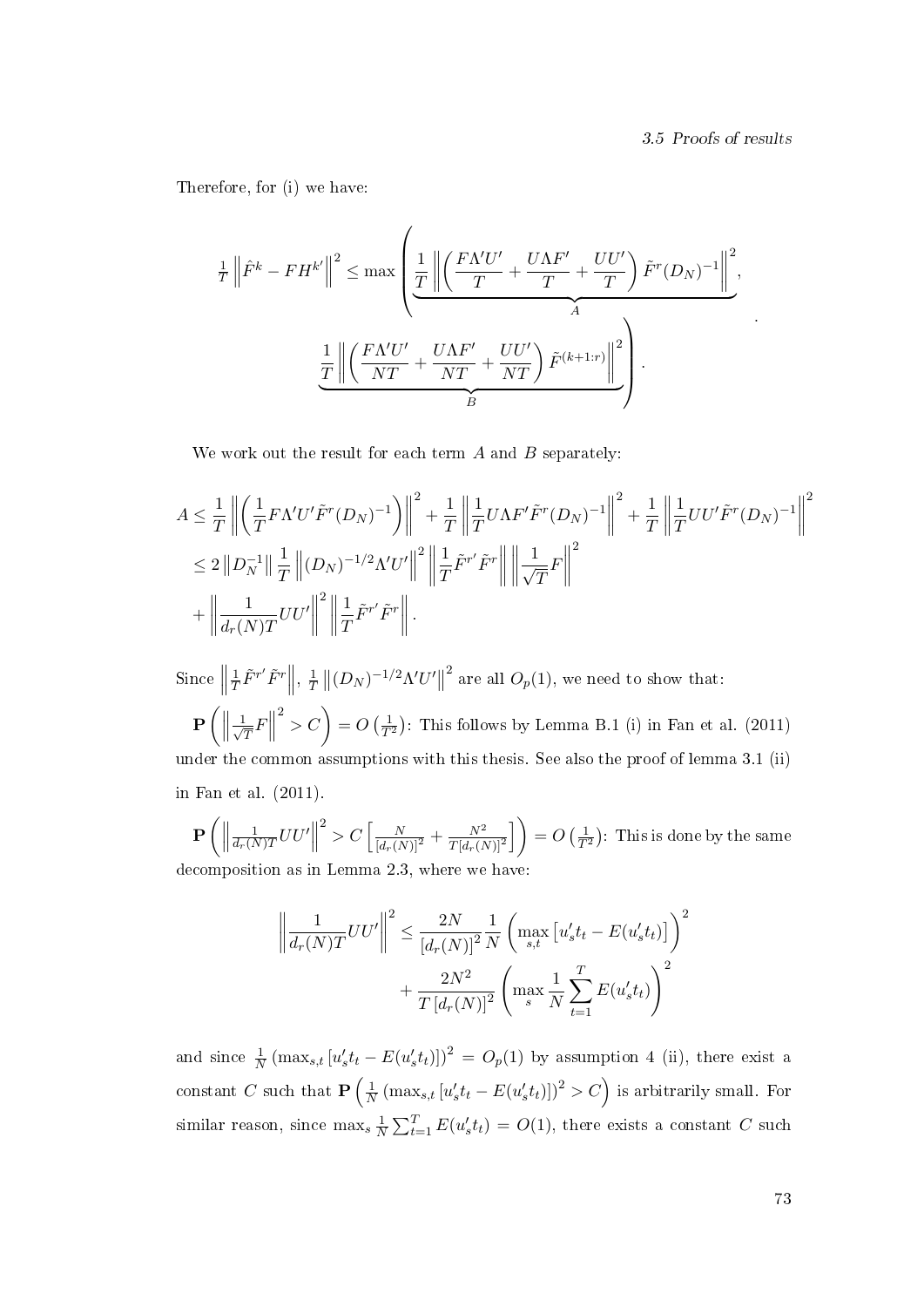#### 3 Determining the number of factors

that 
$$
\mathbf{P}\left(\left(\max_{s} \frac{1}{N} \sum_{t=1}^{T} E(u'_s t_t)\right)^2 > C\right)
$$
 is arbitrarily small. Hence,  

$$
\mathbf{P}\left(A > C\left[\frac{N}{\left[d_r(N)\right]^2} + \frac{N^2}{T\left[d_r(N)\right]^2}\right]\right) = O\left(\frac{1}{T^2}\right).
$$

Notice that we omit the term  $||D_N^{-1}||$  $\frac{-1}{N}$   $\Big\| = \frac{1}{d_r}$  $\frac{1}{d_r(N)}$  that comes from the first part of A because it is dominated by  $\frac{N}{[d_r(N)]^2}$ . For B,

$$
B \leq \frac{1}{T} \left\| \left( \frac{1}{NT} F\Lambda' U' \tilde{F}^{(k+1:r)} \right) \right\|^2 + \frac{1}{T} \left\| \frac{1}{T} U\Lambda F' \tilde{F}^{(k+1:r)} \right\|^2 + \frac{1}{T} \left\| \frac{1}{T} UU' \tilde{F}^{(k+1:r)} \right\|^2
$$
  

$$
\leq 2 \frac{1}{T} \left\| \frac{1}{NT} \Lambda' U' \right\|^2 \left\| \frac{1}{T} \tilde{F}^{(k+1:r)} \tilde{F}^{(k+1:r)} \right\| \left\| \frac{1}{\sqrt{T}} F \right\|^2
$$
  

$$
+ \left\| \frac{1}{NT} UU' \right\|^2 \left\| \frac{1}{T} \tilde{F}^{(k+1:r)} \tilde{F}^{(k+1:r)} \right\|.
$$

By similar result with term A (replacing  $d_r(N)$  with N), we have: there exist a constant  $C$  such that,

$$
\mathbf{P}\left(B > C\left[\frac{N}{\left[d_r(N)\right]^2} + \frac{N^2}{T\left[d_r(N)\right]^2}\right]\right) \le \mathbf{P}\left(B > C\left[\frac{1}{N} + \frac{1}{T}\right]\right) = O\left(\frac{1}{T^2}\right).
$$

 $\Box$ 

Hence the result follows.

Remark 3.1. Lemma 3.2 establishes the result when one estimate more than  $r$  factors by PCs. It turns out that we can not have both the estimated factors and the loadings consistent. One can prove that although  $\hat{F}^k$  is consistent up to a rotation (even for all k),  $\hat{\Lambda}^k = Y' \hat{F}^k (\hat{F}^{k'} \hat{F}^k)^{-1}$  will not be a consistent estimator when  $k > r$ . We do not use this result in this paper so we leave it aside. However, interestingly, as shown in lemma 3.3, the product of factors and loadings, i.e. the estimated idiosyncratic errors  $\tilde{u}_{it}^k$  is consistent for  $u_{it}$ . The rationale behind redefine the matrix  $H^k$  and  $\hat{F}^k$ is that we want to at least get the factors consistent when  $k > r$ , which is needed for the proof of lemma 3.2.

Lemma 3.3. Recall that  $\omega_T = \sqrt{\frac{\log N}{T}} +$  $\frac{\sqrt{N}}{[d_r(N)]} + \frac{N}{\sqrt{T}[d_r(N)]}$ . Under assumption 1-5.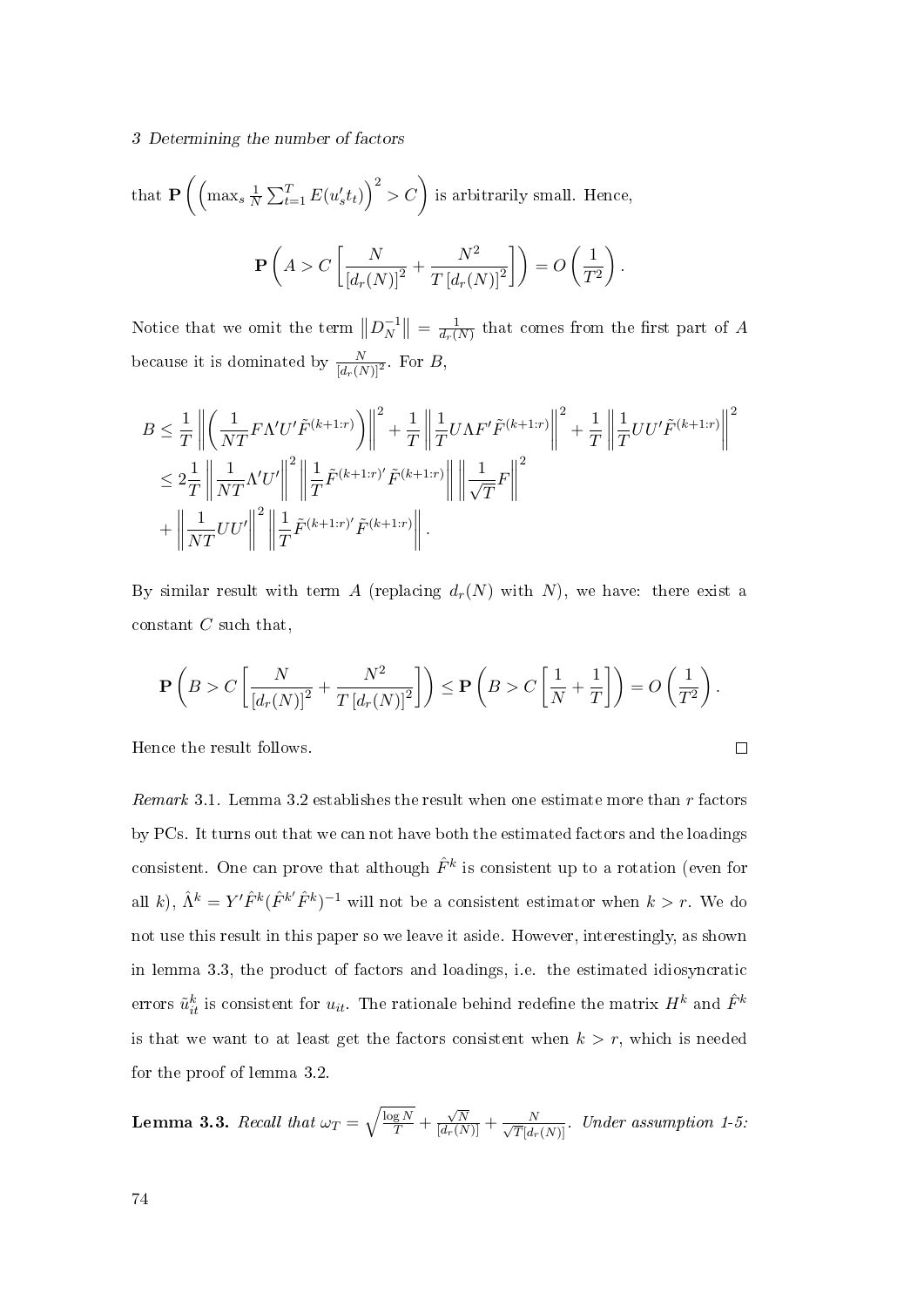if  $k \geq r$  then: There exists a constant C such that for all  $c > C$ ,

(i) 
$$
\mathbf{P}\left(\max_{i \leq N} \frac{1}{T} \sum_{t=1}^{T} (\tilde{u}_{it}^{k} - u_{it})^{2} > c\omega_{T}^{2}\right) = O(\frac{1}{N^{2}} + \frac{1}{T^{2}})
$$

$$
(ii) \mathbf{P}\left(\max_{i,j}\left|\frac{1}{T}\sum_{t=1}^T\left(\tilde{u}_{it}^k\tilde{u}_{jt}^k - u_{it}u_{jt}\right)\right| > c\omega_T\right) = O\left(\frac{1}{N^2} + \frac{1}{T^2}\right).
$$

*Proof.* First of all, for  $k > r$ , we let:  $\hat{\Lambda}^k = Y' \hat{F}^k (\hat{F}^{k'} \hat{F}^k)^{-1}$ . An important identity that we exploit is  $\hat{\Lambda}^k \hat{F}^k = \tilde{\Lambda}^k \tilde{F}^k$ . Furthermore, we define  $G^k$  such that  $G^k H^k = I_r$ . Now to prove (i), fix  $i \leq N$  and consider the expanding of  $\tilde{u}_{it}^k - u_{it}$ :

$$
\tilde{u}_{it}^{k} - u_{it}
$$
\n
$$
= \lambda_{i}'f_{t} - \tilde{\lambda}_{i}^{k'}\tilde{f}_{t}^{k} = \lambda_{i}'f_{t} - \hat{\lambda}_{i}^{k'}\hat{f}_{t}^{k}
$$
\n
$$
= \lambda_{i}'G^{k}H^{k}f_{t} - \lambda_{i}'G^{k}\hat{f}_{t}^{k} + \lambda_{i}'G^{k}\hat{f}_{t}^{k} - \hat{\lambda}_{i}^{k'}\hat{f}_{t}^{k}
$$
\n
$$
= \lambda_{i}'G^{k}\left(H^{k}f_{t} - \hat{f}_{t}^{k}\right) + \left(\lambda_{i}'G^{k} - \hat{\lambda}_{i}^{k'}\right)\hat{f}_{t}^{k}
$$
\n
$$
= \lambda_{i}'G^{k}\left(H^{k}f_{t} - \hat{f}_{t}^{k}\right) + \left(\lambda_{i}'G^{k} - (\lambda_{i}'F' + u_{i}')\hat{F}^{k}(\hat{F}^{k'}\hat{F}^{k})^{-1}\right)\hat{f}_{t}^{k}
$$
\n
$$
= \lambda_{i}'G^{k}\left(H^{k}f_{t} - \hat{f}_{t}^{k}\right) + \lambda_{i}'G^{k}\hat{F}^{k'}\hat{F}^{k}(\hat{F}^{k'}\hat{F}^{k})^{-1}\hat{f}_{t}^{k}
$$
\n
$$
+ \lambda_{i}'G^{k}H^{k}F'\hat{F}^{k}(\hat{F}^{k'}\hat{F}^{k})^{-1}\hat{f}_{t}^{k} + \sum_{t=1}^{T}\hat{f}_{t}^{k'}\left(\hat{F}^{k'}\hat{F}^{k}\right)^{-1}\hat{f}_{t}^{k}u_{it}
$$
\n
$$
= \lambda_{i}'G^{k}\left(H^{k}f_{t} - \hat{f}_{t}^{k}\right) + \lambda_{i}'G^{k}\left(\hat{F}^{k'} - H^{k}F'\right)\hat{F}^{k}\left(\hat{F}^{k'}\hat{F}^{k}\right)^{-1}\hat{f}_{t}^{k} + \sum_{t=1}^{T}\hat{f}_{t}^{k'}\left(\hat{F}^{k'}\hat{F}^{k}\right)^{-1}\hat{f}_{t}^{k}u_{it}
$$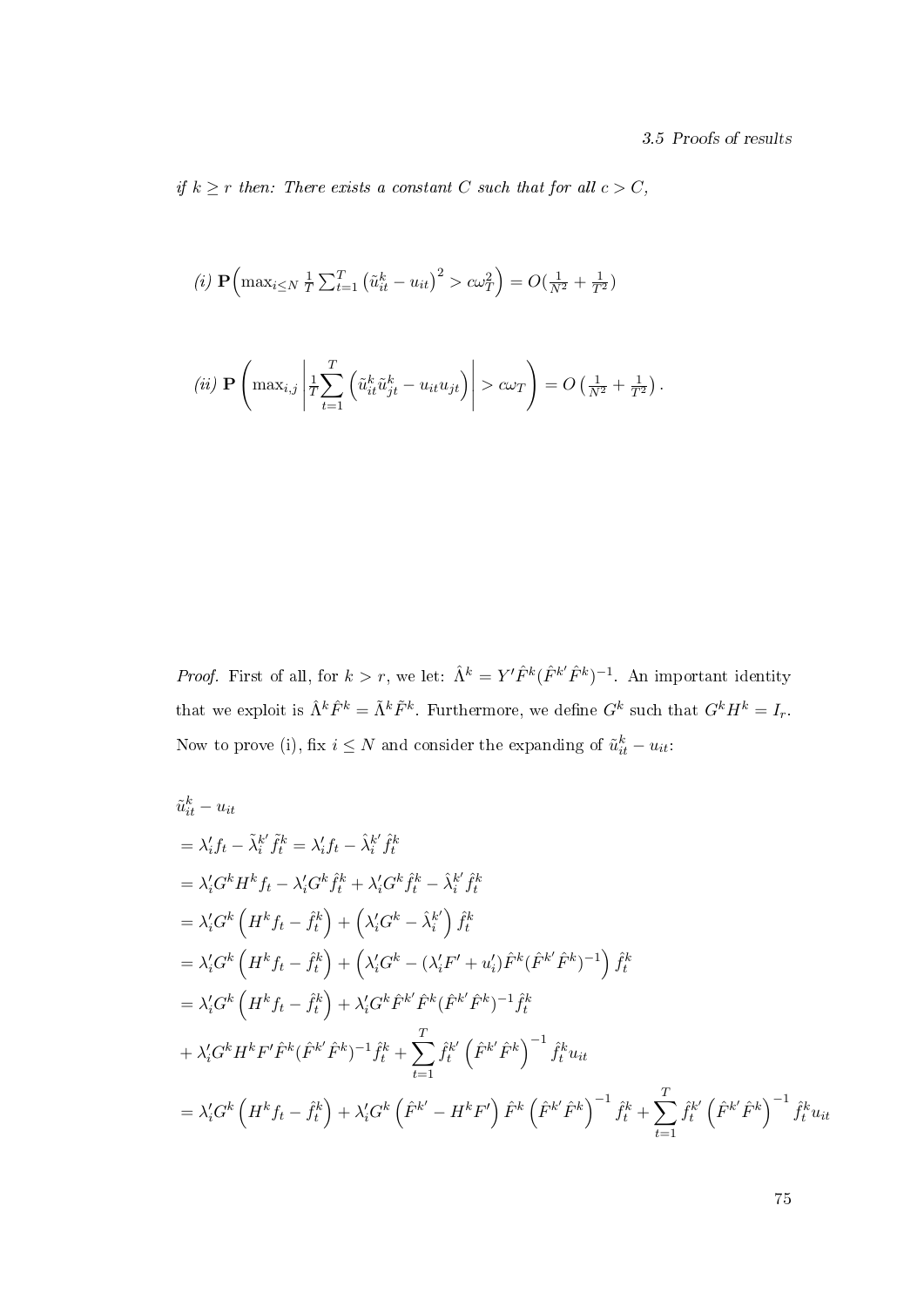#### 3 Determining the number of factors

For lemma 3.3 (i):

$$
\max_{i \leq N} \frac{1}{T} \sum_{t=1}^{T} \left( \tilde{u}_{it}^{k} - u_{it} \right)^{2} \leq \max_{i \leq N} \frac{1}{T} \sum_{t=1}^{T} \left| \lambda_{i}^{\prime} G^{k} \left( H^{k} f_{t} - \hat{f}_{t}^{k} \right) \right|^{2} \n+ \max_{i \leq N} \frac{1}{T} \sum_{t=1}^{T} T \left| \lambda_{i}^{\prime} G^{k} \left( \hat{F}^{k^{\prime}} - H^{k} F^{l} \right) \hat{F}^{k} \left( \hat{F}^{k^{\prime}} \hat{F}^{k} \right)^{-1} \hat{f}_{t}^{k} \right|^{2} \n+ \max_{i \leq N} \frac{1}{T} \sum_{t=1}^{T} \left| \sum_{t=1}^{T} \hat{f}_{t}^{k^{\prime}} \left( \hat{F}^{k^{\prime}} \hat{F}^{k} \right)^{-1} \hat{f}_{t}^{k} u_{it} \right|^{2} \n\leq \frac{1}{T} \sum_{t=1}^{T} \left| H^{k} f_{t} - \hat{f}_{t}^{k} \right|^{2} \max_{i \leq N} \left\| \lambda_{i}^{\prime} G^{k} \right\|^{2} \n+ \frac{1}{T} \left\| H^{k} F^{l} - \hat{F}^{k^{\prime}} \right\|^{2} \max_{i \leq N} \left\| \lambda_{i}^{\prime} G^{k} \right\|^{2} \left\| \hat{F}^{k} \left( \hat{F}^{k^{\prime}} \hat{F}^{k} \right)^{-1} \hat{F}^{k^{\prime}} \right\|^{2} \n+ \max_{i \leq N} \frac{1}{T} \sum_{t=1}^{T} |u_{it}|^{2} \left\| \hat{F}^{k} \left( \hat{F}^{k^{\prime}} \hat{F}^{k} \right)^{-1} \hat{F}^{k^{\prime}} \right\|^{2}
$$

We use  $\mathbf{P} \left( \frac{1}{7} \right)$  $\frac{1}{T}\sum_{t=1}^T$  $\hat{f}_t^k - H^k f_t$  $\sum_{l}^{2} > C \left[ \frac{N}{[d_r(N)]^2} + \frac{N^2}{T[d_r(N)]^2} \right]$  $\overline{T[d_r(N)]^2}$  $\Big|\Big) = O\left(\frac{1}{T^2}\right),$  $\begin{array}{c} \begin{array}{c} \begin{array}{c} \begin{array}{c} \end{array} \\ \end{array} \\ \begin{array}{c} \end{array} \end{array} \end{array} \end{array}$  $\left| \hat{F}^{k} \left( \hat{F}^{k'} \hat{F}^{k} \right)^{-1} \hat{F}^{k'} \right| \right| =$  $O_p(1)$ ,  $\left\|\lambda_i' G^k \right\| = O_p(1)$  and  $\max_{i \le N} \frac{1}{T}$  $\frac{1}{T}\sum_{t=1}^T |u_{it}| = \sqrt{\frac{\log N}{T}}$  $\frac{g N}{T}$  as shown below:

By the Bernstein inequality for weakly dependent process (see Merlevède et al. (2011)), for some positive constants  $C_1$ ,  $C_2$ ,  $C_3$ ,  $C_4$  and  $C_5$  and for any  $i \in (1, ..., N)$ , since  $E u_{it} = 0$ ,

$$
\left(\frac{1}{T}\sum_{t=1}^{T}|u_{it}| > s\right) \leq T \exp\left(-\frac{(Ts)^{\gamma}}{C_1}\right) + \exp\left(-\frac{(Ts)^2}{C_2(1+TC_3)}\right) + \exp\left(-\frac{(Ts)^2}{C_4T}\exp\left(\frac{(Ts)^{\gamma(1-\gamma)}}{C_5(\log Ts)^{\gamma}}\right)\right).
$$

Using Bonferroni's method and choosing  $s = \sqrt{\frac{\log N}{T}}$  $\frac{g N}{T}$  yields:

$$
\mathbf{P}\left(\max_{i\leq N} \frac{1}{T} \sum_{t=1}^{T} |u_{it}|^2 > \frac{\log N}{T}\right) = O\left(\frac{1}{N^2}\right)
$$

Therefore, the desired result is obtained by combining all the results above (note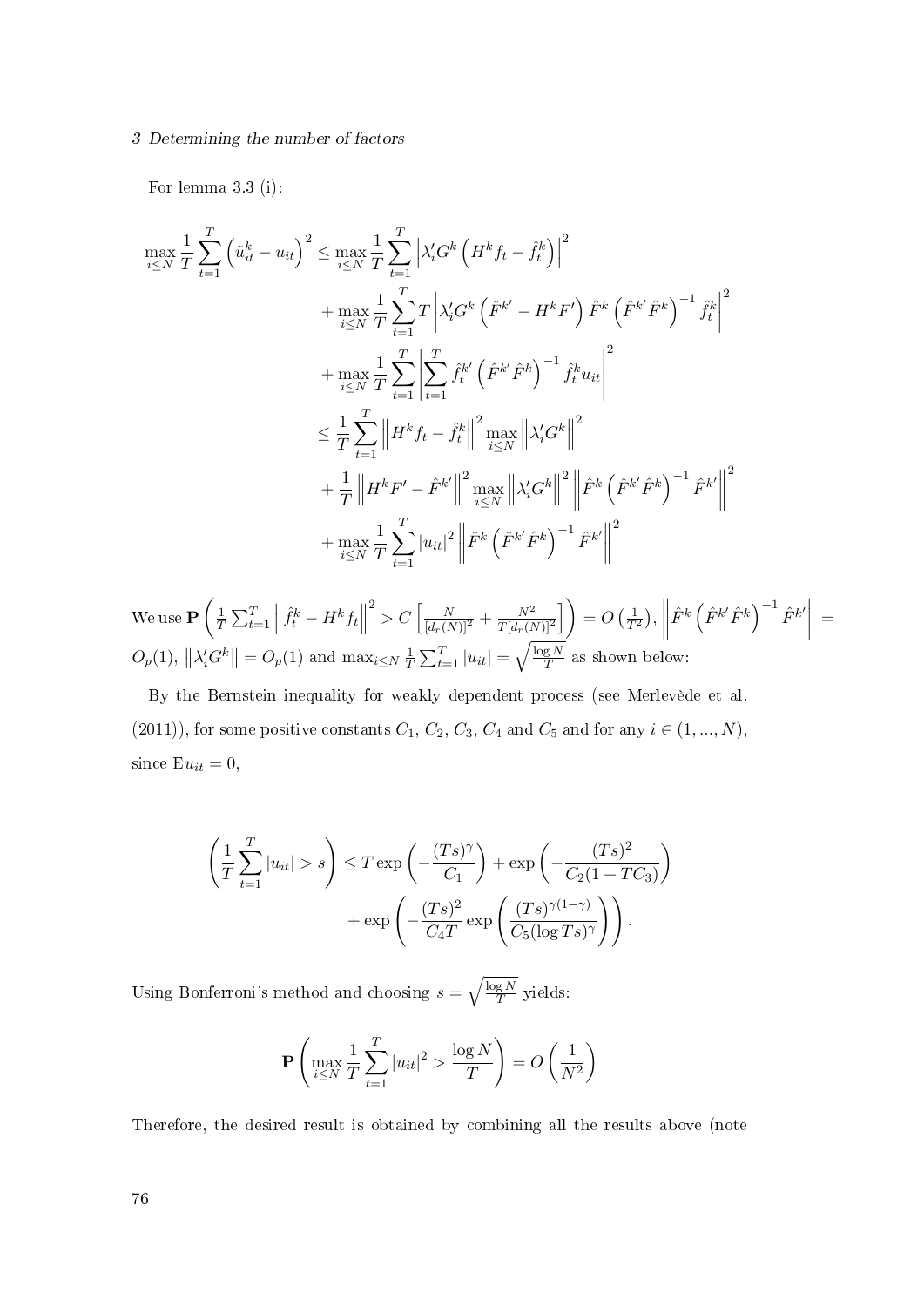that  $\omega_T^2 = O(\frac{\log N}{T} + \frac{N}{[d_r(N)]^2} + \frac{N^2}{T[d_r(N)]^2})$ .

Part (ii) follows from part (i), by the same argument as in the proof of lemma A.3 in Fan et al. (2011).  $\Box$ 

Remark 3.2. Lemma 3.3 (i) is a similar result from Fan et al. (2013). The reason that we show it again here is because we emphasise that it is true even for the case when the factors are weak and even for  $k > r$ , not only  $k = r$  as in Fan et al. (2013). This leads to the immediate consistency for the POET estimator under weaker factor assumption and any  $k \geq r$ .

**Lemma 3.4.** Suppose that the random variables  $Z_1$ ,  $Z_2$  both satisfy the exponentialtype tail condition: There exists  $r_1, r_2 \in (0, 1)$  and  $b_1, b_2 > 0$ , such that  $\forall s > 0$ ,

$$
\mathbf{P}(|Z_i| > s) \le \exp(1 - (s/b_i)^{r_i}), \quad i = 1, 2.
$$

Then  $Z_1 + Z_2$  also satisfy the exponential-type tail condition, i.e. for some  $r_3 \in (0,1)$ and  $b_3 > 0$ ,  $\forall s > 0$  we have:

$$
\mathbf{P}(|Z_1 + Z_2| > s) \le \exp(1 - (s/b_3)^{r_3})
$$

*Proof.* Let  $b = 2 \max(b_1, b_2)$  and  $r = \min(r_1, r_2)$ , then  $\forall s > 0$  we have:

$$
\mathbf{P}(|Z_1 + Z_2| > s) \le \mathbf{P}(|Z_1| + |Z_2| > s)
$$
  
\n
$$
\le \mathbf{P}(|Z_1| > s/2) + \mathbf{P}(|Z_2| > s/2)
$$
  
\n
$$
\le \exp(1 - (s/(2b_1))^{r_1}) + \exp(1 - (s/(2b_2))^{r_2})
$$
  
\n
$$
\le 2 \exp(1 - (s/(b))^r).
$$

The rest of the proof is similar to the proof of Lemma A.2 in Fan et al. (2011) and hence omitted.  $\Box$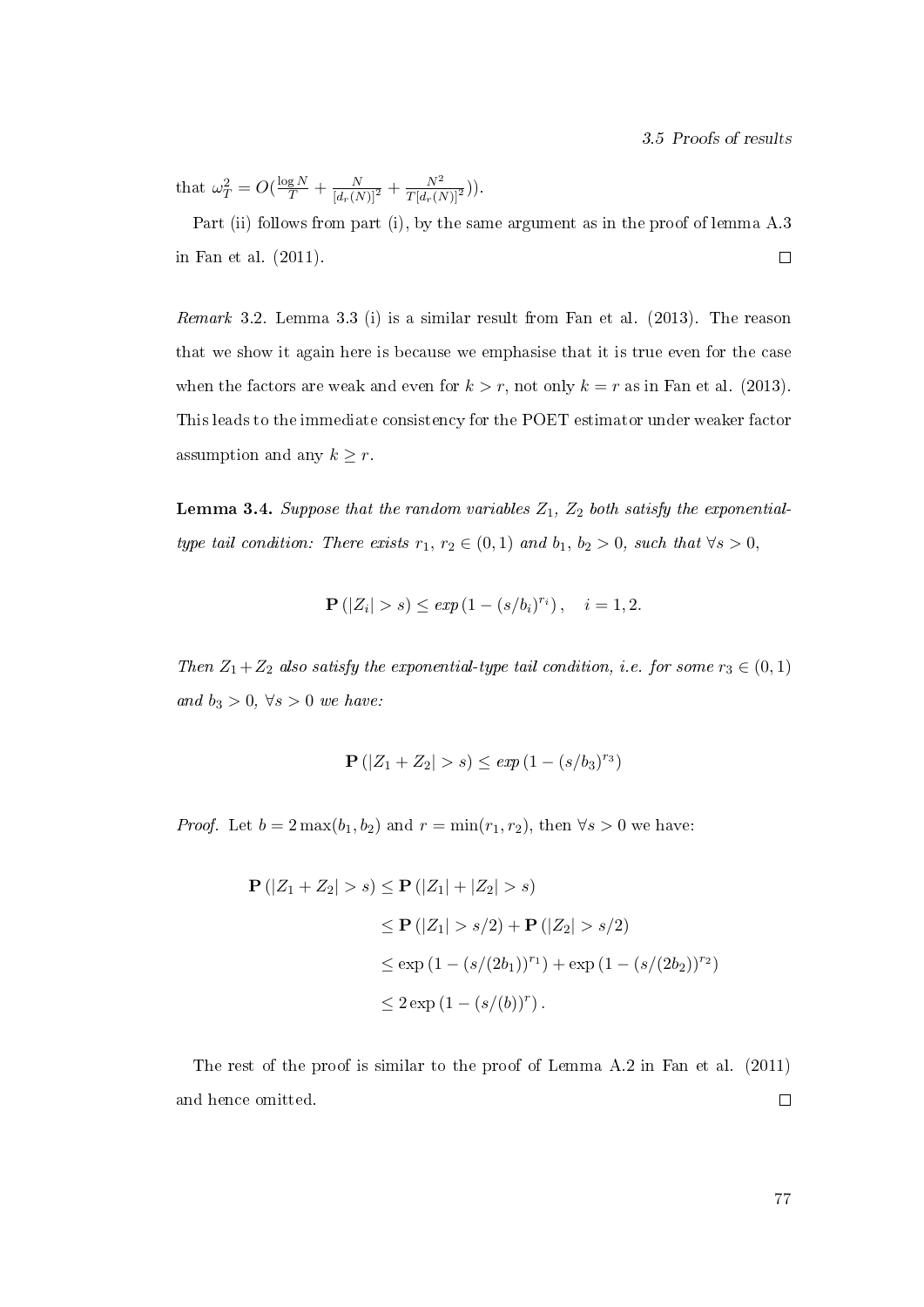#### 3 Determining the number of factors

Lemma 3.5. Under assumption 1-5, there exists a constant  $C$  such that for all  $c>C,\,k < r.$ 

$$
\mathbf{P}\left(\max_{i\leq N} \frac{1}{T} \sum_{t=1}^{T} \left(\tilde{u}_{it}^{k} - u_{it}^{k}\right)^{2} > c\omega_{T}^{2}\right) = O\left(\frac{1}{N^{2}} + \frac{1}{T^{2}}\right) \tag{3.10}
$$

*Proof.* Let  $H^k = (D_N^k)^{-1} \tilde{F}^{k'} F^k \Lambda^{k'} \Lambda^k / T$  which is a  $k \times k$  matrix, where

$$
D_N^k = \begin{bmatrix} d_1(N) & 0 \\ & \ddots & \\ 0 & d_k(N) \end{bmatrix}.
$$

We first need to prove that: for some constant  $C$ :

$$
\mathbf{P}\left(\frac{1}{T}\sum_{t=1}^{T} \left\|\hat{f}_t^k - H^k f_t^k\right\|^2 > C\left[\frac{N}{\left[d_r(N)\right]^2} + \frac{N^2}{T\left[d_r(N)\right]^2}\right]\right) = O\left(\frac{1}{T^2}\right). \tag{3.11}
$$

Now since,  $Y = F\Lambda' + U = F^k \Lambda^{k'} + F^{(k+1:r)} \Lambda^{(k+1:r)'} + U$ 

$$
YY'-F^{k}\Lambda^{k'}\Lambda^{k}F^{k'}=\frac{F\Lambda' U'}{T}+\frac{U\Lambda F'}{T}+\frac{UU'}{T}+F^{k}\Lambda^{k'}\Lambda^{(k+1:r)}F^{(k+1:r)'}+F^{(k+1:r)}\Lambda^{(k+1:r)'}\Lambda^{k}F^{k'}
$$

So,

$$
\hat{F}^{k} - F^{k} H^{k'} = \frac{1}{T} Y Y' \tilde{F}^{k} (D_{N}^{k})^{-1} - \frac{1}{T} F^{k} \Lambda^{k'} \Lambda^{k} F^{k'} \tilde{F}^{k} (D_{N}^{k})^{-1}
$$
\n
$$
= \left( \frac{F \Lambda' U'}{T} + \frac{U \Lambda F'}{T} + \frac{U U'}{T} \right) \tilde{F}^{k} (D_{N}^{k})^{-1}
$$
\n
$$
+ \left( \frac{F^{k} \Lambda^{k'} \Lambda^{(k+1:r)} F^{(k+1:r)}}{T} + \frac{F^{(k+1:r)} \Lambda^{(k+1:r)}}{T} \right) \tilde{F}^{k} (D_{N}^{k})^{-1}
$$
\n
$$
= I + II
$$

By lemma 3.2, we have already shown that  ${\bf P} \left(\frac{1}{7}\right)$  $\frac{1}{T}$   $||I||^2 > C \left[ \frac{N}{[d_r(N)]^2} + \frac{N^2}{T[d_r(N)]^2} \right]$  $\left.\frac{N^2}{T[d_r(N)]^2}\right]\bigg)=$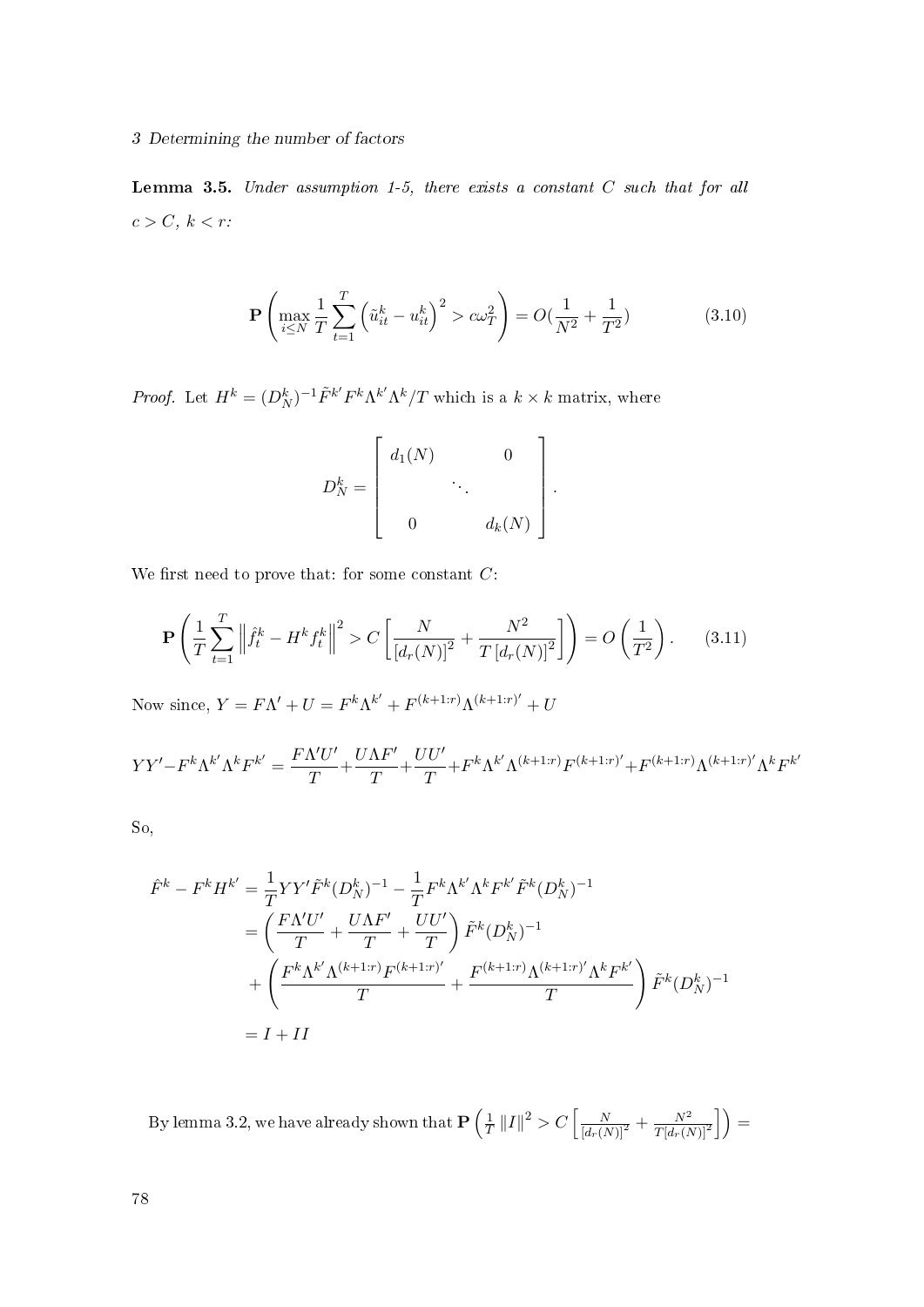$$
O\left(\frac{1}{T^2}\right)
$$
. Now for  $\Pi$ ,

$$
\frac{1}{T} ||II||^{2} \leq \frac{1}{T} \left\| \frac{F^{k} \Lambda^{k'} \Lambda^{(k+1:r)} F^{(k+1:r)'} \tilde{F}^{k} (D_{N}^{k})^{-1}}{T} \right\|^{2} \n+ \frac{1}{T} \left\| \frac{F^{(k+1:r)} \Lambda^{(k+1:r)'} \Lambda^{k} F^{k'} \tilde{F}^{k} (D_{N}^{k})^{-1}}{T} \right\|^{2} \n\leq \frac{2}{T} \left\| \Lambda^{k'} \Lambda^{k'} (D_{N}^{k})^{-1} \right\| ||(D_{N}^{k})^{-1}|| \left\| \Lambda^{(k+1:r)'} \Lambda^{(k+1:r)} \right\| \left\| \frac{\tilde{F}^{k'} \tilde{F}^{k}}{T} \right\| \left\| \frac{1}{\sqrt{T}} F^{k} \right\| \left\| \frac{1}{\sqrt{T}} F^{(k+1:r)} \right\| \n\leq \frac{2}{T} \left\| \Lambda^{k'} \Lambda^{k'} (D_{N}^{k})^{-1} \right\| \left\| \frac{\Lambda^{(k+1:r)'} \Lambda^{(k+1:r)}}{d_{k}(N)} \right\| \left\| \frac{\tilde{F}^{k'} \tilde{F}^{k}}{T} \right\| \left\| \frac{1}{\sqrt{T}} F^{k} \right\| \left\| \frac{1}{\sqrt{T}} F^{(k+1:r)} \right\|.
$$

Using the same results as in lemma 3.2 regarding  $\left\| \frac{1}{\sqrt{2}} \right\|$  $\frac{1}{T}F^k$ and  $\left\| \frac{1}{\sqrt{2}} \right\|$  $\frac{1}{\overline{T}}F^{(k+1:r)}\Big\|,$  we have

$$
\mathbf{P}\left(\frac{1}{T}\left\|II\right\|^2 > C\left[\frac{1}{T}\right]\right) = O\left(\frac{1}{T^2}\right).
$$

Combining, the result for  $I$  and  $II$ , we have proven  $(3.11)$ . Now, using

$$
\max_{i \leq N} \frac{1}{T} \sum_{t=1}^{T} \left( \tilde{u}_{it}^{k} - u_{it}^{k} \right)^{2} \leq \frac{1}{T} \sum_{t=1}^{T} \left\| H^{k} f_{t}^{k} - \hat{f}_{t}^{k} \right\|^{2} \max_{i \leq N} \left\| \lambda_{i}^{\prime} G^{k} \right\|^{2} + \frac{1}{T} \left\| H^{k} F^{k^{\prime}} - \hat{F}^{k^{\prime}} \right\|^{2} \max_{i \leq N} \left\| \lambda_{i}^{\prime} G^{k} \right\|^{2} \left\| \hat{F}^{k} \left( \hat{F}^{k^{\prime}} \hat{F}^{k} \right)^{-1} \hat{F}^{k^{\prime}} \right\|^{2} + \max_{i \leq N} \frac{1}{T} \sum_{t=1}^{T} \left| u_{it}^{k} \right|^{2} \left\| \hat{F}^{k} \left( \hat{F}^{k^{\prime}} \hat{F}^{k} \right)^{-1} \hat{F}^{k^{\prime}} \right\|^{2}.
$$

We have already worked our the part for the first 2 terms above in result  $(3.11)$ . For the bound of  $\max_{i \leq N} \frac{1}{\tau}$  $\frac{1}{T} \sum_{t=1}^{T} |u_{it}^k|$ , consider:

$$
u_{it}^k = \sum_{l=k+1}^r \lambda_i^{(l)} f_t^{(l)} + u_{it}.
$$

From lemma 3.4, we know that the sum of 2 exponential-type tail condition variables is an exponential-type tail condition variable. Also, it is clear that an exponentialtype tail condition variable also preserves its condition under scaling by a constant. Therefore,  $u_{it}^k$  satisfies the exponential-type tail condition. Hence, similar to part of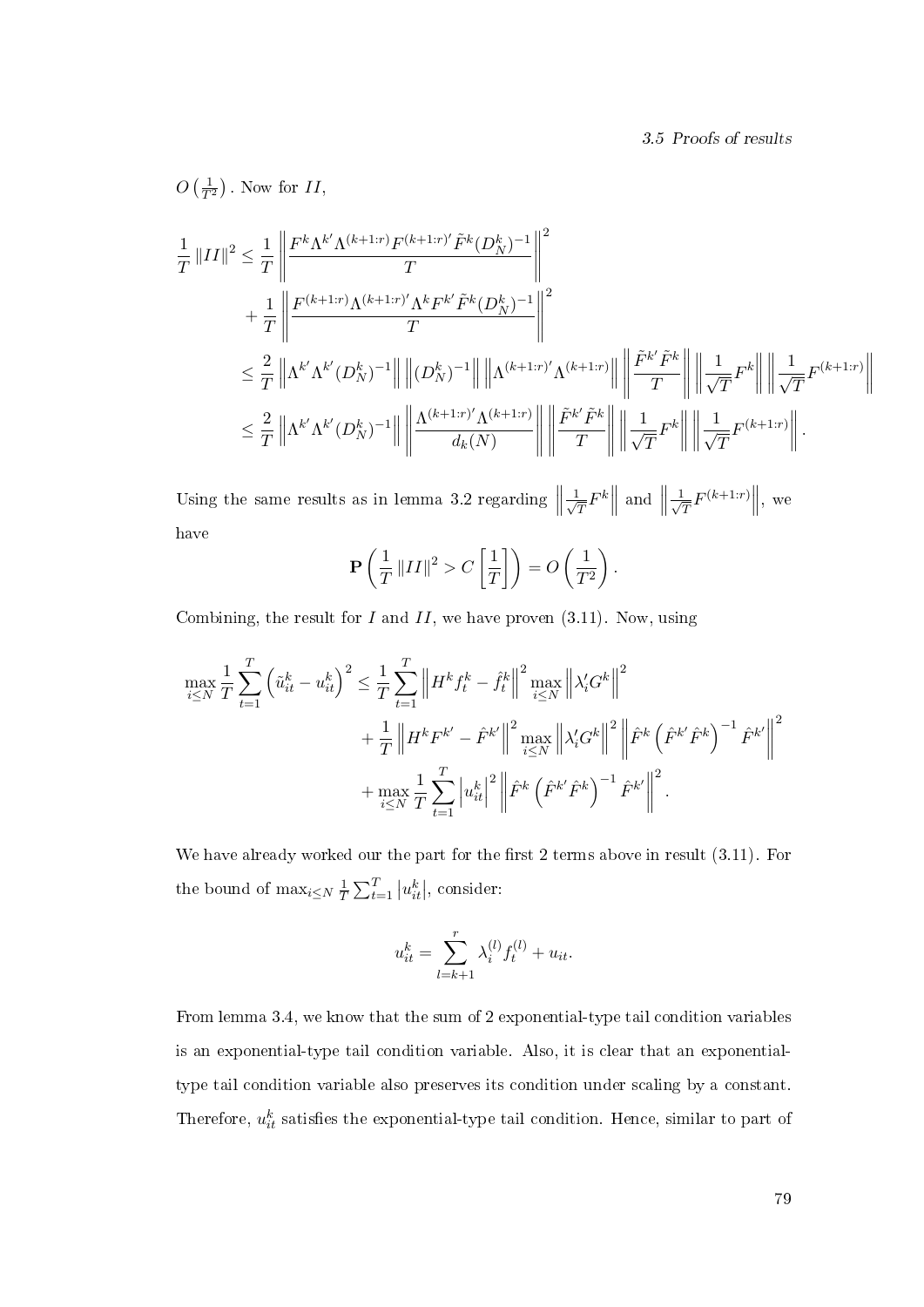#### 3 Determining the number of factors

the proof in lemma 3.3, we have that for some constant  $C$ :

$$
\mathbf{P}\left(\max_{i\leq N} \frac{1}{T} \sum_{t=1}^T \left|u_{it}^k\right|^2 > C \frac{\log N}{T}\right) = O\left(\frac{1}{N^2}\right).
$$

 $\Box$ 

Therefore, combining everything, we finally reach the result  $(3.10)$ .

**Lemma 3.6.** Under assumption 1-5, there exists a constant  $C$  such that for all  $c > C, k < r$ :

(i) 
$$
\mathbf{P}\left(\max_{i,j} \left|\frac{1}{T}\sum_{t=1}^T \left(u_{it}^k u_{jt}^k - \sigma_{ij}^k\right)\right| > c\sqrt{\frac{\log N}{T}}\right) = O\left(\frac{1}{N^2}\right)
$$
  
\n(ii)  $\mathbf{P}\left(\max_{i,j} \left|\frac{1}{T}\sum_{t=1}^T \left(\tilde{u}_{it}^k \tilde{u}_{jt}^k - u_{it}^k u_{jt}^k\right)\right| > c\omega_T\right) = O\left(\frac{1}{N^2} + \frac{1}{T^2}\right).$ 

*Proof.* To prove part (i), we just need to recall that  $u_{it}^k$  satisfies the exponential-type tail condition, as shown in part of the proof of lemma 3.5. The rest is exactly the same as in the proof of lemma A.3 (i) in Fan et al. (2001).

Part (ii) follows from lemma 3.5, by the same argument as in the proof of lemma A.3 (ii) in Fan et al. (2001).  $\Box$ 

Lemma 3.7. Under assumption 1-5, we have the following results:

$$
(i) \ \forall (i,j): \mathbf{P}\left(\left|\tilde{\sigma}_{ij}^k - \sigma_{ij}\right| > h_{ij}^k\right) \le O\left(\frac{1}{N^2} + \frac{1}{T^2}\right) \text{ for } k \ge r.
$$
\n
$$
(ii) \ \forall (i,j): \mathbf{P}\left(\left|\tilde{\sigma}_{ij}^k - \sigma_{ij}^k\right| > h_{ij}^k\right) \le O\left(\frac{1}{N^2} + \frac{1}{T^2}\right) \text{ for } k < r.
$$

*Proof.* Fix  $k \ge r$ . For (i), we first use the following results in Fan et al. (2011, 2013): Under assumptions 1-4, there exists constant  $C_1$  such that for all  $c > C_1$ :

$$
\mathbf{P}\left(\max_{i,j}\left|\frac{1}{T}\sum_{t=1}^{T}\left(u_{it}u_{jt}-\sigma_{ij}\right)\right|>c\sqrt{\frac{\log N}{T}}\right)=O\left(\frac{1}{N^2}\right)\tag{3.12}
$$

Result (3.12) intuitively shows a convergence of the average of week dependent data, which in this case is  $u_{it}u_{jt}$ . Also, by lemma 3.3(iii) for  $k \geq r$  there exists a constant  $C_2$  such that for all  $c > C_2$ 

$$
\mathbf{P}\left(\max_{i,j}\left|\frac{1}{T}\sum_{t=1}^{T}\left(\tilde{u}_{it}^{k}\tilde{u}_{jt}^{k}-u_{it}u_{jt}\right)\right|>\alpha\omega_{T}\right)=O\left(\frac{1}{N^{2}}+\frac{1}{T^{2}}\right).
$$
 (3.13)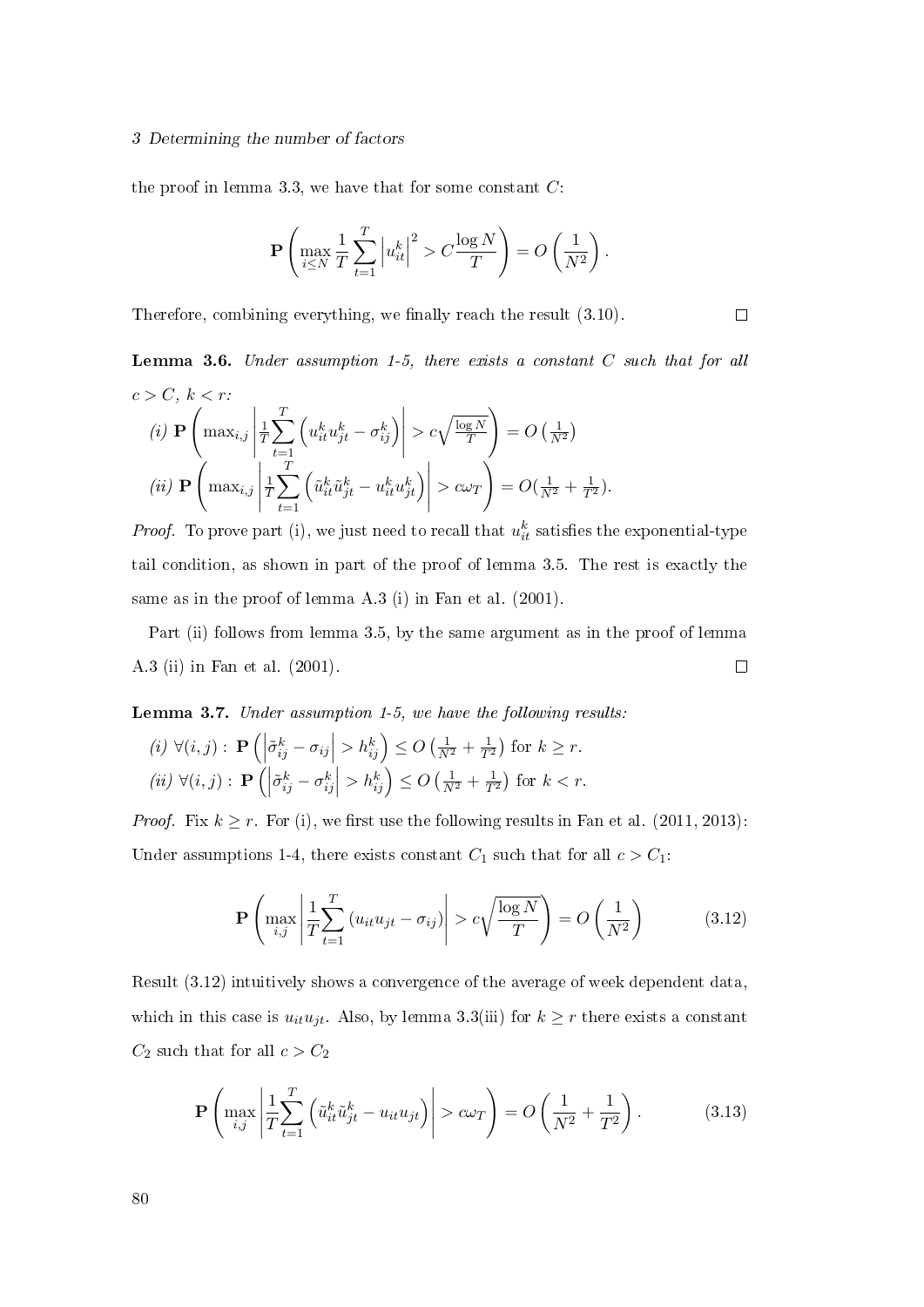3.5 Proofs of results

Together, (3.12)) and (3.13) yield the following: if  $c > max(C_1, C_2)$ :

$$
\mathbf{P}\left(\max_{i,j} \left|\tilde{\sigma}_{ij}^k - \sigma_{ij}\right| \le c\omega_T\right) \ge 1 - O\left(\frac{1}{N^2} + \frac{1}{T^2}\right). \tag{3.14}
$$

Furthermore, by our assumption that  $\tilde{\theta}_{ij}^k$  is asymptotically bounded between  $2$  constants,

$$
\exists (C_L, C_H) \text{ such that } \forall (i, j), \ \mathbf{P}\left(C_L \leq \tilde{\theta}_{ij}^k \leq C_H\right) \geq 1 - O\left(\frac{1}{N^2} + \frac{1}{T^2}\right). \tag{3.15}
$$

Hence if  $h_{ij}^k = C \omega_T \sqrt{\tilde{\theta}_{ij}^k}$  for some constant  $C$  then

$$
\mathbf{P}\left(\left|\tilde{\sigma}_{ij}^k - \sigma_{ij}\right| > h_{ij}^k\right) \le O\left(\frac{1}{N^2} + \frac{1}{T^2}\right)
$$

for  $k \geq r$  as required.

For the case  $k < r$  in (ii), lemma (3.6) establishes the similar results as in (3.12) and (3.13), which lead to the required result.  $\Box$ 

**Lemma 3.8.** Under assumption 1-5, we have the following results: for  $k \geq r$ ,

 $(i) \ \forall (i, j) : \mathbf{P} \left( \left| \right.$  $\left| \tilde{\sigma}_{ij}^{k} \right| > h_{ij}^{k} \mid \sigma_{ij} = 0 \right) \leq O\left( \frac{1}{N^2} + \frac{1}{T^2} \right).$ Under assumption 1-6, we have: for  $k \geq r$ ,  $(ii)$   $\forall (i, j) : \mathbf{P} \bigoplus$  $\left| \tilde{\sigma}_{ij}^{k} \right| < h_{ij}^{k} \mid \sigma_{ij} \neq 0$   $\left( \frac{1}{N^{2}} + \frac{1}{T^{2}} \right)$ 

*Proof.* Lemma 3.7 (i) directly implies Lemma 3.8 (i), since  $k \ge r$  given that  $\sigma_{ij} =$  $0,$  event  $\{$  $\left| \tilde{\sigma}_{ij}^{k} - \sigma_{ij} \right| > h_{ij}^{k}$  is equivalent to  $\left| \right|$  $\tilde{\sigma}_{ij}^k\Big|$  is greater than  $h_{ij}$ , which has asymptotic probability tending to 0 as well. Similarly for the case  $k < r$ .

Now, to prove (ii) we will first use assumption 6:  $\forall (i, j)$ ,

$$
\mathbf{P}\left(\left|\tilde{\sigma}_{ij}^{k}\right|>h_{ij}\mid\sigma_{ij}\neq0\right)=\mathbf{P}\left(\left|\tilde{\sigma}_{ij}^{k}\right|>h_{ij}\mid\left|\sigma_{ij}\right|>\tau\right)
$$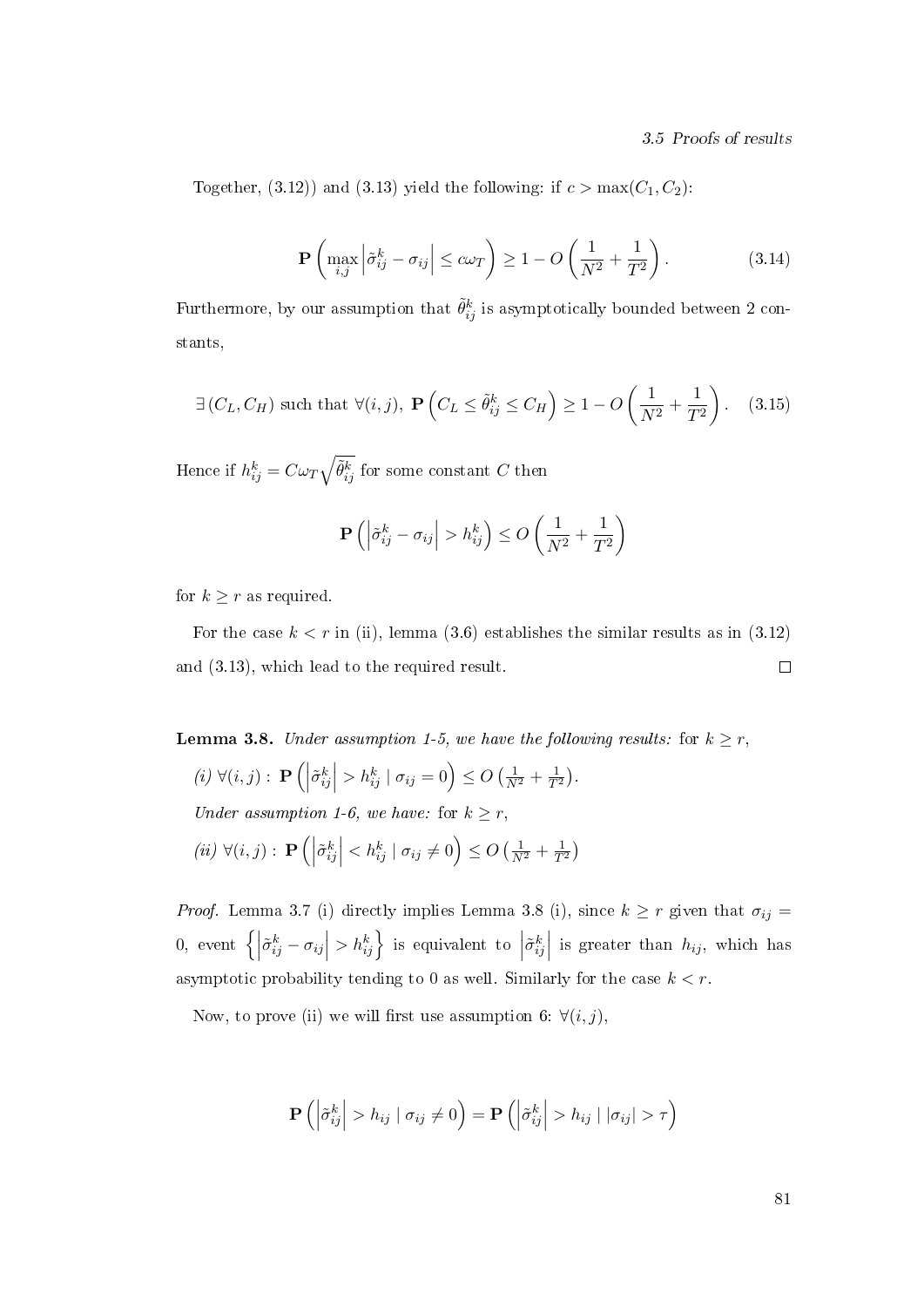#### 3 Determining the number of factors

Let us defining 2 events:

$$
E1 = \left\{ \max_{i,j} \left| \tilde{\sigma}_{ij}^k - \sigma_{ij} \right| \le c\omega_T \right\} \quad \text{for all } c > \max(C_1, C_2),
$$
  

$$
E2 = \left\{ \forall (i, j), \quad C_L \le \tilde{\theta}_{ij}^k \le C_H \right\}.
$$

By lemma 3.7 (i),  $\mathbf{P}(E1) \geq 1 - O\left(\frac{1}{N^2} + \frac{1}{T^2}\right)$ . By the assumption that  $\tilde{\theta}_{ij}^k$  must be asymptotically bounded,  $P(E2) = 1$ . Therefore,  $P(E1 \cap E2) \ge 1 - O\left(\frac{1}{N^2} + \frac{1}{T^2}\right)$ . Under event E2 and assumption 6, if we have  $C'$  sufficiently large such that  $C'$  >  $\mathcal{C}_{0}^{(n)}$ √  $\overline{C_H}$  then  $\max_{i,j} h_{ij} \leq C$ √  $\overline{C_H}\omega_T<\tau$  . Hence  $\forall (i,j),$ 

$$
\mathbf{P}\left(\left|\tilde{\sigma}_{ij}^{k}\right|>h_{ij}\mid|\sigma_{ij}|>\tau\right)\geq \mathbf{P}\left(\left|\tilde{\sigma}_{ij}^{k}-\sigma_{ij}\right|\leq\tau-h_{ij}\right)
$$
\n
$$
\geq \mathbf{P}\left(\left|\tilde{\sigma}_{ij}^{k}-\sigma_{ij}\right|\leq\tau-C\sqrt{C_{H}}\omega_{T}\right)
$$
\n
$$
\geq \mathbf{P}\left(\left|\tilde{\sigma}_{ij}^{k}-\sigma_{ij}\right|\leq C'\omega_{T}-C\sqrt{C_{H}}\omega_{T}\right)
$$
\n
$$
\geq \mathbf{P}\left(\left|\tilde{\sigma}_{ij}^{k}-\sigma_{ij}\right|\leq \left(C'-C\sqrt{C_{H}}\right)\omega_{T}\right)
$$

Given event E1, if we have C' sufficiently large such that  $C' - C \sqrt{ }$  $\overline{C_H}>c$  then  $\forall (i, j) : \Big\vert$  $\left| \tilde{\sigma}_{ij}^k - \sigma_{ij} \right| \leq \left( C' - C \sqrt{\sigma_{ij}} \right)$  $\overline{C_H}$ ) $\omega_T$  . Hence,

$$
\forall (i,j): \mathbf{P}\left(\left|\tilde{\sigma}_{ij}^k - \sigma_{ij}\right| \leq \left(C' - C\sqrt{C_H}\right)\omega_T\right) \geq \mathbf{P}(\text{E1} \cap \text{E2})
$$

and therefore:

$$
\forall (i,j): \mathbf{P}\left(\left|\tilde{\sigma}_{ij}^{k}\right| > h_{ij} \mid \sigma_{ij} \neq 0\right) \geq 1 - O\left(\frac{1}{N^2} + \frac{1}{T^2}\right),\
$$

 $\Box$ 

which establishes our required result.

**Lemma 3.9.** Under assumption 1-5, we have the following results: for 
$$
k < r
$$
,  
\n(*i*) $\forall$ (*i*, *j*) : **P**( $|\tilde{\sigma}_{ij}^k| > h_{ij}^k | \sigma_{ij}^k = 0$ )  $\leq O\left(\frac{1}{N^2} + \frac{1}{T^2}\right)$ 

Under assumption 1-6, we have: for  $k < r$ ,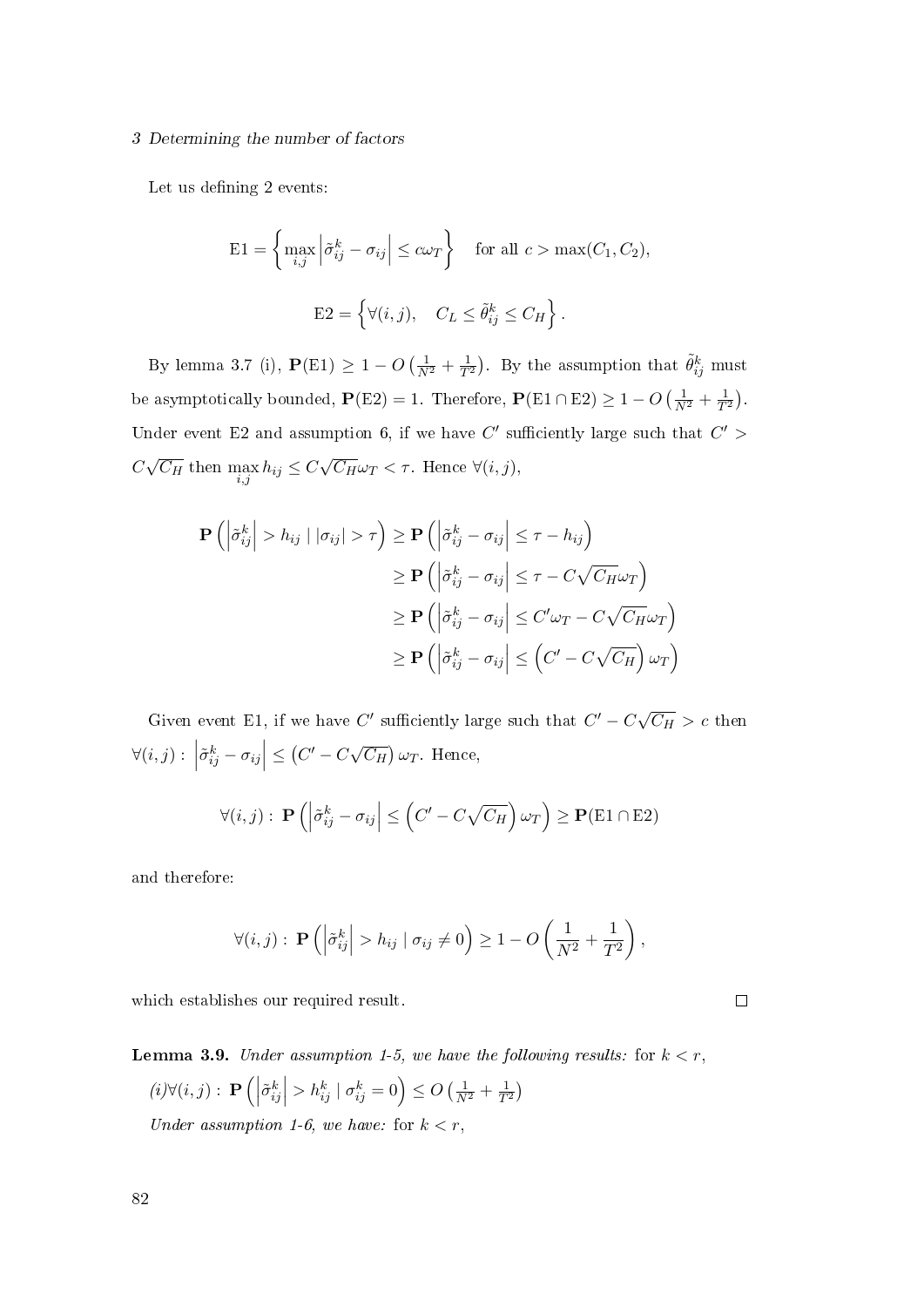$$
(ii) \ \forall (i,j): \ \mathbf{P}\left(\left|\tilde{\sigma}_{ij}^k\right| < h_{ij}^k \mid \sigma_{ij}^k \neq 0\right) \le O\left(\frac{1}{N^2} + \frac{1}{T^2}\right)
$$

Proof. Similarly to the proof of lemma 3.8, lemma 3.7 (ii) directly proves result (i) required above, and result (ii) above can be proven by similar argument as in the proof of 3.8 (ii).  $\Box$ 

# 3.6 Additional Tables and Figures

Table 3.9: Strong factors only  $(r = 5)$ ,  $kmax = 8$ ,  $(\alpha = \beta = 0)$ , the number of factors reported is averaged out of 500 simulations, on the right side are the standard deviations

| $\boldsymbol{N}$ | $\scriptstyle T$ |       |       |       | no serial correlations in $f_t$ and $u_t$ |                  |       |       |       |  |  |
|------------------|------------------|-------|-------|-------|-------------------------------------------|------------------|-------|-------|-------|--|--|
|                  |                  | SC1   |       | SC2   |                                           | BIC <sub>3</sub> |       | ΕR    |       |  |  |
| 100              | 20               | 5.008 | 0.089 | 5.004 | 0.063                                     | 5.000            | 0.000 | 5.000 | 0.000 |  |  |
| 100              | 40               | 5.004 | 0.063 | 5.000 | 0.000                                     | 5.000            | 0.000 | 5.000 | 0.000 |  |  |
| 100              | 60               | 5.006 | 0.077 | 5.002 | 0.045                                     | 5.000            | 0.000 | 5.000 | 0.000 |  |  |
| 200              | 60               | 5.000 | 0.000 | 5.000 | 0.000                                     | 5.000            | 0.000 | 5.000 | 0.000 |  |  |
| 500              | 60               | 5.000 | 0.000 | 5.000 | 0.000                                     | 5.000            | 0.000 | 5.000 | 0.000 |  |  |
| 100              | 100              | 5.006 | 0.077 | 5.000 | 0.000                                     | 5.000            | 0.000 | 5.000 | 0.000 |  |  |
| 200              | 100              | 5.002 | 0.045 | 5.000 | 0.000                                     | 5.000            | 0.000 | 5.000 | 0.000 |  |  |
| 500              | 100              | 5.000 | 0.000 | 5.000 | 0.000                                     | 5.000            | 0.000 | 5.000 | 0.000 |  |  |
| 10               | 100              | 2.048 | 2.332 | 1.472 | 2.134                                     | 5.000            | 0.000 | 4.956 | 0.224 |  |  |
| 20               | 100              | 5.408 | 0.653 | 5.218 | 0.524                                     | 5.000            | 0.000 | 5.000 | 0.000 |  |  |
| 40               | 100              | 5.318 | 0.545 | 5.054 | 0.226                                     | 5.000            | 0.000 | 5.000 | 0.000 |  |  |
| 60               | 100              | 5.198 | 0.451 | 5.028 | 0.165                                     | 5.000            | 0.000 | 5.000 | 0.000 |  |  |
| 60               | 200              | 5.226 | 0.455 | 5.014 | 0.118                                     | 5.000            | 0.000 | 5.000 | 0.000 |  |  |
| 60               | 500              | 5.216 | 0.445 | 5.010 | 0.100                                     | 5.000            | 0.000 | 5.000 | 0.000 |  |  |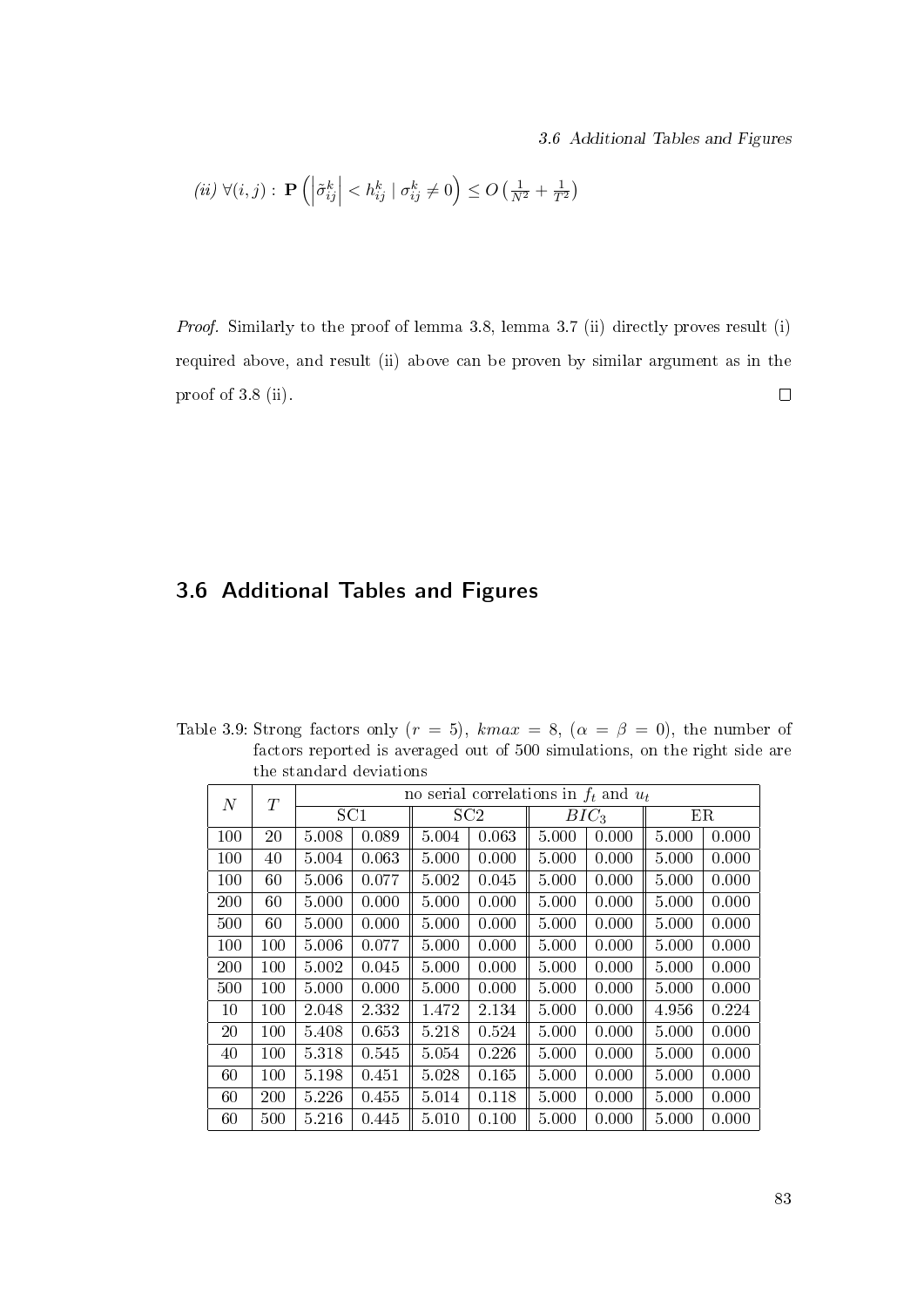Table 3.10: Strong factors only  $(r = 5)$ , kma $x = 8$ ,  $(\alpha = \beta = 0.5)$ , the number of factors reported is averaged out of 500 simulations, on the right side are the standard deviations

| $\,N$ | T       |       |       |       | serial correlations in $f_t$ and $u_t$ ( $\alpha = \beta = 0.5$ ) |       |         |       |             |
|-------|---------|-------|-------|-------|-------------------------------------------------------------------|-------|---------|-------|-------------|
|       |         | SC1   |       |       | SC2                                                               |       | $BIC_3$ |       | $_{\rm ER}$ |
| 100   | 20      | 5.106 | 0.327 | 5.060 | 0.238                                                             | 5.000 | 0.000   | 5.000 | 0.000       |
| 100   | 40      | 5.112 | 0.352 | 5.032 | 0.187                                                             | 5.000 | 0.000   | 5.000 | 0.000       |
| 100   | 60      | 5.118 | 0.347 | 5.014 | 0.118                                                             | 5.000 | 0.000   | 5.000 | 0.000       |
| 200   | 60      | 5.074 | 0.270 | 5.026 | 0.171                                                             | 5.000 | 0.000   | 5.000 | 0.000       |
| 500   | 60      | 5.004 | 0.063 | 5.032 | 0.176                                                             | 5.000 | 0.000   | 5.000 | 0.000       |
| 100   | 100     | 5.078 | 0.283 | 5.006 | 0.077                                                             | 5.000 | 0.000   | 5.000 | 0.000       |
| 200   | $100\,$ | 5.052 | 0.240 | 5.006 | 0.077                                                             | 5.000 | 0.000   | 5.000 | 0.000       |
| 500   | 100     | 5.006 | 0.077 | 5.008 | 0.089                                                             | 5.000 | 0.000   | 5.000 | 0.000       |
| 10    | 100     | 1.870 | 2.297 | 1.374 | 2.088                                                             | 5.000 | 0.000   | 4.960 | 0.225       |
| 20    | 100     | 5.520 | 0.750 | 5.292 | 0.589                                                             | 5.000 | 0.000   | 5.000 | 0.000       |
| 40    | 100     | 5.462 | 0.673 | 5.136 | 0.349                                                             | 5.000 | 0.000   | 5.000 | 0.000       |
| 60    | 100     | 5.432 | 0.634 | 5.124 | 0.336                                                             | 5.000 | 0.000   | 5.000 | 0.000       |
| 60    | 200     | 5.432 | 0.625 | 5.072 | 0.266                                                             | 5.000 | 0.000   | 5.000 | 0.000       |
| 60    | 500     | 5.346 | 0.575 | 5.032 | 0.176                                                             | 5.000 | 0.000   | 5.000 | 0.000       |

Table 3.11: Weak factors only  $(r = 5, \gamma = 1/3)$ ,  $kmax = 8$ ,  $(\alpha = \beta = 0)$ , the number of factors reported is averaged out of 500 simulations, on the right side are the standard deviations

| $\,N$ | T   |       |       | no serial correlations in $f_t$ and $u_t$ |       |         |       |       |       |
|-------|-----|-------|-------|-------------------------------------------|-------|---------|-------|-------|-------|
|       |     | SC1   |       | SC2                                       |       | $BIC_3$ |       |       | ER    |
| 100   | 20  | 5.008 | 0.089 | 5.000                                     | 0.000 | 3.846   | 0.619 | 5.000 | 0.000 |
| 100   | 40  | 5.012 | 0.109 | 5.004                                     | 0.063 | 3.180   | 0.679 | 5.000 | 0.000 |
| 100   | 60  | 5.004 | 0.063 | 5.000                                     | 0.000 | 2.768   | 0.683 | 5.000 | 0.000 |
| 200   | 60  | 5.004 | 0.063 | 5.000                                     | 0.000 | 2.160   | 0.651 | 5.000 | 0.000 |
| 500   | 60  | 5.000 | 0.000 | 5.000                                     | 0.000 | 1.454   | 0.642 | 5.000 | 0.000 |
| 100   | 100 | 5.012 | 0.109 | 5.000                                     | 0.000 | 2.248   | 0.651 | 5.000 | 0.000 |
| 200   | 100 | 5.004 | 0.063 | 5.000                                     | 0.000 | 1.430   | 0.615 | 5.000 | 0.000 |
| 500   | 100 | 5.000 | 0.000 | 5.000                                     | 0.000 | 0.676   | 0.576 | 5.000 | 0.000 |
| 10    | 100 | 1.588 | 1.975 | 1.030                                     | 1.623 | 4.796   | 0.403 | 4.522 | 0.909 |
| 20    | 100 | 5.366 | 0.611 | 5.252                                     | 0.552 | 3.914   | 0.599 | 4.994 | 0.077 |
| 40    | 100 | 5.302 | 0.532 | 5.044                                     | 0.205 | 3.226   | 0.663 | 5.000 | 0.000 |
| 60    | 100 | 5.226 | 0.446 | 5.014                                     | 0.118 | 2.746   | 0.677 | 5.000 | 0.000 |
| 60    | 200 | 5.240 | 0.459 | 5.008                                     | 0.089 | 2.282   | 0.657 | 5.000 | 0.000 |
| 60    | 500 | 5.330 | 0.523 | 5.018                                     | 0.133 | 1.688   | 0.687 | 5.000 | 0.000 |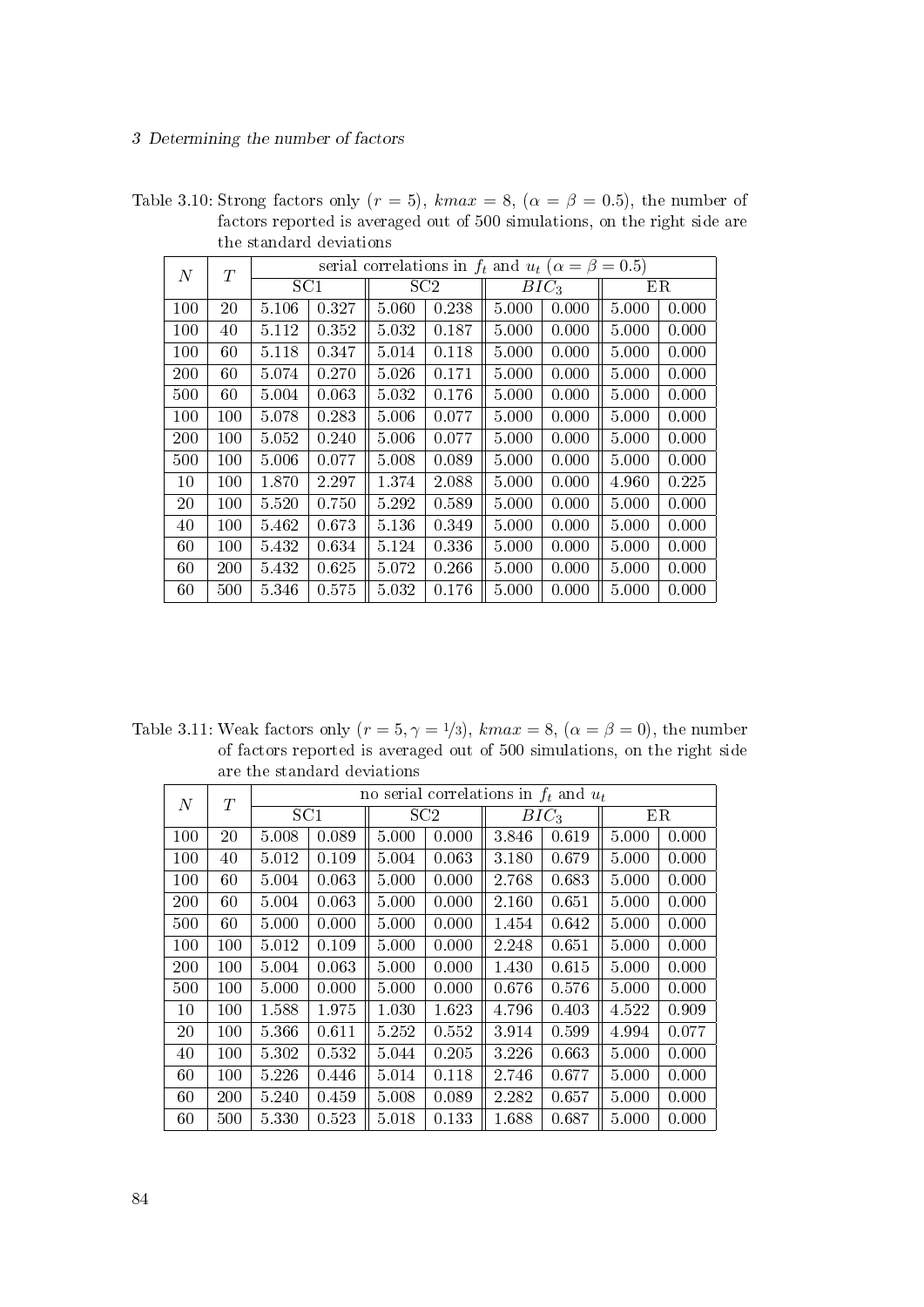| $\overline{N}$ | T   |       |       |           | serial correlations in $f_t$ and $u_t$ ( $\alpha = \beta = 0.5$ ) |                  |       |       |       |  |  |
|----------------|-----|-------|-------|-----------|-------------------------------------------------------------------|------------------|-------|-------|-------|--|--|
|                |     | SC1   |       |           | SC2                                                               | BIC <sub>3</sub> |       |       | ER    |  |  |
| 100            | 20  | 5.120 | 0.355 | 5.062     | 0.257                                                             | 4.168            | 0.587 | 4.992 | 0.109 |  |  |
| 100            | 40  | 5.142 | 0.387 | 5.050     | 0.218                                                             | 3.486            | 0.653 | 5.000 | 0.000 |  |  |
| 100            | 60  | 5.112 | 0.334 | 5.032     | 0.176                                                             | 3.084            | 0.665 | 5.000 | 0.000 |  |  |
| 200            | 60  | 5.084 | 0.278 | 5.028     | 0.165                                                             | 2.574            | 0.652 | 5.000 | 0.000 |  |  |
| 500            | 60  | 5.002 | 0.045 | 5.030     | 0.182                                                             | 1.996            | 0.614 | 5.000 | 0.000 |  |  |
| 100            | 100 | 5.066 | 0.256 | 5.006     | 0.077                                                             | 2.500            | 0.662 | 5.000 | 0.000 |  |  |
| 200            | 100 | 5.048 | 0.232 | 5.006     | 0.077                                                             | 1.884            | 0.669 | 5.000 | 0.000 |  |  |
| 500            | 100 | 5.000 | 0.000 | 5.000     | 0.000                                                             | 1.194            | 0.611 | 5.000 | 0.000 |  |  |
| 10             | 100 | 1.630 | 2.040 | 1.190     | 1.711                                                             | 4.770            | 0.431 | 4.436 | 0.944 |  |  |
| 20             | 100 | 5.468 | 0.717 | 5.282     | 0.575                                                             | 3.914            | 0.622 | 4.982 | 0.204 |  |  |
| 40             | 100 | 5.436 | 0.656 | $5.104\,$ | 0.312                                                             | 3.380            | 0.670 | 5.000 | 0.000 |  |  |
| 60             | 100 | 5.428 | 0.624 | 5.150     | 0.357                                                             | 2.950            | 0.661 | 5.000 | 0.000 |  |  |
| 60             | 200 | 5.358 | 0.571 | 5.060     | 0.238                                                             | 2.370            | 0.659 | 5.000 | 0.000 |  |  |
| 60             | 500 | 5.348 | 0.569 | 5.044     | 0.205                                                             | 1.798            | 0.631 | 5.000 | 0.000 |  |  |

Table 3.12: Weak factors only  $(r = 5, \gamma = 1/3)$ ,  $kmax = 8$ ,  $(\alpha = \beta = 0.5)$ , the number of factors reported is averaged out of 500 simulations, on the right side are the standard deviations

Table 3.13: Weak factors only  $(r = 5, \gamma = 1/5)$ , kmax = 8,  $(\alpha = \beta = 0)$ , the number of factors reported is averaged out of 500 simulations, on the right side are the standard deviations

| $\overline{N}$ | T   |       |       |       |                 | no serial correlations in $f_t$ and $u_t$ |                  |       |       |  |
|----------------|-----|-------|-------|-------|-----------------|-------------------------------------------|------------------|-------|-------|--|
|                |     | SC1   |       |       | SC <sub>2</sub> |                                           | BIC <sub>3</sub> |       | ER    |  |
| 100            | 20  | 5.008 | 0.109 | 4.996 | 0.063           | 1.356                                     | 0.631            | 4.986 | 0.118 |  |
| 100            | 40  | 5.018 | 0.147 | 5.002 | 0.045           | 0.154                                     | 0.361            | 5.000 | 0.000 |  |
| 100            | 60  | 5.004 | 0.063 | 5.000 | 0.000           | 0.012                                     | 0.109            | 5.000 | 0.000 |  |
| 200            | 60  | 5.002 | 0.045 | 5.000 | 0.000           | 0.000                                     | 0.000            | 5.000 | 0.000 |  |
| 500            | 60  | 5.000 | 0.000 | 5.000 | 0.000           | 0.000                                     | 0.000            | 5.000 | 0.000 |  |
| 100            | 100 | 5.004 | 0.063 | 5.000 | 0.000           | 0.000                                     | 0.000            | 5.000 | 0.000 |  |
| 200            | 100 | 5.000 | 0.000 | 5.000 | 0.000           | 0.000                                     | 0.000            | 5.000 | 0.000 |  |
| 500            | 100 | 5.000 | 0.000 | 5.000 | 0.000           | 0.000                                     | 0.000            | 5.000 | 0.000 |  |
| 10             | 100 | 1.706 | 1.713 | 1.204 | 1.388           | 4.134                                     | 0.649            | 3.656 | 1.468 |  |
| 20             | 100 | 5.402 | 0.649 | 5.130 | 0.869           | 1.722                                     | 0.665            | 4.928 | 0.308 |  |
| 40             | 100 | 5.336 | 0.558 | 5.028 | 0.165           | 0.304                                     | 0.482            | 5.000 | 0.000 |  |
| 60             | 100 | 5.214 | 0.434 | 5.022 | 0.147           | 0.024                                     | 0.153            | 5.000 | 0.000 |  |
| 60             | 200 | 5.248 | 0.472 | 5.008 | 0.089           | 0.002                                     | 0.045            | 5.000 | 0.000 |  |
| 60             | 500 | 5.280 | 0.492 | 5.014 | 0.118           | 0.000                                     | 0.000            | 5.000 | 0.000 |  |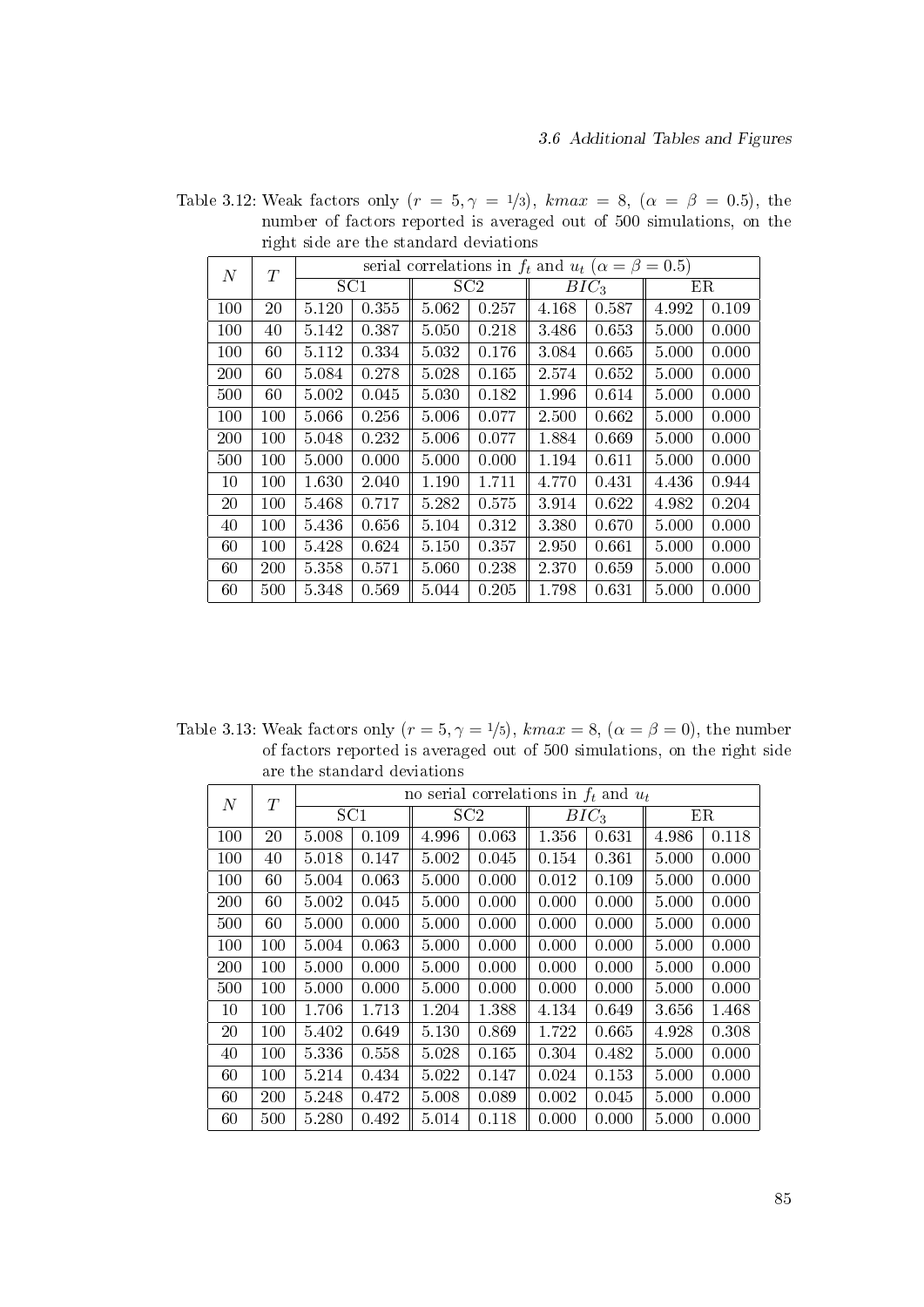Table 3.14: Weak factors only  $(r = 5, \gamma = 1/5)$ ,  $kmax = 8$ ,  $(\alpha = \beta = 0.5)$ , the number of factors reported is averaged out of 500 simulations, on the right side are the standard deviations

| $\,N$ | T   |       |       |       | serial correlations in $f_t$ and $u_t$ ( $\alpha = \beta = 0.5$ ) |         |       |       |       |
|-------|-----|-------|-------|-------|-------------------------------------------------------------------|---------|-------|-------|-------|
|       |     | SC1   |       |       | SC <sub>2</sub>                                                   | $BIC_3$ |       |       | ΕR    |
| 100   | 20  | 5.112 | 0.357 | 5.014 | 0.387                                                             | 2.172   | 0.654 | 4.896 | 0.444 |
| 100   | 40  | 5.160 | 0.398 | 5.028 | 0.165                                                             | 0.698   | 0.579 | 5.000 | 0.000 |
| 100   | 60  | 5.112 | 0.340 | 5.018 | 0.133                                                             | 0.158   | 0.371 | 5.000 | 0.000 |
| 200   | 60  | 5.078 | 0.276 | 5.028 | 0.165                                                             | 0.020   | 0.140 | 5.000 | 0.000 |
| 500   | 60  | 5.004 | 0.063 | 5.050 | 0.218                                                             | 0.000   | 0.000 | 5.000 | 0.000 |
| 100   | 100 | 5.060 | 0.246 | 5.008 | 0.089                                                             | 0.010   | 0.100 | 5.000 | 0.000 |
| 200   | 100 | 5.044 | 0.249 | 5.008 | 0.089                                                             | 0.000   | 0.000 | 5.000 | 0.000 |
| 500   | 100 | 5.002 | 0.045 | 5.004 | 0.063                                                             | 0.000   | 0.000 | 5.000 | 0.000 |
| 10    | 100 | 1.652 | 1.655 | 1.184 | 1.362                                                             | 4.174   | 0.610 | 3.658 | 1.455 |
| 20    | 100 | 5.472 | 0.747 | 5.080 | 0.965                                                             | 1.870   | 0.686 | 4.900 | 0.427 |
| 40    | 100 | 5.516 | 0.729 | 5.136 | 0.343                                                             | 0.518   | 0.553 | 4.998 | 0.045 |
| 60    | 100 | 5.442 | 0.666 | 5.114 | 0.324                                                             | 0.100   | 0.300 | 5.000 | 0.000 |
| 60    | 200 | 5.374 | 0.554 | 5.050 | 0.218                                                             | 0.004   | 0.063 | 5.000 | 0.000 |
| 60    | 500 | 5 366 | 0.611 | 5.050 | 0.218                                                             | 0.000   | 0.000 | 5.000 | 0.000 |

Table 3.15: Weak factors only  $(r = 5, \gamma = 1/10)$ ,  $kmax = 8$ ,  $(\alpha = \beta = 0)$ , the number of factors reported is averaged out of 500 simulations, on the right side are the standard deviations

| N   | T   |                 |         | no serial correlations in $f_t$ and $u_t$ |       |         |       |       |       |
|-----|-----|-----------------|---------|-------------------------------------------|-------|---------|-------|-------|-------|
|     |     | SC <sub>1</sub> |         |                                           | SC2   | $BIC_3$ |       | ER    |       |
| 100 | 20  | 3.606           | 1.784   | 1.628                                     | 1.661 | 0.000   | 0.000 | 3.838 | 1.918 |
| 100 | 40  | 5.004           | 0.063   | 4.954                                     | 0.310 | 0.000   | 0.000 | 4.998 | 0.045 |
| 100 | 60  | 5.006           | 0.077   | 4.998                                     | 0.045 | 0.000   | 0.000 | 4.996 | 0.063 |
| 200 | 60  | 5.000           | 0.000   | 5.000                                     | 0.000 | 0.000   | 0.000 | 5.000 | 0.000 |
| 500 | 60  | 5.000           | 0.000   | 5.000                                     | 0.000 | 0.000   | 0.000 | 5.000 | 0.000 |
| 100 | 100 | 5.004           | 0.063   | 5.000                                     | 0.000 | 0.000   | 0.000 | 5.000 | 0.000 |
| 200 | 100 | 5.004           | 0.063   | 5.000                                     | 0.000 | 0.000   | 0.000 | 5.000 | 0.000 |
| 500 | 100 | 5.000           | 0.000   | 5.000                                     | 0.000 | 0.000   | 0.000 | 5.000 | 0.000 |
| 10  | 100 | 1.300           | 1.173   | 0.724                                     | 0.926 | 2.562   | 0.766 | 3.010 | 2.006 |
| 20  | 100 | 4.586           | 1 2 3 4 | 2.458                                     | 1598  | 0.004   | 0.063 | 3.472 | 1.477 |
| 40  | 100 | 5.284           | 0.494   | 4.880                                     | 0.535 | 0.000   | 0.000 | 4.940 | 0.359 |
| 60  | 100 | 5.246           | 0.449   | 5.010                                     | 0.134 | 0.000   | 0.000 | 5.000 | 0.000 |
| 60  | 200 | 5.252           | 0.474   | 5.010                                     | 0.100 | 0.000   | 0.000 | 5.000 | 0.000 |
| 60  | 500 | 5.280           | 0.492   | 5.016                                     | 0.126 | 0.000   | 0.000 | 5.000 | 0.000 |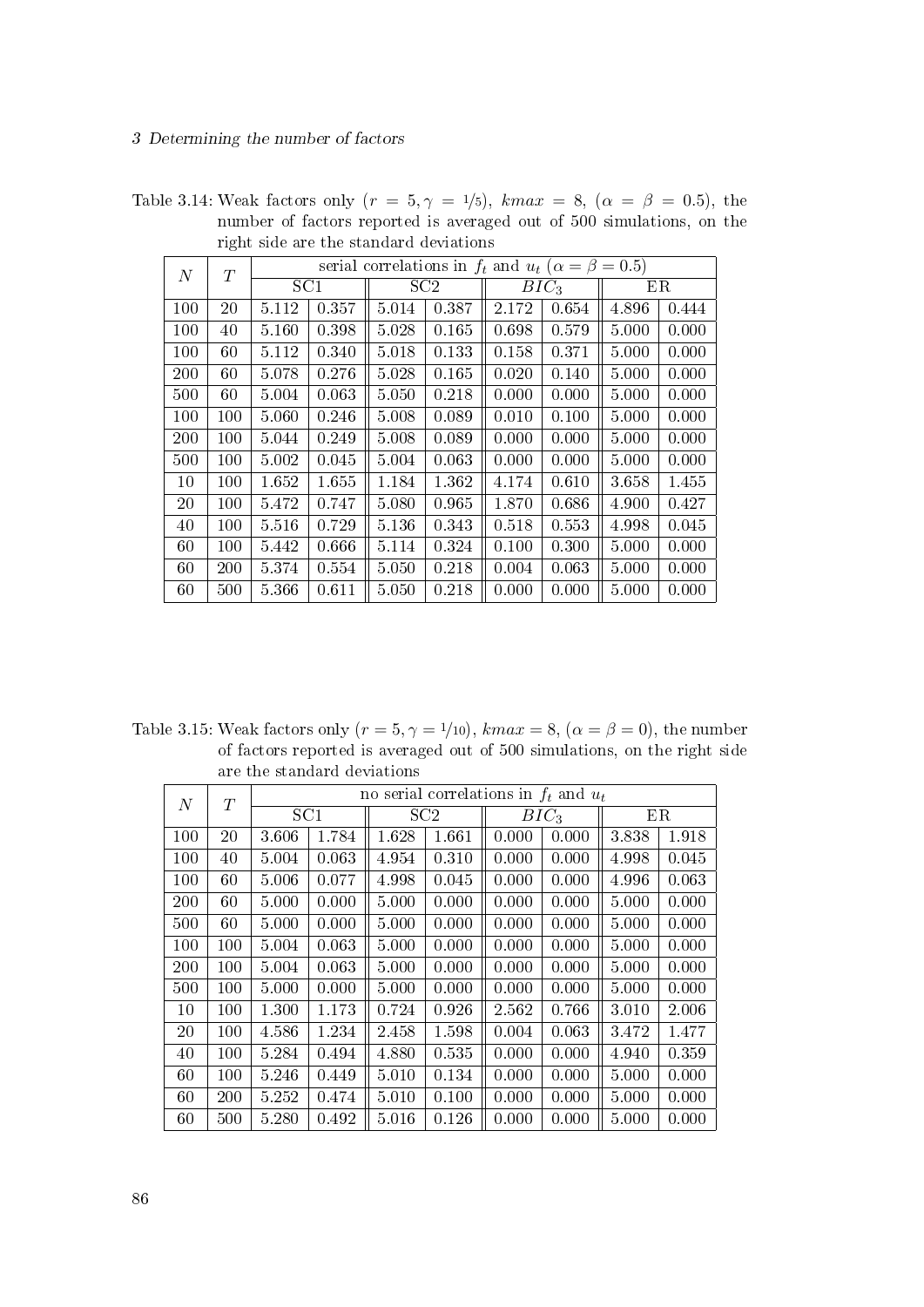|     |         |                 |       |       | serial correlations in $f_t$ and $u_t$ ( $\alpha = \beta = 0.5$ ) |       |                  |       |       |
|-----|---------|-----------------|-------|-------|-------------------------------------------------------------------|-------|------------------|-------|-------|
| N   | T       | SC <sub>1</sub> |       |       | SC2                                                               |       | BIC <sub>3</sub> |       | ER    |
| 100 | 20      | 3.944           | 1.452 | 2.578 | 1.708                                                             | 0.038 | 0.191            | 1.702 | 2.053 |
| 100 | 40      | 5.118           | 0.390 | 4.950 | 0.309                                                             | 0.000 | 0.000            | 4.496 | 1.369 |
| 100 | 60      | 5.124           | 0.359 | 5.016 | 0.154                                                             | 0.000 | 0.000            | 4.994 | 0.077 |
| 200 | 60      | 5.064           | 0.268 | 5.026 | 0.159                                                             | 0.000 | 0.000            | 5.000 | 0.000 |
| 500 | 60      | 5.006           | 0.077 | 5.034 | 0.181                                                             | 0.000 | 0.000            | 5.000 | 0.000 |
| 100 | 100     | 5.070           | 0.271 | 5.004 | 0.063                                                             | 0.000 | 0.000            | 5.000 | 0.000 |
| 200 | 100     | 5.048           | 0.214 | 5.008 | 0.089                                                             | 0.000 | 0.000            | 5.000 | 0.000 |
| 500 | 100     | 5.000           | 0.000 | 5.000 | 0.000                                                             | 0.000 | 0.000            | 5.000 | 0.000 |
| 10  | 100     | 1.408           | 1.149 | 0.816 | 0.951                                                             | 2.562 | 0.753            | 2.750 | 1.987 |
| 20  | $100\,$ | 4.602           | 1.413 | 2.628 | 1.720                                                             | 0.008 | 0.089            | 3.284 | 1.491 |
| 40  | 100     | 5.458           | 0.691 | 4.972 | 0.558                                                             | 0.000 | 0.000            | 4.858 | 0.561 |
| 60  | 100     | 5.530           | 0.680 | 5.114 | 0.330                                                             | 0.000 | 0.000            | 4.980 | 0.260 |
| 60  | 200     | 5.318           | 0.538 | 5.056 | 0.230                                                             | 0.000 | 0.000            | 5.000 | 0.000 |
| 60  | 500     | 5356            | 0.578 | 5.034 | 0.181                                                             | 0.000 | 0.000            | 5.000 | 0.000 |

Table 3.16: Weak factors only  $(r = 5, \gamma = 1/10)$ ,  $kmax = 8$ ,  $(\alpha = \beta = 0.5)$ , the number of factors reported is averaged out of 500 simulations, on the right side are the standard deviations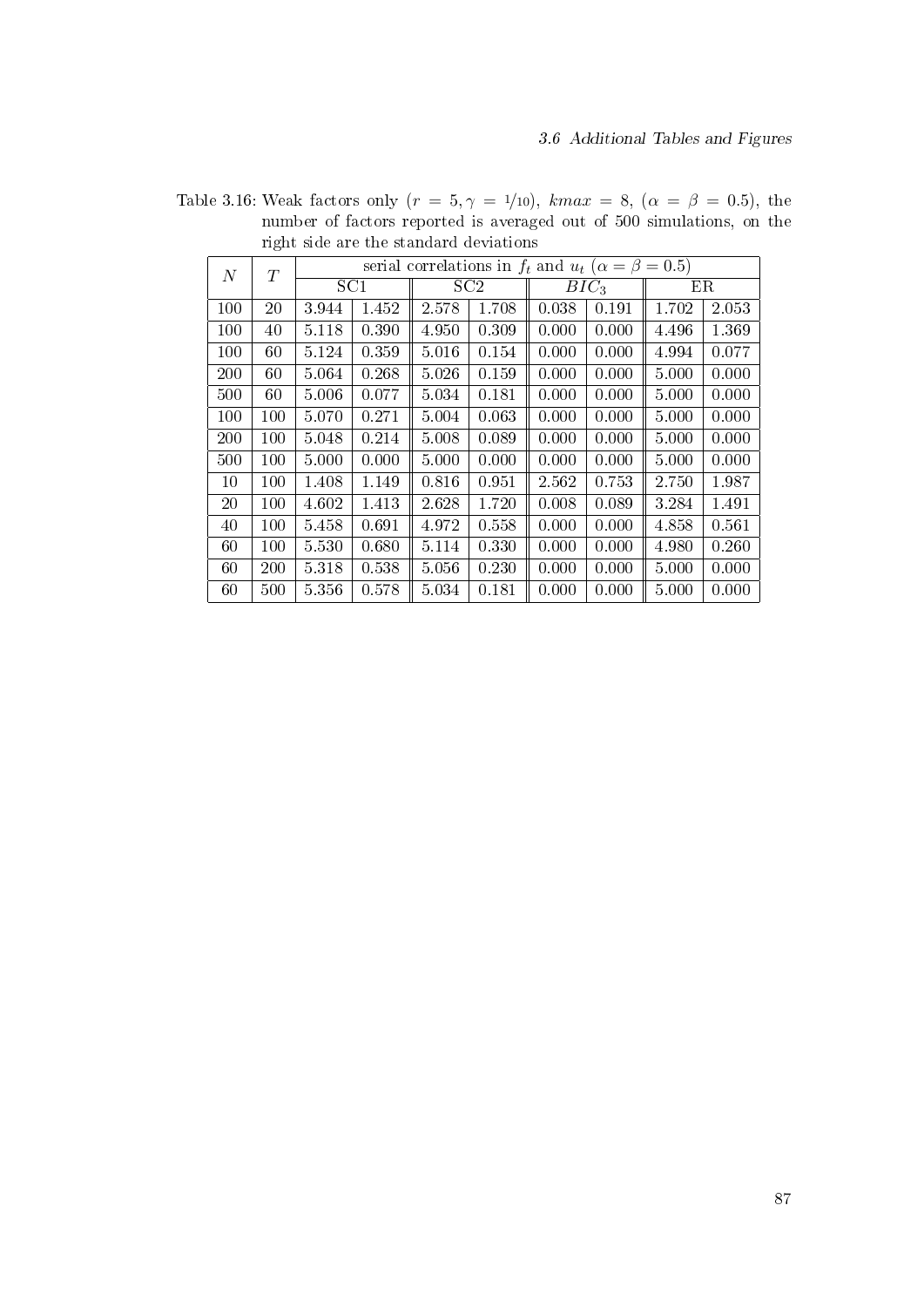# 4 Applications of weak factor model in large dimensional covariance matrix estimation

# 4.1 Introduction

Suppose we want to estimate the covariance matrix  $\Sigma$  of a homoskedaticity multivariate process  $Y_t$ , the sample covariance matrix constructed from  $T$  observations are very ill-behaved when the cross-section dimension  $N$  is as large as  $T$ . The literature discussing the issue with large-dimensional sample covariance matrix is extremely large, e.g. some can be found in Ledoit and Wolf (2004), Fan et al. (2011, 2013) and the references therein.

As discussed in Section 1.2.2, proposing factor structure gives great advantage in estimating large covariance matrix. Recall that if we assume  $Y_t$  has factor structure, i.e.  $Y_t = \Lambda f_t + u_t$ , then we have  $\Sigma = \Lambda \Sigma_f \Lambda' + \Sigma_u$ . In here,  $\Sigma_f$  is the  $r \times r$  covariance matrix of  $f_t$  and  $\Sigma_u$  is the covariance matrix of  $u_t$ . While  $\Sigma_f$  can be estimated by the covariance matrix of  $f_t$  (assuming that r is small),  $\Sigma_u$  requires more attention as it is still a  $N \times N$  matrix.

Originally, it is assuming to be a diagonal matrix, with i-diagonal entry estimated by the sample variance of  $\tilde{u}_{it} = y_{it} - \tilde{\lambda}'_i f_t$  (or  $= y_{it} - \tilde{\lambda}'_i \tilde{f}_t$  if the factors are not observed and need to be extracted from  $Y_t$ <sup>1</sup>. However, after approximate factor

 $1$ See Chapter 2 for notations and the factors identification techniques.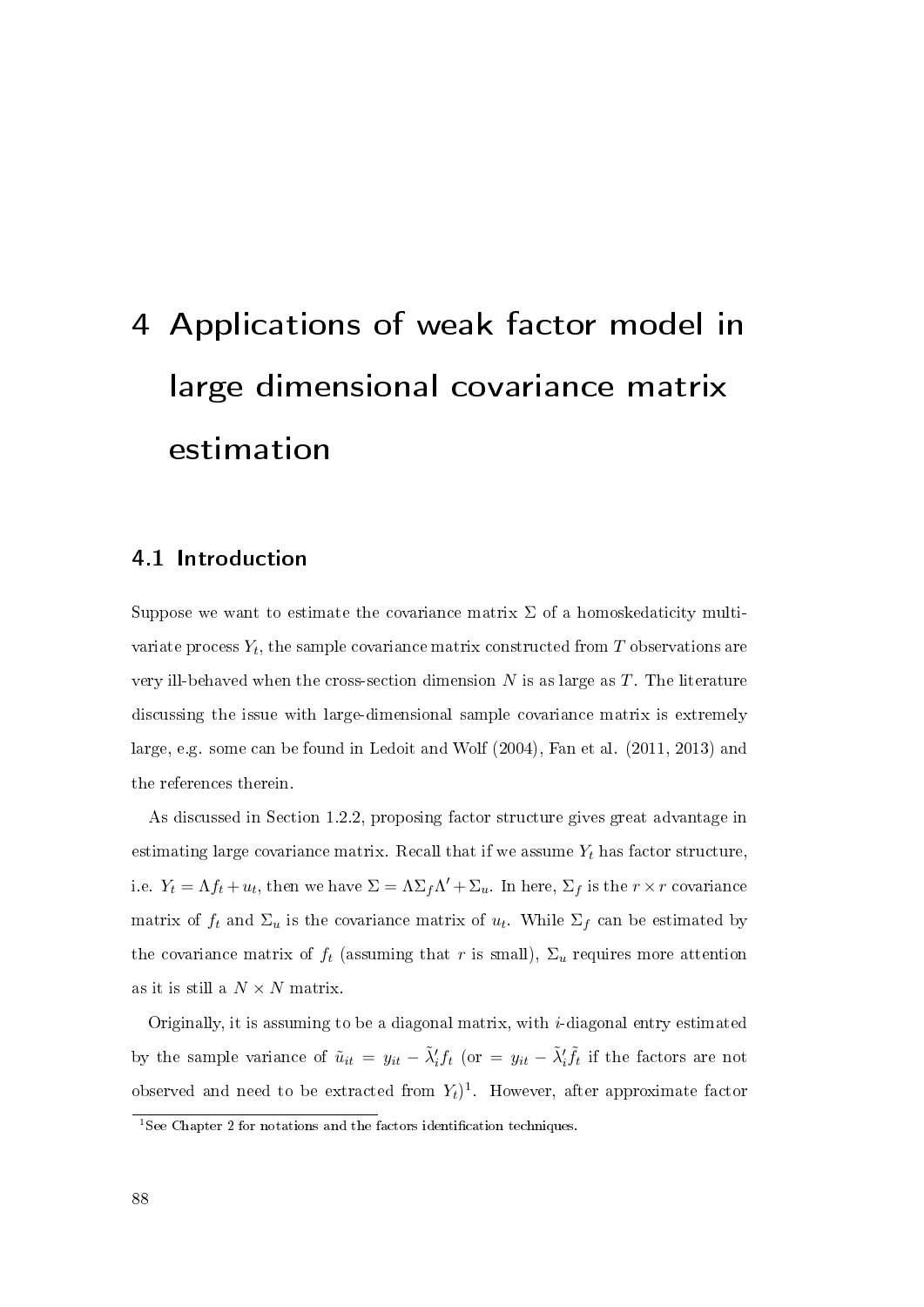model is introduced, it is more reasonable to relax the diagonal restriction and only assume it is sparse.

Therefore, as the final part of constructing the estimator for  $\Sigma$ , we need to have good estimators for  $\Sigma_u$ . In this chapter I focus on the recently proposed estimator for  $\Sigma_u$  in high-dimensional setting, which is discussed in the principle orthogonal complement thresholding (POET) estimators proposed by Fan et al. (2013).

# 4.2 The POET estimators for  $\Sigma$  and  $\Sigma_u$

Recently, the POET estimators proposed by Fan et al. (2013) has provided a very useful technique for estimating the covariance matrix of large multivariate series. The main idea of this method is to decompose the covariance matrix into a low rank and a sparse components, which is implied by proposing the approximate factor structure into the observed data.

In fact, this is not the only attempt to identify the decomposition of  $\Sigma$  into a low rank  $(\Lambda \Sigma_f \Lambda')$  and a sparse matrix  $(\Sigma_u)$ , for example see Wright et al. (2009), Lin et al. (2009), etc. Comparing to these approaches, the POET requires a stronger assumption for the low rank part, i.e. the systematic eigenvalues grow with rate  $\alpha \times N$ . When this assumption is satisfied, we can identify exactly the factors and loadings space. This assumption is standard in factor analysis literature, where we not only require  $\Lambda \Sigma_f \Lambda'$  but we also need the factors (and loadings) values. In this case, the factors and loadings can be estimated consistently by PCA techniques.

The factor structure adopted by Fan et al. only includes strong factors, and hence the large signal-to noise ratio helps to improve the rate of convergence of the POET estimator. In the discussion of Fan et al. (2013), Yu and Samworth (2013) point out that this condition can be loosen in some certain cases. However, Yu and Samworth do not discuss about the effect of this condition to factors estimation, which is now shown in our Theorem 2.1. Furthermore, a problem arises for estimating the number of PCs (or factors) because now the gap that separate the eigenvalues of the factors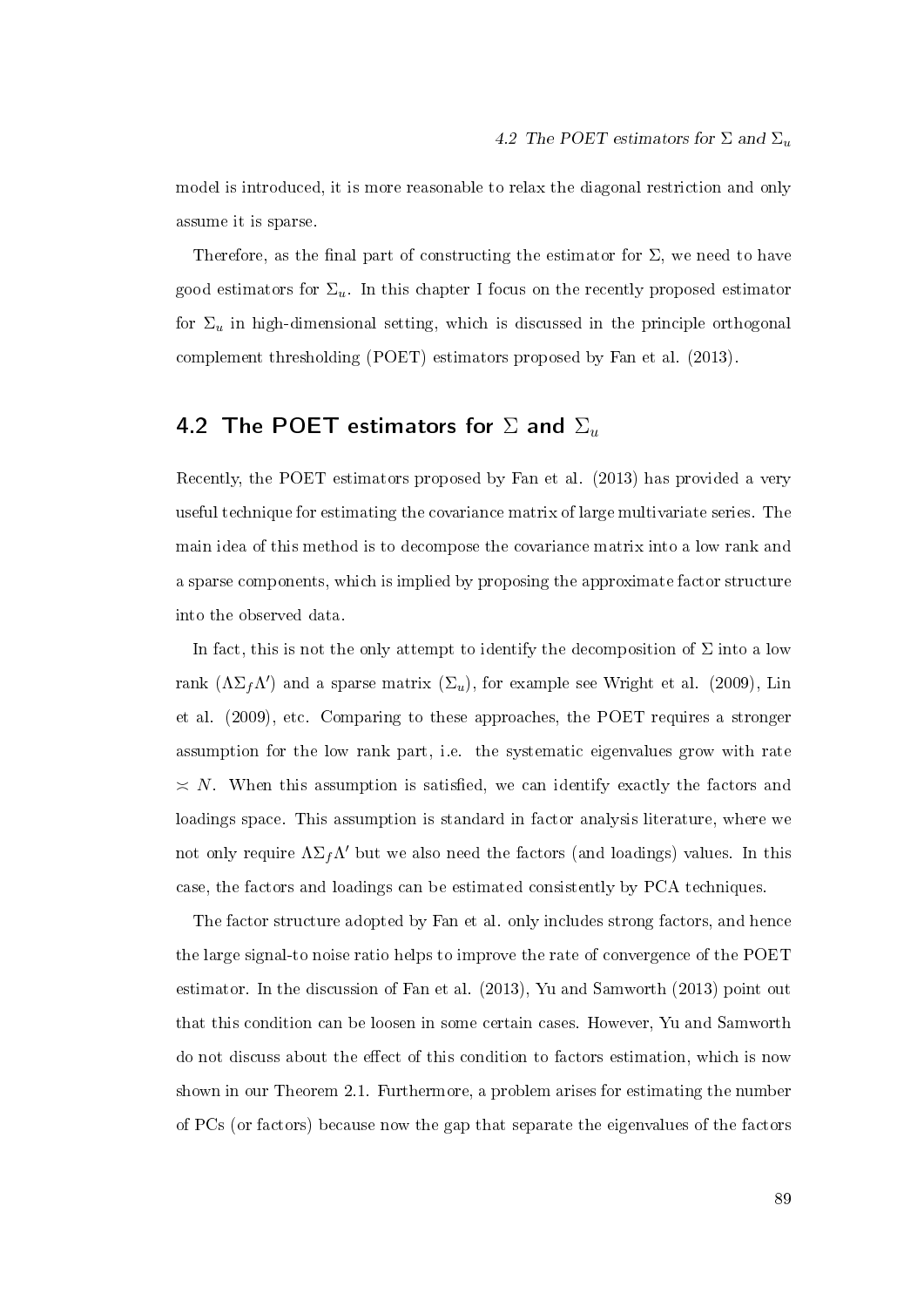part and the idiosyncratic errors part is narrow. In this section, I contribute some discussion regarding to the POET estimator, particularly with results in Chapter 2 and 3 we can show that the POET estimator is still consistent under our weak factor model. Furthermore, the number of factors is not an important matter for the consistency of POET. In fact, any numbers of PCs greater than or equal to  $r$  will make the POET estimator consistent.

#### 4.2.1 Steps for constructing POET estimator

The construction of POET estimator can be summarised in the following steps:

- 1. Suggest the number of factors k to be some known values, or estimate by some given criteria.
- 2. Given k, estimate  $(\tilde{\Lambda}^k, \tilde{F}^k)$  by PCA as in Chapter 2.
- 3. Then the sample residuals covariance matrix are construed:  $\tilde{\Sigma}_u^k = (\tilde{\sigma}_{ij}^k)_{N \times N}$
- 4. Applying thresholding operator to  $\tilde{\Sigma}^k_u$  to obtain an estimator for  $\Sigma_u$ , i.e.

$$
\tilde{\Sigma}_{u}^{k,\tau} = \left(\tilde{\sigma}_{ij}^{k,\tau}\right)_{N\times N} \quad \text{and} \quad \begin{cases} \tilde{\sigma}_{ij}^{k,\tau} = \tilde{\sigma}_{ij}^{k} & \text{for } i = j \\ \tilde{\sigma}_{ij}^{k,\tau} = s_{ij}^{k} \left(\tilde{\sigma}_{ij}^{k}\right) & \text{for } i \neq j \end{cases} \tag{4.1}
$$

The operator  $s_{ij}$ .) is the adaptive thresholding. For example, the adaptive hard thresholding is the one used above when estimating the sparsity level:

$$
s_{ij}^k(\tilde{\sigma}_{ij}^k) = \tilde{\sigma}_{ij}^k \mathbf{I}\left(\left|\tilde{\sigma}_{ij}^k\right| > h_{ij}^k\right)
$$

Other thresholding rules are the soft thresholding, smoothly clipped absolute deviation and the adaptive lasso (see Rothman et al, (2009) for more discussions).

5. Finally, the POET estimator for  $\Sigma$  is constructed as:  $\tilde{\Sigma}^{k,\tau} = \tilde{\Lambda}^k \tilde{\Lambda}^{k'} + \tilde{\Sigma}_u^{k,\tau}$  since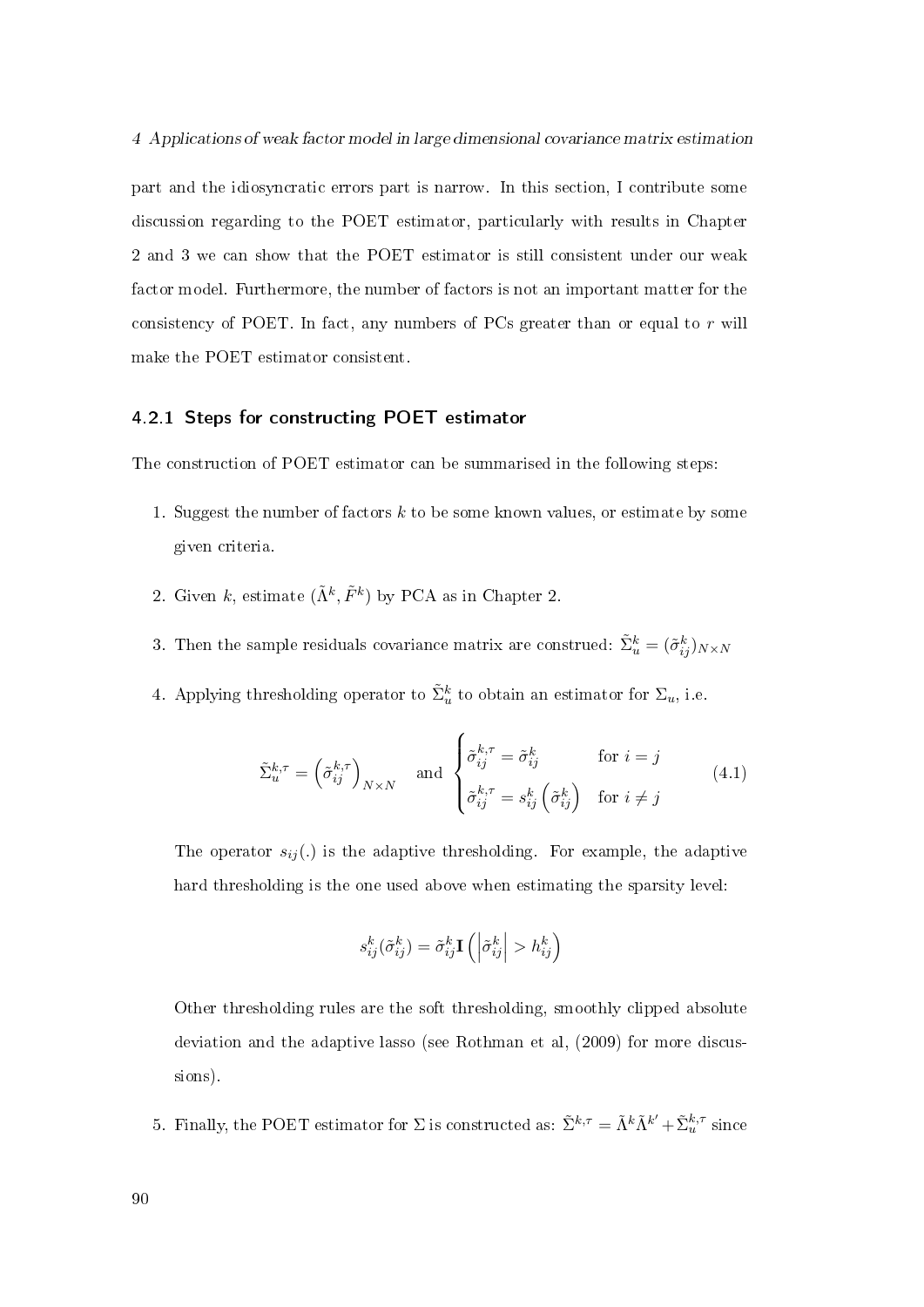$\tilde{F}^{k'}\tilde{F}^k/T = I_k$  by our restriction in PCA.

#### 4.2.2 Spiked eigenvalues and the choice for the number of factors

There are a large number of discussants contributing comments to the POET method of Fan et al. (2013). Many of them gave their concerns about the spiked eigenvalues, which is implied by Assumption 0 (i) in Chapter 1. For example, Yu and Samworth  $(2013)$  suggest a weaker version of the pervasive condition, which is a specific case of our proposed model where the factors have strengths  $N^{\alpha}$  for  $\alpha \in (0,1)$ . Therefore, the results we have in this paper confirm that the main results of Fan et al.  $(2013)$ still go through, if the strength of the weakest factor grows at least faster than  $\max(\sqrt{N}, N\sqrt{\log N/T})$ . Of course, the rate of convergence of  $\tilde{\Sigma}^{k,\tau}$  will depend on the estimated values for the factors and loadings, and therefore will be slower when the factors are not pervasive.

In addition, when building up to our main result, Lemma 3.3 implies that the POET method can be used with any values of  $k \geq r$ . Consequently, even if one can not determine a reliable number of factors, choosing a relative large value to start with is recommended. Based on our developed lemmas, the following theorem can be derived.

**Theorem 4.1.** Under assumptions 1-5, if  $k \geq r$  then

$$
(i) \left\| \tilde{\Sigma}_u^{k,\tau} - \Sigma_u \right\| = O_p(\sqrt{\frac{\log N}{T}} + \frac{\sqrt{N}}{[d_r(N)]} + \frac{N}{\sqrt{T}[d_r(N)]})
$$

$$
(ii) \left\| \left( \tilde{\Sigma}_u^{k,\tau} \right)^{-1} - \Sigma_u^{-1} \right\| = O_p(\sqrt{\frac{\log N}{T}} + \frac{\sqrt{N}}{[d_r(N)]} + \frac{N}{\sqrt{T}[d_r(N)]})
$$

Apart from the idiosyncratic covariance matrix, using  $\tilde{\Sigma}^{k,\tau}$  as an estimator for  $\Sigma$ is not consistent under the same matrix norm as above. However, as shown in Fan et al. (2013), the entropy loss matrix norm  $\parallel$  $\tilde{\Sigma}^{k,\tau} - \Sigma \Big\|_{\Sigma}$  converges to 0, whereas  $\begin{array}{c} \hline \end{array}$  $\tilde{\Sigma} - \Sigma \Big\|_{\Sigma}$  does not converge if  $N > T$ .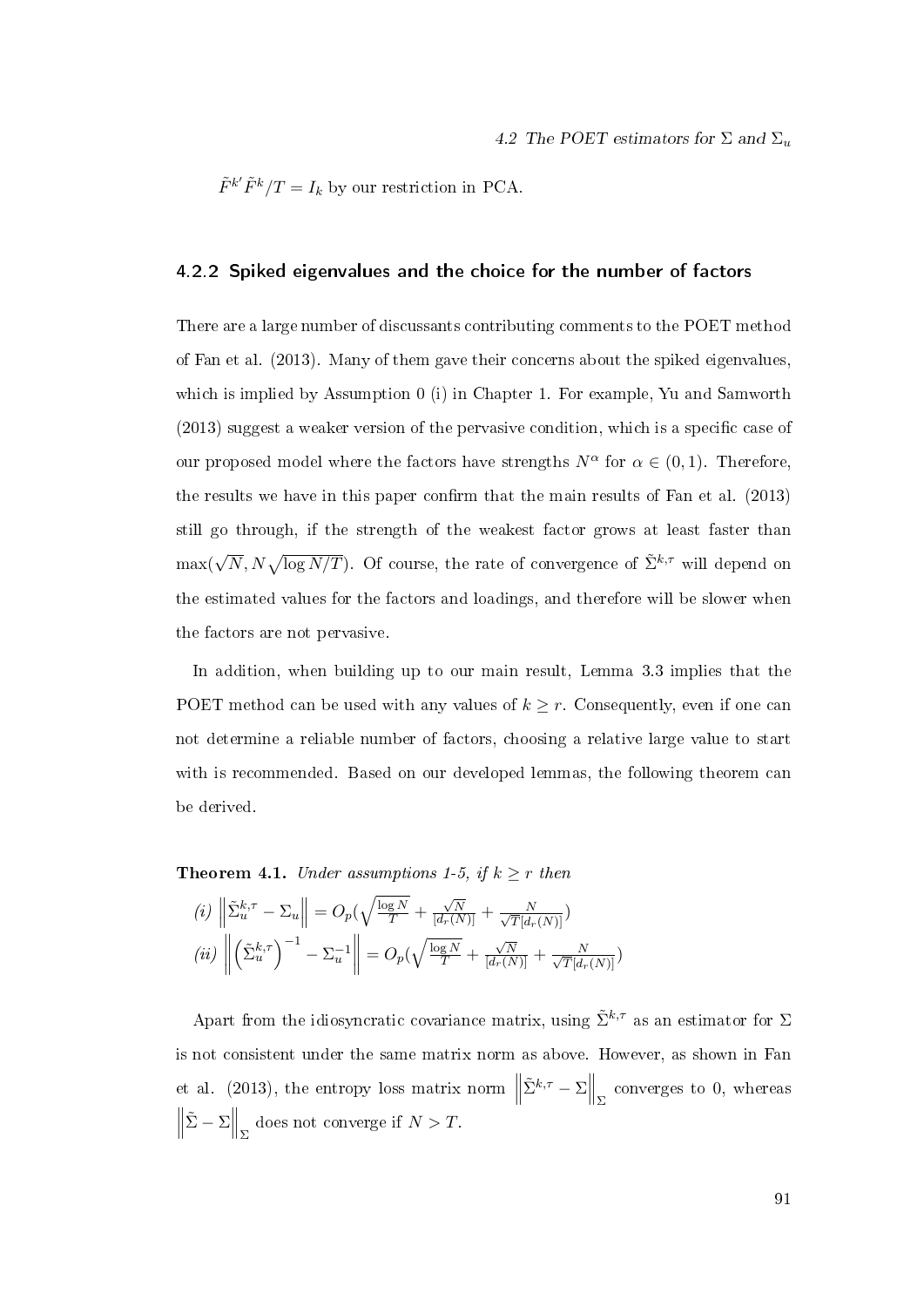#### 4.2.3 Simulated examples for demonstration

In this section, I demonstrate the idea behind Theorem 4.1 with a simulated experiment. Consider the same data generation processes as in Section 3.3 of Chapter 3, i.e.

$$
Y_t = \Lambda^{(1:m)} f_t^{(1:m)} + \gamma \Lambda^{(m+1:r)} f_t^{(m+1:r)} + u_t.
$$

For simplicity I ignore the serial correlation parameters  $\alpha$  and  $\beta$  as in Chapter 3. The weakness of the factors are obtained by letting  $\gamma = \frac{1}{5}$  $\frac{1}{5}$ . In addition, I choose  $r = 10$ which means that the model will have a total of 10 factors. Three scenarios (allstrong, all-weak, mix-strong-and-weak factor models) will be applied to demonstrate the results. In each scenario setting, I try  $k = 1$  to 20 (k is the number of principle components extracted to estimate the idiosyncratic error covariance matrix) and verify that for any  $k \geq 10$  the estimators  $\tilde{\Sigma}_u^{k,\tau}$  are all very closed to  $\Sigma_u$ . This consolidates the result we have in Theorem 4.1, that is POET will work as long as we extract more than r principle components.

- In the case of strong factors, Figure 4.1 reports  $\parallel$  $\left\| \sum_{u=1}^{k,\tau} -\sum_{u=1}^{k} \right\|$ for  $k = 1$  to 20 for 20 simulated models.  $\Sigma_u$  is known as we use this to generate  $u_t$ , and  $\tilde{\Sigma}_u^{k,\tau}$ is estimated as described above. It can be seen from there that when  $k > r$ the gain in consistency of  $\tilde{\Sigma}_u^{k,\tau}$  is negligible.
- In the case of mix-strong-and-weak factors (I let  $m = 4$  to represent 4 strong factors and 6 week factors), once all the strong factors are extracted,  $\tilde{\Sigma}_u^{k,\tau}$  is reasonably closed to  $\Sigma_u$ , which is what we expect. However, better estimator is obtained if we use at least the true number of total factors, see Figure 4.2 for results on 20 simulated models.
- In the case of all-weak factors, we can see that the change of  $\parallel$  $\tilde{\Sigma}_u^{k,\tau} - \Sigma_u$ right at the value where  $k = r$  is more gradual (see Figure 4.3), which is due to the fact that now the factors are less separated from the idiosyncratic errors.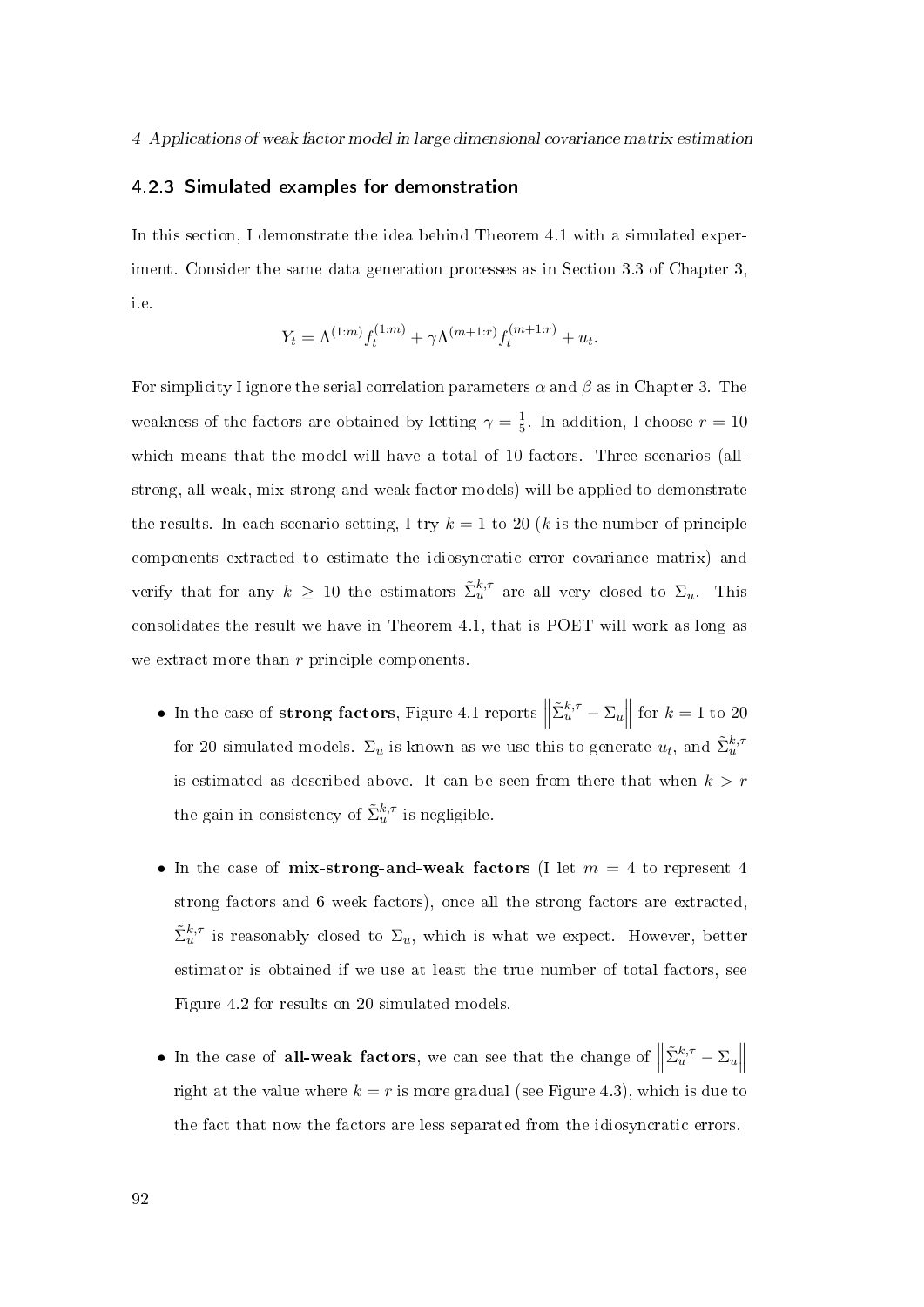In all cases, it can be seen that for any  $k\geq 10$  the estimators  $\tilde \Sigma^{k, \tau}_u$  should be consistent for  $\Sigma_u$ . This agrees with the main idea behind the method for selecting the number of factors in Chapter 3, which states that once we extract more than  $r$  principle components, the sparsity level of the sample idiosyncratic covariance matrix will not significantly change.

Figure 4.1:  $\parallel$  $\tilde{\Sigma}_u^{k,\tau} - \Sigma_u \Big\|, k = 1 : 20$  for 20 different strong factor models,  $T = 200$ ,  $\stackrel{\ldots}{N} = 200$  and  $r = 10$ 

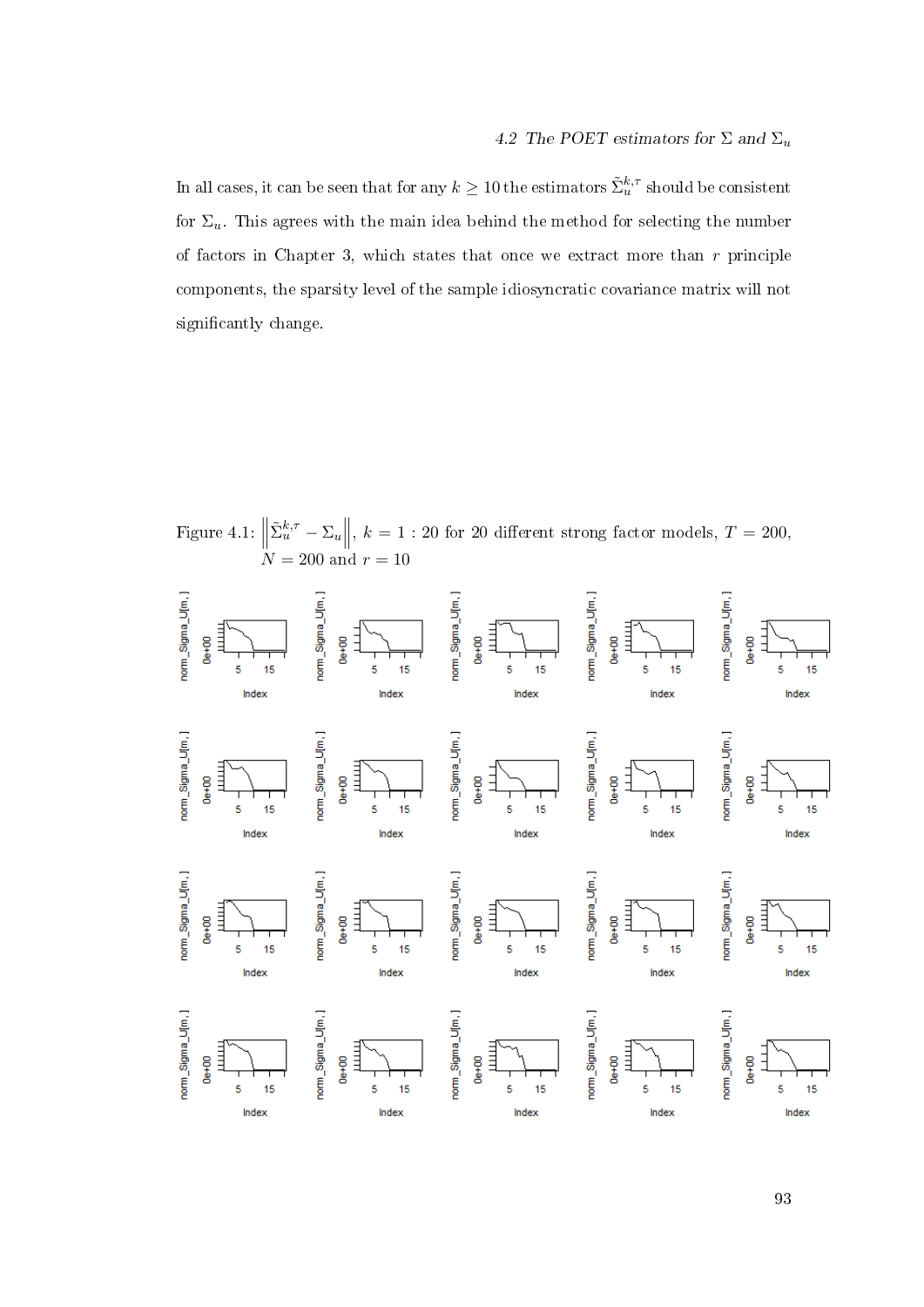#### 4 Applications of weak factor model in large dimensional covariance matrix estimation

Figure 4.2:  $\parallel$  $\left\| \tilde{\Sigma}_u^{k,\tau} - \Sigma_u \right\|, k = 1:20$  for 20 different mixture strong and weak factor models,  $T = 200, N = 200$  and  $r = 10$ , in which the first 4 factors are strong ( $\gamma = \frac{1}{5}$  $\frac{1}{5}$ ).

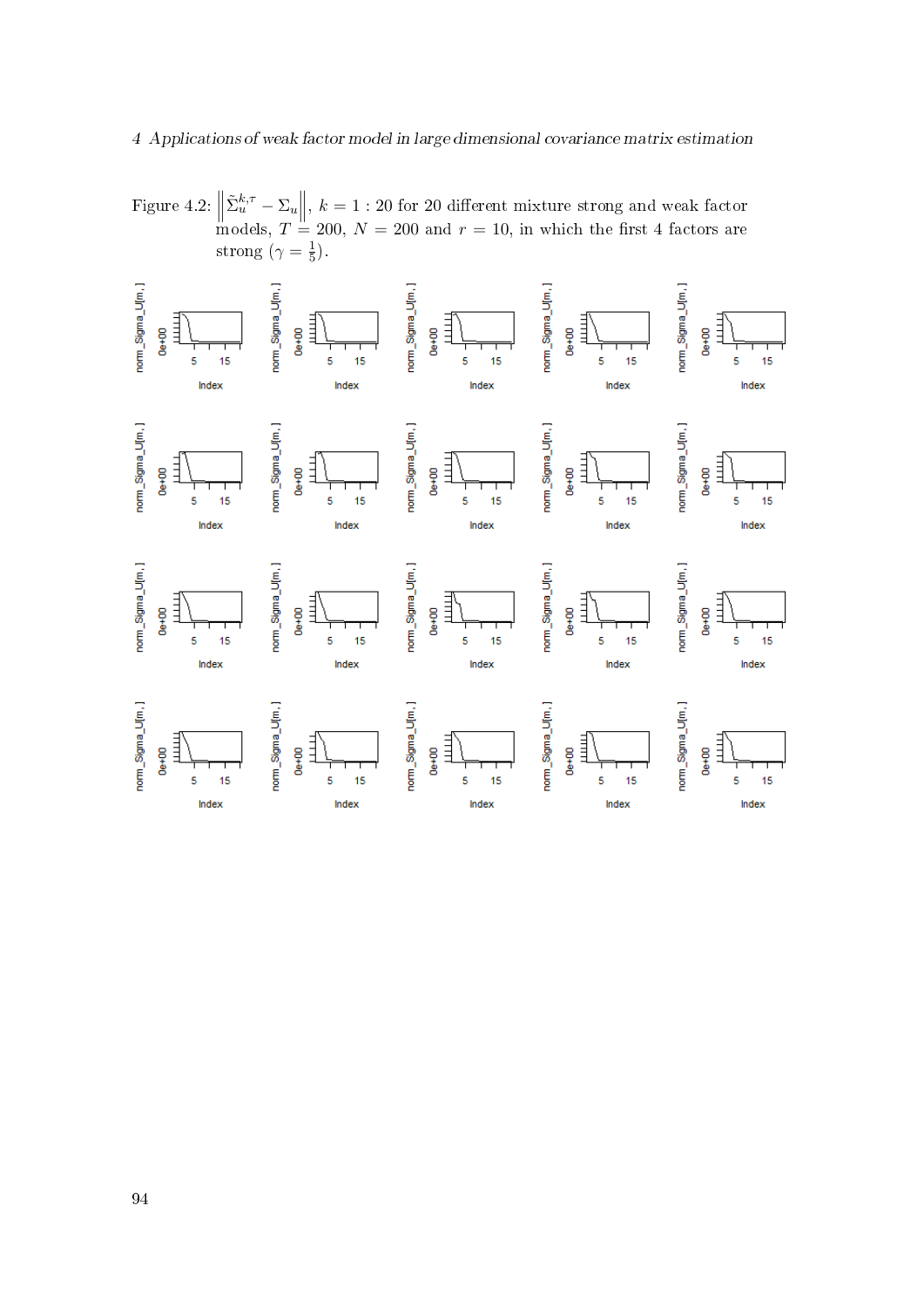

# 4.3 Remarks

The POET estimator is ultimately to obtain an estimator for  $\Sigma$ . However, in the path of constructing this, we need to obtain a consistent estimator for the idiosyncratic errors covariance matrix  $\Sigma_u$ , assuming it is sparse. The result we show in this chapter is useful in two aspects. Firstly, we can confirm the process is still valid even when the factors are not all pervasive. Secondly, it makes the estimator for  $\Sigma_u$  less dependent on the number of factors.

Finally, it is interesting to note that the estimator for  $\Sigma_u$  also has many applica-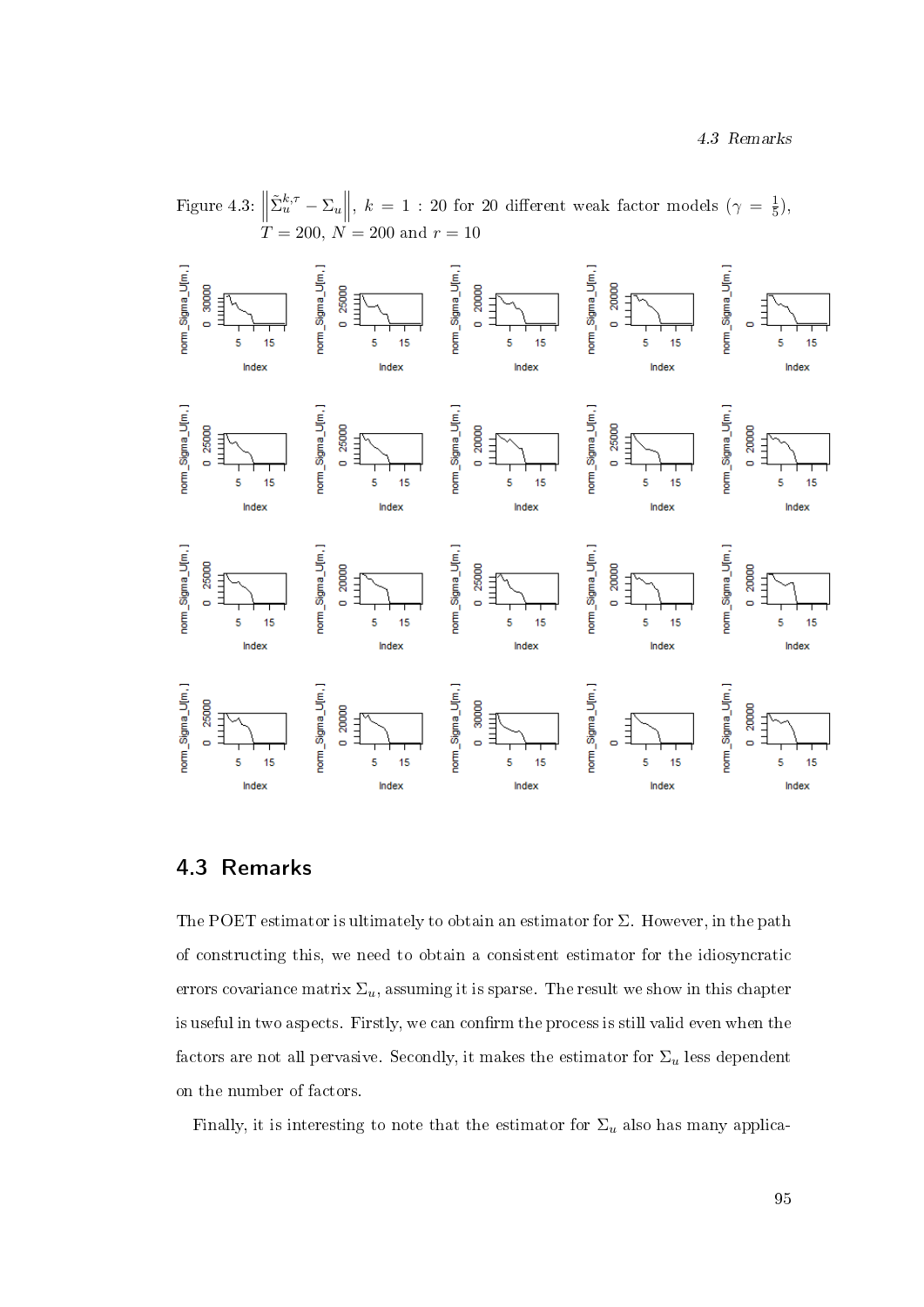tions in practice. For example, the statistics used in the asset pricing theory require an estimator for  $\Sigma_u^{-1}$ . More precisely, suppose we have a multivariate linear factor model:

$$
Y_t = \alpha + \Lambda f_t + u_t
$$

and we wish to test if the vector  $\alpha$  is zero. This will support the argument of Ross (1976) for the Arbitrage Pricing Theory, that is the expected excessive return of any financial asset i at time t  $(y_{it})$  should equal the expected excessive returns of some risk factors  $(f_t)$  times the loading  $(\lambda_i)$ , if the market is frictionless. Then when  $\Sigma_u^{-1}$  is known, the Wald statistics includes the terms  $\hat{\alpha}'\Sigma_u^{-1}\hat{\alpha}$  (see Sentana (2009) for a survey in various tests). Therefore an estimator for  $\Sigma_u^{-1}$  will be useful for such applications.

In addition, the rate of convergence obtained in Chapter 2 for weak factors can lead to a possible improvement when estimating the covariance matrix if segmentation can be applied to the original data set. Particularly, in this case the original time series can be divided into several sub-vectors (region), and those sub-vectors are generated by regional factors that are both contemporaneously and serially uncorrelated across regions. Therefore, they can be modeled separately. However, out-of-sector dependence is still possible, due to the idiosyncratic shocks that are not included in the factors. This factor model has a loading matrix similar to the one in  $(1.4)$ , so e.g. in the case of 3 regional factors for 3 regions, we can have the following representation:

$$
\begin{bmatrix} Y_{1t} \\ Y_{2t} \\ Y_{3t} \end{bmatrix} = \begin{bmatrix} \Lambda_1 & 0 & 0 \\ 0 & \Lambda_2 & 0 \\ 0 & 0 & \Lambda_3 \end{bmatrix} \begin{bmatrix} f_t^{(1)} \\ f_t^{(2)} \\ f_t^{(3)} \end{bmatrix} + u_t.
$$
 (4.2)

In here (4.2),  $\Lambda_i$  and  $Y_{1t}$  are  $N_i \times 1$  vector, and  $N_1 + N_2 + N_3 = N$ . In order to differentiate between a factor and a idiosyncratic errors, we assume that the regional factors are strongly pervasive in each region, and  $N_i \to \infty$ ,  $\forall i$ . In this case, the  $N \times N$  covariance matrix  $\Sigma$  of  $Y_t$  can be decompose into the following (assuming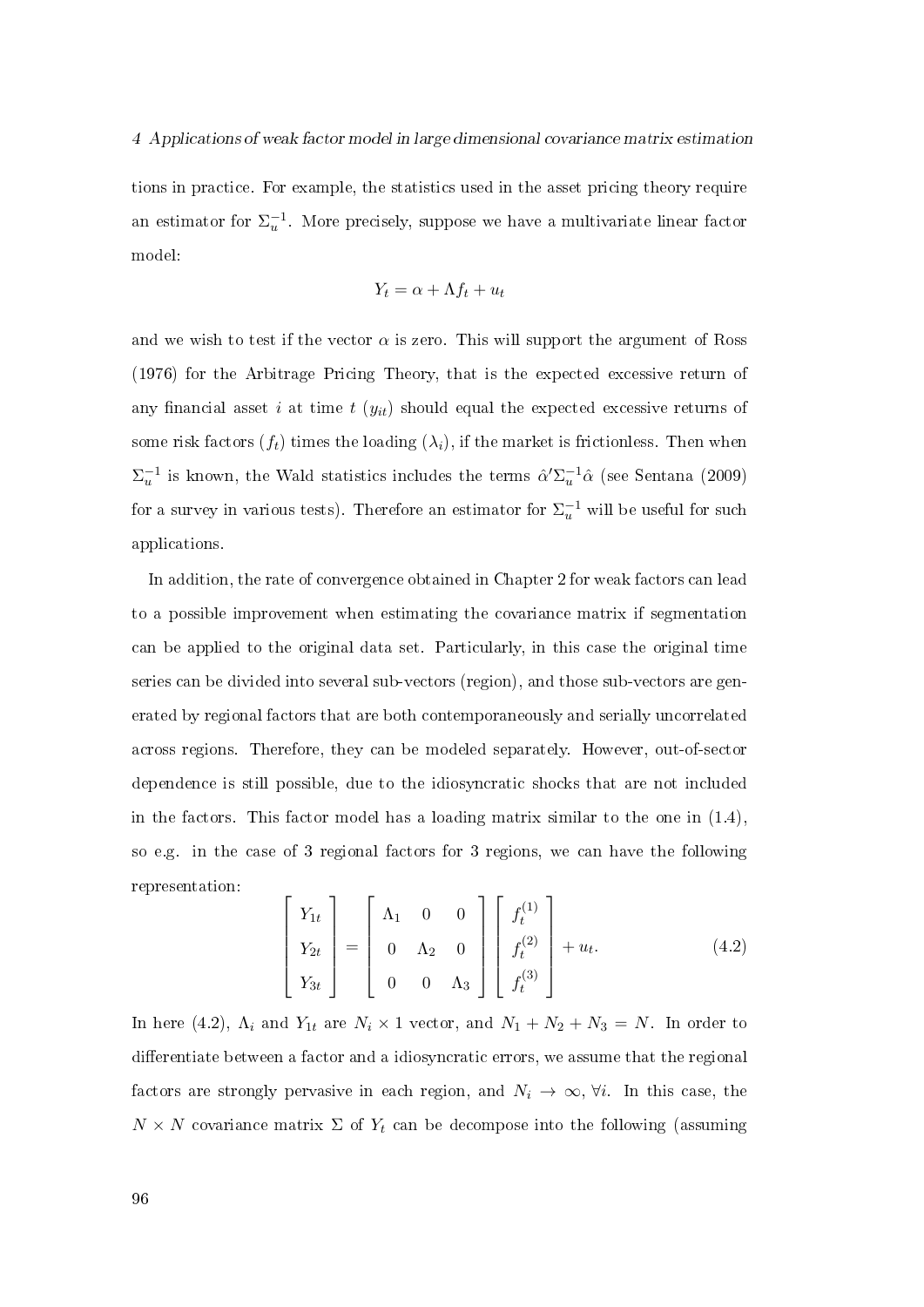4.4 Proofs of results

 $cov(f_t) = I_3$ :

$$
\Sigma = \begin{bmatrix} \Lambda_1 \Lambda'_1 & 0 & 0 \\ 0 & \Lambda_2 \Lambda'_2 & 0 \\ 0 & 0 & \Lambda_3 \Lambda'_3 \end{bmatrix} + \Sigma_u.
$$
 (4.3)

It can be seen from Chapter 2 that if can segmentate  $Y_t$  into  $Y_{it}$  for  $i = 1, 2, 3$  and estimate the factors and loadings for each sub vector than the rate of convergence can be improved. This can be promising for a future research.

# 4.4 Proofs of results

#### 4.4.1 Proofs of Theorem 4.1

Both parts of this theorem can be proved from the following results in Lemma (3.7) of Chapter 3. Particularly, recall that we have the following two results: for  $k \geq r$ ,

$$
\mathbf{P}\left(\max_{i,j} \left|\tilde{\sigma}_{ij}^k - \sigma_{ij}\right| \leq c\omega_T\right) \geq 1 - O\left(\frac{1}{N^2} + \frac{1}{T^2}\right),\,
$$

and

$$
\exists (C_L, C_H) \text{ such that } \forall (i, j), \ \mathbf{P}\left(C_L \leq \tilde{\theta}_{ij}^k \leq C_H\right) \geq 1 - O\left(\frac{1}{N^2} + \frac{1}{T^2}\right).
$$

These two results are equivalent to the probability of events A1 and A2 approaching 1 in the proof of Theorem A.1 of Fan et al. (2013). As a result, Theorem 4.1 follows directly.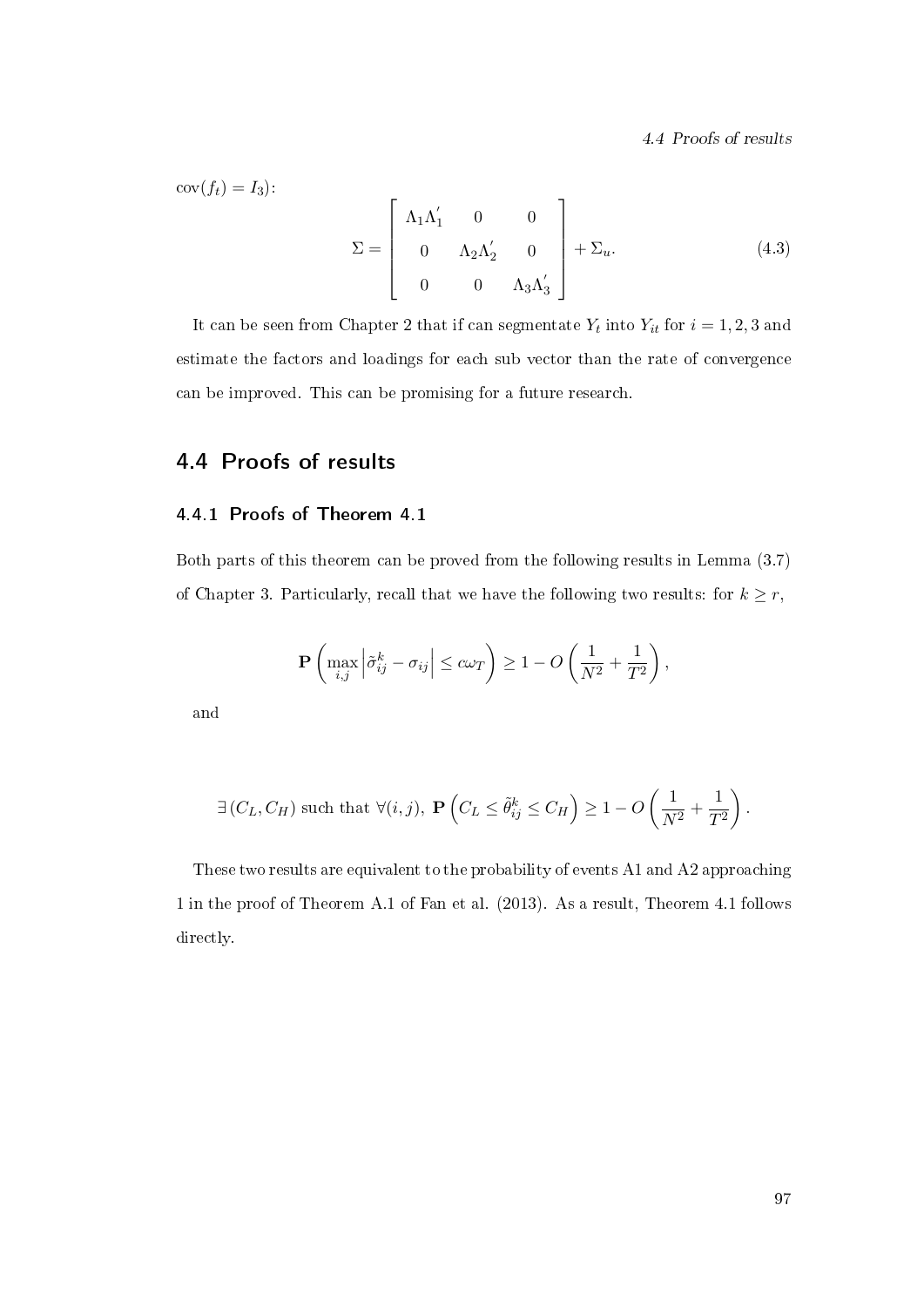# 5 Factor models selections

# 5.1 Observed or un-observed factors model

In this chapter I wish to discuss about a general method that can be used for factor models selection. Due to the advantage of capturing a large proportion of movements in big data, factor analysis rapidly becomes more popular in practice. Parallel to this, researchers nowadays can face a problem with choosing between many potential factors for a same data set, e.g. in asset pricing, returns of nancial assets can be explained by many types of factors. In this case, one will have to make a decision of whether to use observed factors (such as Fama-French, Macro factors, etc.) or latent factors estimated by PCs. There are some studies that attempt to link the factors statistically extracted to the observed ones, in order to provide more meaningful  $insight<sup>1</sup>$ . However, if they are not statistically identical then one needs to decide which factors fit better to the observed data.

In this thesis, Chapter 3 studies a criterion for choosing the number of latent factors, which is equivalently to select an optimal model of unobserved factors estimated by PCA. More existing criteria for choosing the number of factors can be found in the discussion in there. On the other hand, observed factors models also have their long establishments in asset pricing, with many factors models proposed, including the well-known Fama-French 3-factor model.

To choose the best observed linear factor model, some well-known methods are present, for example Sparks et al. (1983) generalise Mallow (1973)  $C_p$  criterion to

 $^{1}$ e.g. see Bai and Ng (2006)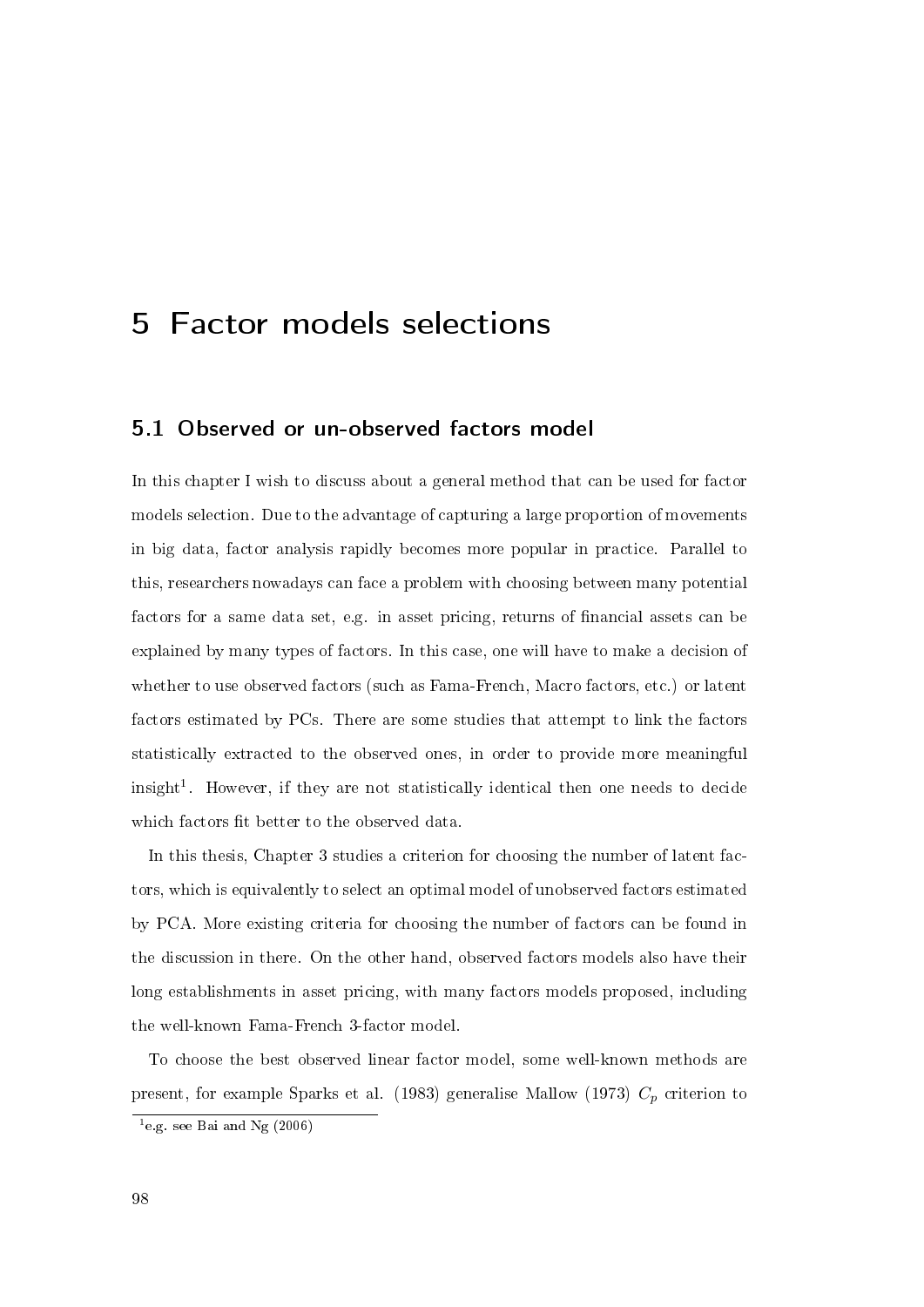#### 5.1 Observed or un-observed factors model

the multivariate model. The criterion for a model  $F$  with  $k$  factors and residuals sample covariance  $\tilde{\Sigma}^k_u$  (conditional on F) is:

$$
C_p = (T - k_{max}) \left(\tilde{\Sigma}_u^{kmax}\right)^{-1} \tilde{\Sigma}_u^k + (2k - T)I_N \tag{5.1}
$$

In here, there can be some confusion in the notation, because for observed factors model,  $k$  may not be different across models, so it should be understood that  $\tilde{\Sigma}_u^k$  is conditional of the set of factors used. In addition, $\tilde{\Sigma}_u^{kmax}$  refers to the case where all the available factors are included.

Other well-known criteria for variables selection are the AIC and BIC under the framework of maximum log-likelihood and a penalty function. The multivariate versions of them for observed factor models are as follow:

$$
AIC = \log\left(\left|\tilde{\Sigma}_u^k\right|\right) + \frac{\left[2kN + N(N+1)\right]}{T} \tag{5.2}
$$

and

$$
BIC = T \log \left( \left| \tilde{\Sigma}_u^k \right| \right) + \left( k(N+1) + \frac{[N(N+1)]}{2} \right) \log(T) \tag{5.3}
$$

Notice that these are different than the AIC and BIC for unobserved factors in Choi and Jeong (2013).

We already see how the sparsity level is estimated for the case where the factors are unobserved. The key parameter in the thresholding value is  $\omega_T$ , which is obtained from the convergence rate of  $\max_{i \leq N} \frac{1}{T}$  $\frac{1}{T} \sum_{t=1}^{T} \left( \tilde{u}_{it}^{k} - u_{it}^{k} \right)^{2}$  for  $k \, < \, r$  and  $\max_{i \leq N} \frac{1}{7}$  $\frac{1}{T}\sum_{t=1}^T \left(\tilde{u}^k_{it}-u_{it}\right)^2$  for  $k\geq r$  where  $\left\{\tilde{u}^k_{it}\right\}$  are the residuals after subtracting the estimated factors. For the observed case, this quantity will change due to the fact that we no longer need to estimate the factors themselves. This is derived in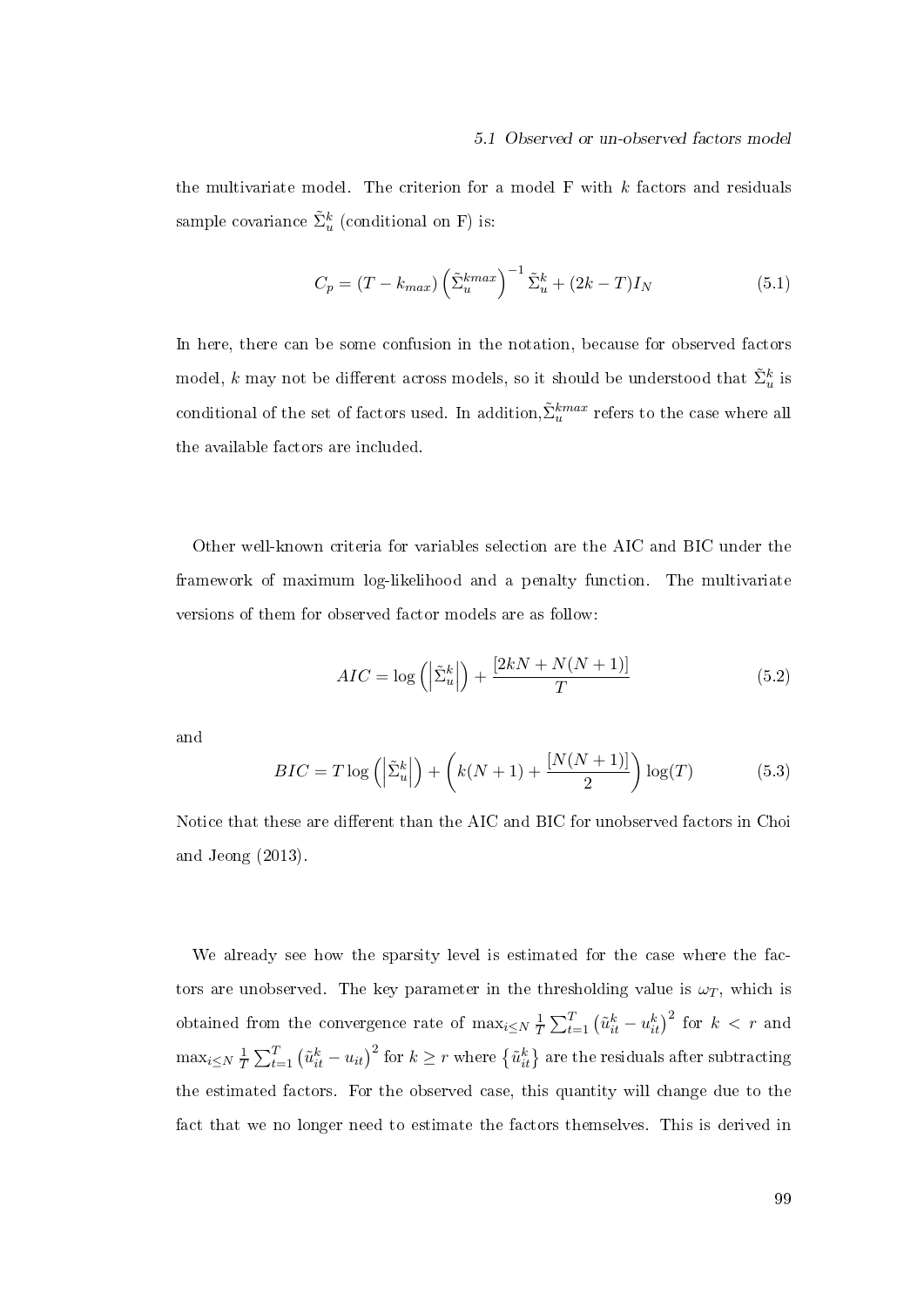#### 5 Factor models selections

Fan et al. (2011). Therefore, the thresholding function for each case is as follows:

$$
\begin{cases} \sqrt{\frac{\log N}{T}} + \frac{1}{\sqrt{N}} & \text{for estimated factors} \\ \sqrt{\frac{\log N}{T}} & \text{for observed factors} \end{cases}
$$

Notice that the above values for  $\omega_T$  correspond to the case with strong factor only, when the factors are not all strong, we can use the values for  $\omega_T$  as shown in the criteria SC1 and SC2. If one concerns about a situation where some observed factors are weak, some modification can be done to modify  $\omega_T$  in this case, but for simple illustration I will not pursue it.

To estimate the sparsity level, the hard thresholding procedure as in (3.3) is still applied. As the other part of the whole criterion, the choice of penalty function has already been discussed, and it should not be sensitive to whether factors are strong or weak. Particularly, I will use the following criterion:

SC: 
$$
\tilde{m}(\Sigma_u^k) + \frac{k N^{1/2}}{10}
$$
 (5.4)

where the estimated sparsity level  $\tilde{m}(\Sigma_{u}^{k})$  is defined as:

$$
\tilde{m}(\Sigma_{u}^{k}) = \begin{cases}\n\max_{i \leq N} \sum_{j=1}^{N} \mathbf{I}\left(\frac{|\tilde{\sigma}_{ij}^{k}|}{|\tilde{\sigma}_{ii}^{k}\tilde{\sigma}_{jj}^{k}|} > C\left(\sqrt{\frac{\log N}{T}} + \frac{1}{\sqrt{N}}\right)\right) & \text{for estimated factors} \\
\max_{i \leq N} \sum_{j=1}^{N} \mathbf{I}\left(\frac{|\tilde{\sigma}_{ij}^{k}|}{|\tilde{\sigma}_{ii}^{k}\tilde{\sigma}_{jj}^{k}|} > C\left(\sqrt{\frac{\log N}{T}}\right)\right) & \text{for observed factors.} \\
(5.5)\n\end{cases}
$$

However, a key problem arising when evaluating both observed and unobserved factors at the same time is whether it is fair to use different thresholding parameter for each case. Some prior study shows that for the same  $\tilde \Sigma_u^k$ , the thresholding parameters can have big impact on the sparsity level estimated. If we over- or under- estimate the sparsity level, it would not be sensible to evaluate different models based on the sparsity level. Therefore, it is really important that data-driven choice for C is applied to all of our thresholding procedure, to minimise the risk of mis-specify the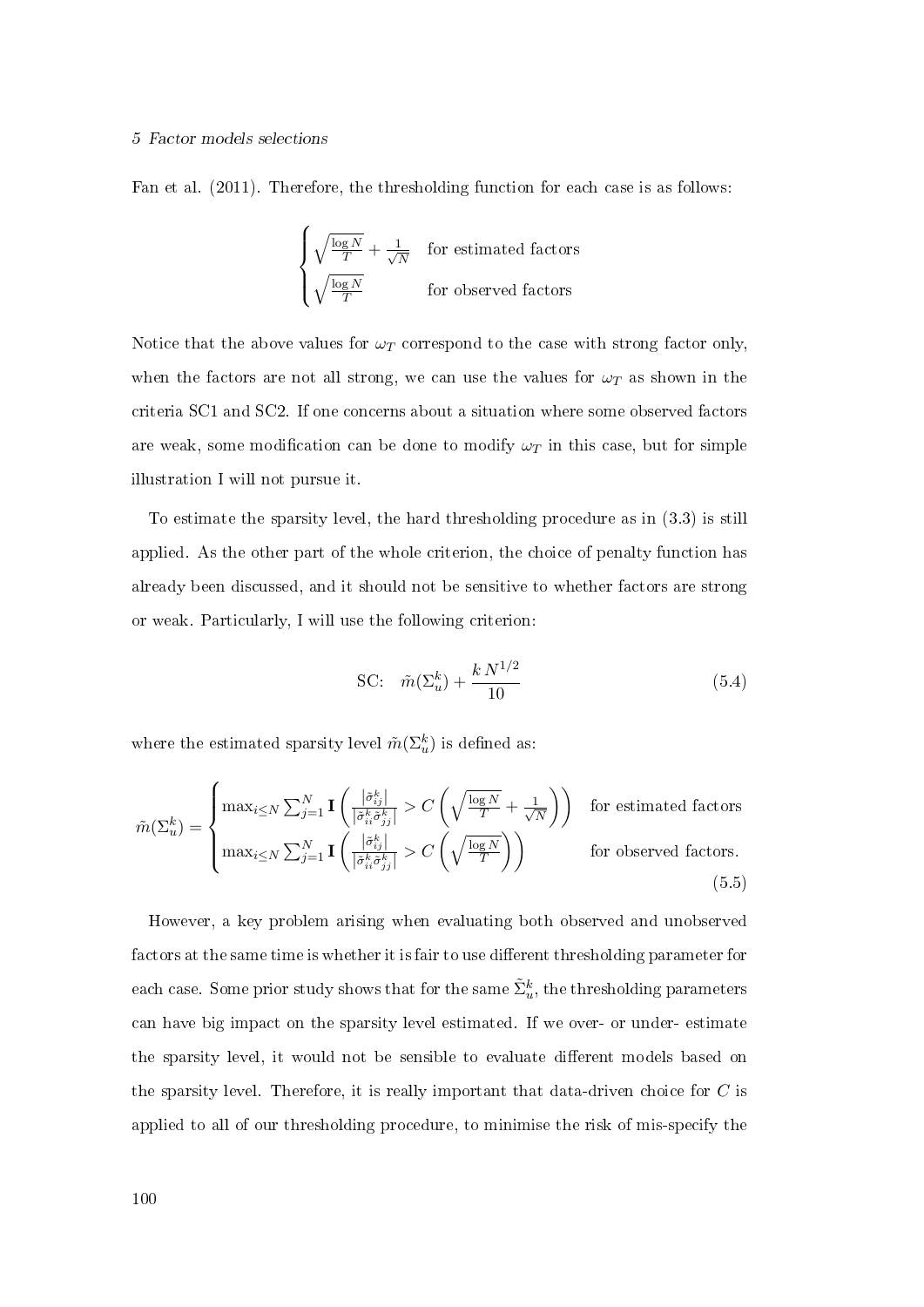sparsity level.

# 5.2 Empirical Analysis in the FTSE 100 market

In this empirical analysis, I use the multivariate data containing returns of 66 stocks in the FTSE 100. Most of the empirical studies and simulations use data from the US markets to validate the Fama-French model, therefore I wish to try using data in the UK market to extend the study in a larger scale.

#### 5.2.1 Models description

The observed factor models used in this section are the 1-factor CAPM model, the 3-factor Fama-French model, and the 4-factor Carhart model (1997). These factors include the market returns minus the risk-free rate (Rm-Rf), Small-Minus-Big (SMB), High-minus-low (HML) and the momentum factors (UMD). Rm-Rf is the benchmark describing the premium return of the whole FTSE 100 market over the risk-free rate, which is exactly the factor we have in the well-known CAPM model. In this case, it is the value-weight return on all FTSE 100 stocks minus the one-month US Treasury bill rate (obtained from Ibbotson Associates). SMB factor represents the excess returns of stock with small capitalisation to stock with big capitalisation. HML factor represents the excess returns of stock with high book-to-market ratio to stock with low book-to-market ratio. The reason for including these two factors is that Fama and French (1993) observe that asset with small capitalisation and high book-to-market ratio (value stock) tends to give higher return than the rest. Momentum factor measures the excess of high return stocks and low return stocks recently, because it is observed that stock which recently perform well can keep its momentum<sup>2</sup> . Momentum factor is added here to see if it is in fact a good factor for returns in the UK market. We usually refer to these 4 factors as Fama-French type. The values of these factors are obtained from The Xfi Centre for Finance and

 ${}^{2}$ See Carhart (1997) for more discussion.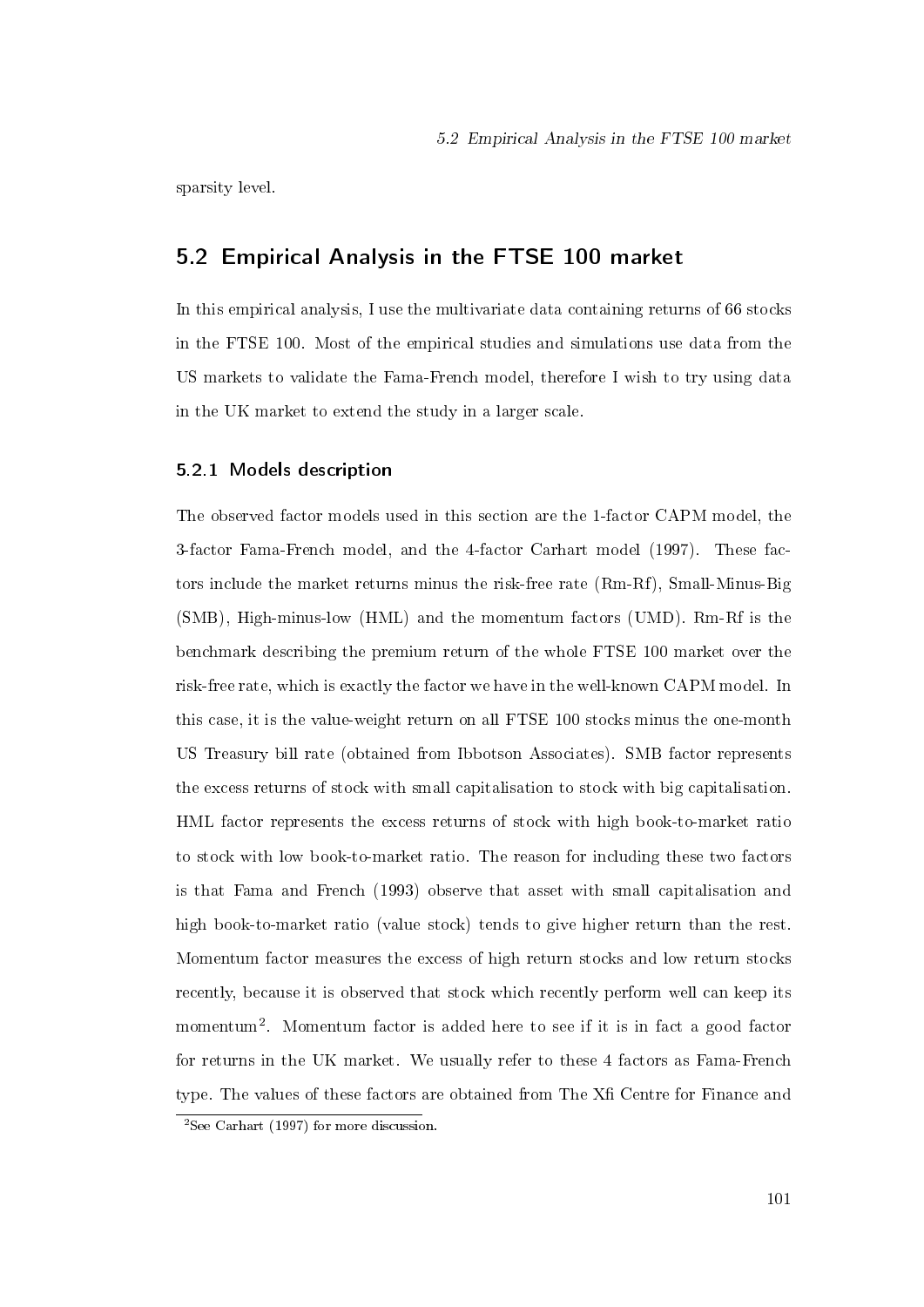#### 5 Factor models selections

Investment at the university of Exeter. More descriptions on how to construct the values of the factors can be found on Kenneth French's website.

I use the monthly returns of 66 stocks  $(N = 66)$  in the FTSE 100 available from 1 Jan 2003 to 31 Dec 2010 ( $T = 95$ ). The returns are calculated by the logarithm of the ratios of prices between the first date of any two consecutive months in this period. This sample period includes the time when the global financial crisis happens in 2008. We expect to have high volatility and good amount of cross-section correlation in the idiosyncratic errors in the asset returns.

#### 5.2.2 Empirical Results

In Table 5.1 I report the results from all the criteria for the observed model selection, including the estimated level of sparsity  $\tilde{m}(\Sigma_u^k)$  and the sparsity criterion (SC)  $\tilde{m}(\Sigma_u^k) + k\,g(N)/10$ . In here, the data-driven method is used to select the constant when estimating  $\tilde{m}(\Sigma_u^k)$ .

We can see that all the criteria perform very differently, for example the AIC suggests market return, SMB, HML as the 3 factors in the best model whereas the BIC suggests market return only. Other criteria also give different result. Therefore further examination should be taken when choosing the model, such as cross-validation.

For the unobserved factors estimated by PCs, we also try different criteria to examine how many factors for the FTSE 100 asset returns, see Table 5.2. Notice that the criterion SC1 and SC2 in Chapter 3 have the adjusted value of  $\omega_T$  for the possibility of weak factors, but they still work if the factors are all strong. In this case, it is suggested that 4 and 3 factors exist among 66 components by the SC1 and SC2 respectively.

For better comparison with results in table 5.1, we also apply the sparsity criterion under the assumption that all factors are strong. In this case, we use  $\omega_T = \sqrt{\frac{\log N}{T}} +$  $\frac{1}{\sqrt{2}}$  $\frac{1}{N}$ , and the constant of thresholding are chosen by data-driven method. This is shown in Table 5.3. Based only on the column SC, it can be seen from table 5.1 and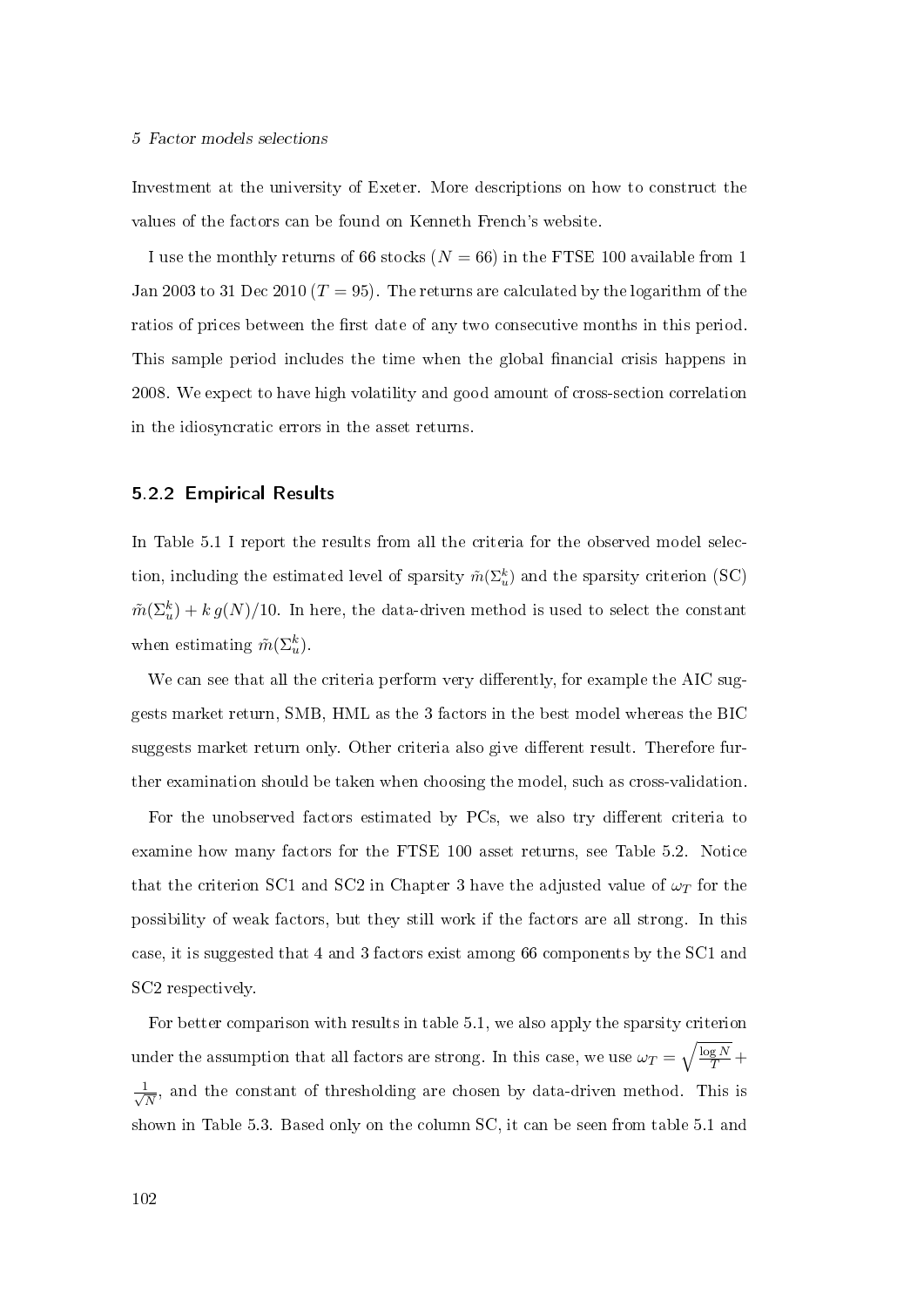5.3 that only 2 factors should be included in the model, which are market returns and SMB in the case of observed factors. However, using the 2 PCs as the estimators for the latent factors yield slightly better result, as the SC value of PCs factors is lower.

Also, these numbers have meaning if we ignore the penalty part and look at  $\tilde{m}(\Sigma_u^k)$ only. In this case, this indicates what conditional on these factors, any idiosyncratic errors are at most correlated with 5 or 3 others in the cross-section, so these factors capture quite well the amount of correlations for returns of 66 companies in the FTSE 100 during this period.

Table 5.1: Some criteria for each observed factor model

| Factors included     | $\tilde{m}(\Sigma_u^k)$ | SC      | AIC         | <b>BIC</b>  | $  C_p  $ | $\tilde{\Sigma}_u^k$<br>$\frac{T+k}{T-k}$ |
|----------------------|-------------------------|---------|-------------|-------------|-----------|-------------------------------------------|
| $Rm-Rf$              | 12                      | 12.8124 | $-351.01$   | $-27526.22$ | 16248.08  | 0.2488442                                 |
| <b>SMB</b>           | 61                      | 61.8124 | $-348.1545$ | $-27254.95$ | 31729.10  | 0.2688127                                 |
| <b>HML</b>           | 39                      | 39.8124 | $-348.3557$ | $-27274.06$ | 26276.41  | 0.2779500                                 |
| <b>UMD</b>           | 60                      | 60.8124 | $-347.0888$ | $-27153.70$ | 35949.29  | 0.3419941                                 |
| Rm-Rf, SMB           | 5                       | 6.6248  | $-351.7284$ | $-27421.36$ | 580.49    | 0.2071120                                 |
| Rm-Rf, HML           | 32                      | 33.6248 | $-351.7803$ | $-27426.28$ | 421.04    | 0.2347538                                 |
| Rm-Rf, UMD           | 33                      | 34.6248 | $-350.7663$ | $-27329.96$ | 231.76    | 0.2507485                                 |
| SMB, HML             | 57                      | 58.6248 | $-348.8321$ | $-27146.21$ | 26150.12  | 0.2529516                                 |
| SMB, UMD             | 66                      | 67.6248 | $-347.8230$ | $-27050.34$ | 31049.13  | 0.2702243                                 |
| HML, UMD             | 61                      | 62.6248 | $-348.0539$ | $-27072.28$ | 25390.25  | 0.2758726                                 |
| Rm-Rf, SMB, HML      | 6                       | 8.4372  | $-352.2783$ | $-27300.49$ | 632.88    | 0.2095658                                 |
| Rm-Rf, SMB, UMD      | 6                       | 8.4372  | $-351.4926$ | $-27225.85$ | 607.40    | 0.2100846                                 |
| Rm-Rf, HML, UMD      | $\overline{7}$          | 9.4372  | $-351.5913$ | $-27235.22$ | 449.09    | 0.2359544                                 |
| SMB, HML, UMD        | 36                      | 38.4372 | $-348.5143$ | $-26942.91$ | 25434.83  | 0.2538530                                 |
| Rm-Rf, SMB, HML, UMD | 7                       | 10.2496 | $-352.0831$ | $-27108.84$ | 653.6978  | 0.2123541                                 |

Table 5.2: Number of latent factors suggested by different criteria

|  | ER (no zero)   $BIC_3$ (no zero)   SC1   SC2   $BIC_3$   ER |  |  |
|--|-------------------------------------------------------------|--|--|
|  |                                                             |  |  |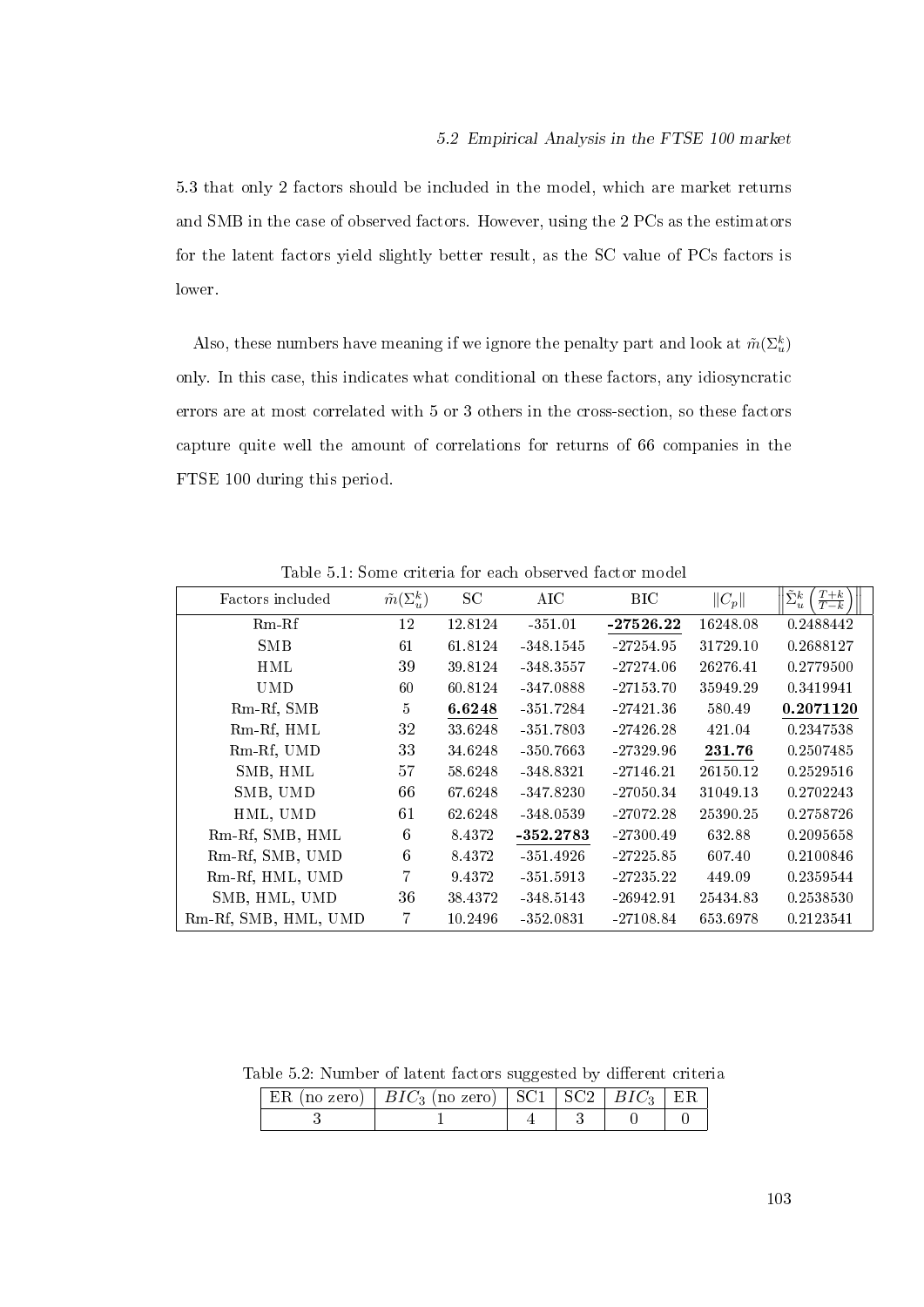#### 5 Factor models selections

| Number of factors | $\tilde{m}(\Sigma_n^k)$ | $\Sigma^k_n$<br>$-kg(N)/10$<br>$\tilde{m}$ ( |
|-------------------|-------------------------|----------------------------------------------|
|                   | 61                      | 61                                           |
|                   | 5                       | 5.8124                                       |
| $\overline{2}$    | 3                       | 4.6248                                       |
| 3                 | 3                       | 5.4372                                       |
| 4                 | 3                       | 6.2496                                       |
| 5                 | 1                       | 5.0620                                       |
| 6                 | 1                       | 5.8744                                       |
|                   | 1                       | 6.6868                                       |
| 8                 |                         | 7.4992                                       |
| 9                 |                         | 8 3 1 1 6                                    |
| $10\,$            |                         | 9.1240                                       |

Table 5.3: Sparsity levels and sparsity criterion after each number of factors extracted, assuming that all factors are strong.

## 5.3 Remarks

In this chapter, I propose to use adaptive thresholding procedure directly applied to the covariance matrix of idiosyncratic errors. However, unlike the standard use of thresholding to provide the estimated covariance matrix, I only use thresholding to estimate the level of sparsity of the true covariance matrix. Ultimately, estimating the level of sparsity of the idiosyncratic errors covariance matrix is very useful for constructing the SC value, which in a way measures the goodness of factor models. Based on the empirical results, it can be seen that the SC provides informative values which can be used to compare the observed and unobserved models.

However, one challenge in using SC is that estimating the level of sparsity requires good estimation for the value of  $C$ . For comparing factor models, choosing a right value of  $C$  needs to be careful. A relatively small value of  $C$  does not make enough entries to zero, and the large value of C forces everything to zero. In both case it is hard to differentiate the level of sparsity between two thresholded covariance matrices. Therefore, I have to use the data-driven method for selecting  $C$  in this Chapter, which takes considerably longer time than traditional model selection methods such as AIC or BIC.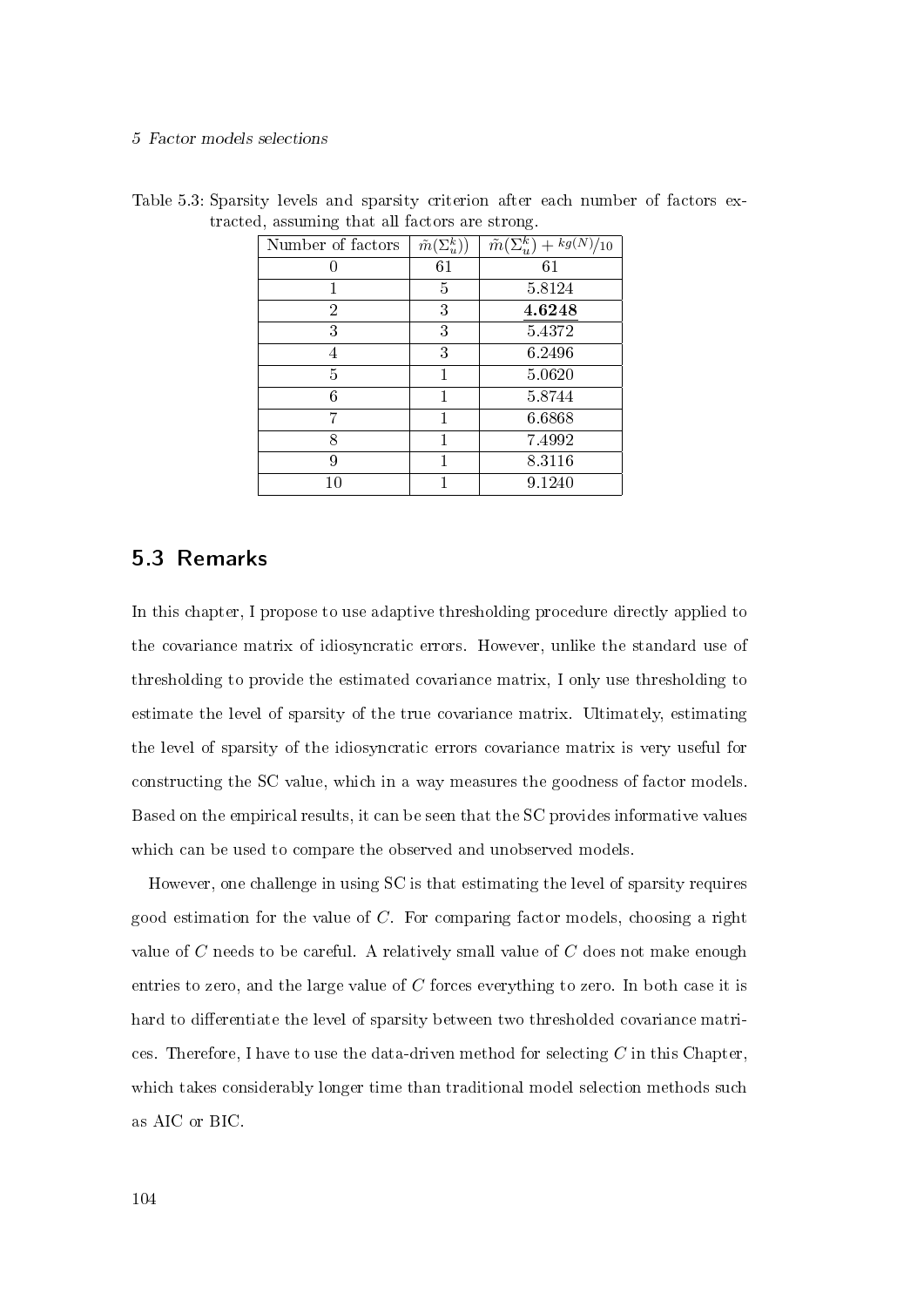# 6 Concluding remarks and further directions

The research pursued in this thesis is mainly regarding to estimating the factor models in the case where not all factors are strongly pervasive. As discussed in several applications, factor model is a powerful empirical tool in Economics and Finance, and therefore our findings can be a useful contribution to the current rich literature.

# $6.1$  The findings of the thesis

In Chapter 2 it is shown that under some regularity condition, the factors space can still be consistently estimated if the weakest factor has up to a certain strength. As we can see, in Theorem 2.1, the convergence rate is significantly affected when the pervasiveness condition is relaxed up to a level  $d_r(N)$ . Particularly, this rate is  $\frac{N}{[d_r(N)]^2} + \frac{N^2}{T[d_r(N)]^2}$  so in order to identify the factors, we need  $\sqrt{N} = o(d_r(N))$  and  $N/d_r(N) = o(\sqrt{T})$ . In addition, due to some lemmas used in the proof of theorem √  $2.1$ , we also require  $N$ √  $\overline{\log N}/d_r(N) = o($ √ T), hence the lower bound for  $d_r(N)$  is  $\max(\sqrt{N}, N\sqrt{\log N/T})$ . When  $T$  is as large as  $N,$  this is approximately  $\sqrt{N\log N}$ . Therefore, if  $d_r(N)$  achieve the rate  $N^{\alpha}$  for some  $\alpha \in (\frac{1}{2})$  $(\frac{1}{2}, 1)$ , the consistency of sample PCs as estimators for the factors space can be assured, although clearly stronger factors are easier to identify.

In addition, in Chapter 3 I propose a new way to select the number of factors,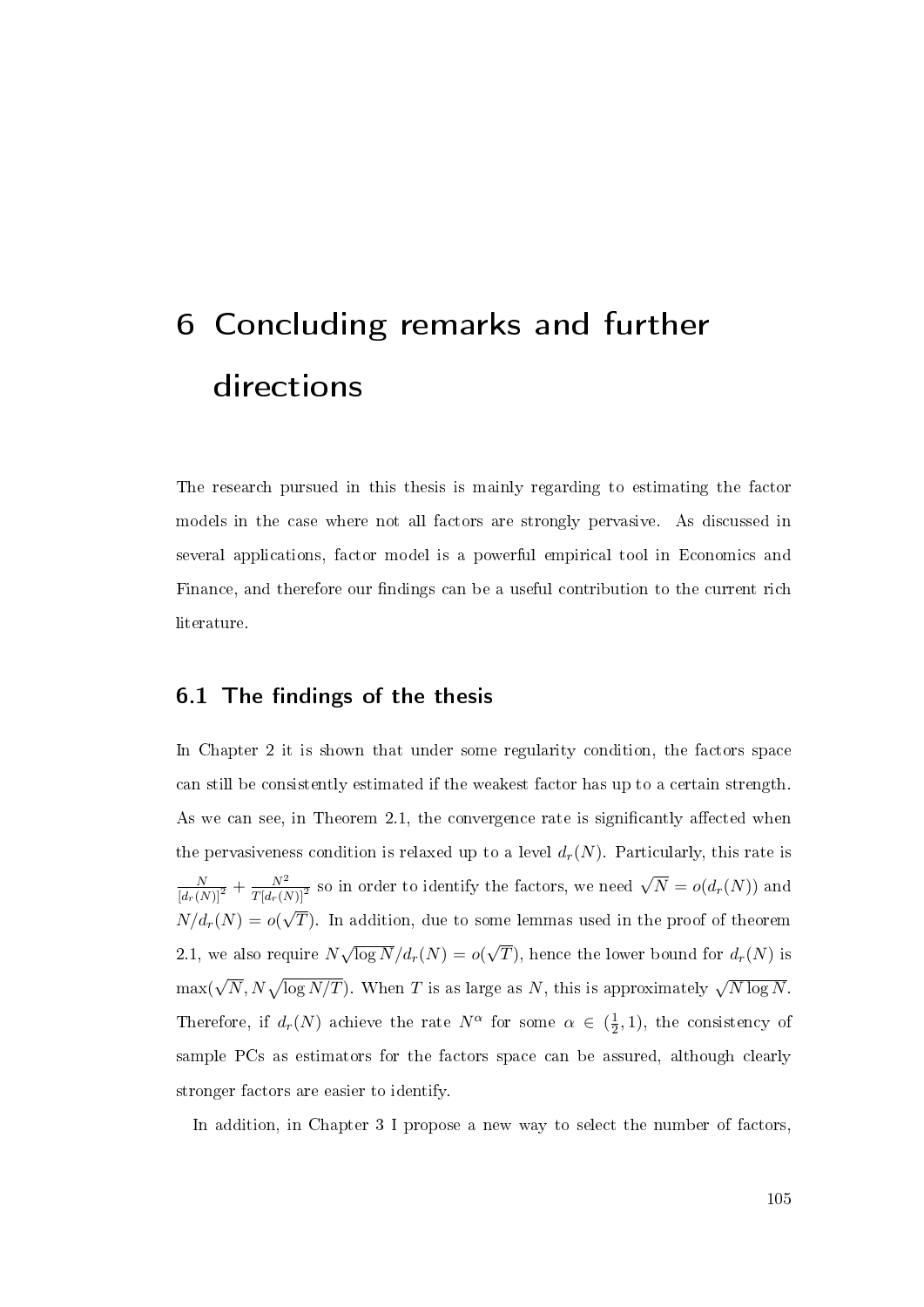#### 6 Concluding remarks and further directions

which can work when the factors are weak. Based on simulations, it is recommended to use SC1 and SC2 when we think the factors can have various strengths. Monte Carlo simulations verify the performance of this criterion under weak factor model, however in some cases the performances are not always stable. In the near future, more study regarding this class of sparsity criterion will be pursued.

One of the direct consequences of our findings is the consistency of the POET covariance matrix estimator, even when the underlying factors model is not as strong as originally assumed. Moreover, it is shown that the number of factors (or orthogonal PCs) should not play a crucial role in the POET. However, estimating more factors than what is required may lose efficiency of the covariance matrix estimated.

A final contribution in this paper is factor model selection, in which a common problem of which factor model to choose is tackled. This should be useful in practice, because once factor model is considered as a successful tool, we will often face the difficulty of choosing a best model: observed factors or unobserved factors. It is also straightforward to apply to the case where one can have a mix model between observed and unobserved factors, in which the key component in thresholding function should be used as in the unobserved case.

## 6.2 Future research

A first extension to chapter 2 would be to examine the asymptotic distribution of the factors estimated in the weak model. Furthermore, the performance of the sparsity criterion is sensitive to the practical choices of the thresholding parameters and penalty functions, which are only theoretically shown to satised some conditions. Therefore, more practical way of choosing these values in order to improve the performance of the sparsity criterion should be further studied.

One of the important applications of factor model in Economics is the factoraugmented model, which is also called forecasting with diffusion indexes. For such model, an extra level of convergence needs to be derived for the estimated coefficients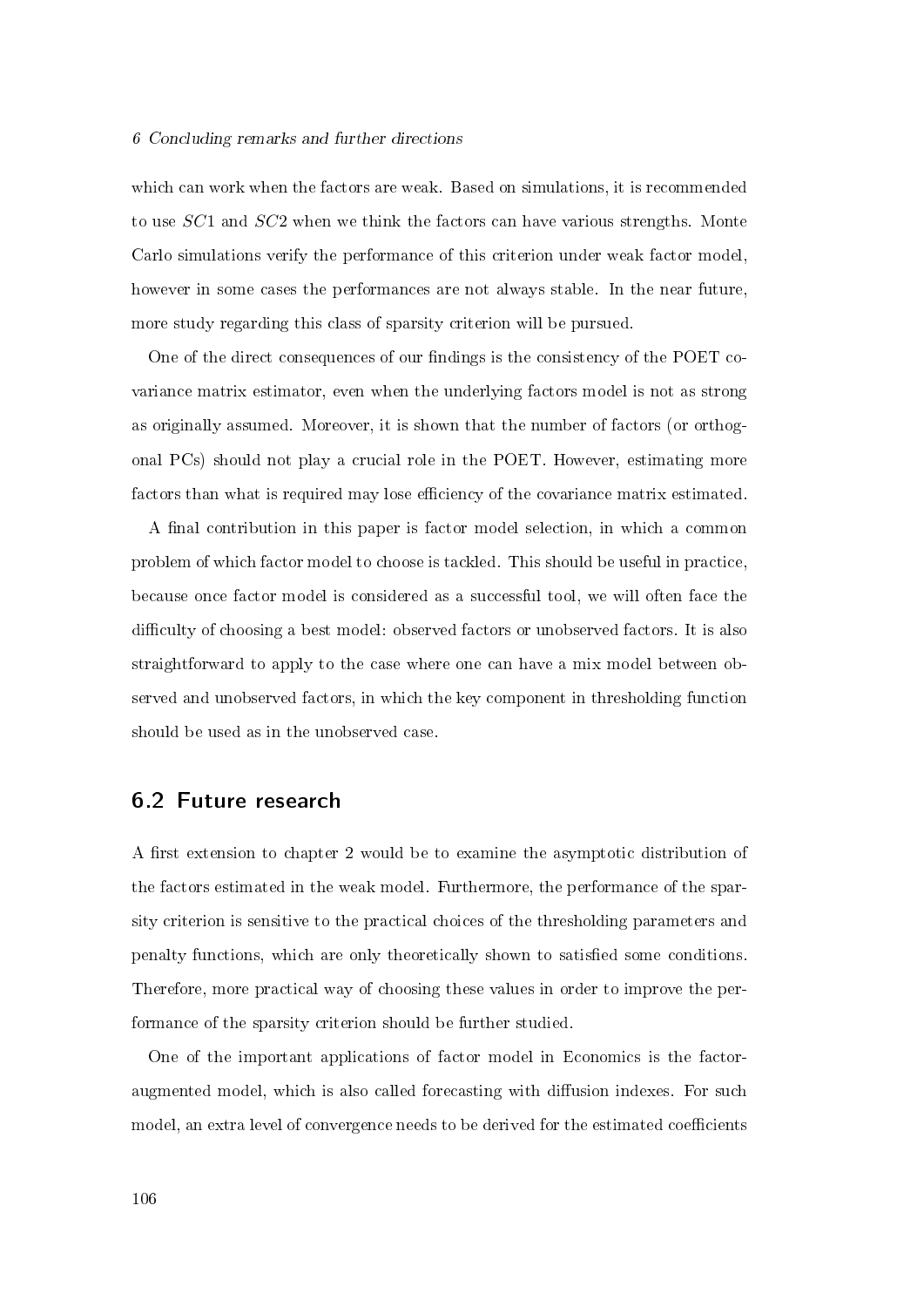in the main regressions equation. The results for the case of strong factor model is well established, but an adaption to our case needs to be developed in the future.

Similarly to the weak factor model is a sparse VAR model, because in both models some variables typically on the right-hand side do not affect the majority of cross-sectional components. However, I focus on the case where the cross-sectional components may not be clusterised into uncorrelated subgroups and we have to extract factors directly from the original data. The consistency of the factors and loadings estimated by principle components (PCs) then depends on the strength of the weakest factor. It is worth noting here that after the factors are identified (under certain restrictions), we can apply the LASSO method for estimating the loadings to exactly identify the zero cases. This can be a promising area, as one need to show the convergence of the LASSO estimated loadings to the true space. This is unlikely to be straightforward because of the high dimension and the weakly pervasiveness of the factors.

In the other case of the where it is possible to segmentate all the cross-section components into regions based on their dependence structure, a weak factor can be interpreted as a regional factor. A possibly better approach in here is to the extract the regional factor from each region, instead of from the whole original data. If natural segmentation in practice exists such as industries in the market or regions in the global economy, empirical work can be done to examine to improve the factors estimated from each region, comparing to from the whole data set. More important, the clear next step is to find an automated way for segmentation and work out the rate of convergence of the regional factors estimated from the estimated regions.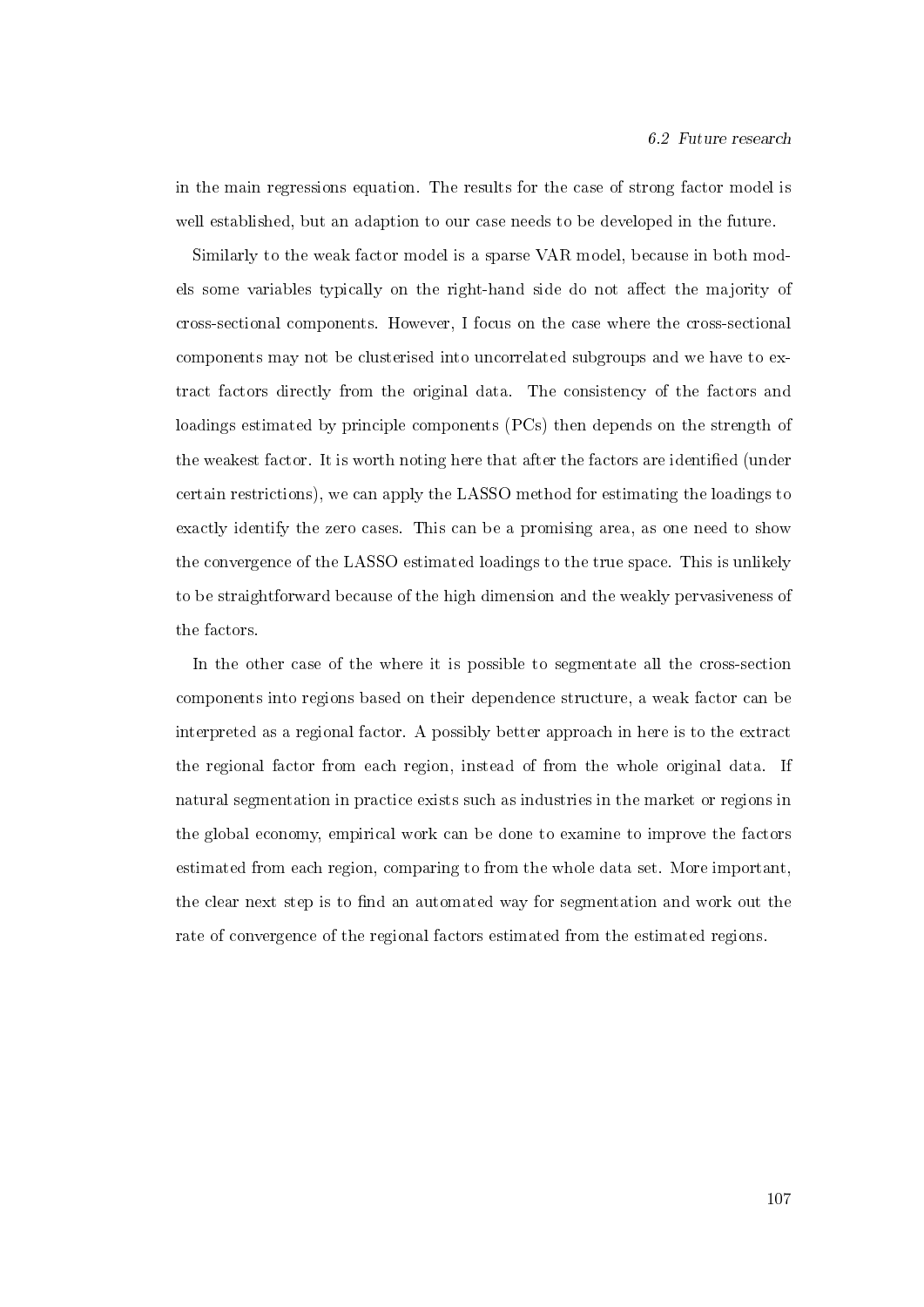## Bibliography

- [1] Alessi, L., Barigozzi, M., & Capasso, M. (2007). A robust criterion for determining the number of static factors in approximate factor models (No. 2007/19). LEM Working Paper Series.
- [2] Anderson, T. W. (1963). The use of factor analysis in the statistical analysis of multiple time series. Psychometrika, 28(1), 1-25.
- [3] Ahn, S. C., & Horenstein, A. R. (2013). Eigenvalue ratio test for the number of factors. Econometrica, 81(3), 1203-1227.
- [4] Amengual, D., & Watson, M. W. (2007). Consistent estimation of the number of dynamic factors in a large N and T panel. Journal of Business & Economic Statistics, 25(1), 91-96.
- [5] Bai, J. (2003). Inferential theory for factor models of large dimensions. Econometrica, 71(1), 135-171.
- [6] Bai, J., & Liao, Y. (2013). Generalized Principal Components for Panel Data and Factor Models. arXiv preprint arXiv:1307.2662.
- [7] Bai, J., & Ng, S. (2002). Determining the number of factors in approximate factor models. Econometrica, 70(1), 191-221.
- [8] Bai, J., & Ng, S. (2006). Evaluating latent and observed factors in macroeconomics and finance. Journal of Econometrics,  $131(1)$ ,  $507-537$ .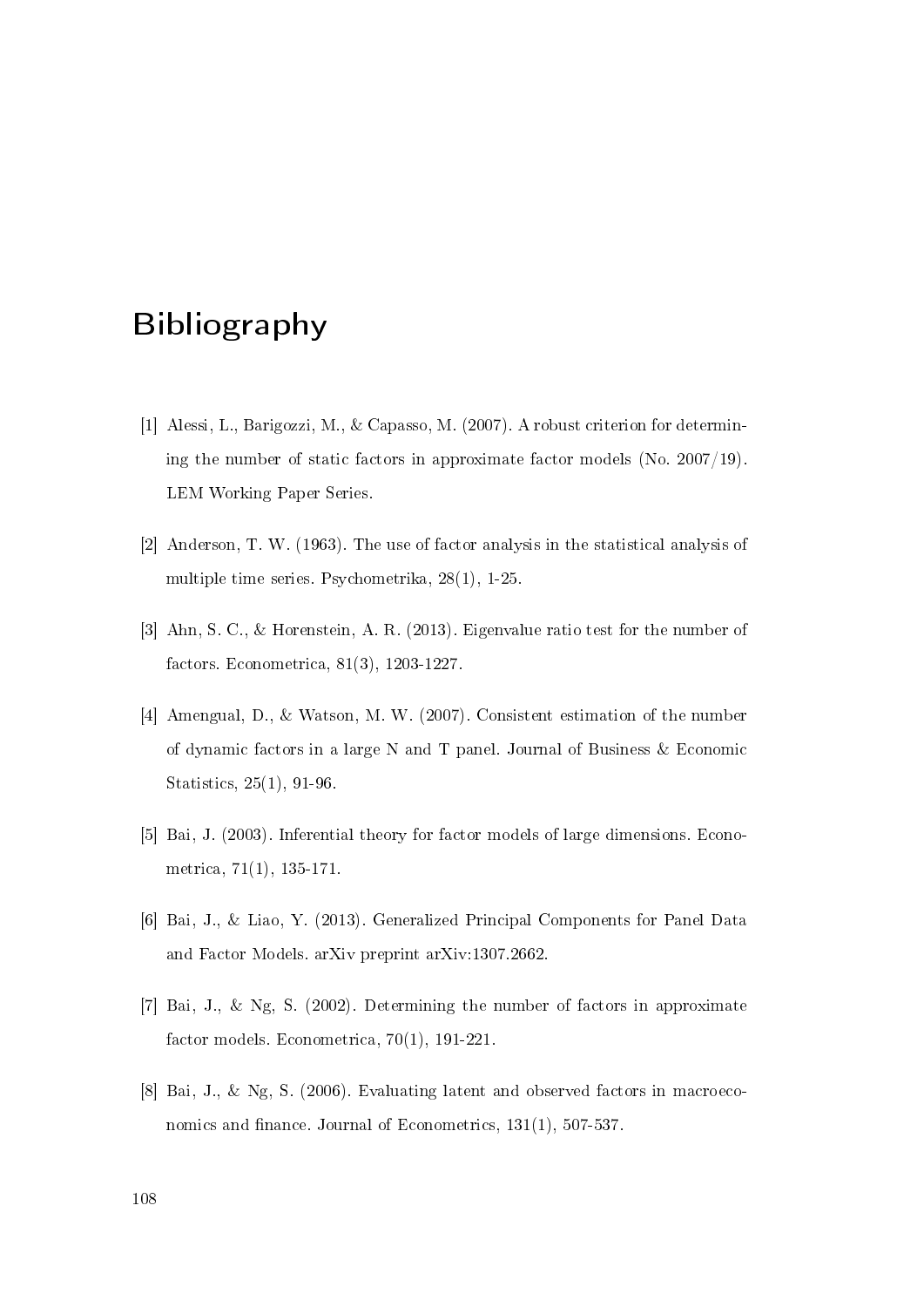- [9] Bai, J., & Ng, S. (2007). Determining the number of primitive shocks in factor models. Journal of Business & Economic Statistics,  $25(1)$ .
- [10] Bai, J., & Ng, S. (2013). Principal components estimation and identification of static factors. Journal of Econometrics, 176(1), 18-29.
- [11] Bickel, P. and Levina, E. (2008). Covariance regularization by thresholding. Annals of Statistics 36: 2577-2604.
- [12] Boivin, J., & Ng, S. (2006). Are more data always better for factor analysis?. Journal of Econometrics, 132(1), 169-194.
- [13] Boivin, J., Giannoni, M. P., & Stevanovi, D. (2013). Dynamic effects of credit shocks in a data-rich environment. Manuscript
- [14] Breitung, J., & Pigorsch, U. (2013). A canonical correlation approach for selecting the number of dynamic factors. Oxford Bulletin of Economics and Statistics, 75(1), 23-36.
- [15] Brillinger, D. R. (1981). Time Series: Data Analysis and Theory, 2nd ed. Holden-Day, Oakland, CA.
- [16] Cai, T., & Liu, W. (2011). Adaptive thresholding for sparse covariance matrix estimation. Journal of the American Statistical Association, 106(494), 672-684.
- [17] Cattell, R. B. (1966). The scree test for the number of factors. Multivariate behavioral research, 1(2), 245-276.
- [18] Chen, Y. H., & Härdle, W. K. (2012). Common factors in credit defaults swaps markets (No. 2012-063). SFB 649 Discussion Paper.
- [19] Chamberlain, G. and Rothschild, M. (1983). Arbitrage, factor structure and mean-variance analysis in large asset markets. Econometrica, 51, 1305–1324.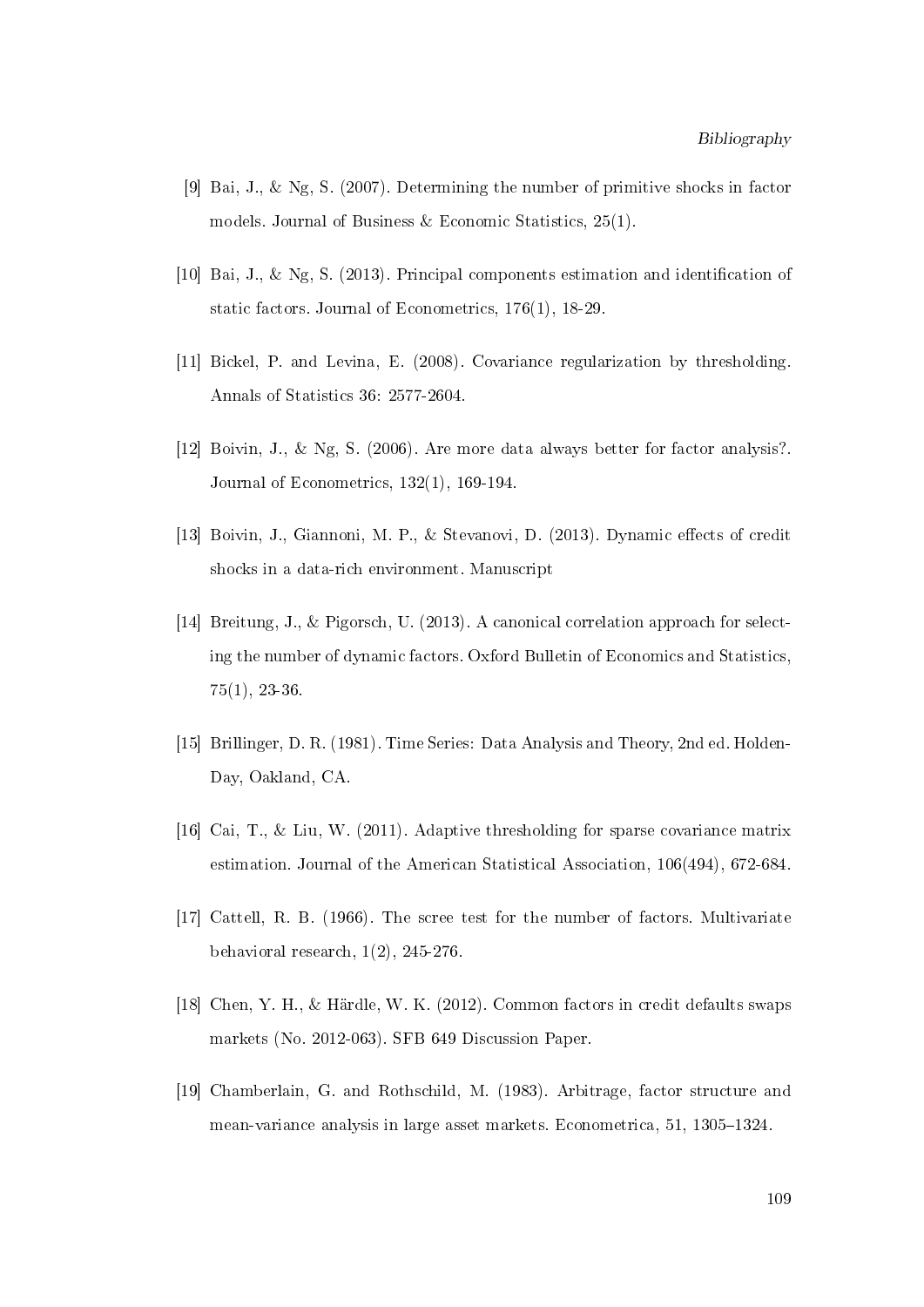- [20] Choi, I. (2012). Efficient estimation of factor models. Econometric Theory,  $28(2)$ , 274.
- [21] Choi, I. and Jeong, H.(2013). Model Selection for Factor Analysis: Some New Criteria and Performance Comparisons. Working Papers 1209, Research Institute for Market Economy, Sogang University
- [22] Diebold, F. X., & Li, C. (2006). Forecasting the term structure of government bond yields. Journal of econometrics, 130(2), 337-364.
- [23] Diebold, F. X., Rudebusch, G. D., & Boragan Aruoba, S. (2006). The macroeconomy and the yield curve: a dynamic latent factor approach. Journal of econometrics, 131(1), 309-338.
- [24] Elton, E. J., Gruber, M. J., Agrawal, D., & Mann, C. (2001). Explaining the rate spread on corporate bonds. The Journal of Finance, 56(1), 247-277.
- [25] Fama, E. F., & French, K. R. (1993). Common risk factors in the returns on stocks and bonds. Journal of financial economics,  $33(1)$ ,  $3-56$ .
- [26] Fan, J., Liao, Y., & Mincheva, M. (2011). High dimensional covariance matrix estimation in approximate factor models. Annals of statistics, 39(6), 3320.
- [27] Fan, J., Liao, Y., & Mincheva, M. (2013). Large covariance estimation by thresholding principal orthogonal complements. Journal of the Royal Statistical Society: Series B (Statistical Methodology),  $75: 603-680$ .
- [28] Gilchrist, S., Yankov, V., & Zakrajšek, E. (2009). Credit market shocks and economic fluctuations: Evidence from corporate bond and stock markets. Journal of Monetary Economics, 56(4), 471-493.
- [29] Gregory, A. W., Head, A. C., & Raynauld, J. (1997). Measuring world business cycles. International Economic Review, 677-701.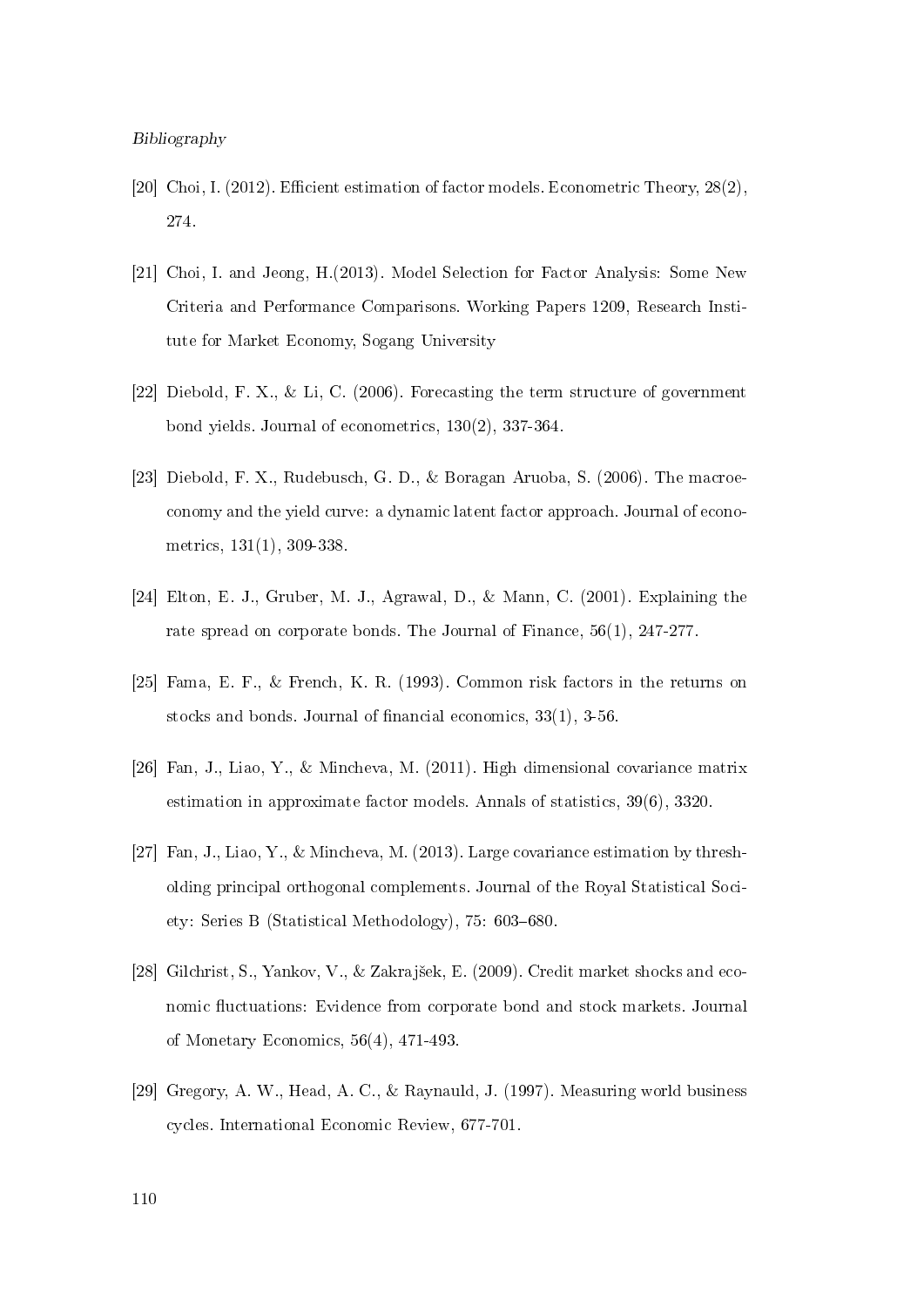- [30] Heaton, C. (2008). Factor analysis of high dimensional time series. PhD thesis (University of New South Wales).
- [31] Lam, C., & Yao, Q. (2012). Factor modeling for high-dimensional time series: inference for the number of factors. The Annals of Statistics, 40(2), 694-726.
- [32] Lam, C., Yao, Q., & Bathia, N. (2011). Estimation of latent factors for highdimensional time series. Biometrika, 98(4), 901-918.
- [33] Lawley, D. N., & Maxwell, A. E. (1971). Factor analysis as a statistical method.
- [34] Ledoit, O., & Wolf, M. (2004). Honey, I shrunk the sample covariance matrix. The Journal of Portfolio Management, 30(4), 110-119.
- [35] Lin, Z., Ganesh, A., Wright, J., Wu, L., Chen, M. I. N. M. I. N. G., & Ma, Y. (2009). Fast convex optimization algorithms for exact recovery of a corrupted low-rank matrix. Computational Advances in Multi-Sensor Adaptive Processing (CAMSAP), 61.
- [36] Mallows, C.L. (1973). Some comments on Cp. Technometrics, 15, pp. 661-675.
- [37] Merlevède, F., Peligrad, M., & Rio, E. (2011). A Bernstein type inequality and moderate deviations for weakly dependent sequences. Probability theory and related fields,  $151(3-4)$ ,  $435-474$ .
- [38] Onatski, A. (2009). Testing hypotheses about the number of factors in large factor models, Econometrica,  $77, 1447 - 1479$ .
- [39] Onatski, A. (2010). Determining the number of factors from empirical distribution of eigenvalues. The Review of Economics and Statistics, 92(4), 1004-1016.
- [40] Onatski, A. (2012). Asymptotics of the principal components estimator of large factor models with weakly influential factors. Journal of Econometrics,  $168(2)$ , 244-258.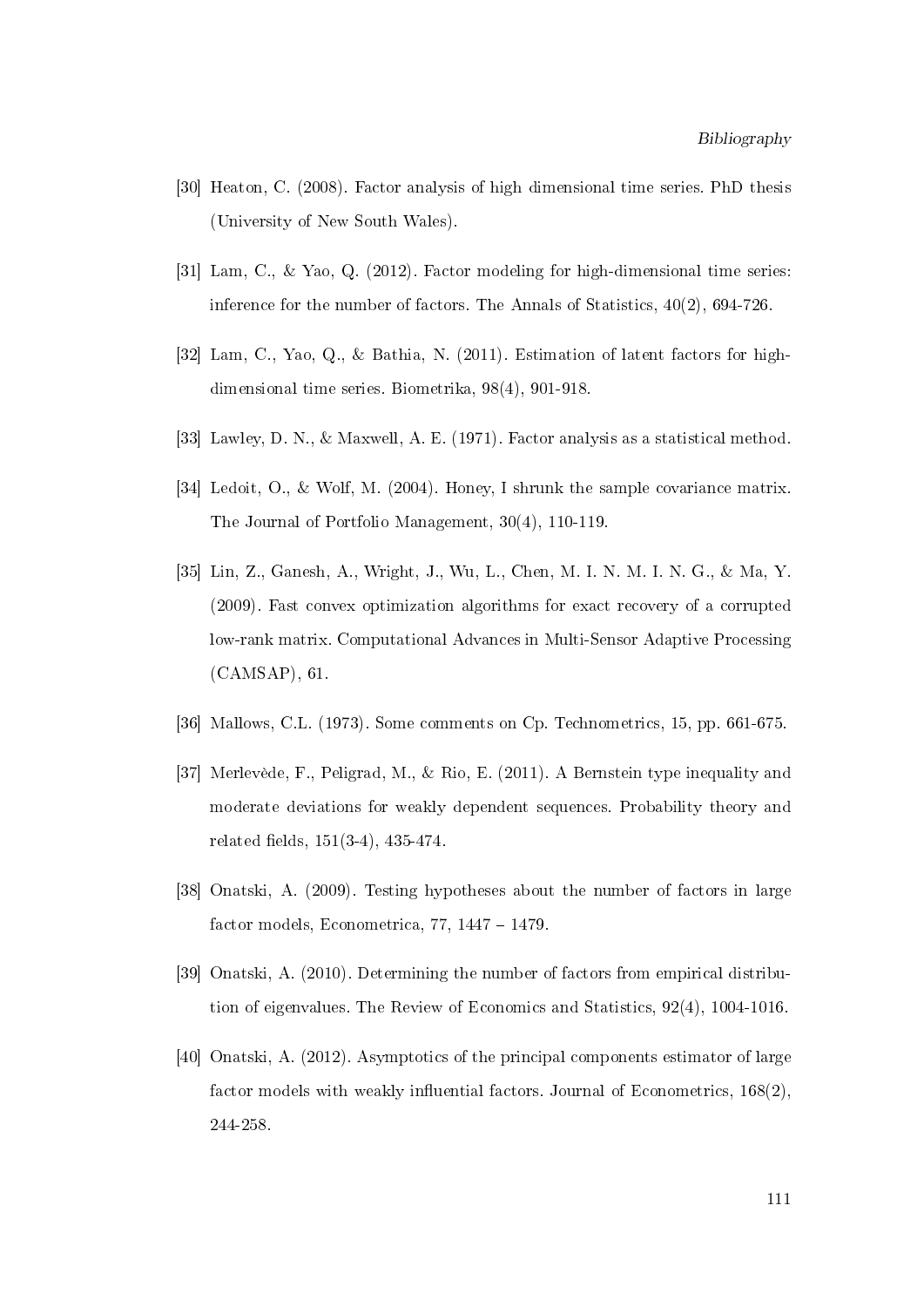## Bibliography

- [41] Pan, J., & Yao, Q. (2008). Modelling multiple time series via common factors. Biometrika, 95(2), 365-379.
- [42] Peña, D., & Box, G. E. (1987). Identifying a simplifying structure in time series. Journal of the American Statistical Association, 82(399), 836-843.
- [43] Priestley, M., Rao, T., & Tong, H. (1974). Applications of principal component analysis and factor analysis in the identification of multivariable systems. Automatic Control, IEEE Transactions on, 19(6), 730-734.
- [44] Ross, S. A. (1976). The arbitrage theory of capital asset pricing. Journal of economic theory, 13(3), 341-360.
- [45] Rothman, A. J., Levina, E., and Zhu, J. (2009). Generalized thresholding of large covariance matrices. Journal of the American Statistical Association, 104, 177-186.
- [46] Schneeweiss, H. (1997). Factors and principal components in the near spherical case. Multivariate Behavioral Research, 32(4), 375-401.
- [47] Sentana, E.  $(2009)$ . The econometrics of mean-variance efficiency tests: a survey. The Econometrics Journal, 12(3), C65-C101.
- [48] Sharpe, W. F. (1964). Capital asset prices: A theory of market equilibrium under conditions of risk. The journal of finance,  $19(3)$ ,  $425-442$ .
- [49] Sparks, R.S., Coutsourides, D. and Troskie, L. (1983). The multivariate Cp. Communications in Statistics-Theory and Methods, 7, pp. 13-26.
- [50] Spearman, C. (1904). " General Intelligence," Objectively Determined and Measured. The American Journal of Psychology, 15(2), 201-292.
- [51] Stock, J. H., & Watson, M. W. (1998). Diffusion indexes (No. w6702). National bureau of economic research.